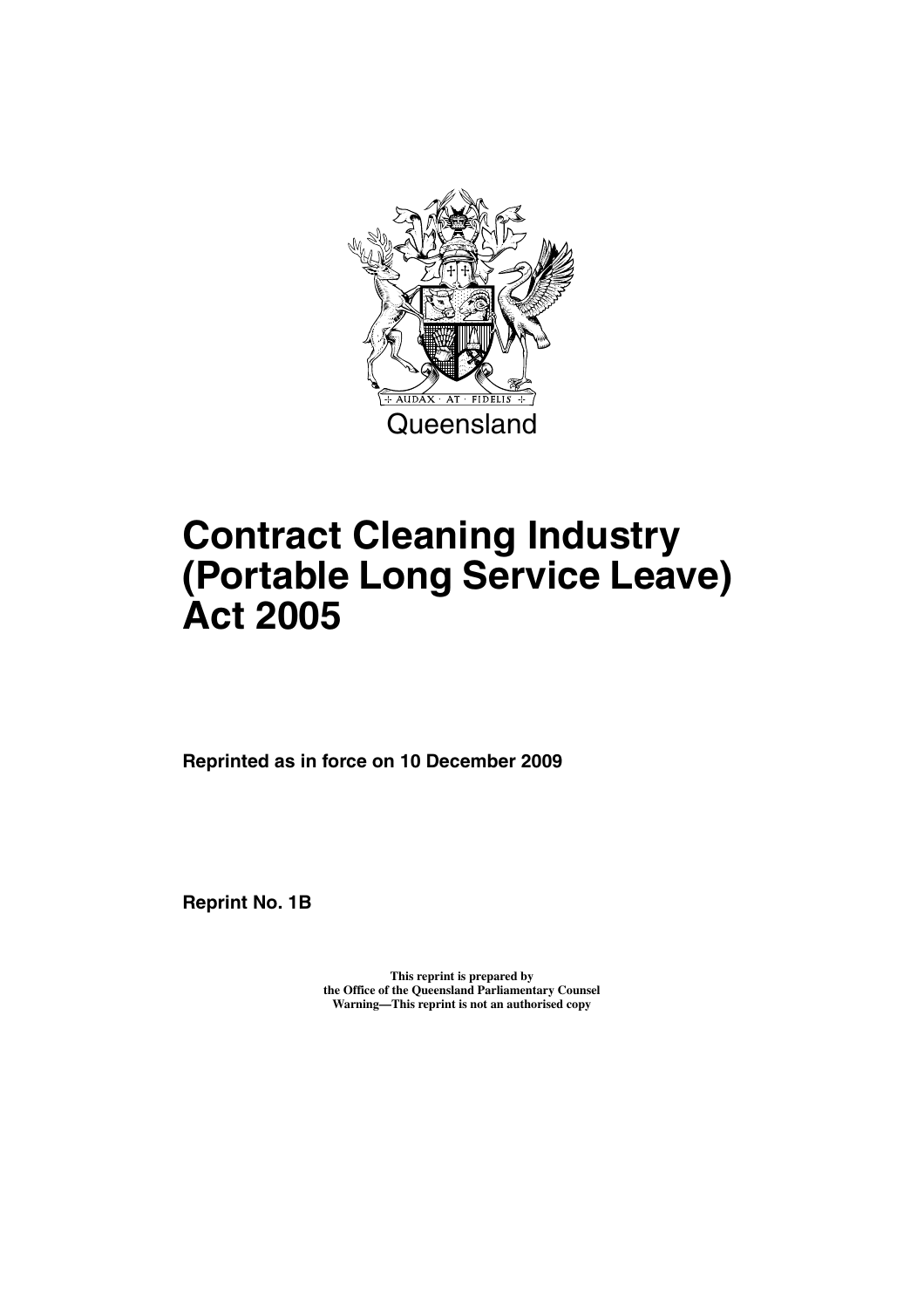# **Information about this reprint**

This Act is reprinted as at 10 December 2009. The reprint shows the law as amended by all amendments that commenced on or before that day (Reprints Act 1992 s 5(c)).

The reprint includes a reference to the law by which each amendment was made—see list of legislation and list of annotations in endnotes. Also see list of legislation for any uncommenced amendments.

This page is specific to this reprint. See previous reprints for information about earlier changes made under the Reprints Act 1992. A table of reprints is included in the endnotes.

#### **Also see endnotes for information about—**

- **when provisions commenced**
- **editorial changes made in earlier reprints.**

#### **Spelling**

The spelling of certain words or phrases may be inconsistent in this reprint or with other reprints because of changes made in various editions of the Macquarie Dictionary (for example, in the dictionary, 'lodgement' has replaced 'lodgment'). Variations of spelling will be updated in the next authorised reprint.

#### **Dates shown on reprints**

**Reprints dated at last amendment** All reprints produced on or after 1 July 2002, authorised (that is, hard copy) and unauthorised (that is, electronic), are dated as at the last date of amendment. Previously reprints were dated as at the date of publication. If an authorised reprint is dated earlier than an unauthorised version published before 1 July 2002, it means the legislation was not further amended and the reprint date is the commencement of the last amendment.

If the date of an authorised reprint is the same as the date shown for an unauthorised version previously published, it merely means that the unauthorised version was published before the authorised version. Also, any revised edition of the previously published unauthorised version will have the same date as that version.

**Replacement reprint date** If the date of an authorised reprint is the same as the date shown on another authorised reprint it means that one is the replacement of the other.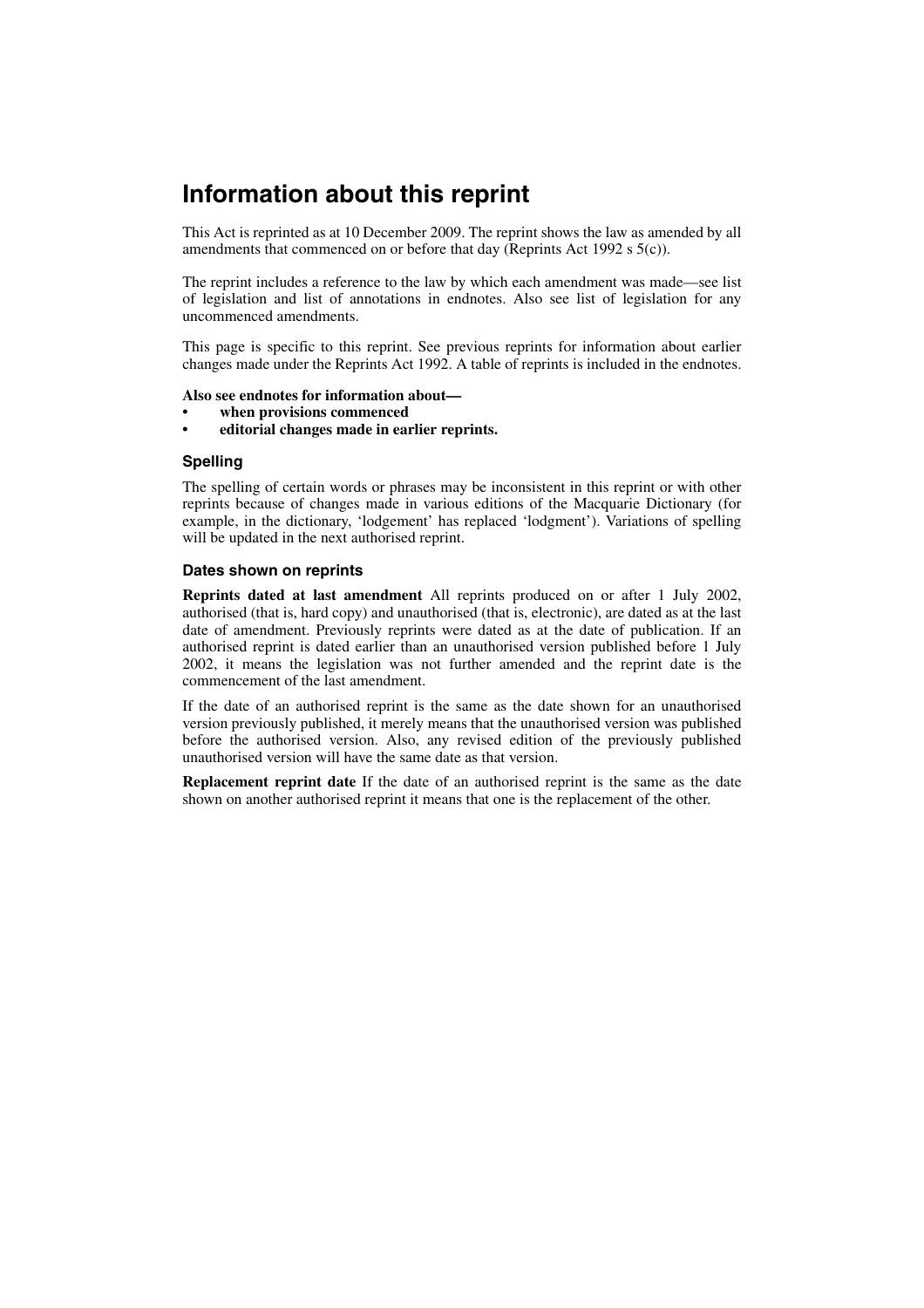

**Queensland** 

# **Contract Cleaning Industry (Portable Long Service Leave) Act 2005**

# **Contents**

#### Page

| Part 1            | Preliminary                                                                                              |                 |
|-------------------|----------------------------------------------------------------------------------------------------------|-----------------|
| 1                 | Short title $\ldots \ldots \ldots \ldots \ldots \ldots \ldots \ldots \ldots \ldots \ldots \ldots \ldots$ | $\overline{7}$  |
| 2                 | $Commonement \ldots \ldots \ldots \ldots \ldots \ldots \ldots \ldots \ldots \ldots \ldots$               | $\overline{7}$  |
| 3                 |                                                                                                          | $\overline{7}$  |
| 4                 |                                                                                                          | $\overline{7}$  |
| Part 2            | Interpretation                                                                                           |                 |
| 5                 |                                                                                                          | 8               |
| 6                 |                                                                                                          | 8               |
| 7                 | Meaning of contract cleaning industry                                                                    | 8               |
| 8                 | Who is an employer $\ldots \ldots \ldots \ldots \ldots \ldots \ldots \ldots \ldots \ldots$               | 8               |
| 9                 | Who is a worker $\dots\dots\dots\dots\dots\dots\dots\dots\dots\dots\dots\dots\dots\dots\dots$            | 9               |
| 10                | Meaning of information notice                                                                            | 10              |
| 11                | Grounds that are reasonable in the circumstances                                                         | 11              |
| 12                |                                                                                                          | 11              |
| Part 3            | <b>Contract Cleaning Industry (Portable Long Service Leave)</b><br><b>Authority</b>                      |                 |
| <b>Division 1</b> | <b>Establishment of authority</b>                                                                        |                 |
| 13                |                                                                                                          | 11              |
| <b>Division 2</b> | <b>Functions and powers of authority</b>                                                                 |                 |
| 14                |                                                                                                          | 12 <sup>2</sup> |
| 15                |                                                                                                          | 12              |
| <b>Division 3</b> | <b>Establishment of board for authority</b>                                                              |                 |
| 16                |                                                                                                          | 13              |
| 17                |                                                                                                          | 14              |
| 18                |                                                                                                          | 14              |
| 19                | Disqualification from board                                                                              | 14              |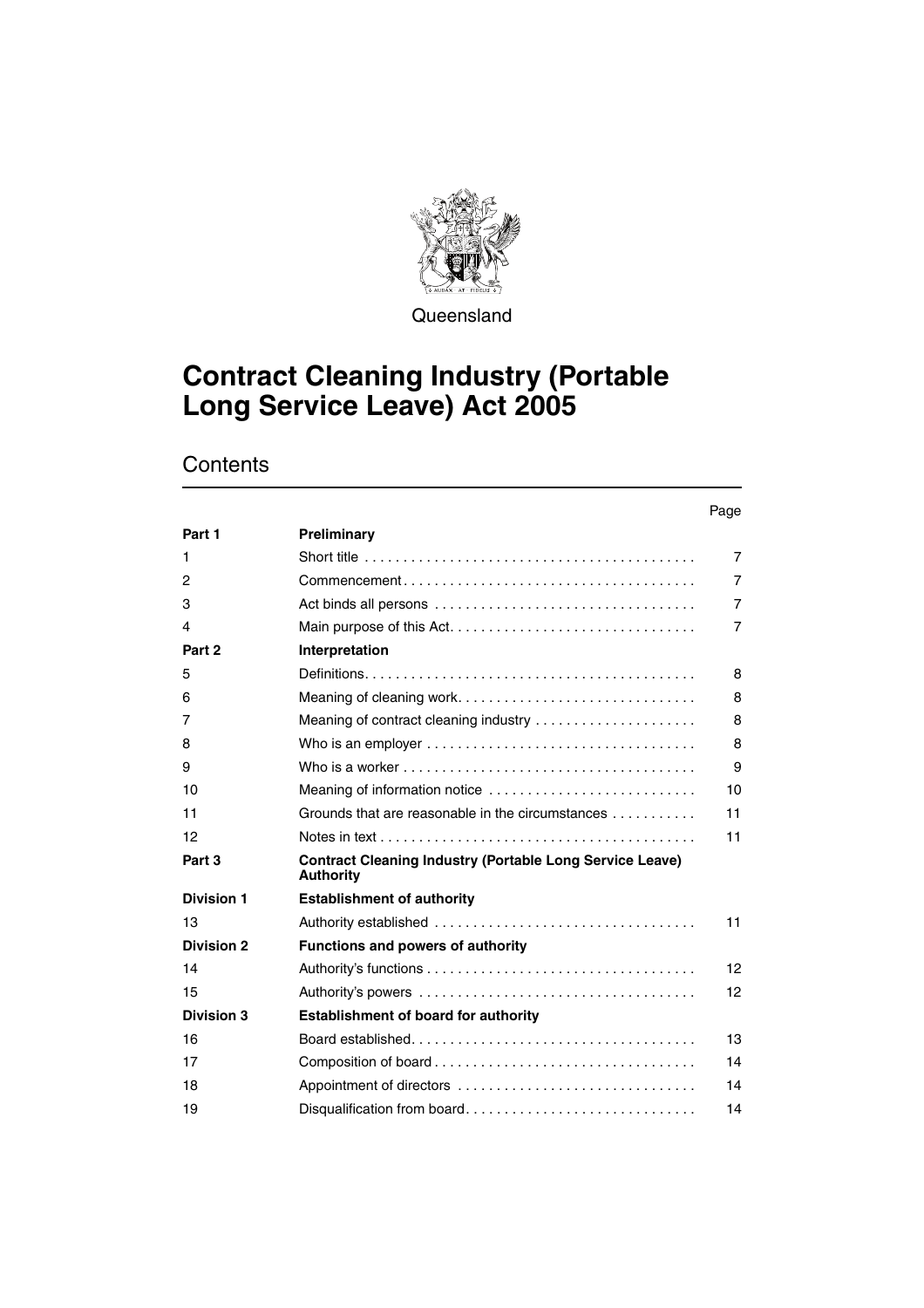#### Contents

| 20                |                                                                    | 15 |
|-------------------|--------------------------------------------------------------------|----|
| 21                |                                                                    | 15 |
| 22                | Remuneration and other entitlements of directors                   | 15 |
| Division 4        | <b>Business of the board</b>                                       |    |
| 23                |                                                                    | 16 |
| 24                |                                                                    | 16 |
| 25                |                                                                    | 16 |
| 26                |                                                                    | 16 |
| 27                |                                                                    | 17 |
| 28                |                                                                    | 17 |
| 29                |                                                                    | 18 |
| 30                | Disclosure of interests by directors of the board                  | 18 |
| <b>Division 5</b> | <b>Administration</b>                                              |    |
| 31                |                                                                    | 19 |
| 32                |                                                                    | 20 |
| 33                | Management of authority by general manager.                        | 20 |
| 34                |                                                                    | 20 |
| 35                |                                                                    | 20 |
| 36                |                                                                    | 21 |
| 37                | Document presumed to be properly made                              | 21 |
| 38                | Contracts or agreements                                            | 21 |
| 39                | Agreement about administration of this Act                         | 21 |
| Division 6        | <b>Financial Provisions</b>                                        |    |
| 40                |                                                                    | 22 |
| 41                | Proposed budget and progress budget reports                        | 23 |
| 42                |                                                                    | 23 |
| 43                |                                                                    | 24 |
| Part 4            | Registration                                                       |    |
| <b>Division 1</b> | <b>Registration of workers</b>                                     |    |
| 44                | Authority to keep register of workers                              | 24 |
| 45                | Particulars to be entered in register of workers                   | 24 |
| 46                | Application for registration as a registered worker                | 25 |
| 47                | Grant or refusal to grant application for registration as a        | 25 |
| 48                | Worker may become a registered worker other than by<br>application | 26 |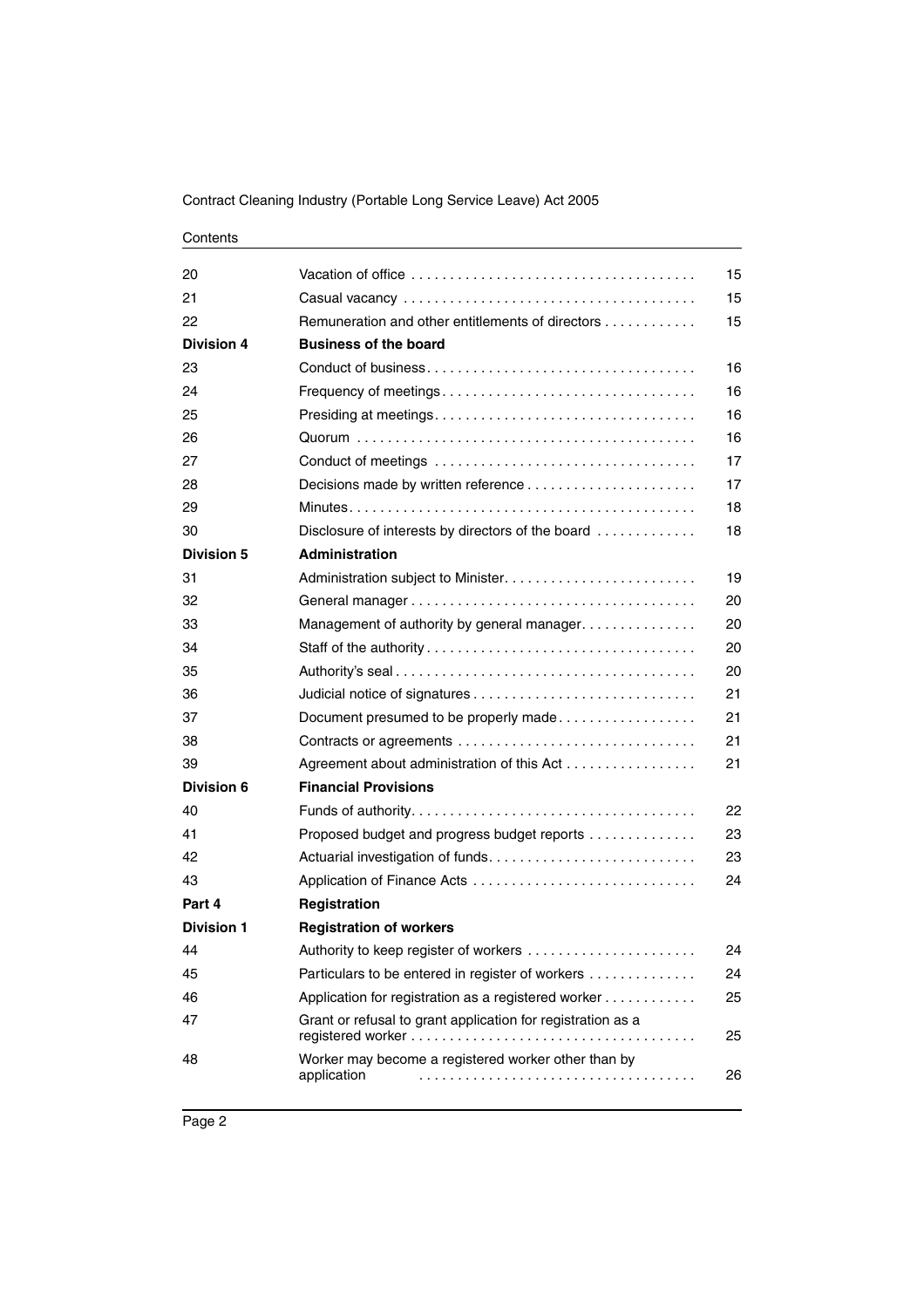#### **Contents**

| 49                | When does a person becomes a registered worker                             | 26 |
|-------------------|----------------------------------------------------------------------------|----|
| 50                | Cancellation of registration as a registered worker                        | 27 |
| <b>Division 2</b> | <b>Registration of employers</b>                                           |    |
| 51                | Authority to keep register of employers                                    | 28 |
| 52                | Particulars to be entered into register of employers                       | 29 |
| 53                | Application for registration as a registered employer                      | 29 |
| 54                | Court order about application for registration as a registered<br>employer | 30 |
| 55                | Grant or refusal to grant application for registration as a                | 30 |
| 56                | Employer to give notice of a change to information given                   | 31 |
| 57                | Cancellation of registration as a registered employer                      | 31 |
| <b>Division 3</b> | Power to ensure employers are registered                                   |    |
| 58                | Authority may require information or documents from employer.              | 31 |
| Part 5            | Service credits, returns and notices                                       |    |
| 59                | What is an engagement period for a worker                                  | 32 |
| 60                |                                                                            | 33 |
| 61                | Limitations on crediting service                                           | 34 |
| 62                |                                                                            | 35 |
| 63                |                                                                            | 35 |
| 64                |                                                                            | 36 |
| 65                | Civil penalty for failure to give return or pay levy                       | 37 |
| 66                | Employer to keep record for each worker                                    | 38 |
| 67                | Notice to registered workers about service credits                         | 39 |
| 68                | Decisions about ordinary wages by the authority                            | 40 |
| 69                |                                                                            | 41 |
| 70                | Time frames for application for retrospective service credits              | 42 |
| Part 6            | Long service leave                                                         |    |
| 71                | Application for long service leave entitlement                             | 43 |
| 72                | Entitlement to long service leave                                          | 44 |
| 73                |                                                                            | 45 |
| 74                | Long service leave not payable in particular cases                         | 45 |
| 75                | Payments to employers                                                      | 46 |
| 76                |                                                                            | 47 |
| 77                |                                                                            | 48 |
| 78                | If credit for service accrued elsewhere                                    | 49 |
|                   |                                                                            |    |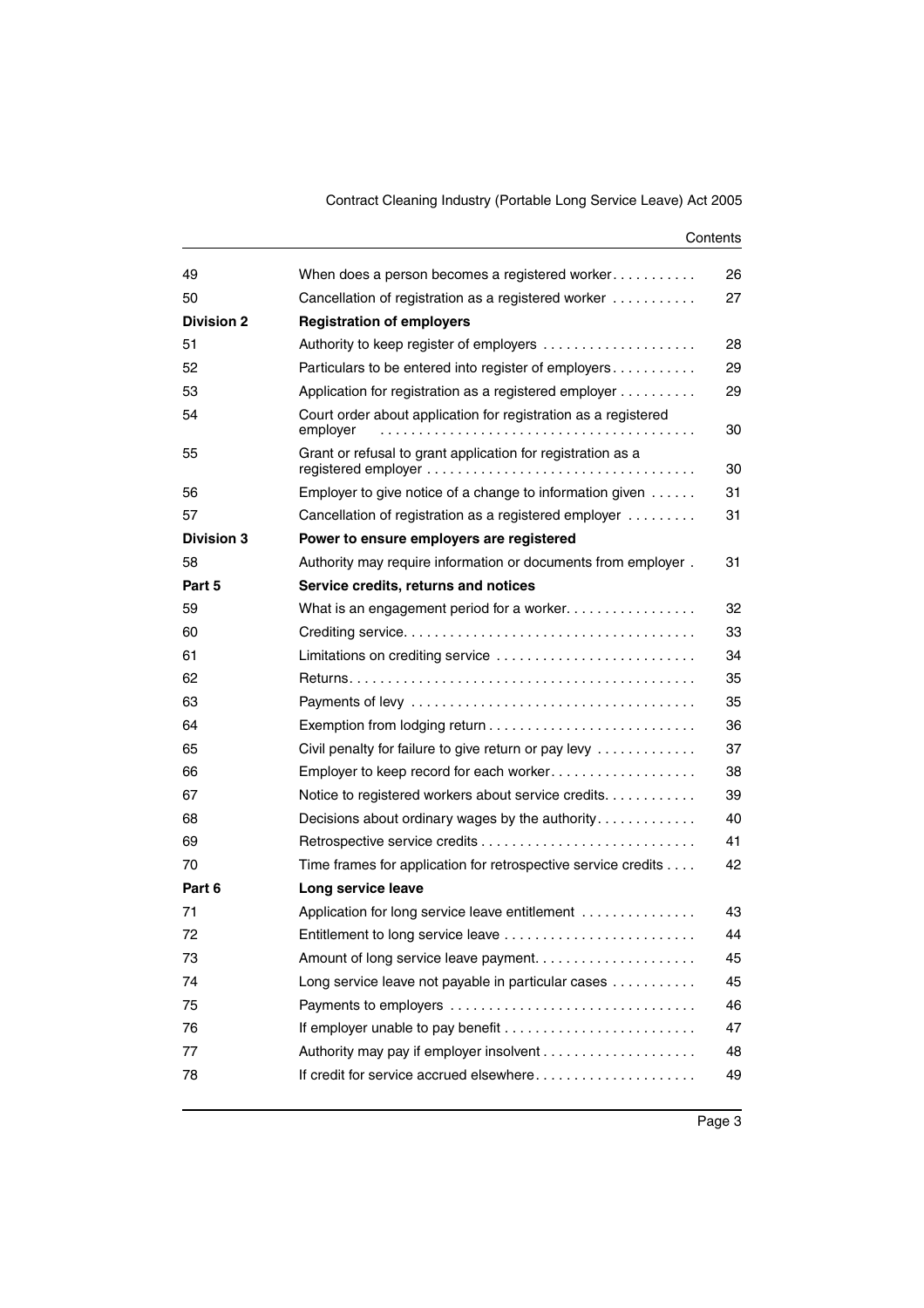| Contents |  |
|----------|--|
|----------|--|

| 79                |                                                         | 50 |
|-------------------|---------------------------------------------------------|----|
| 80                | Authority's liability confined to long service leave    | 51 |
| 81                | Payment may be deferred                                 | 51 |
| Part 7            | Long service leave levy                                 |    |
| 82                |                                                         | 51 |
| 83                |                                                         | 51 |
| 84                | Authority may give notice if levy is not paid           | 52 |
| 85                |                                                         | 52 |
| 86                | Appointment of agents for collection of levy amounts    | 53 |
| 87                | Interest on, and extension of time for payment of, levy | 53 |
| 88                | Recovery of levy amount                                 | 53 |
| 89                |                                                         | 54 |
| Part 8            | <b>Appeals</b>                                          |    |
| <b>Division 1</b> | Purpose of this part                                    |    |
| 90                |                                                         | 54 |
| <b>Division 2</b> | Internal reconsideration of original decision           |    |
| 91                | Reconsideration of original decision of authority       | 55 |
| <b>Division 3</b> | Appeals to industrial magistrate                        |    |
| 92                |                                                         | 57 |
| 93                |                                                         | 58 |
| 94                |                                                         | 58 |
| 95                |                                                         | 59 |
| 96                |                                                         | 59 |
| <b>Division 4</b> | Appeal to industrial commission                         |    |
| 97                |                                                         | 60 |
| 98                |                                                         | 60 |
| 99                |                                                         | 60 |
| <b>Division 5</b> | Appeal to industrial court                              |    |
| 100               |                                                         | 61 |
| Part 9            | Authorised officers and their powers                    |    |
| <b>Division 1</b> | <b>Authorised officers</b>                              |    |
| 101               | Appointment and qualifications                          | 62 |
| 102               | Appointment conditions and limit on powers              | 62 |
| 103               |                                                         | 63 |
| 104               |                                                         | 63 |
| 105               | When authorised officer ceases to hold office           | 63 |
|                   |                                                         |    |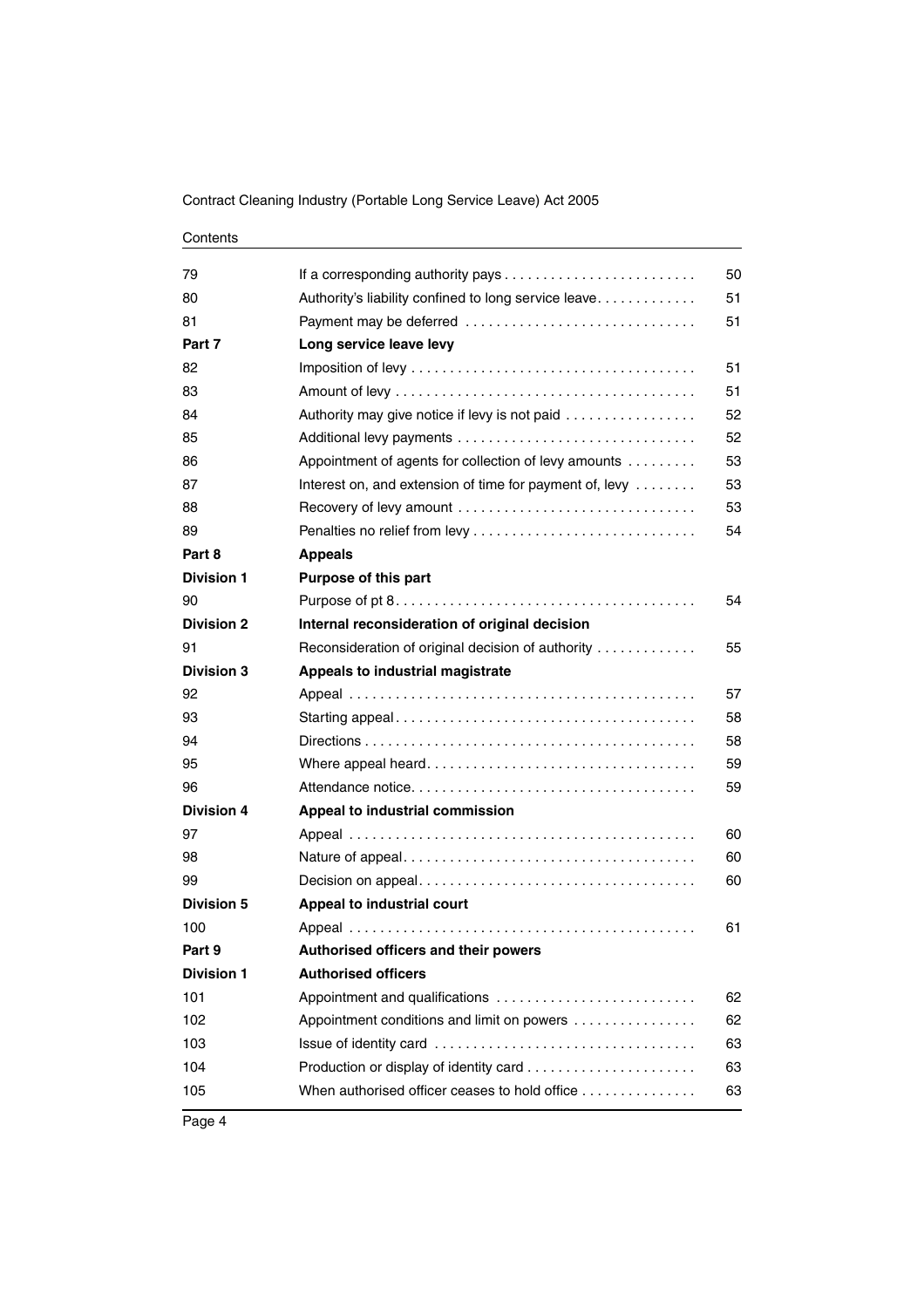| 106               |                                                                | 64 |
|-------------------|----------------------------------------------------------------|----|
| <b>Division 2</b> | <b>Procedure for entry</b>                                     |    |
| 107               |                                                                | 64 |
| 108               |                                                                | 65 |
| 109               |                                                                | 66 |
| 110               |                                                                | 66 |
| 111               | Application by electronic communication and duplicate warrant. | 67 |
| 112               |                                                                | 69 |
| 113               | Warrants---procedure before entry                              | 70 |
| <b>Division 3</b> | Powers of authorised officers after entry                      |    |
| 114               | General powers of authorised officer after entering places     | 71 |
| 115               | Power to require reasonable help or information                | 71 |
| <b>Division 4</b> | Power of authorised officers to seize evidence                 |    |
| 116               |                                                                | 72 |
| 117               |                                                                | 73 |
| 118               | Tampering with seized things                                   | 73 |
| 119               |                                                                | 74 |
| 120               | Powers to support seizure                                      | 74 |
| 121               | Receipt for seized things                                      |    |
|                   |                                                                | 75 |
| 122               |                                                                | 75 |
| 123               |                                                                | 76 |
| 124               |                                                                | 76 |
| <b>Division 5</b> | <b>Other enforcement matters</b>                               |    |
| 125               | Authorised officer may require record kept under s 66.         | 76 |
| 126               |                                                                | 77 |
| 127               |                                                                | 77 |
| 128               |                                                                | 78 |
| 129               | Impersonation of authorised officer                            | 78 |
| 130               |                                                                | 78 |
| 131               |                                                                | 79 |
| 132               | Executive officers must ensure corporation complies with Act   | 79 |
| 133               |                                                                | 80 |
| 134               | Holders of office to act honestly and with propriety           | 81 |
| 135               | Offence of improper disclosure of information                  | 81 |
| 136               | Protection of person from dismissal                            | 82 |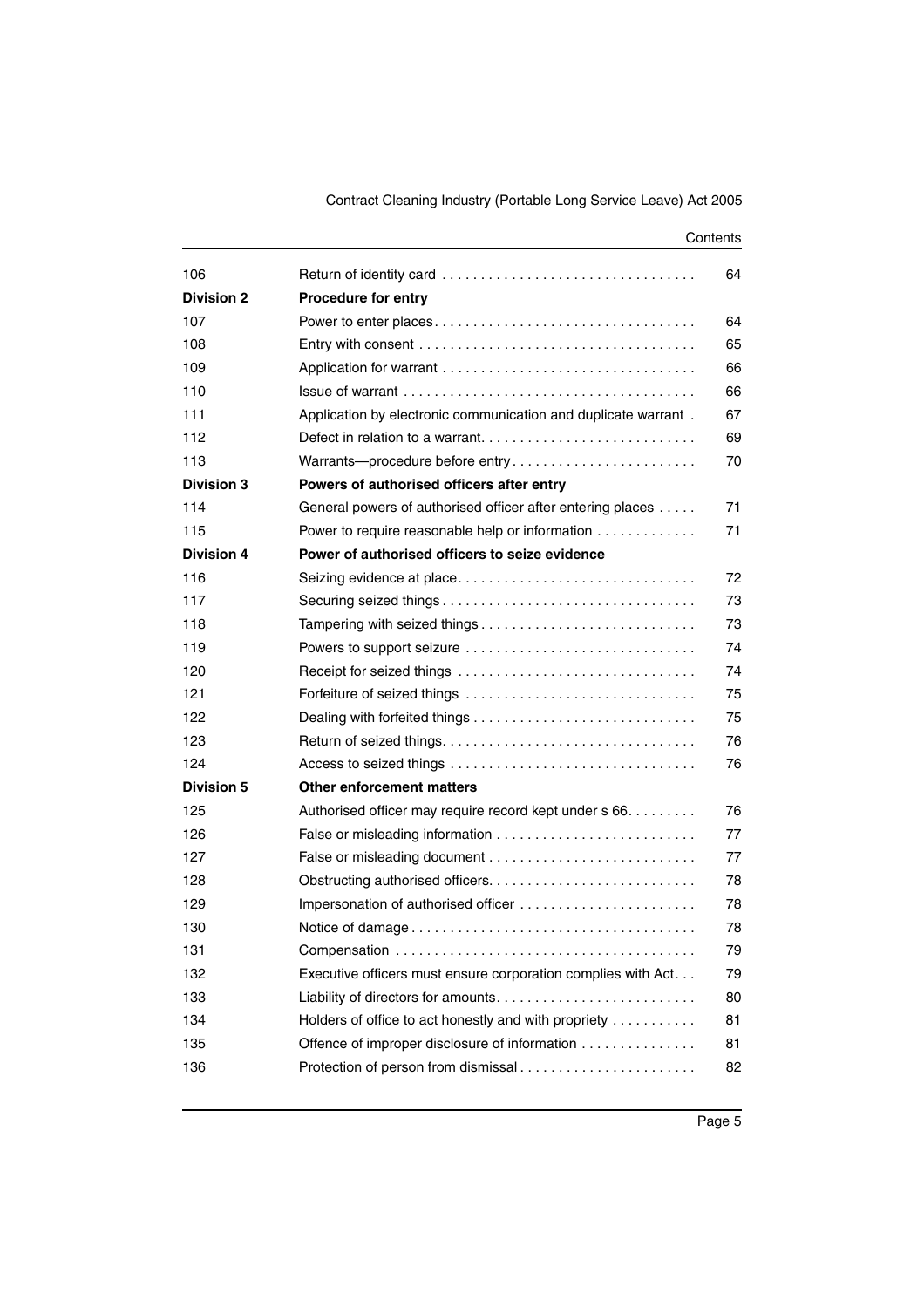#### Contents

| Part 10           | <b>Proceedings for offences</b>                         |    |
|-------------------|---------------------------------------------------------|----|
| 137               |                                                         | 82 |
| 138               | Powers of industrial magistrate                         | 83 |
| 139               | Evidentiary certificates about returns                  | 83 |
| 140               | Evidentiary certificates about levy payments            | 84 |
| 141               |                                                         | 84 |
| 142               |                                                         | 85 |
| 143               |                                                         | 86 |
| Part 11           | <b>Miscellaneous</b>                                    |    |
| 144               |                                                         | 86 |
| 145               | Declaration about arrangements with other States        | 86 |
| 146               | General manager's power of delegation                   | 87 |
| 147               | Protecting officials from liability                     | 87 |
| 148               | Authority may indemnify person administering Act.       | 87 |
| 149               |                                                         | 88 |
| 150               |                                                         | 88 |
| Part 12           | <b>Transitional provisions</b>                          |    |
| 151               | Relationship with other Acts, awards etc                | 88 |
| 152               | Funds borrowed from Building and Construction Authority | 88 |
| 153               | Initial proposed budget for 2005-2006 financial year    | 89 |
| 154               | Registration as an employer if employer at commencement | 89 |
| <b>Schedule 2</b> |                                                         | 90 |

#### **[Endnotes](#page-94-0)**

| $\mathbf{1}$   |                                                             | 93 |
|----------------|-------------------------------------------------------------|----|
| $\overline{2}$ |                                                             | 93 |
| 3              |                                                             | 94 |
| $\overline{4}$ |                                                             | 94 |
| $5^{\circ}$    |                                                             | 94 |
| 6              |                                                             | 95 |
| $\overline{7}$ | List of forms notified or published in the gazette $\ldots$ | 96 |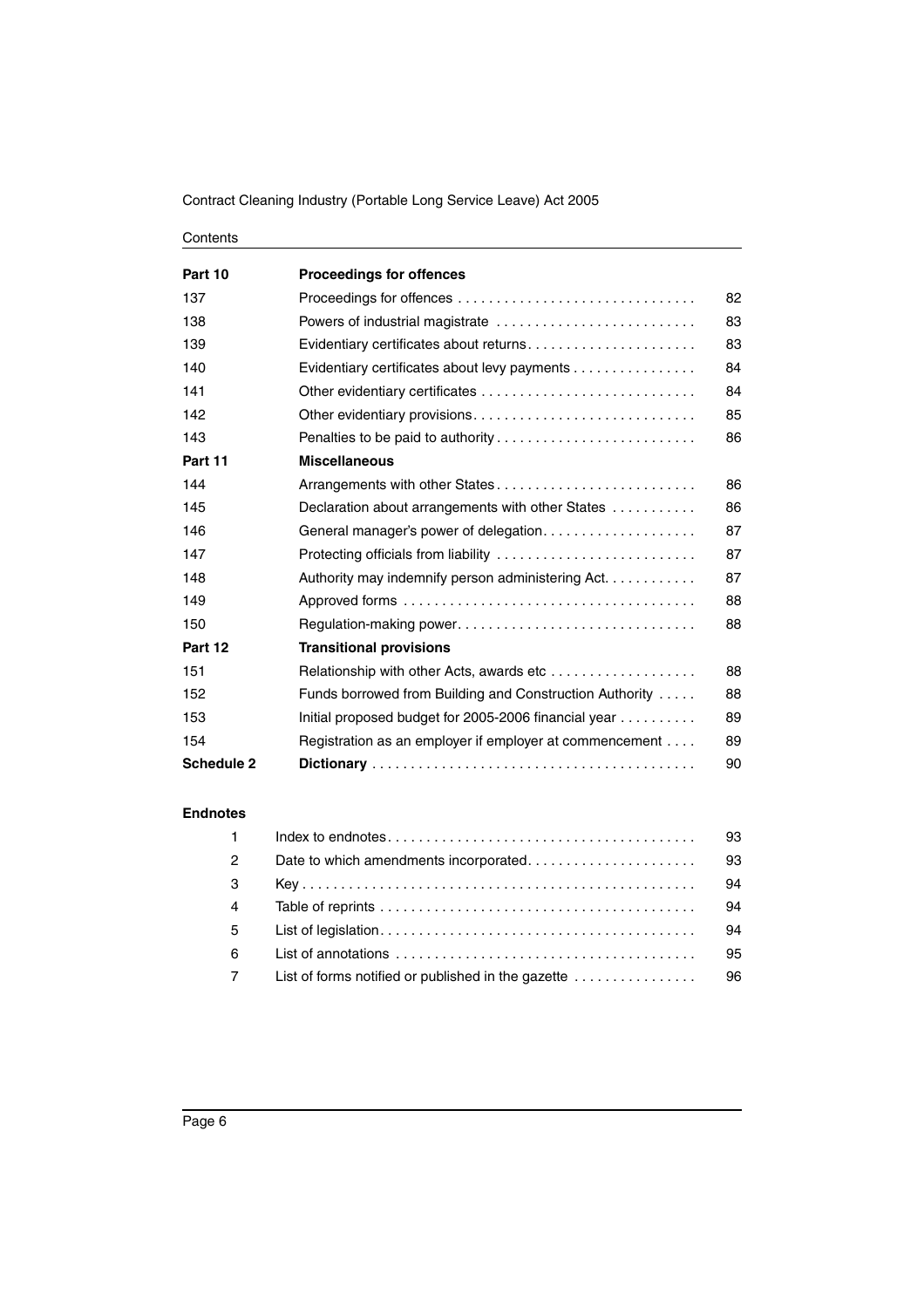[s 1]

# **Contract Cleaning Industry (Portable Long Service Leave) Act 2005**

[as amended by all amendments that commenced on or before 10 December 2009]

**An Act to provide for an equitable and efficient system of portability of long service leave in the contract cleaning industry, and for other purposes**

# <span id="page-8-0"></span>**Part 1** Preliminary

# <span id="page-8-1"></span>**1 Short title**

This Act may be cited as the *Contract Cleaning Industry (Portable Long Service Leave) Act 2005*.

# <span id="page-8-2"></span>**2 Commencement**

This Act commences on 1 July 2005.

#### <span id="page-8-3"></span>**3 Act binds all persons**

This Act binds all persons including the State and, as far as the legislative power of the Parliament permits, the Commonwealth and the other States.

# <span id="page-8-4"></span>**4 Main purpose of this Act**

(1) The main purpose of this Act is to establish a scheme for portability of long service leave in the contract cleaning industry.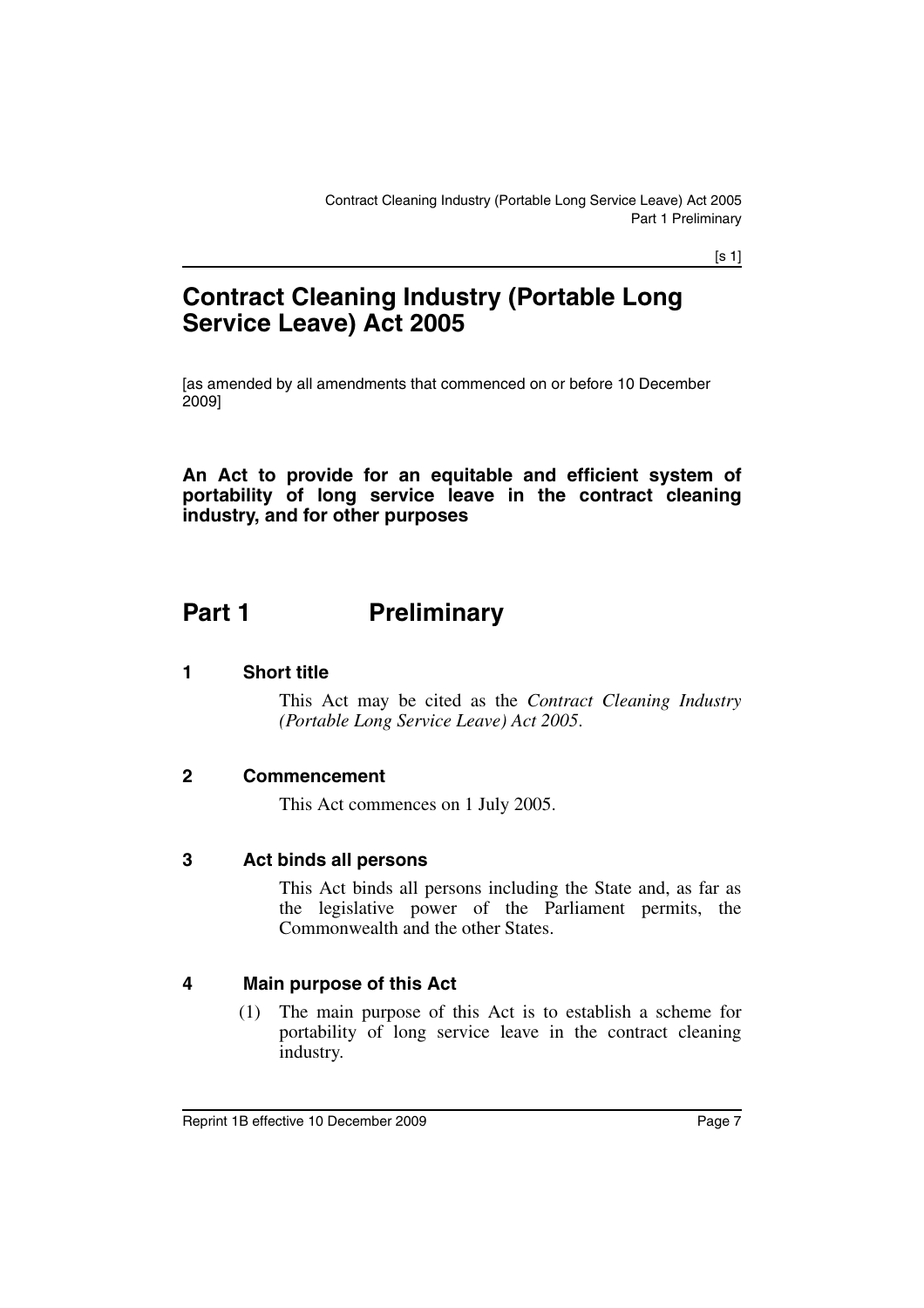| ۰.<br>×<br>۰.<br>× |
|--------------------|
|--------------------|

- (2) As part of the scheme, there are registration provisions for employers and workers and ways for calculating long service leave entitlements.
- (3) Although an employer is required to be registered, the obligations under this Act apply to an employer whether or not the employer is registered under this Act.
- (4) Generally, an entitlement under this Act only accrues to a worker who is registered under this Act.

# <span id="page-9-0"></span>**Part 2 Interpretation**

# <span id="page-9-1"></span>**5 Definitions**

The dictionary in schedule 2 defines particular words used in this Act.

# <span id="page-9-2"></span>**6 Meaning of** *cleaning work*

*Cleaning work* is work, performed in Queensland, that has as its main or only function the bringing of premises into, or keeping of premises in, a clean condition.

# <span id="page-9-3"></span>**7 Meaning of** *contract cleaning industry*

The *contract cleaning industry* is the industry in which individuals are engaged by a person to perform cleaning work for other people.

# <span id="page-9-4"></span>**8 Who is an** *employer*

- (1) An *employer* is a person who engages 1 or more individuals to perform cleaning work in the contract cleaning industry.
- (2) However, *employer* does not include—
	- (a) the Commonwealth; or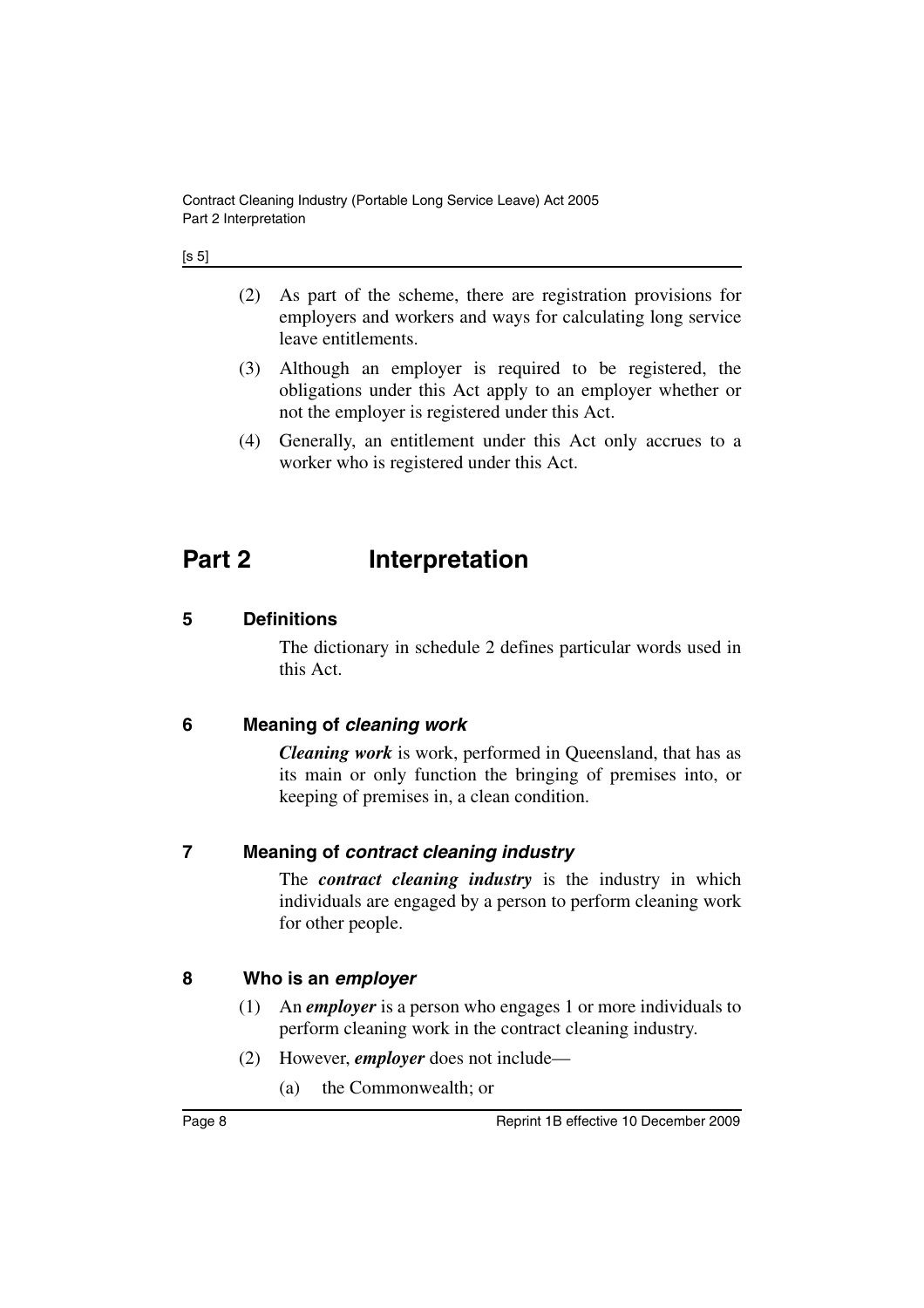[s 9]

- (b) the State; or
- (c) a local government; or
- (d) a company whose only workers are directors, if each of the directors participates in the management of the company or shares in its profits.

# <span id="page-10-0"></span>**9 Who is a** *worker*

- (1) A *worker* is an individual who—
	- (a) under a contract of service is engaged to perform cleaning work in the contract cleaning industry; or
	- (b) under a contract, whether or not the contract is a contract of service, or at piecework rates, is engaged to perform cleaning work in the contract cleaning industry, for labour only or substantially for labour only; or
	- (c) under a contract, whether or not the contract is a contract of service, performs cleaning work in the contract cleaning industry unless—
		- (i) the individual—
			- (A) is paid to achieve a stated result or outcome; and
			- (B) has to supply all, or substantially all, of the plant and equipment or tools of trade needed to perform the work; and
			- (C) is, or would be, liable for the cost of fixing a fault with the work performed; or
		- (ii) a personal services business determination is in effect for the individual performing the work under the *Income Tax Assessment Act 1997* (Cwlth), section 87-60.
- (2) Also, *worker* includes an individual who is engaged to perform both cleaning work and supervision of other workers in the contract cleaning industry, whether or not the individual is known as a supervisor, leading hand or another title.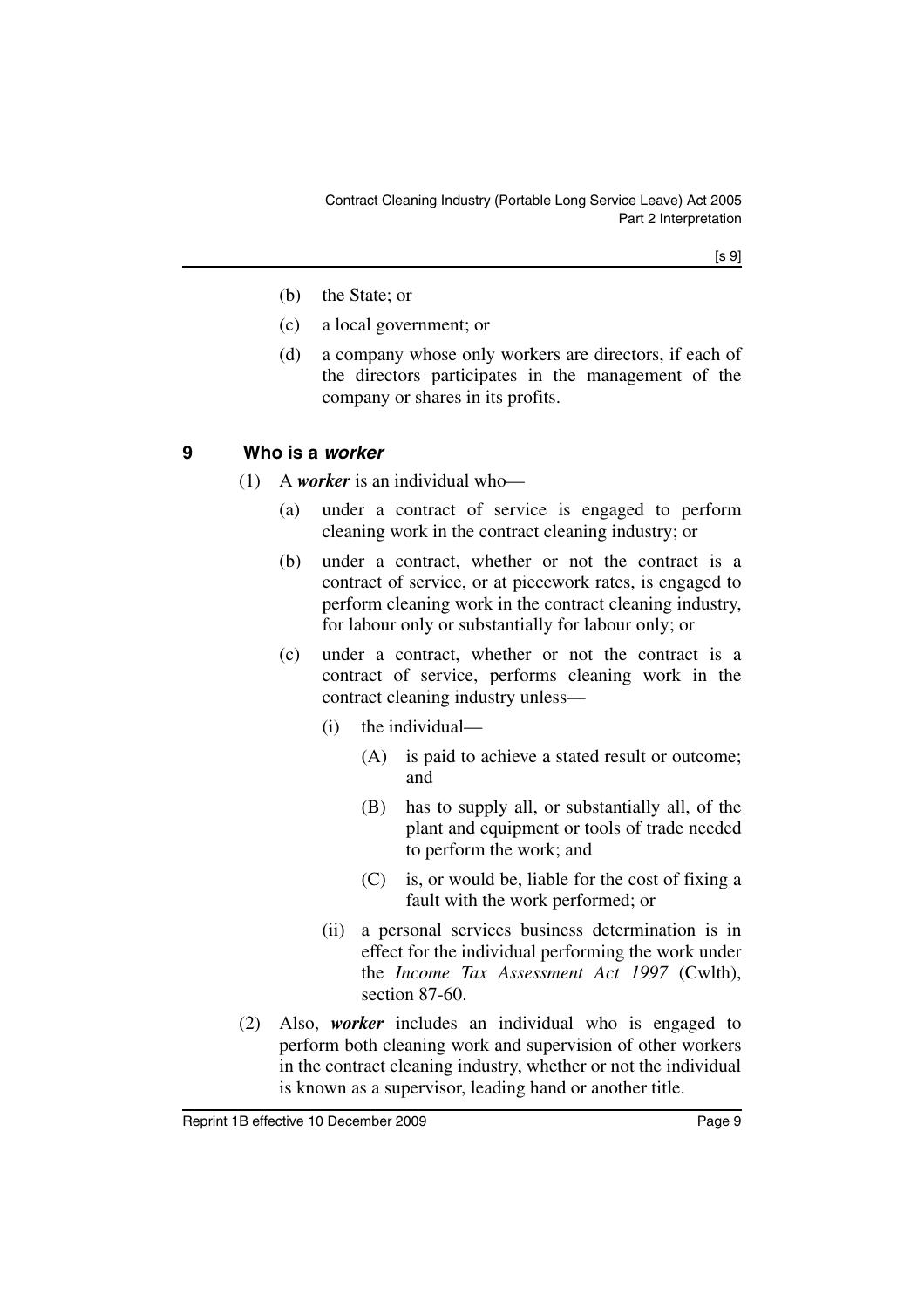- (3) However, *worker* does not include an individual who performs work in the contract cleaning industry—
	- (a) in a managerial or clerical capacity; or
	- (b) under a contract of service with a partnership if the individual is a partner and participates in the management of the partnership or shares in its profits; or
	- (c) under a contract of service with the Commonwealth, the State or a local government.

# <span id="page-11-0"></span>**10 Meaning of** *information notice*

- (1) An *information notice* is a notice to a person about a decision of the authority relating to the person stating—
	- (a) the decision; and
	- (b) the reasons for the decision; and
	- (c) whether or not the person may apply for a reconsideration of the decision or appeal against the decision to a stated entity; and
	- (d) if the person may make an application or appeal against a decision as mentioned in paragraph (c), the day by which the application must be made or the appeal must be started.
- (2) A provision under this Act may provide that an information notice for the purposes of the provision must include other stated information.
- (3) If a person may apply for a reconsideration of a decision, or appeal against a decision to a stated entity, within a number of days after the day an information notice is given to the person, a defect in the notice does not affect the person's right to make the application or appeal in relation to the matters dealt with in the information notice.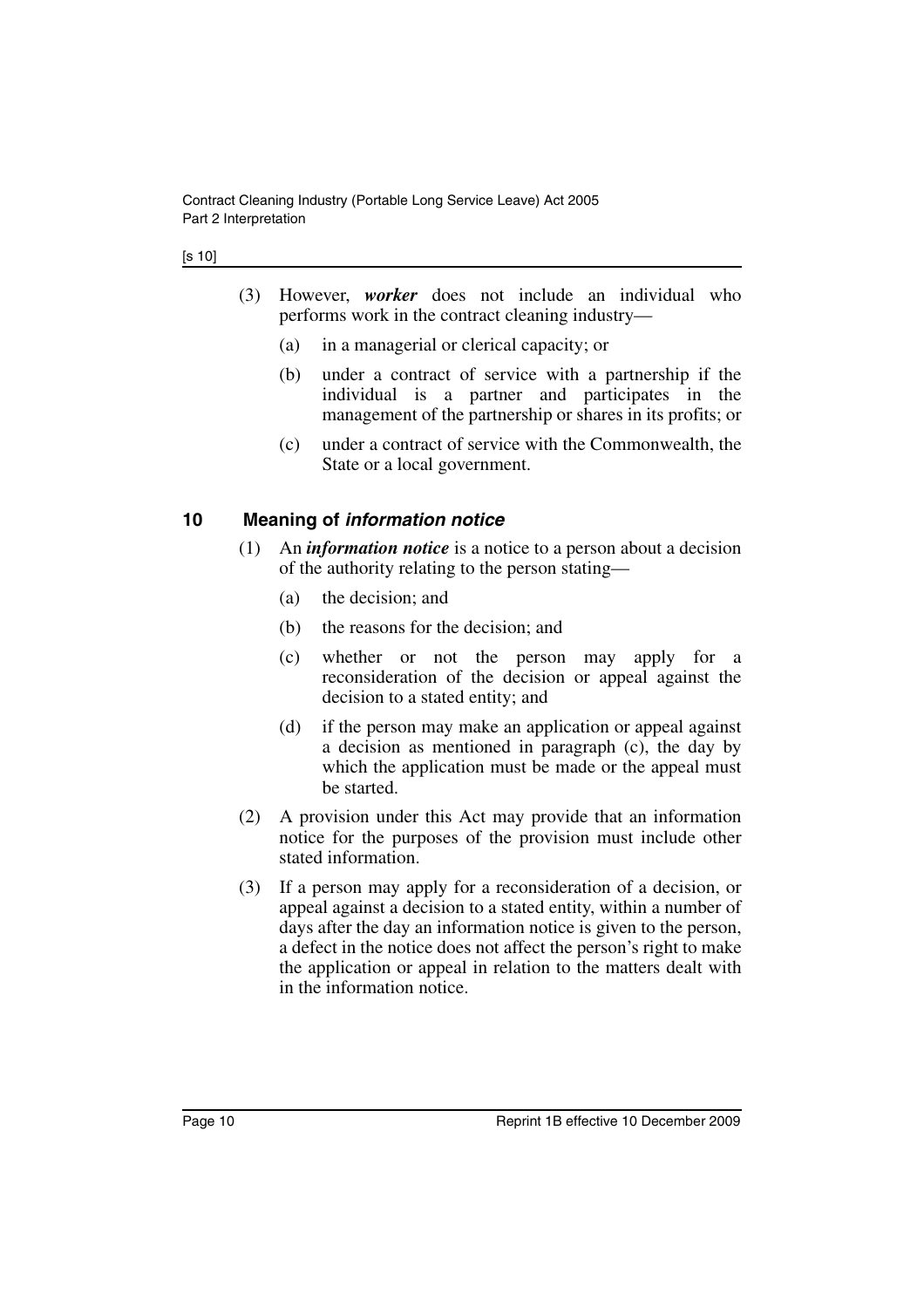[s 11]

# <span id="page-12-0"></span>**11 Grounds that are reasonable in the circumstances**

- (1) If, under this Act, a person is required to be satisfied or not satisfied of, or have a belief or suspicion about, a particular matter before the person may do or refrain from doing an act, or make a decision, the person must be satisfied or not satisfied or have the belief or suspicion on grounds that are reasonable in the circumstances.
- (2) If, under this Act, a person who is satisfied or not satisfied of, or has a belief or suspicion about, a particular matter is required to do or refrain from doing an act, or make a decision, the person must be satisfied or not satisfied, or have the belief or suspicion, on grounds that are reasonable in the circumstances.

# <span id="page-12-1"></span>**12 Notes in text**

A note in the text of this Act is part of the Act.

# <span id="page-12-2"></span>**Part 3 Contract Cleaning Industry (Portable Long Service Leave) Authority**

# <span id="page-12-3"></span>**Division 1 Establishment of authority**

# <span id="page-12-4"></span>**13 Authority established**

- (1) The Contract Cleaning Industry (Portable Long Service Leave) Authority is established.
- (2) The authority—
	- (a) is a body corporate; and
	- (b) has a seal; and
	- (c) may sue and be sued in its corporate name.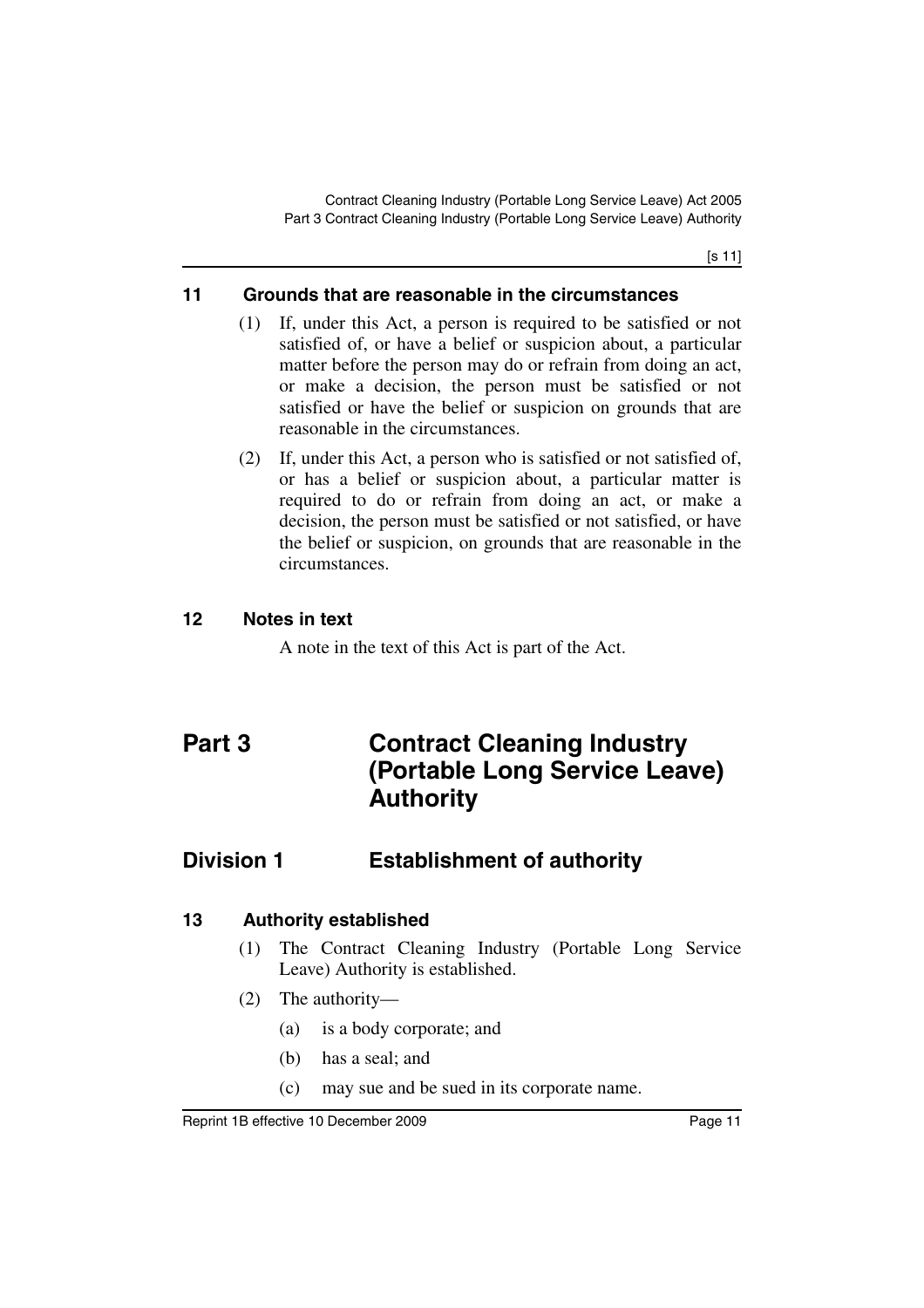#### [s 14]

- (3) The authority does not represent the State.
- (4) The authority may operate under a trading name prescribed under a regulation.

# <span id="page-13-0"></span>**Division 2 Functions and powers of authority**

# <span id="page-13-1"></span>**14 Authority's functions**

- (1) The authority's primary function is to provide an equitable and efficient system of portable long service leave for workers in the contract cleaning industry.
- (2) The other functions of the authority are—
	- (a) to provide educational and awareness programs to the contract cleaning industry to encourage worker membership and industry compliance with this Act; and
	- (b) to give advice and make recommendations to the Minister on issues affecting the provision of long service leave in the industry and the operation of this Act; and
	- (c) to perform other functions conferred on the authority under this or another Act.

# <span id="page-13-2"></span>**15 Authority's powers**

- (1) The authority has the powers of an individual and may, for example—
	- (a) enter into contracts; and
	- (b) acquire, hold, deal with and dispose of property; and
	- (c) appoint agents and attorneys; and
	- (d) charge for, and place conditions on, the supply of goods, services or information it supplies; and
	- (e) engage consultants; and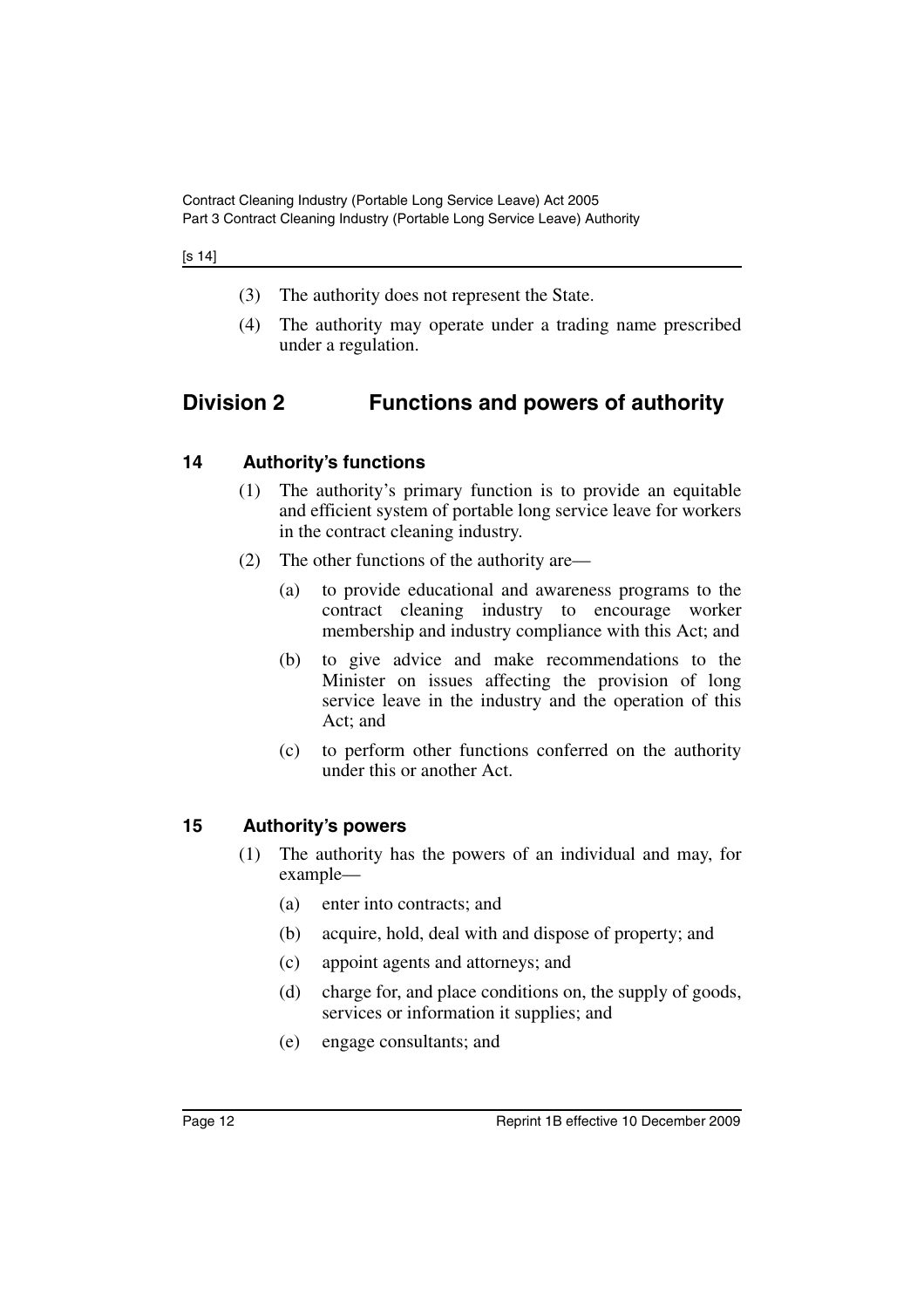[s 16]

- (f) do anything else necessary or convenient to be done in performing its functions.
- (2) Without limiting subsection (1), the authority has the powers given to it under this or another Act.
- (3) The authority may borrow from the Building and Construction Authority sufficient funds to provide for its administration expenses and other anticipated outgoings as contemplated by section 40(2) for the financial year starting 1 July 2005.
- (4) Subsection (3) does not limit the authority's power to borrow funds under the *Statutory Bodies Financial Arrangements Act 1982*.
- (5) The authority may exercise its powers inside and outside Queensland.
- (6) Without limiting subsection (5), the authority may exercise its powers outside Australia.

# <span id="page-14-0"></span>**Division 3 Establishment of board for authority**

# <span id="page-14-1"></span>**16 Board established**

- (1) The authority has a board of directors.
- (2) The board's role includes—
	- (a) responsibility for the authority's commercial policy and management; and
	- (b) ensuring, as far as possible, the authority achieves and acts in accordance with its corporate goals and carries out its corporate objectives outlined in its corporate plan; and
	- (c) ensuring the authority otherwise performs its functions in an appropriate, effective and efficient way.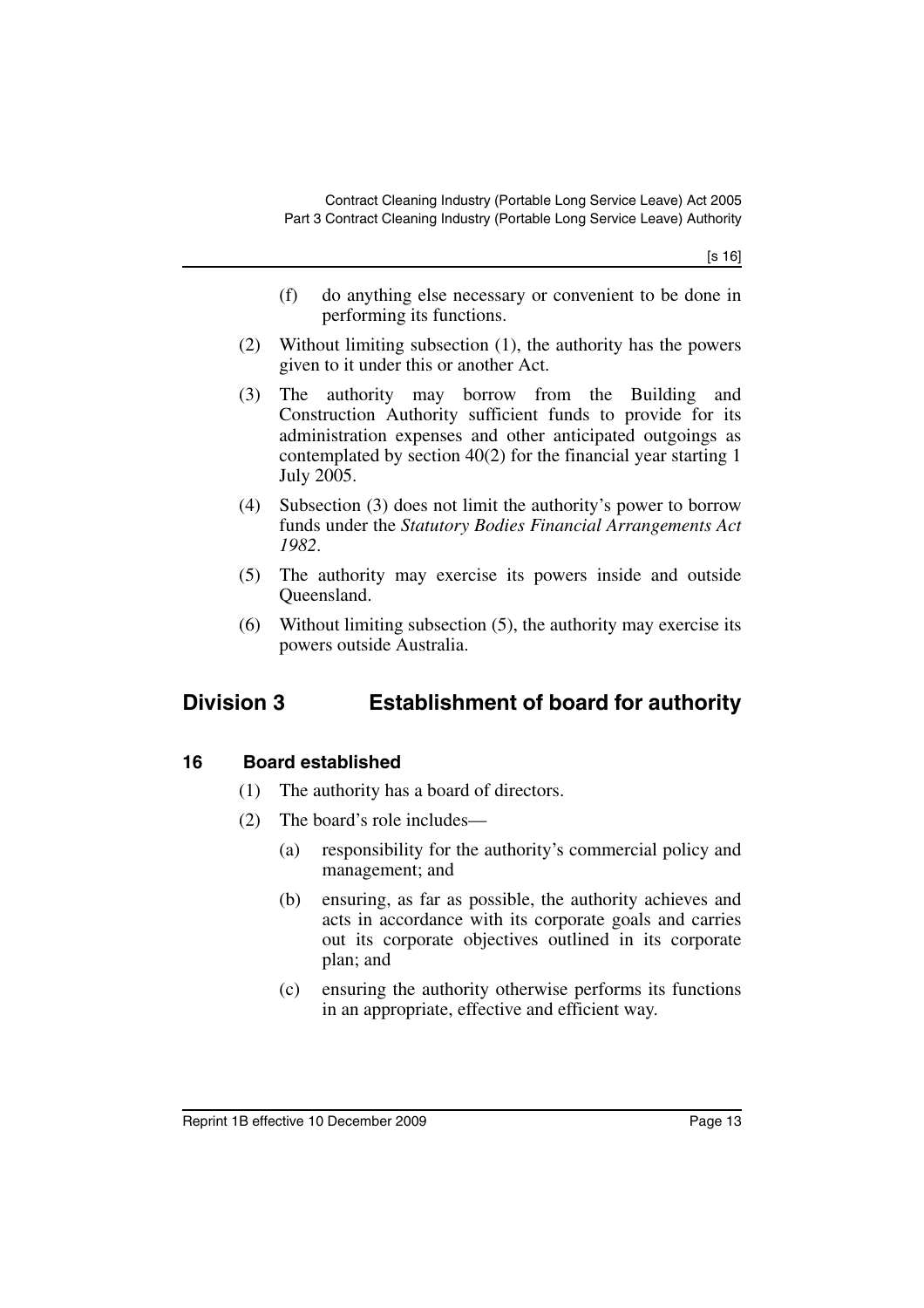Contract Cleaning Industry (Portable Long Service Leave) Act 2005 Part 3 Contract Cleaning Industry (Portable Long Service Leave) Authority

[s 17]

# <span id="page-15-0"></span>**17 Composition of board**

- (1) The board has not more than 8 directors, consisting of—
	- (a) a person appointed as the chairperson; and
	- (b) a person appointed as the deputy chairperson; and
	- (c) 2 or 3 persons appointed as representatives of employers; and
	- (d) 2 or 3 persons appointed as representatives of workers.
- (2) The deputy chairperson must be a person with knowledge of, and experience in, commerce, economics, finance or management.
- (3) The number of directors appointed under subsection  $(1)(c)$ and under subsection  $(1)(d)$  must be equal.

# <span id="page-15-1"></span>**18 Appointment of directors**

The Governor in Council may appoint, by industrial gazette notice, a person as a director of the board for a term of not more than 3 years.

# <span id="page-15-2"></span>**19 Disqualification from board**

- (1) A person can not become, or continue as, a director if the person—
	- (a) is an insolvent under administration within the meaning of the Corporations Act; or
	- (b) is, or has been, convicted of an indictable offence (including an indictable offence dealt with summarily) or an offence against this Act, and the conviction is not a spent conviction.
- (2) In this section—

*spent conviction* means a conviction—

(a) for which the rehabilitation period under the *Criminal Law (Rehabilitation of Offenders) Act 1986* has expired under that Act; and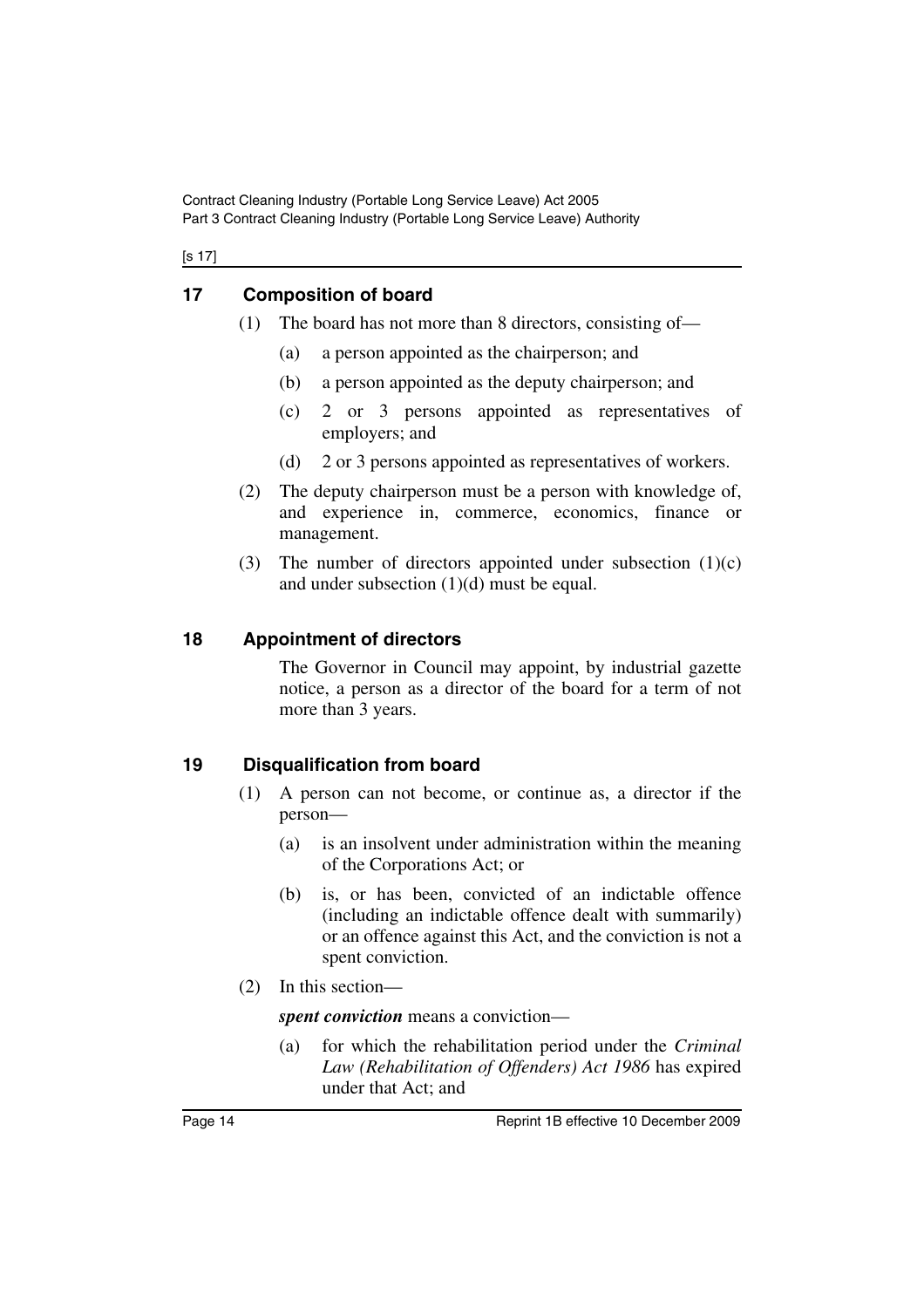[s 20]

(b) that is not revived as prescribed by section 11 of that Act.

# <span id="page-16-0"></span>**20 Vacation of office**

The office of a director becomes vacant if the director—

- (a) dies; or
- (b) gives to the Minister a signed notice of resignation; or
- (c) is absent, without leave of the board and without a reasonable excuse, from 3 consecutive meetings of the board of which proper notice was given; or
- (d) can not continue as a member under section 19; or
- (e) is removed from office by the Governor in Council.

# <span id="page-16-1"></span>**21 Casual vacancy**

- (1) If an office of a director becomes vacant during the director's term of appointment, the Governor in Council may appoint someone else to the office for the remaining part of the term.
- (2) The person appointed in place of the director must—
	- (a) if the director was a director mentioned in section  $17(1)(b)$ —have the knowledge and experience as required under section 17(2); or
	- (b) if the director was a director mentioned in section  $17(1)(c)$  or (d)—be a representative as required under section  $17(1)(c)$  or (d).
- (3) A person appointed in place of a director who was the chairperson or deputy chairperson will also be the chairperson or deputy chairperson respectively.

# <span id="page-16-2"></span>**22 Remuneration and other entitlements of directors**

A director is entitled to be paid the fees, remuneration and allowances decided by the Governor in Council.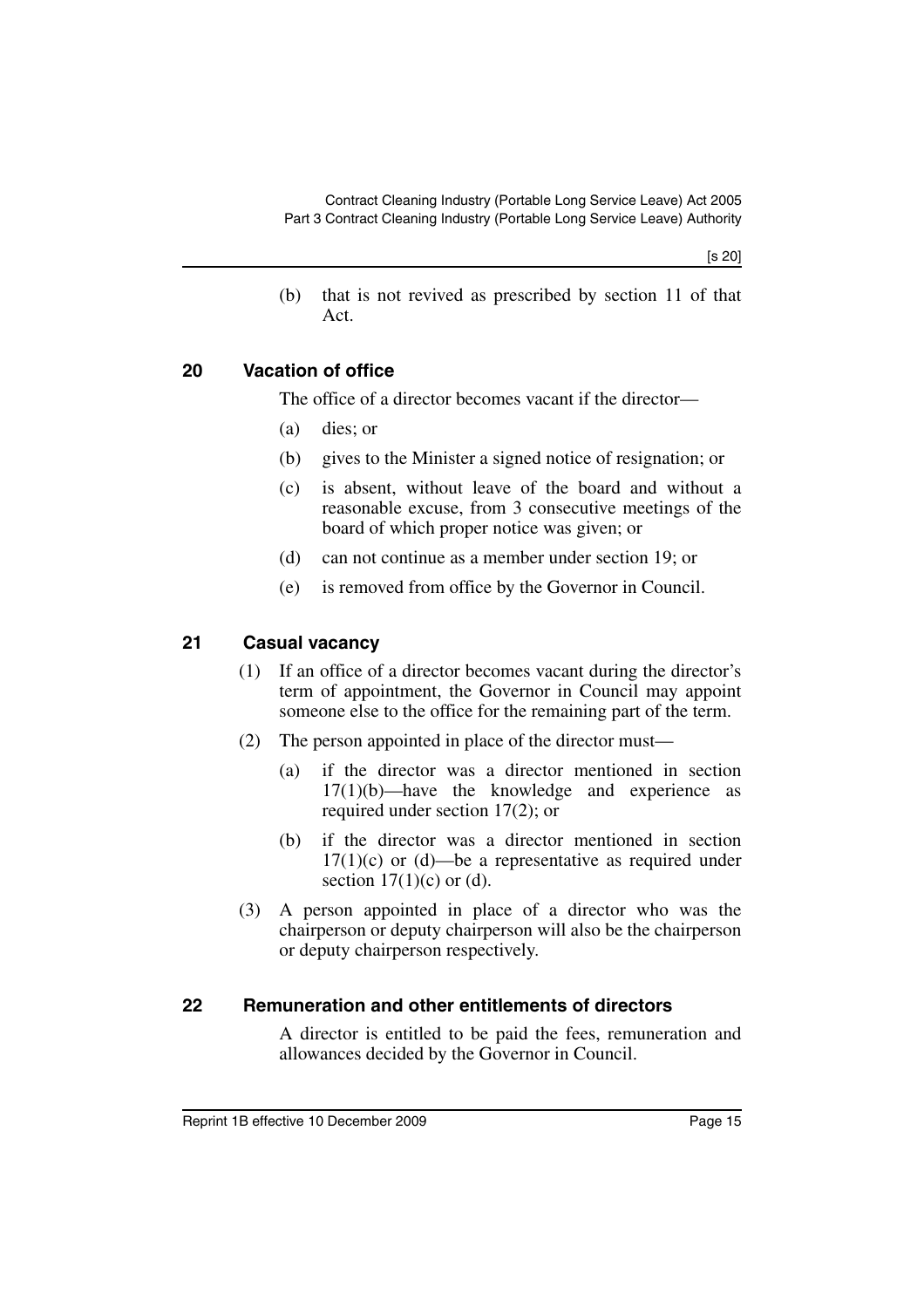Contract Cleaning Industry (Portable Long Service Leave) Act 2005 Part 3 Contract Cleaning Industry (Portable Long Service Leave) Authority

[s 23]

# <span id="page-17-0"></span>**Division 4 Business of the board**

# <span id="page-17-1"></span>**23 Conduct of business**

Subject to this division, the board may conduct its business, including its meetings, in a way it considers appropriate.

# <span id="page-17-2"></span>**24 Frequency of meetings**

- (1) The chairperson must call meetings of the board as often as is necessary for the performance of the authority's functions and the exercise of its powers under this Act.
- (2) However, the period between each meeting must not be more than 3 months.
- (3) The chairperson must also call a meeting if both of the following ask for a meeting to be called—
	- (a) a director appointed under section  $17(1)(c)$ ;
	- (b) a director appointed under section  $17(1)(d)$ .

# <span id="page-17-3"></span>**25 Presiding at meetings**

- (1) The chairperson is to preside at all meetings of the board at which the chairperson is present.
- (2) If the chairperson is not present at a meeting of the board, the deputy chairperson is to preside.
- (3) When the deputy chairperson presides at a meeting, the deputy chairperson has all the functions and powers of the chairperson.

# <span id="page-17-4"></span>**26 Quorum**

- (1) Business must not be conducted at a meeting of the board unless a quorum is present.
- (2) A quorum consists of at least 3 directors, including—
	- (a) the chairperson or deputy chairperson; and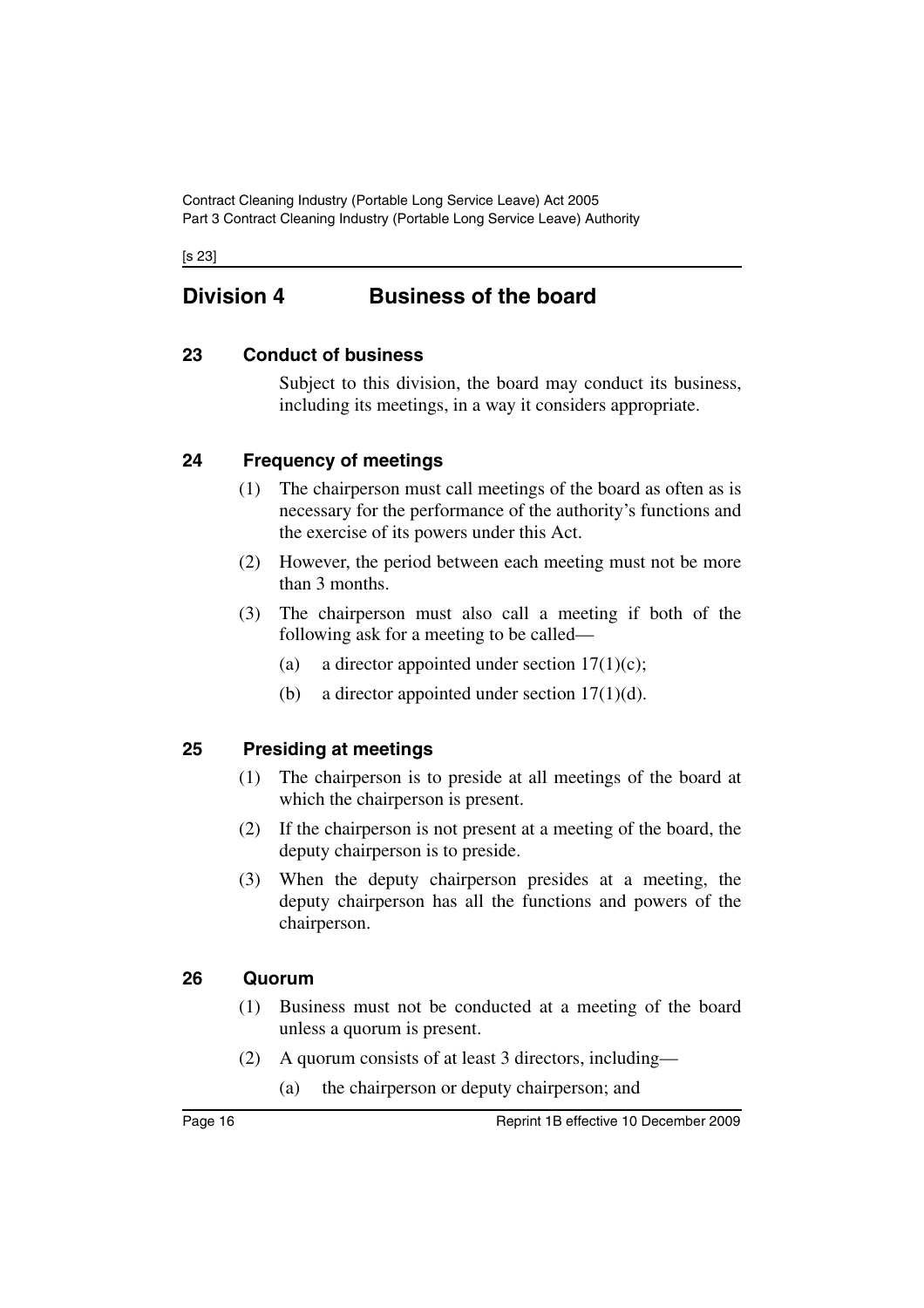[s 27]

- (b) a director appointed under section  $17(1)(c)$ ; and
- (c) a director appointed under section  $17(1)(d)$ .

### <span id="page-18-0"></span>**27 Conduct of meetings**

- (1) A question at a meeting of the board is decided by majority vote of the directors present.
- (2) Each director present at the meeting has a vote on each question to be decided.
- (3) A director present at the meeting who abstains from voting is taken to have voted for the negative unless the director abstains because of a conflict of interest declared by the director.
- (4) If the votes are equal, the director presiding at the meeting has a casting vote.
- (5) The board may hold meetings, or allow directors to take part in its meetings, by using any technology that reasonably allows directors to hear and take part in discussions as they happen.

*Example of use of technology—*

teleconferencing

- (6) A director who takes part in a meeting under subsection (5) is taken to be present at the meeting.
- (7) When considering the question, regard must be given to any material from, or comments by, the general manager about the question.

#### <span id="page-18-1"></span>**28 Decisions made by written reference**

- (1) A question by written reference may be decided by majority vote of the directors voting on the question in response to the reference.
- (2) At least 1 of the directors voting on the question must be either the chairperson or deputy chairperson.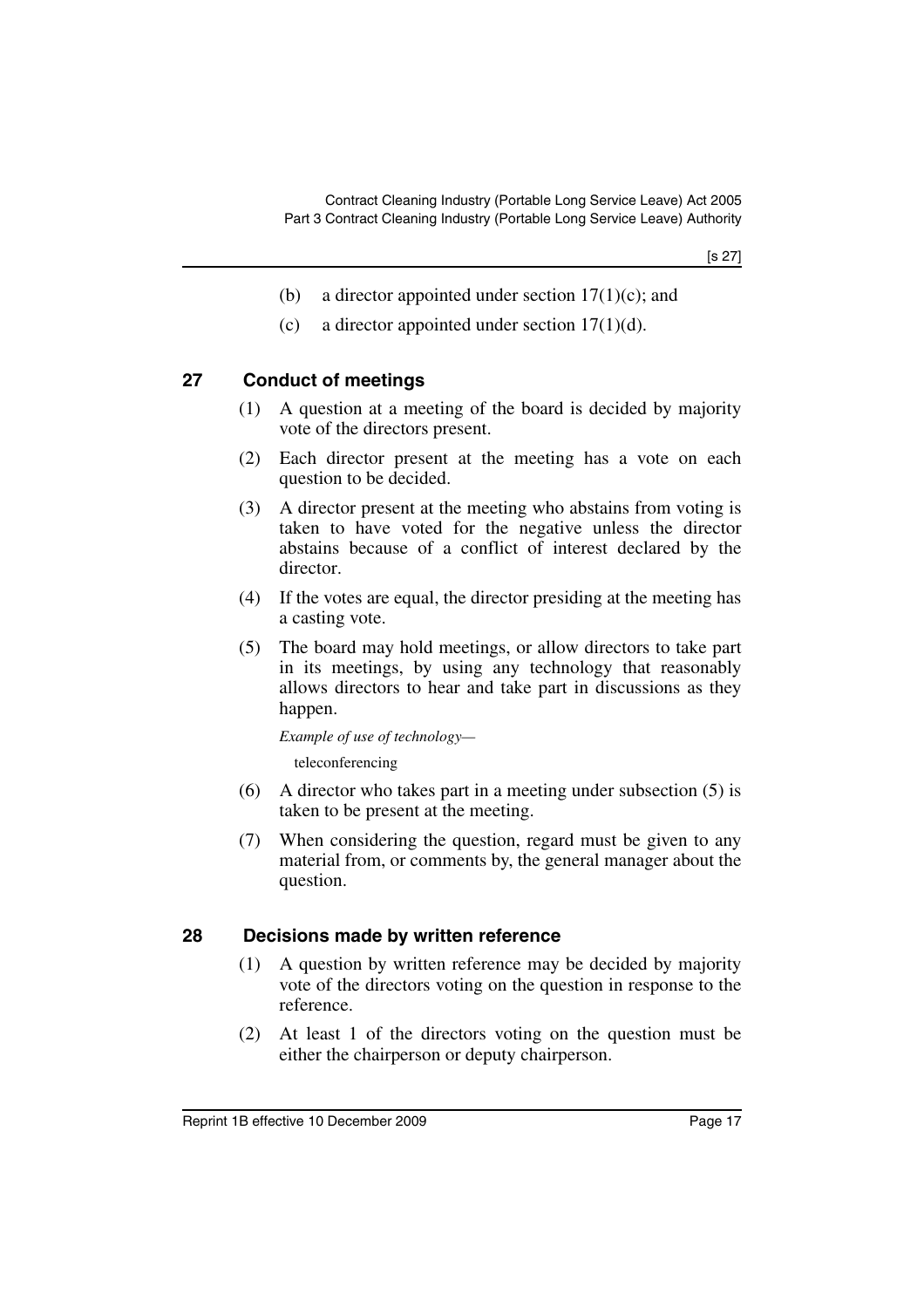[s 29]

- (3) If the votes are equal and the chairperson is voting, the chairperson has the casting vote.
- (4) If the votes are equal and the chairperson is not voting, the deputy chairperson has the casting vote.
- (5) When considering the question, regard must be given to any material from, or comments by, the general manager about the question.
- (6) In this section—

*written reference* means a procedure in which the general manager gives to each director a question for the director's decision other than at a meeting of the board.

#### <span id="page-19-0"></span>**29 Minutes**

- (1) The board must keep a record of a decision of the board, whether the decision is made at a meeting or by written reference.
- (2) The record must be presented at the board's next meeting for confirmation.
- (3) If the record is confirmed, it must be signed by the director presiding at the meeting and forms part of the minutes of the meeting.

#### <span id="page-19-1"></span>**30 Disclosure of interests by directors of the board**

- (1) This section applies to a director (the *interested director*) if—
	- (a) the interested director has a direct or indirect interest in an issue being considered, or about to be considered, by the board; and
	- (b) the interest could conflict with the proper performance of the director's duties about the consideration of the issue.
- (2) As soon as practicable after the relevant facts come to the interested director's knowledge, the director must disclose the nature of the interest to a board meeting.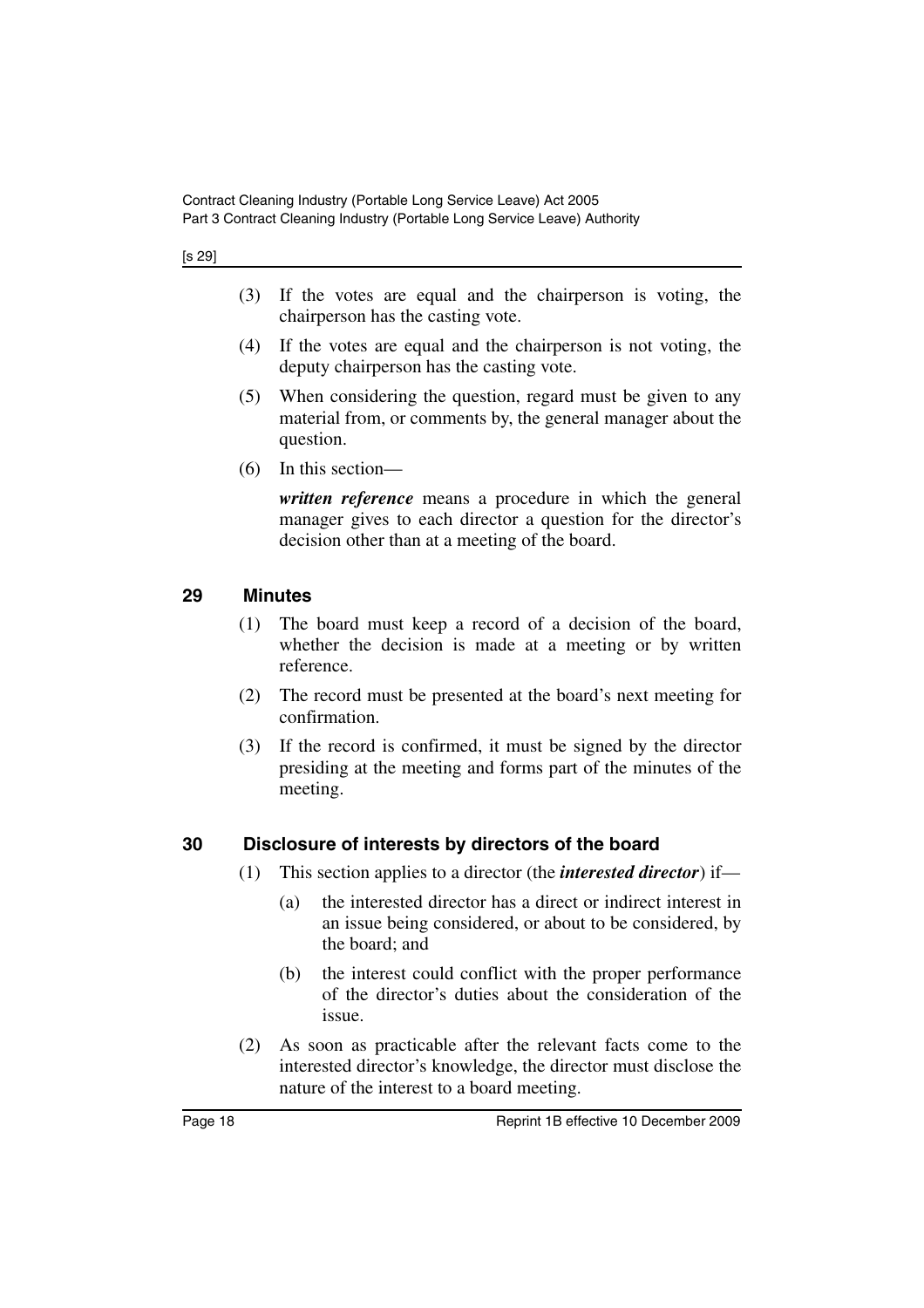- (3) Unless the board otherwise directs, the interested director must not—
	- (a) be present when the board considers the issue; or
	- (b) take part in a decision of the board about the issue.
- (4) The interested director must not be present when the board is considering whether to give a direction under subsection (3).
- (5) If there is another director who must, under subsection (2), also disclose an interest in the issue, the other director must not—
	- (a) be present when the board is considering whether to give a direction under subsection (3) about the interested director; or
	- (b) take part in making the decision about giving the direction.
- $(6)$  If—
	- (a) because of this section, a director is not present at a board meeting for considering or deciding an issue, or for considering or deciding whether to give a direction under subsection (3); and
	- (b) there would be a quorum if the director were present;

the remaining directors present are a quorum of the board for considering or deciding the issue, or for considering or deciding whether to give the direction, at the meeting.

(7) A disclosure under subsection (2) must be recorded in the minutes of the meeting.

# <span id="page-20-0"></span>**Division 5 Administration**

#### <span id="page-20-1"></span>**31 Administration subject to Minister**

Subject to the Minister, the authority administers this Act.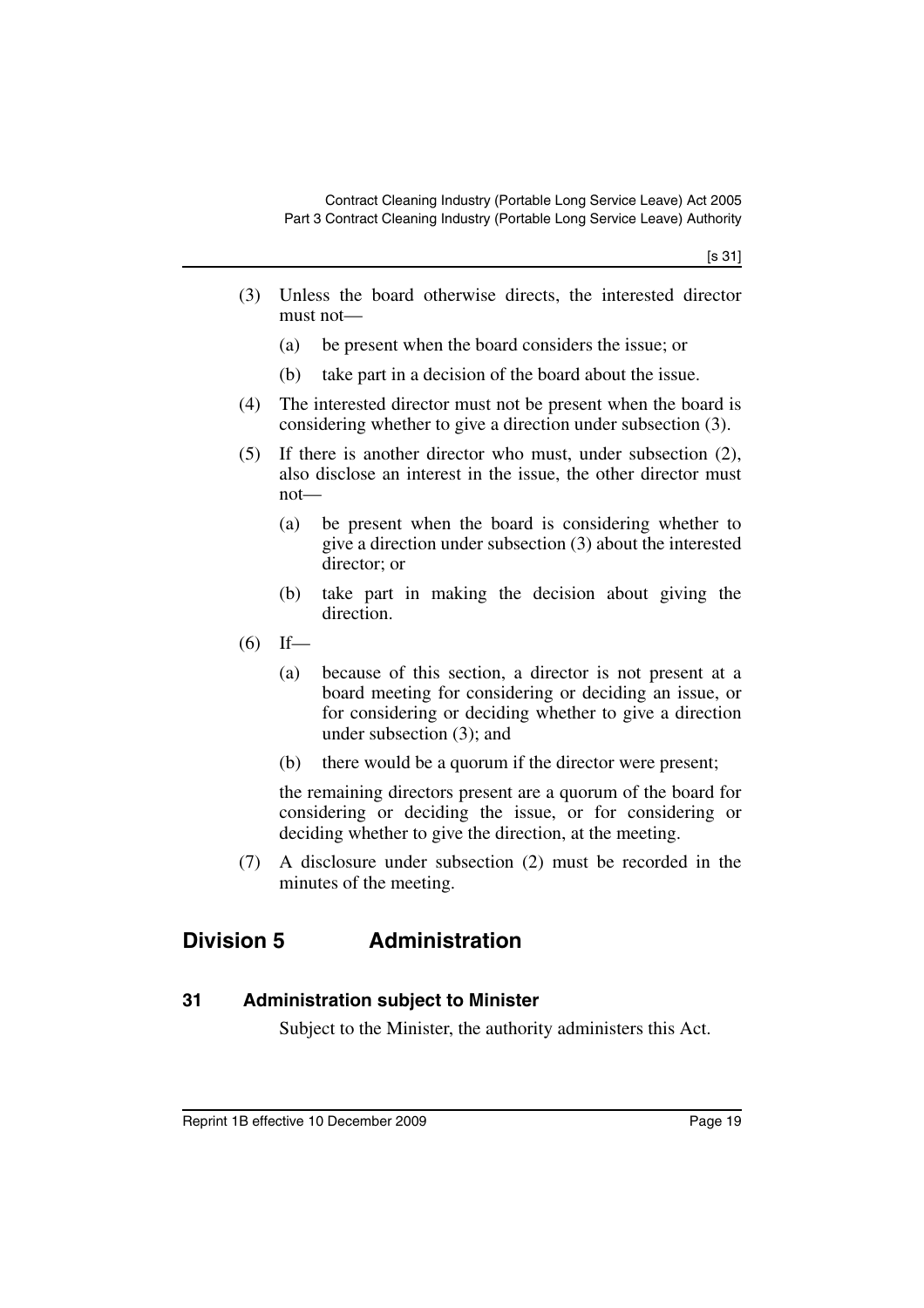Contract Cleaning Industry (Portable Long Service Leave) Act 2005 Part 3 Contract Cleaning Industry (Portable Long Service Leave) Authority

#### [s 32]

# <span id="page-21-0"></span>**32 General manager**

The general manager of the authority is the person appointed as the general manager of the Building and Construction Authority.

### <span id="page-21-1"></span>**33 Management of authority by general manager**

- (1) Subject to the board, the general manager is to manage the business of the authority.
- (2) A thing done in the name of or for the authority by the general manager is taken to have been done by the authority.

# <span id="page-21-2"></span>**34 Staff of the authority**

- (1) The staff of the Building and Construction Authority are to provide the Contract Cleaning Industry (Portable Long Service Leave) Authority with the administrative support services that it requires to carry out its functions effectively and efficiently.
- (2) Also, a member of the staff may, subject to this Act, do all things necessary for the discharge of the functions of the authority.

# <span id="page-21-3"></span>**35 Authority's seal**

- (1) The general manager must keep the authority's seal in the general manager's custody.
- (2) The seal may be attached to a document by the general manager only—
	- (a) by resolution of the board; and
	- (b) in the presence of the chairperson or, if the chairperson is absent, the deputy chairperson.
- (3) Judicial notice must be taken of the imprint of the authority's seal attached to a document.
- (4) A document with the authority's seal attached to it may be presumed to be properly made.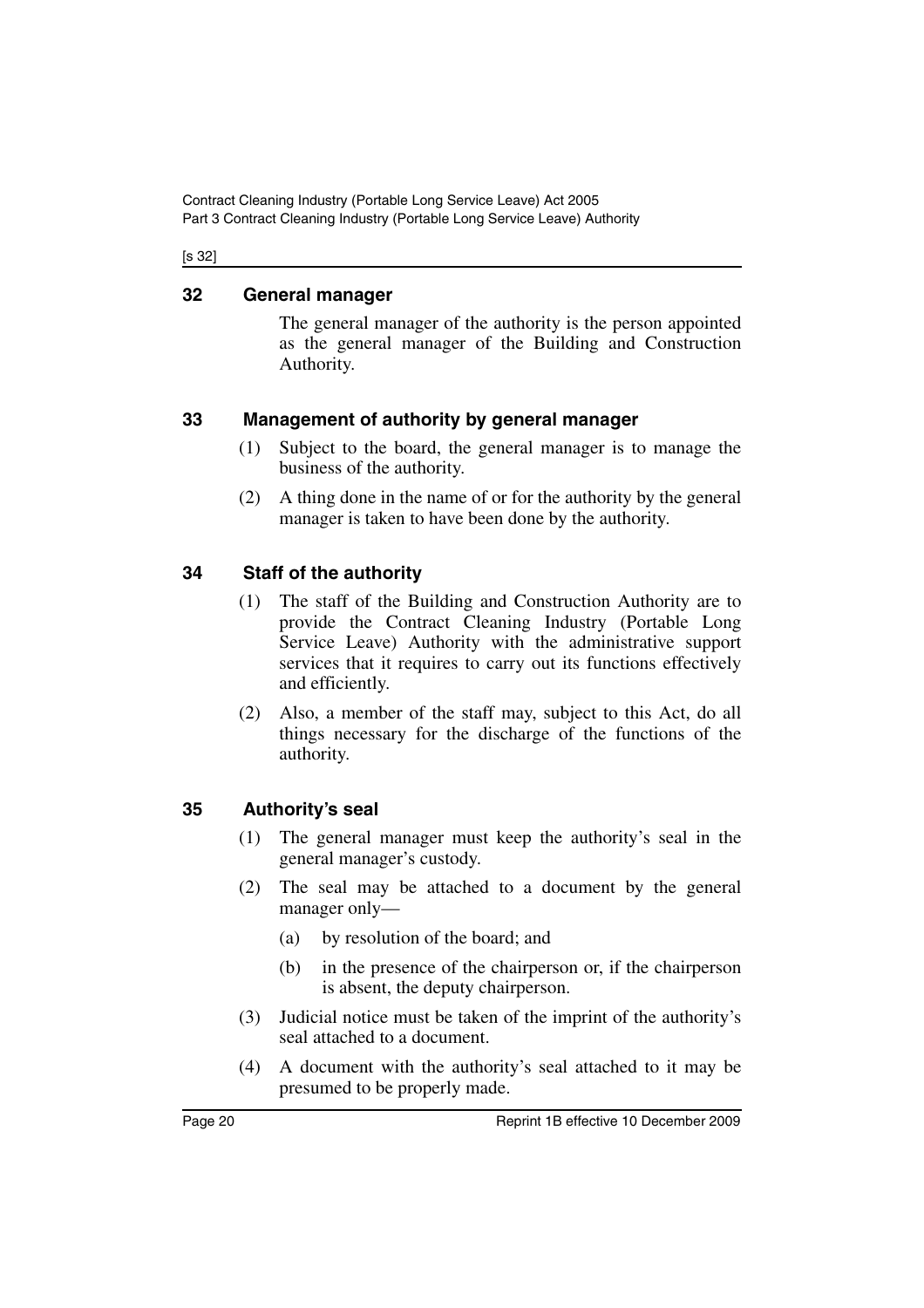[s 36]

# <span id="page-22-0"></span>**36 Judicial notice of signatures**

Judicial notice must be taken of—

- (a) the signature of a person who is or has been the chairperson, the deputy chairperson, a director of the board or the general manager; and
- (b) the fact the person holds or has held the relevant office.

# <span id="page-22-1"></span>**37 Document presumed to be properly made**

A document made by the authority, other than a document required by law to be sealed, may be presumed to be properly made if it is signed by the chairperson, deputy chairperson or general manager.

# <span id="page-22-2"></span>**38 Contracts or agreements**

- (1) The authority's power to make, vary or discharge contracts or agreements must be exercised as follows—
	- (a) for a contract or agreement that, if it were between individuals, must be a written contract or agreement and under seal—by a written contract or agreement in the authority's name and under the seal of the authority;
	- (b) for a contract or agreement that, if it were between individuals, must be a written contract or agreement and signed by the parties—by a written contract or agreement in the authority's name and signed by a person acting for the authority.
- (2) The authority's power to make, vary or discharge a contract or agreement that, if it were between individuals, may be made orally, may be exercised orally by a person acting for the authority.

# <span id="page-22-3"></span>**39 Agreement about administration of this Act**

(1) The authority may enter into a written agreement with the Building and Construction Authority in relation to the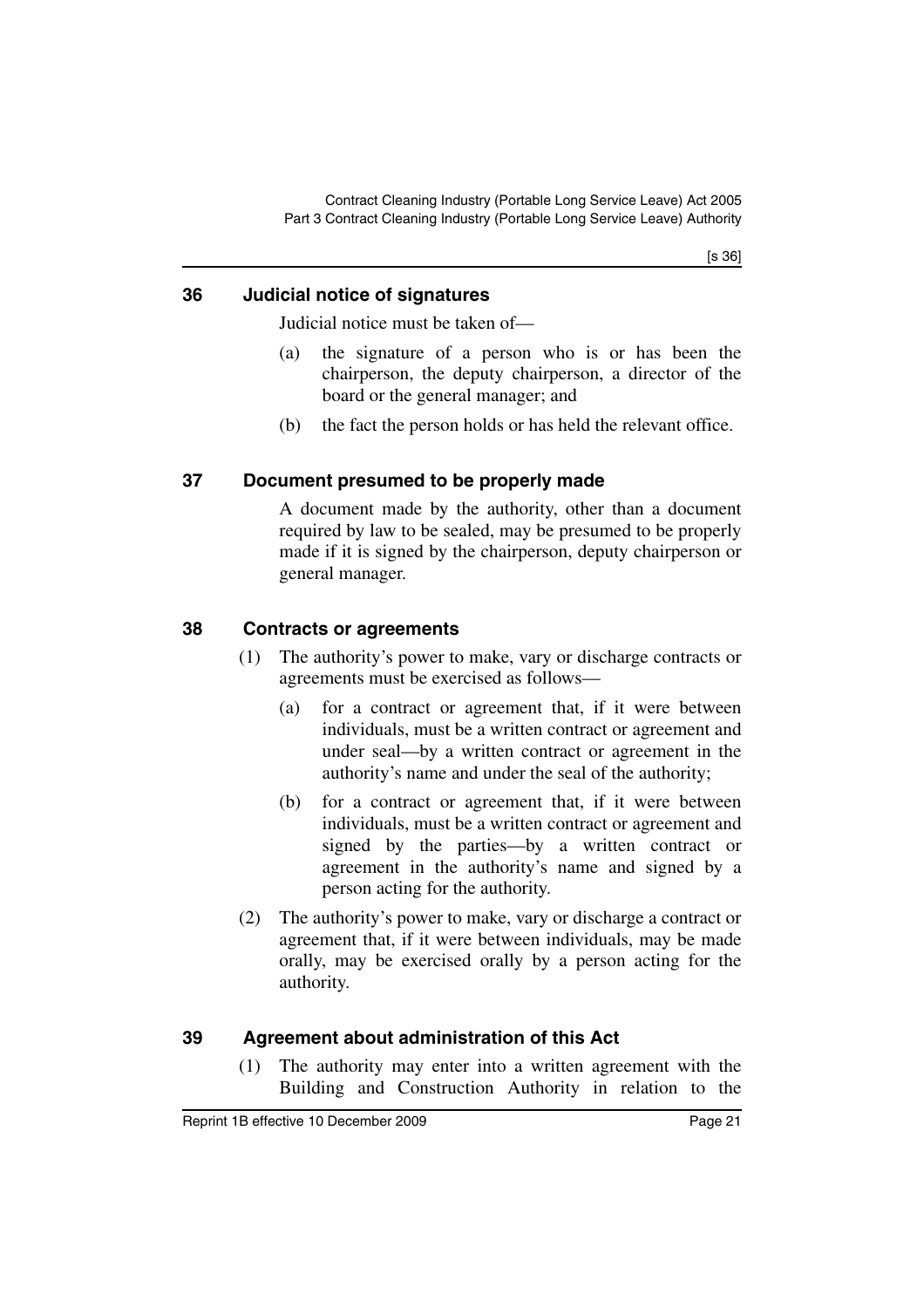#### [s 40]

administration of this Act, including expenses attributable to the administration (*administration expenses*).

*Examples of administration expenses*—

- staff costs
- rent
- cost of electricity use
- (2) Without limiting subsection (1), the agreement may provide that the Building and Construction Authority—
	- (a) must pay the administration expenses; and
	- (b) may recoup the administration expenses from the authority, with interest, at a rate stated in the agreement.

# <span id="page-23-0"></span>**Division 6 Financial Provisions**

# <span id="page-23-1"></span>**40 Funds of authority**

- (1) The funds of the authority consist of—
	- (a) levy amounts paid to the authority; and
	- (b) amounts borrowed by the authority; and
	- (c) proceeds from investments by the authority; and
	- (d) other amounts received by the authority.
- (2) The funds may only be applied in making—
	- (a) long service leave payments; and
	- (b) payments for expenses incurred in the administration of this Act including, for example, payments to the Building and Construction Authority under an agreement mentioned in section 39; and
	- (c) payments for borrowings by the authority; and
	- (d) investments by the authority; and
	- (e) other payments authorised by this Act.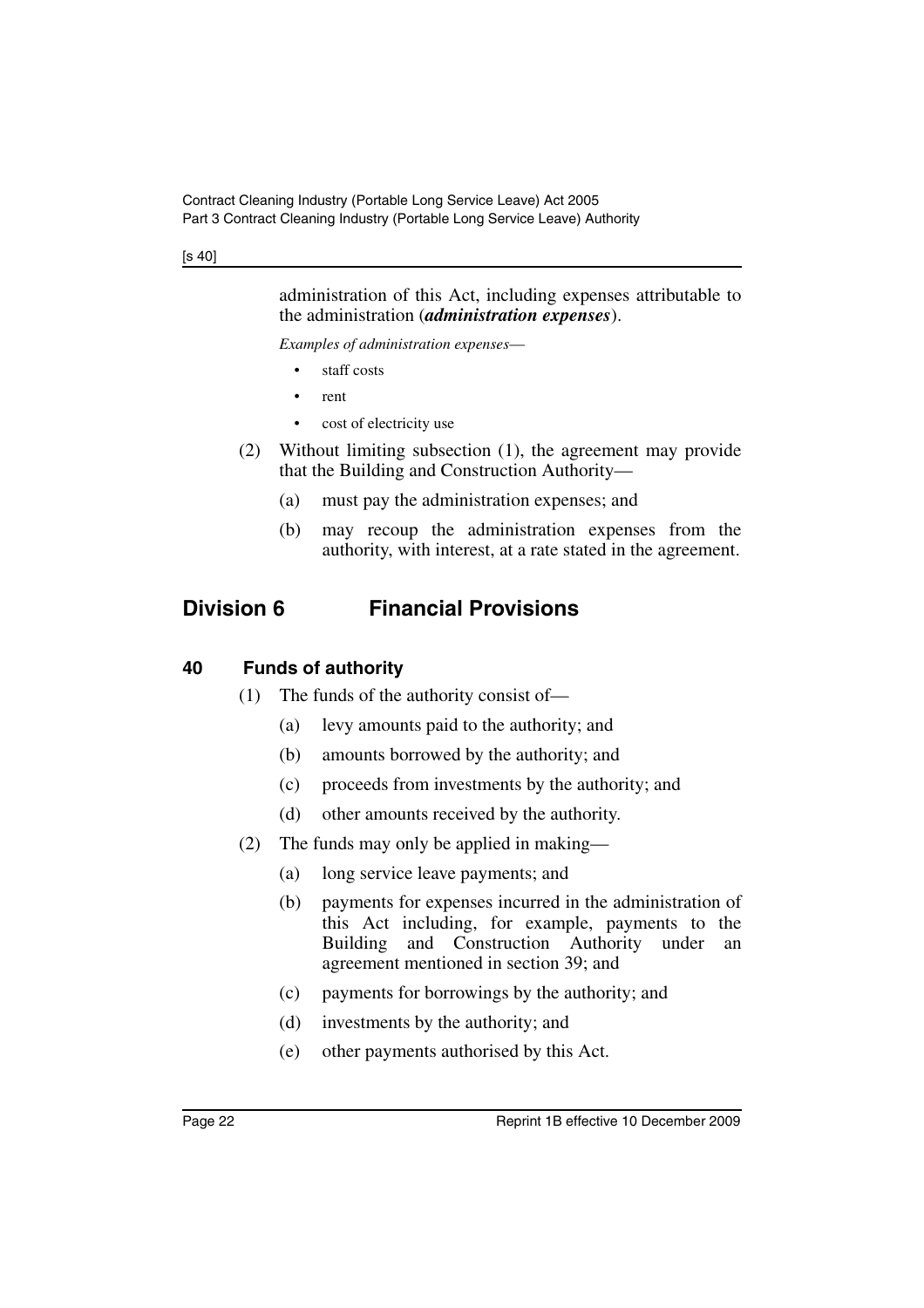[s 41]

# <span id="page-24-0"></span>**41 Proposed budget and progress budget reports**

- (1) The authority must give the Minister the details of its proposed budget for each financial year at least 30 days before the start of the financial year.
- (2) The proposed budget has no effect unless it is approved by the Minister.
- (3) The authority must give the Minister progress reports on the operation of the budget.
- (4) Progress reports are to be given when, and in the way, the Minister requires.

# <span id="page-24-1"></span>**42 Actuarial investigation of funds**

- (1) At least every 2 years, but otherwise as required by the board, the authority must investigate the adequacy of the authority's funds and the adequacy of the percentage prescribed under a regulation as the rate of levy.
- (2) For subsection (1), the board must appoint a person (an *actuary*) who is recognised as an actuary and holds qualifications that the board considers suitable to carry out the investigation.
- (3) The actuary must—
	- (a) finish the investigation, and report the outcome of the investigation to the authority after the investigation is conducted; and
	- (b) state in the report an opinion about whether the rate of levy should be reduced, increased or stay the same.
- (4) After the authority receives the report, the authority must give the report to the Minister with its recommendations on—
	- (a) the opinion stated by the actuary under subsection (3)(b); and
	- (b) whether the funds available are adequate to perform the authority's functions.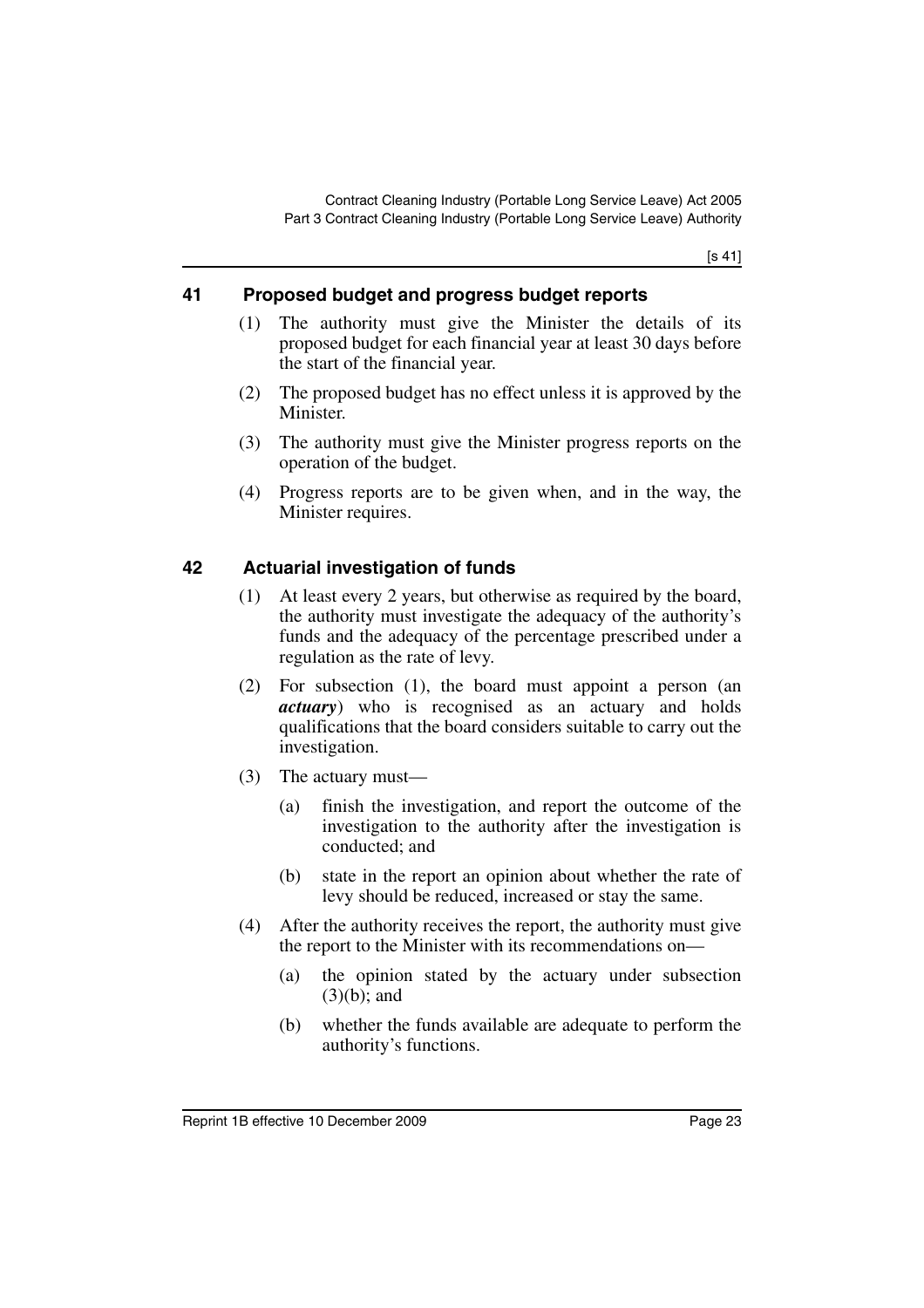(5) This section does not limit the authority's ability to make other inquiries about whether the authority's funds and the rate of levy are adequate.

# <span id="page-25-0"></span>**43 Application of Finance Acts**

- (1) The authority is a statutory body within the meaning of the *Financial Accountability Act 2009*.
- (2) The authority is a statutory body for the *Statutory Bodies Financial Arrangements Act 1982*.
- (3) The *Statutory Bodies Financial Arrangements Act 1982*, part 2B sets out the way in which the authority's powers under this Act are affected by the *Statutory Bodies Financial Arrangements Act 1982.*

# <span id="page-25-1"></span>**Part 4 Registration**

# <span id="page-25-2"></span>**Division 1 Registration of workers**

<span id="page-25-3"></span>**44 Authority to keep register of workers**

The authority must keep a register of persons who are registered under section 47 or 48 (a *register of workers*).

# <span id="page-25-4"></span>**45 Particulars to be entered in register of workers**

- (1) To the extent the authority has, or is reasonably able to obtain, any of the following information about each person who is a registered worker, the authority must enter it in the register of workers in relation to the person—
	- (a) the person's name, birthday and residential address;
	- (b) the day the person became a registered worker;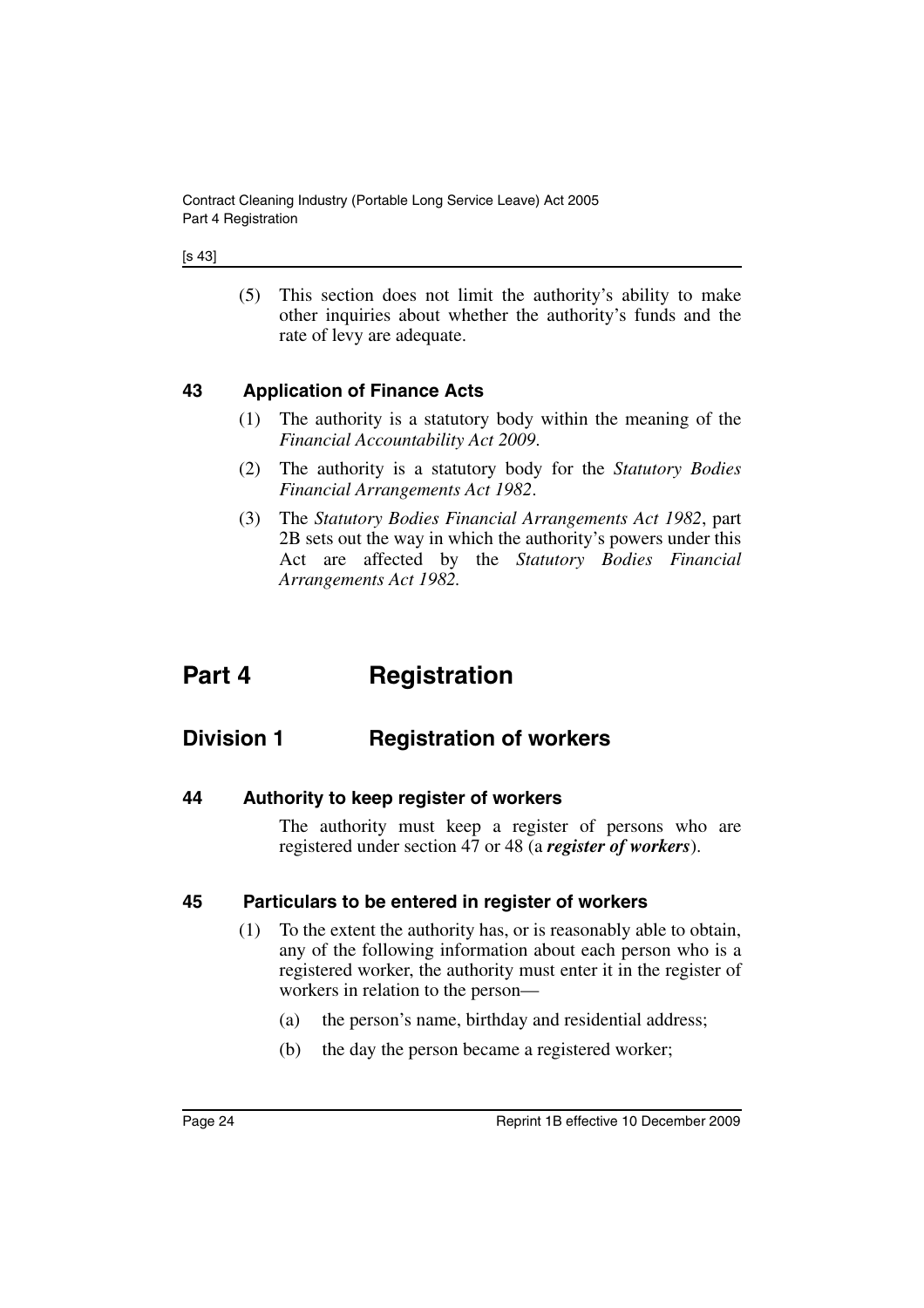[s 46]

- (c) the amount of the person's entitlement to long service leave;
- (d) if the person no longer performs cleaning work in the contract cleaning industry—the day the person stopped performing cleaning work in the contract cleaning industry.
- (2) Also, the authority may enter in the register any other information it considers necessary for the administration of this Act.

# <span id="page-26-0"></span>**46 Application for registration as a registered worker**

- (1) A person may apply for registration as a worker in the contract cleaning industry.
- (2) The application must be in the approved form.
- (3) The authority may, by notice, ask the applicant to do 1 or both of the following within a reasonable time stated in the notice—
	- (a) give further information or documents relevant to the application;
	- (b) verify information or documents forming part of the application including, if asked, by statutory declaration.
- (4) The authority may refuse to grant the application if the applicant, without reasonable excuse, does not give or verify the information or documents within the stated time.

#### <span id="page-26-1"></span>**47 Grant or refusal to grant application for registration as a registered worker**

If a person applies to the authority for registration as a worker in the contract cleaning industry under section 46, the authority must—

- (a) consider the application; and
- (b) either—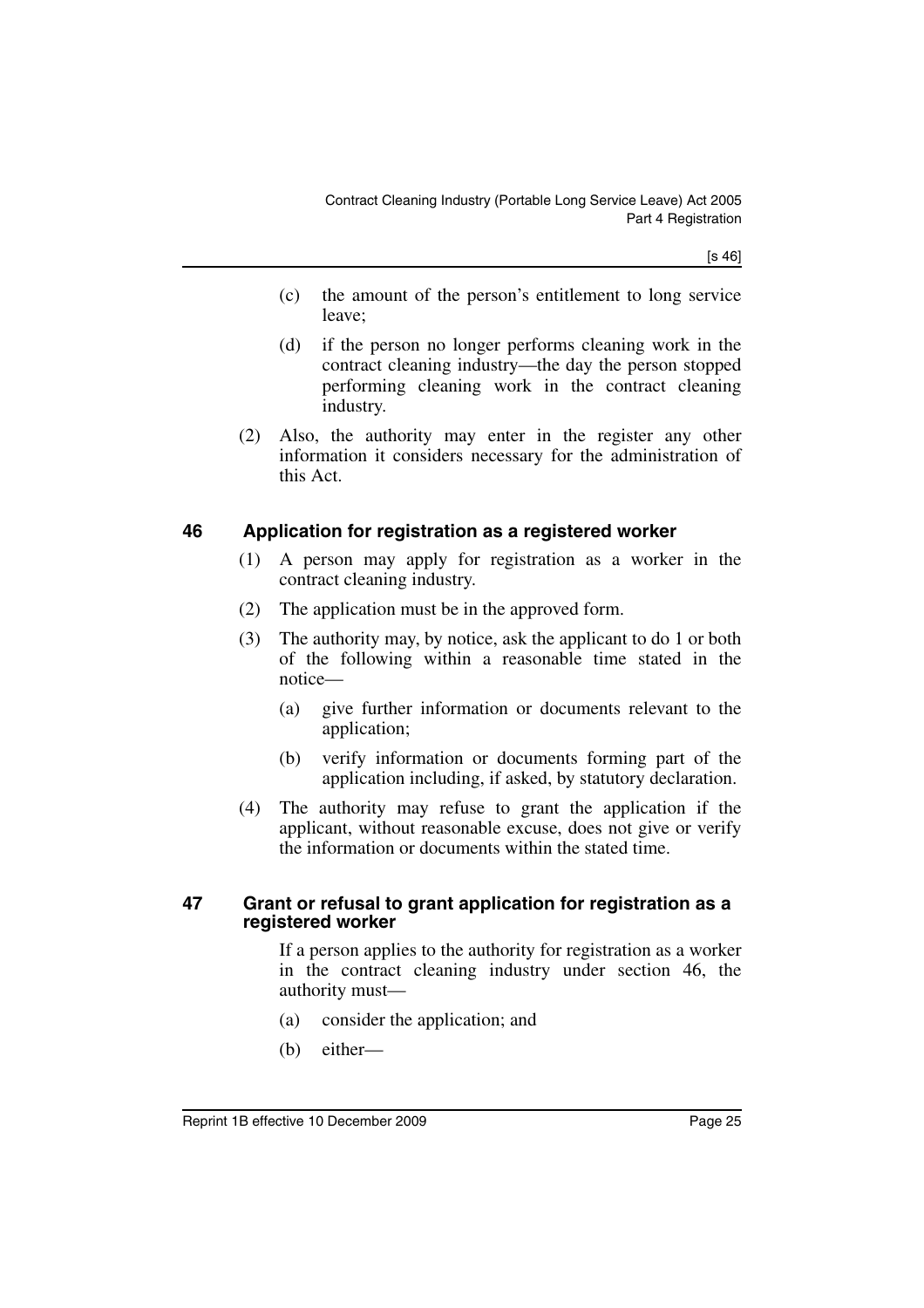- (i) grant the application and enter the person's name in the register of workers; or
- (ii) refuse to grant the application and give the person an information notice about the refusal.

#### <span id="page-27-0"></span>**48 Worker may become a registered worker other than by application**

- (1) The authority may decide a person is, or was, a worker if—
	- (a) the authority has received information indicating the person is, or was, a worker; and
	- (b) the authority is satisfied that person is, or was, a worker.
- (2) The authority may decide that a person is, or was, a worker even though an application under section 46 has not been made.
- (3) If the authority decides a person is, or was, a worker, the authority may enter the person's name in the register of workers.
- (4) The authority must give the person an information notice about the authority's decision to enter the person's name in the register of workers.

#### <span id="page-27-1"></span>**49 When does a person becomes a registered worker**

- (1) For section  $45(1)(b)$ , the day on which a person becomes a registered worker (the *registration day*) is—
	- (a) if the person applies under section 46 and the application is granted—the day the authority receives the application; or
	- (b) if the authority receives other information indicating the person is a worker as mentioned in section 48—the day the authority receives the information.
- (2) However, if the authority is satisfied the person was a worker for a period before the person's registration day, the authority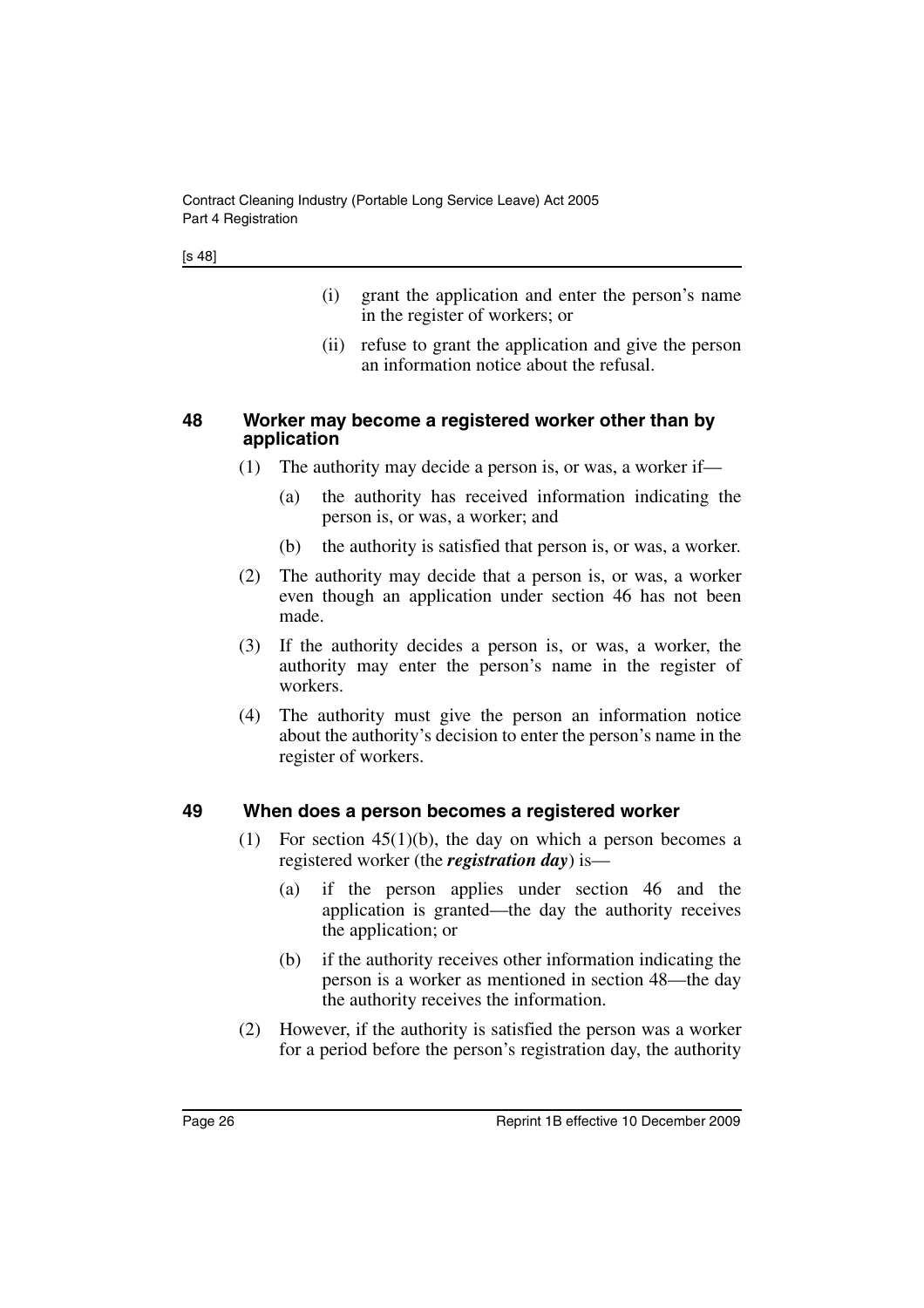[s 50]

must nominate an earlier day as the day the person became a registered worker.

- (3) For subsection (2), the authority must not nominate a day earlier than—
	- (a) the start of the financial year that is the second last full financial year before the person's registration day, unless the authority is satisfied special circumstances exist; and
	- (b) in any event—1 July 2005.

*Examples for subsection (3)(a)—*

- 1 A person applies to become a registered worker on 1 February 2009. The authority may nominate a date no earlier than 1 July 2006.
- 2 The authority receives a return from an employer for a worker on 1 July 2009. The authority may nominate a date no earlier than 1 July 2007.

# <span id="page-28-0"></span>**50 Cancellation of registration as a registered worker**

- (1) The authority may cancel a person's registration under this division if it is satisfied about any of the following—
	- (a) the person has not been a worker;
	- (b) the person has not, for at least 4 consecutive years, been credited with service in the register of workers or a record kept under a corresponding law;
	- (c) the person's application to become a registered worker should have been refused because information provided in the application was false or misleading.
- (2) If the authority cancels a person's registration, it must—
	- (a) give the person an information notice about the cancellation; and
	- (b) remove the person's name from the register of workers—
		- (i) if an application for reconsideration of the decision or an appeal under part 8 is lodged against the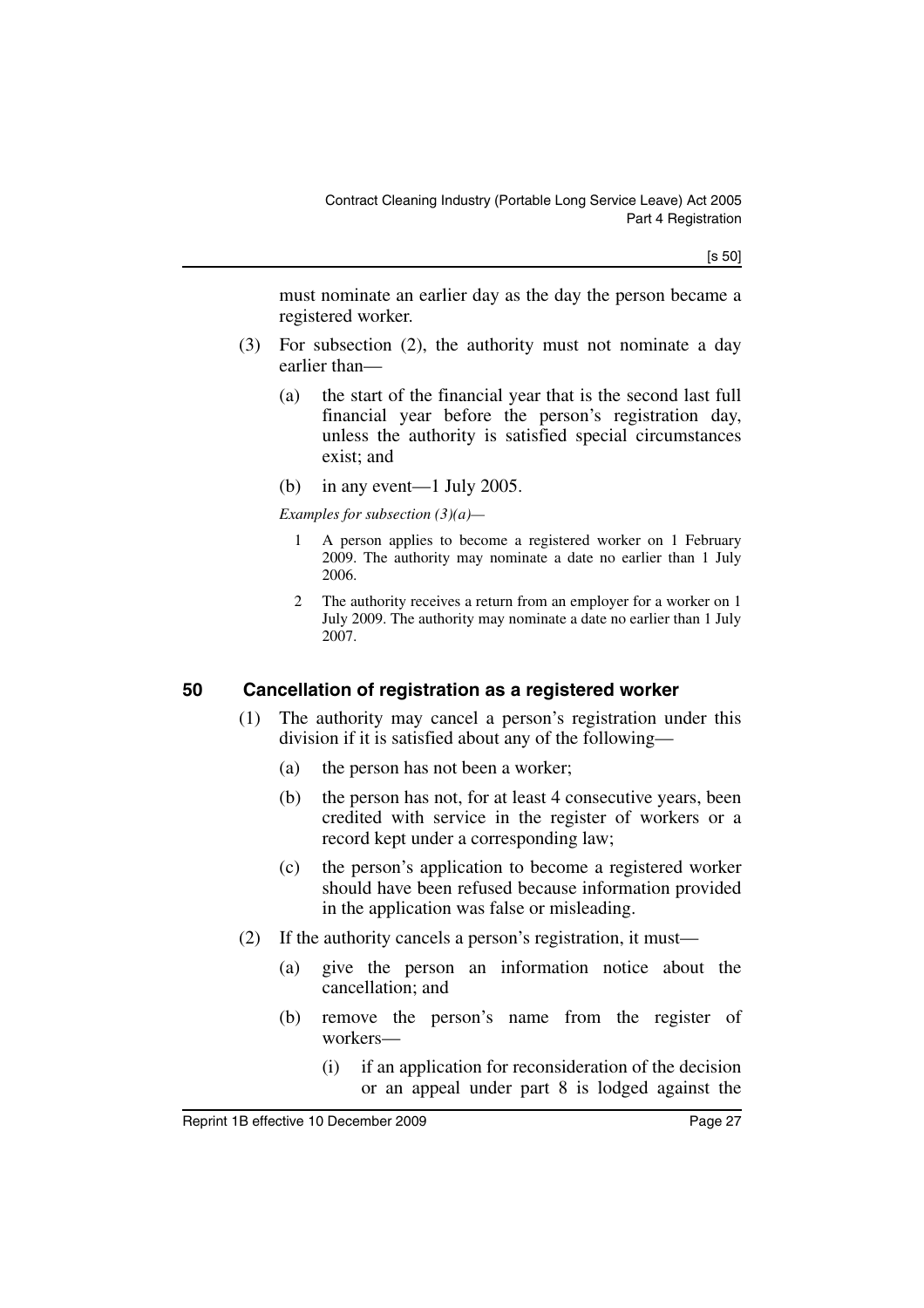cancellation before the end of 120 days after the day the authority gives the person the information notice—on the day the application or appeal is withdrawn or the cancellation is finally confirmed; or

- (ii) otherwise—after 120 days from the day the authority gives the person the information notice.
- (3) However, if a payment for long service leave is made to a person under section  $72(2)(a)$ , the authority must immediately—
	- (a) cancel the person's registration as a registered worker; and
	- (b) give the person an information notice about the cancellation; and
	- (c) remove the person's name from the register of workers.
- (4) When the person's name is removed from the register of workers—
	- (a) the person is no longer a registered worker; and
	- (b) the person, or the personal representative of the person, is not entitled to apply for or be paid long service leave for any days' service credited to the person in the register of workers at the time of the removal.
- (5) This section does not prevent a person whose name has been removed from the register of workers under this section from subsequently becoming a registered worker.

# <span id="page-29-0"></span>**Division 2 Registration of employers**

# <span id="page-29-1"></span>**51 Authority to keep register of employers**

The authority must keep a register of persons who are registered under section 55 (a *register of employers*).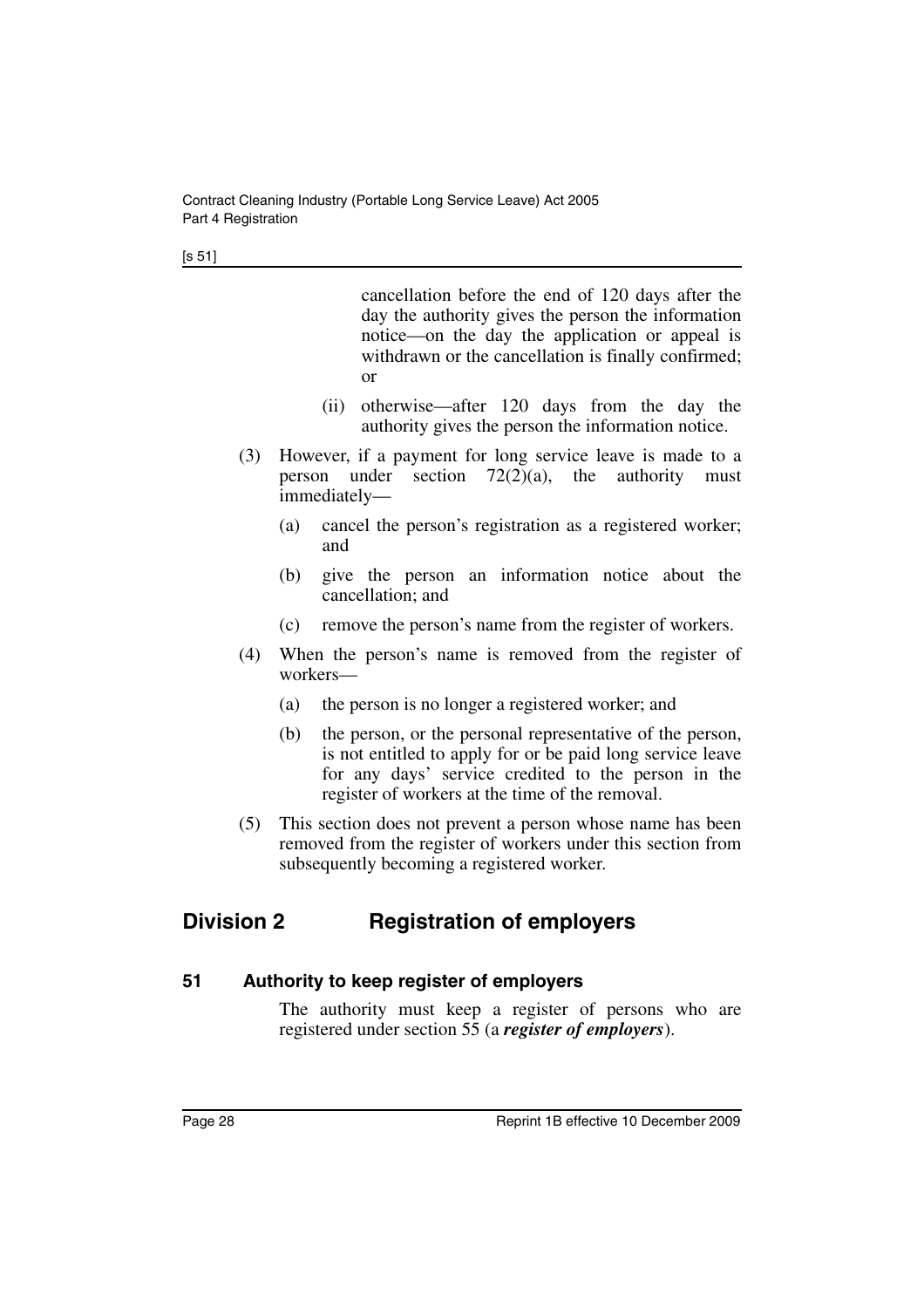[s 52]

# <span id="page-30-0"></span>**52 Particulars to be entered into register of employers**

- (1) To the extent the authority has, or is able to obtain, any of the following information about each person who is a registered employer, the authority must enter it in the register of employers in relation to the person—
	- (a) the person's name;
	- (b) any trading name of the person;
	- (c) the person's ABN, if any;
	- (d) the address of the person's principal place of business;
	- (e) if the person is a corporation—
		- (i) the address of the corporation's registered office; and
		- (ii) the corporation's ACN;
	- (f) the day the person became registered as an employer;
	- (g) if the person is no longer an employer—the day the person stopped being an employer.
- (2) Also, the authority may enter in the register any other information it considers necessary for the administration of this Act.

# <span id="page-30-1"></span>**53 Application for registration as a registered employer**

(1) A person must apply to become a registered employer within 7 days after becoming an employer.

Maximum penalty—40 penalty units.

- (2) The application must be in the approved form.
- (3) The approved form may require an employer—
	- (a) to state the following—
		- (i) any name under which the employer is or has been engaged in the contract cleaning industry;
		- (ii) any business address of the employer;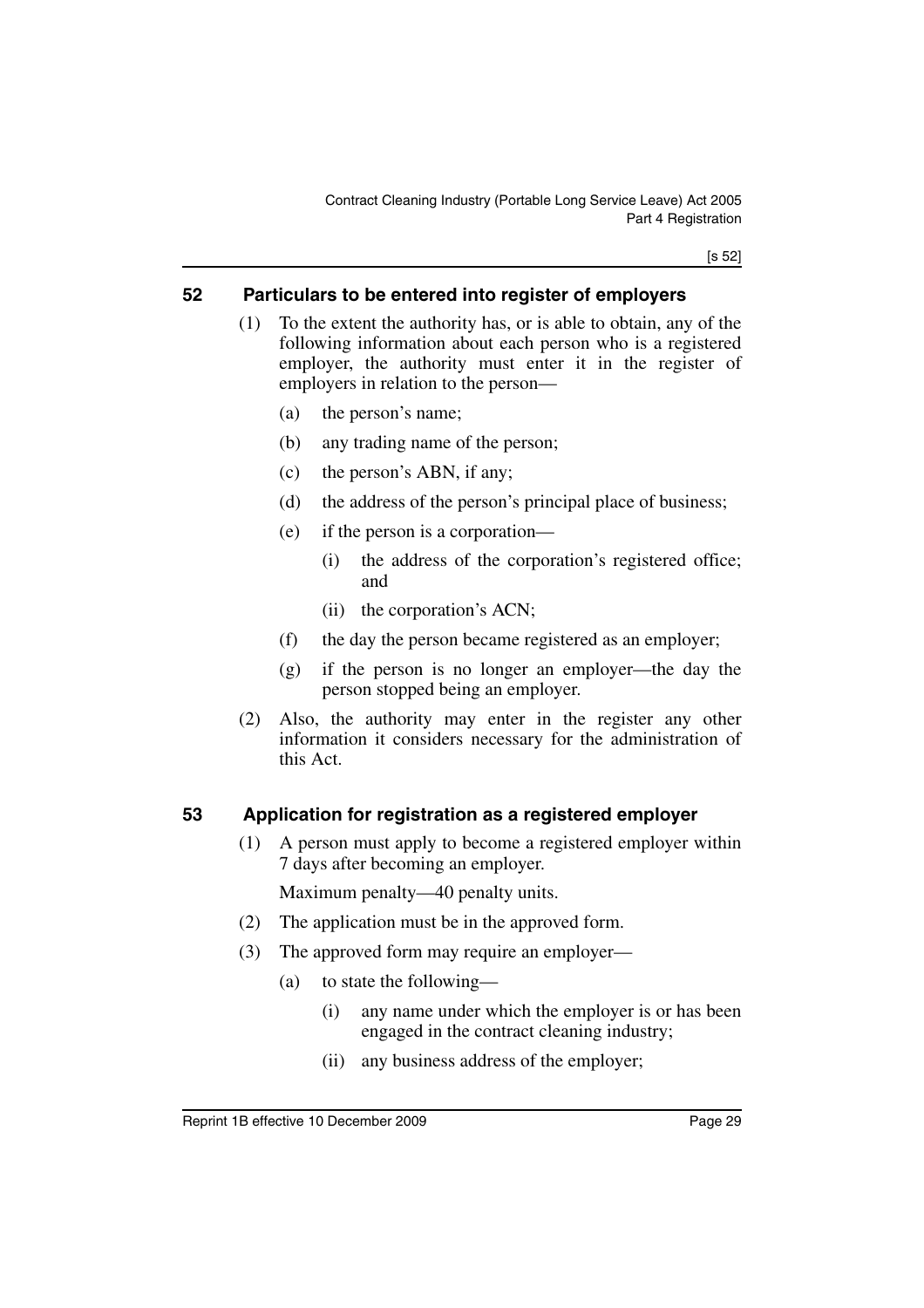- (iii) any place a record mentioned in section 66 may be inspected during normal business hours; and
- (b) to give other information or produce documents the authority considers are relevant to the administration of this Act.
- (4) The authority may, by notice, ask the applicant to do 1 or both of the following within a reasonable time stated in the notice—
	- (a) give further information or documents relevant to the application;
	- (b) verify information or documents forming part of the application including, if asked, by statutory declaration.
- (5) The applicant must comply with a request made under subsection (4) within the stated time, unless the applicant has a reasonable excuse.

Maximum penalty for subsection (5)—40 penalty units.

#### <span id="page-31-0"></span>**54 Court order about application for registration as a registered employer**

- (1) If a court finds a person guilty of an offence against subsection (2) or section 53(1) (whether or not a conviction is recorded), in addition to imposing a penalty on the person, the court may order the person to apply to the authority, within a stated time, under section 53 to become a registered employer.
- (2) A person against whom an order under subsection (1) has been made must comply with the order, unless the person has a reasonable excuse.

Maximum penalty for subsection (2)—40 penalty units.

#### <span id="page-31-1"></span>**55 Grant or refusal to grant application for registration as a registered employer**

If a person applies to the authority to become a registered employer under section 53, the authority must—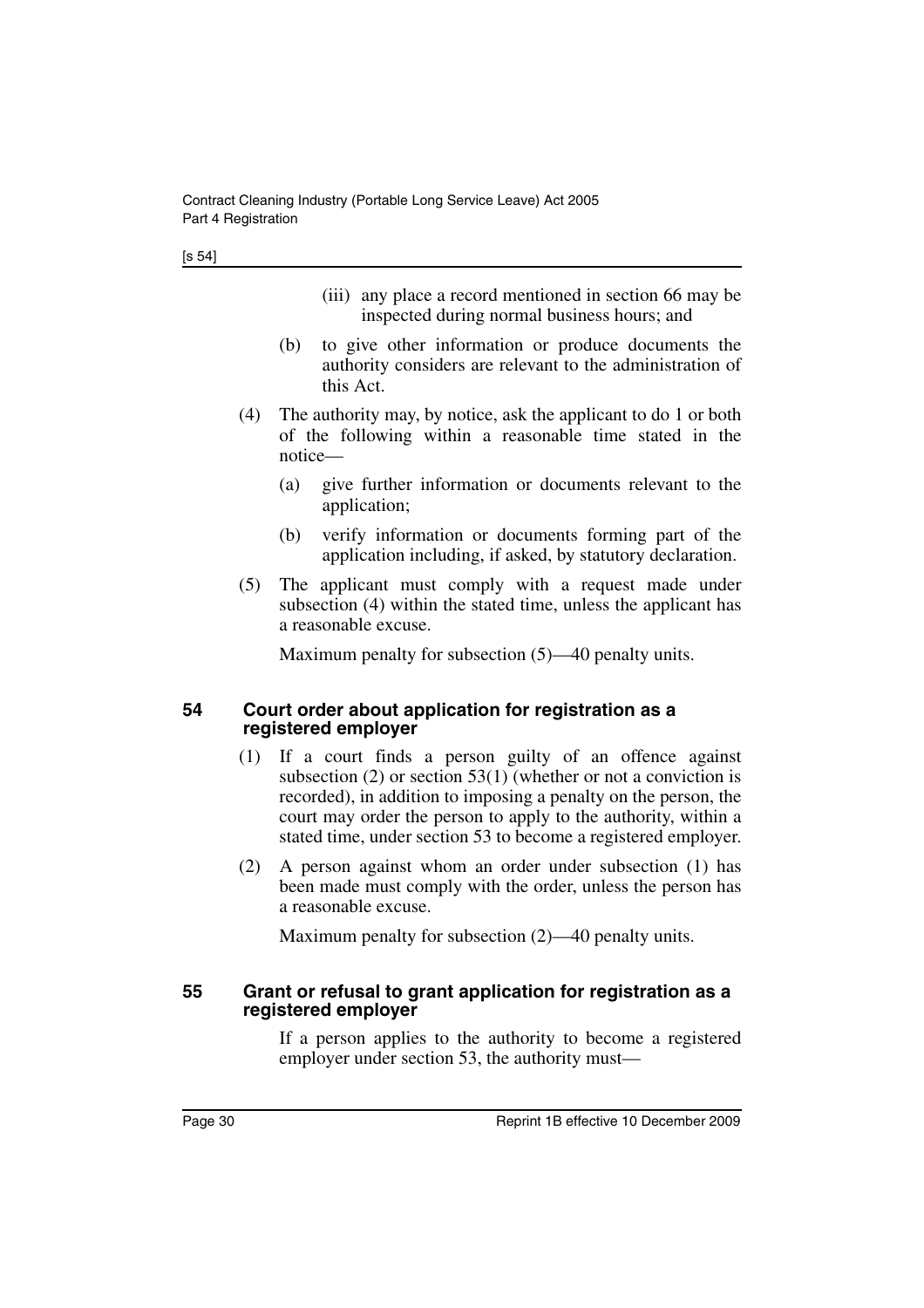[s 56]

- (a) consider the application; and
- (b) either—
	- (i) grant the application and enter the person's name in the register of employers; or
	- (ii) refuse to grant the application and give the person an information notice about the refusal.

# <span id="page-32-0"></span>**56 Employer to give notice of a change to information given**

A person who is a registered employer must give notice to the authority about a change to the information provided under section  $52(1)(a)$  to (e) about the person within 14 days after the change happens.

Maximum penalty—40 penalty units.

# <span id="page-32-1"></span>**57 Cancellation of registration as a registered employer**

- (1) If a registered employer stops engaging workers to perform cleaning work in the contract cleaning industry, the registered employer may, by notice, apply to the authority for cancellation of the registration.
- (2) If the authority refuses to cancel the registered employer's registration, the authority must give the registered employer an information notice about the refusal.

# <span id="page-32-2"></span>**Division 3 Power to ensure employers are registered**

#### <span id="page-32-3"></span>**58 Authority may require information or documents from employer**

- (1) This section applies if the authority believes a person is or was an employer, but is not a registered employer.
- (2) The authority may, by notice given to the person, require the person to give the authority the information or documents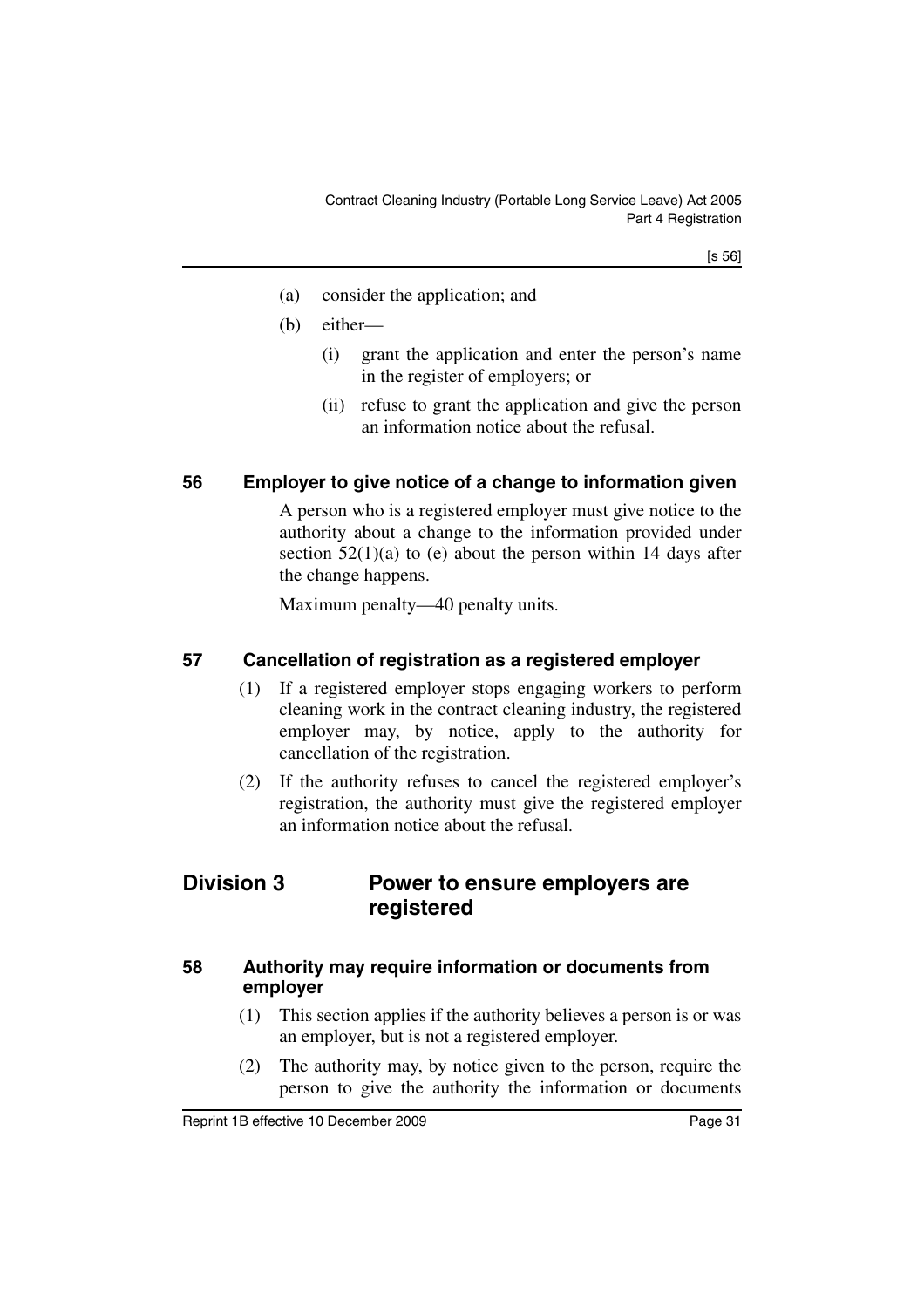[s 59]

stated in the notice that are necessary to enable the authority to decide whether the person is or was an employer in the contract cleaning industry.

- (3) The notice may state a time, that must be reasonable in the circumstances, within which the information or documents must be given to the authority.
- (4) The person must comply with the notice within the stated time, unless the person has a reasonable excuse.

Maximum penalty—40 penalty units.

- (5) If the person is an individual, it is a reasonable excuse for the person not to comply with the requirement if complying with the requirement might tend to incriminate the person.
- (6) If a court finds that a person has contravened subsection (4), in addition to an order the court may make imposing a penalty, the court may make another order the court considers appropriate.
- (7) The person must comply with the order unless the person has a reasonable excuse.

Maximum penalty for subsection (7)—40 penalty units.

# <span id="page-33-0"></span>**Part 5 Service credits, returns and notices**

#### <span id="page-33-1"></span>**59 What is an** *engagement period* **for a worker**

- (1) An *engagement period*, for a worker, is a period that—
	- (a) starts on the day a person is engaged by an employer as a worker; and
	- (b) ends on the day the person stops being engaged by an employer as a worker.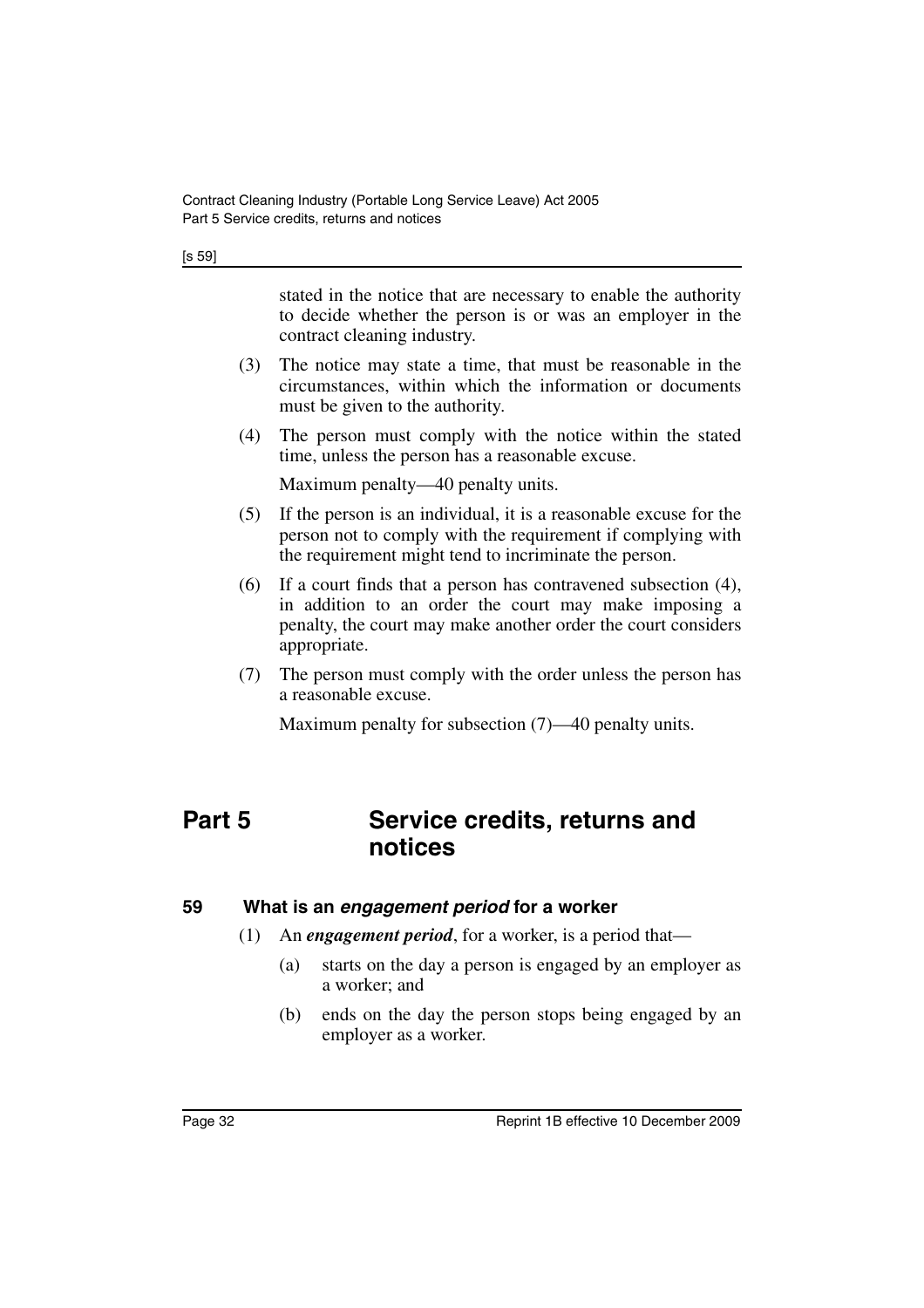[s 60]

- (2) For subsection (1), it is not relevant whether the employer who engages the person as a worker is the employer who stops engaging the person as a worker.
- (3) Also *engagement period,* for a worker, is taken to include any day that the person who is or was a worker did not perform cleaning work because—
	- (a) the person had been dismissed by the person's employer for the period to ensure the person did not take long service leave during the employer's employment; or
	- (b) the person—
		- (i) sustained an injury, within the meaning of the *Workers' Compensation and Rehabilitation Act 2003*, section 32 while performing work for an employer; and
		- (ii) the person could not perform work for the employer in the contract cleaning industry because of the injury.

# <span id="page-34-0"></span>**60 Crediting service**

(1) If a worker performs any cleaning work in a return period, the worker must be credited in the register of workers with 1 day's service for each day in the return period, whether or not the worker performed cleaning work on a particular day.

*Examples for subsection (1)—*

- 1 If a return period is 92 days in length and a worker only performs cleaning work on 1 day each week during the 92 day period, the worker must be credited with 92 days service in the register of workers for the return period, even though the worker only performed cleaning work on 13 of the days.
- 2 If there are 4 return periods during a worker's engagement period, and the worker only performs cleaning work during 3 of the return periods, the worker will be credited with service for the total number of days in each of the 3 return periods during which the worker performed the cleaning work.
- (2) However, a worker must not be credited in a return period for a day that is not part of an engagement period for the worker.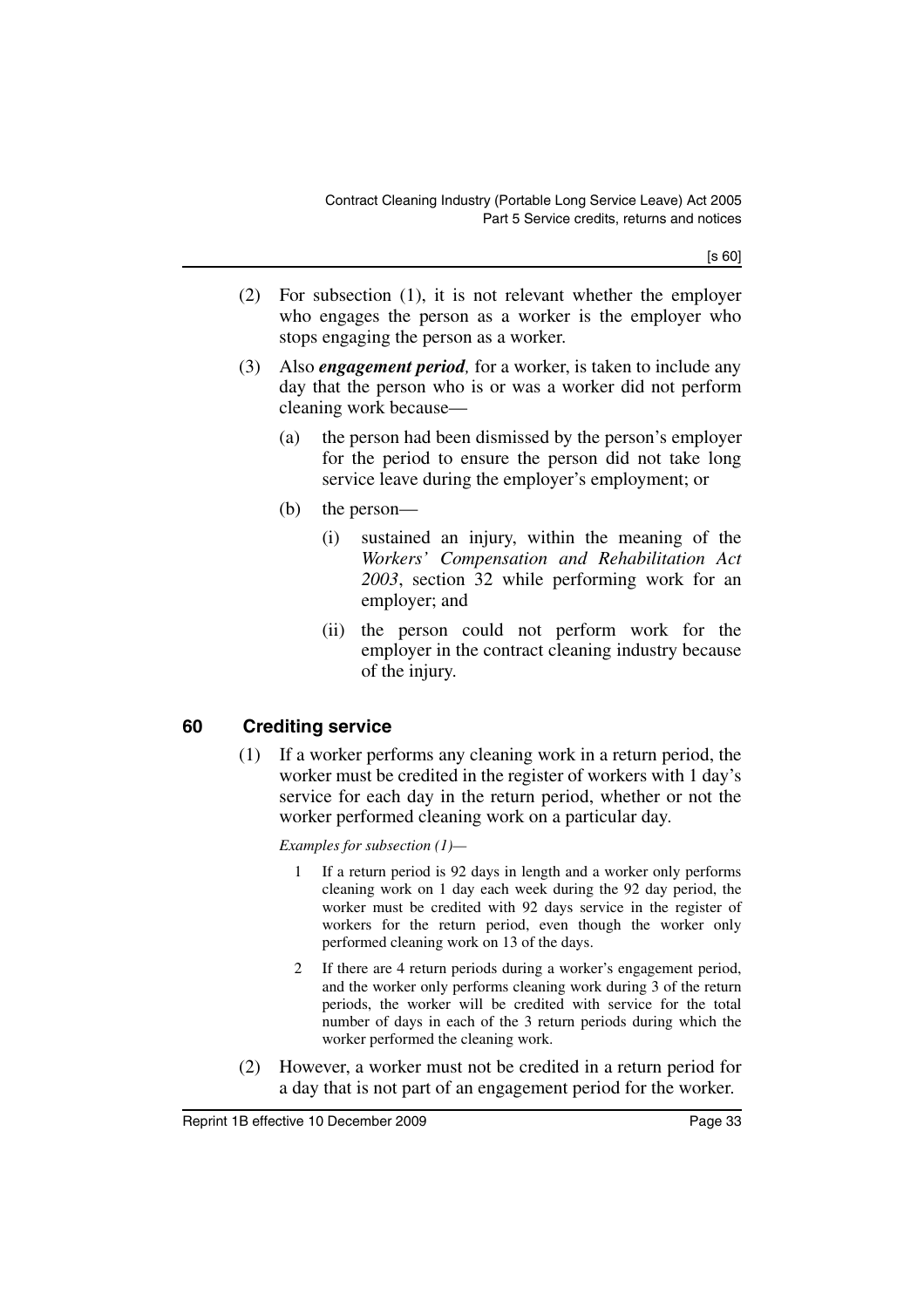#### [s 61]

*Example for subsection (2)*—

If a worker ceases work for an employer on a Monday and is not engaged by another employer to perform cleaning work until the following Thursday, the worker will not be credited in the register of workers with service for the intervening Tuesday and Wednesday.

- (3) A worker mentioned in section 59(3)(b) must be credited with service as if the worker had performed work in the contract cleaning industry from the day of injury until whichever of the following first happens—
	- (a) a period of 6 months, after the day of the injury, ends;
	- (b) the worker engages in employment.

# <span id="page-35-0"></span>**61 Limitations on crediting service**

- (1) Subject to section 69, a person must not be credited in the register of workers with a day's service unless the day is on or after the day the person became a registered worker under section 49.
- (2) A worker must not be credited in the register of workers with more than 365 days in a financial year, even if a particular financial year has 366 days.
- (3) The days of service a worker must be credited for in the register of workers must be adjusted to ensure that the total number is not more than 365 days if—
	- (a) for a financial year, a registered worker would otherwise be entitled to be credited with a number of days of service in the register of workers and a further number of days of service in a like register or record kept under a corresponding law; and
	- (b) the total of the days of service is more than 365 days.
- (4) The adjustment under subsection (3) must be made when an application is made under this Act or a corresponding law for payment of long service leave for service that includes either or both of the number of days of service mentioned in subsection  $(3)(a)$ , or at any other time the authority may decide.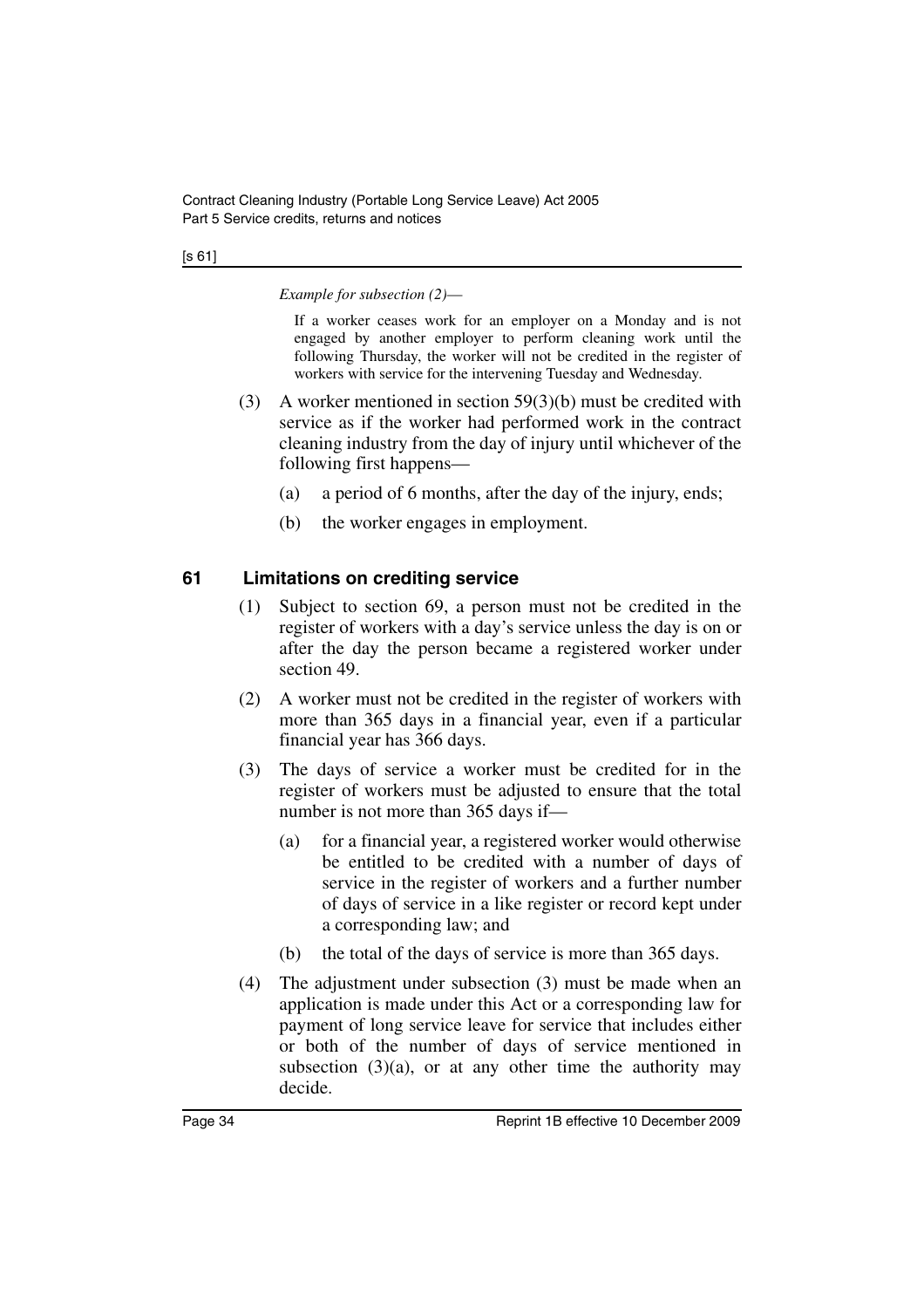#### **62 Returns**

(1) Within 14 days after the end of a return period, a person who is or was an employer during the return period must give to the authority a return in the approved form for the period.

Maximum penalty—40 penalty units.

- (2) For each worker engaged by the person during the return period, the return must include—
	- (a) the total amount of ordinary wages paid by the employer to the worker during the period for cleaning work performed by the worker; and
	- (b) if the worker's engagement with the person began during the period—the day the engagement period for the worker began; and
	- (c) if the worker's engagement with the person ended during the period—the day the engagement period for the worker ended; and
	- (d) any other information required under a regulation.

Maximum penalty—40 penalty units.

(3) If asked by the authority, the person must verify the information contained in the return in the way asked by the authority including, if asked, by statutory declaration.

Maximum penalty—40 penalty units.

(4) An employer must give notice to the authority about a change to information mentioned in subsection (2) within 14 days after the change happens.

Maximum penalty—40 penalty units.

## **63 Payments of levy**

- (1) This section applies to a person who is or was an employer during a return period (the *employer*).
- (2) Within 14 days after the end of the return period, the employer must pay to the authority the amount of the levy payable for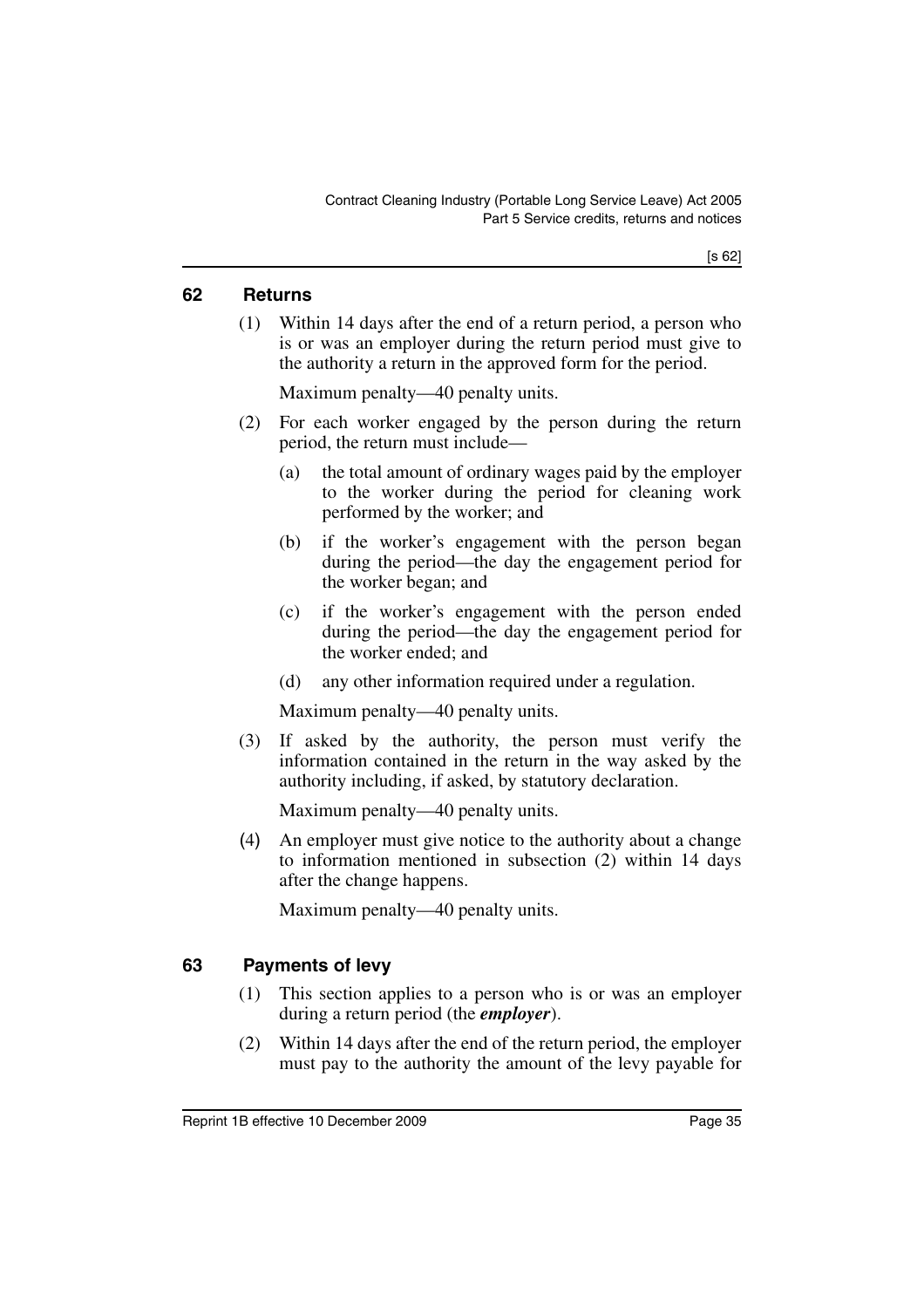each of the employer's workers for the return period calculated under section 83.

Maximum penalty—60 penalty units.

- (3) If the employer must pay to the authority additional amounts stated in a notice given to the employer under section  $68(4)(b)(ii)$ , the employer must pay the stated amounts—
	- (a) if an application for reconsideration of the decision or an appeal under part 8 is lodged against the payment of the additional amounts—within 14 days after the application is withdrawn or the liability to pay the additional amounts being finally confirmed; or
	- (b) otherwise—14 days after receiving the notice.

Maximum penalty—60 penalty units.

- (4) If a court finds a person guilty of an offence against this section (whether or not a conviction is recorded), in addition to imposing a penalty on the person, the court may order the person to pay to the authority the amounts payable under this section.
- (5) An amount stated in an order under subsection (4) may be recovered by the authority as a debt owed by the person named in the order.

## **64 Exemption from lodging return**

- (1) An employer may apply to the authority for an exemption from the requirement to give a return under section 62 in relation to a person who is or was engaged by the employer as a worker.
- (2) The application must be in the approved form.
- (3) The authority may grant the exemption if the authority is satisfied—
	- (a) the employer no longer engages the person to perform cleaning work; or
	- (b) the employer complies with, or makes contributions to, a similar scheme in another State about long service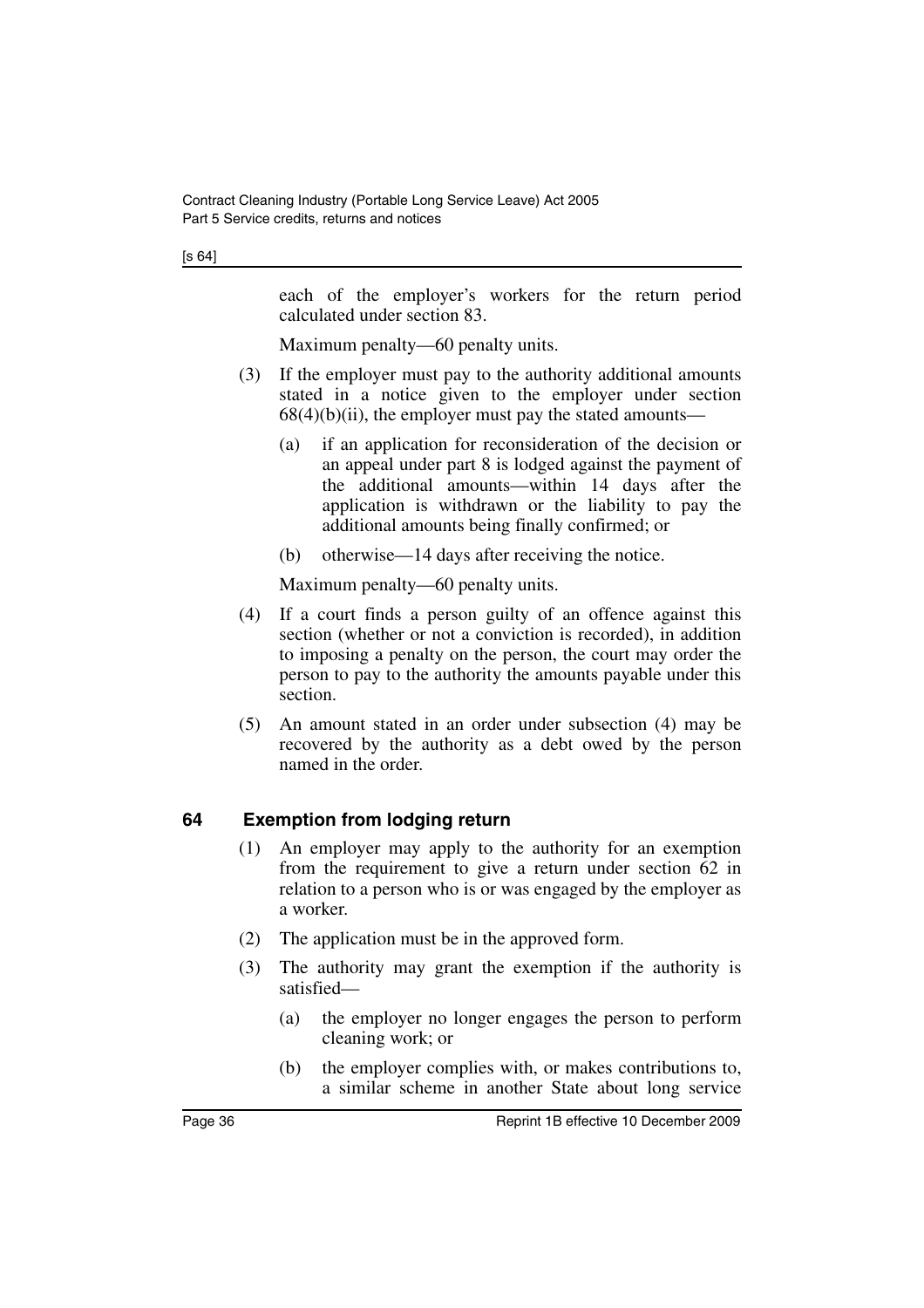[s 65]

leave payments for the person in relation to the person performing cleaning work.

- (4) The authority may, by notice to the employer, revoke an exemption granted under subsection (3) if the authority is satisfied the exemption should no longer be given.
- (5) If the authority refuses to grant an application under subsection (1), or revokes an exemption under subsection (4), the authority must give the employer an information notice about the refusal or revocation.

## **65 Civil penalty for failure to give return or pay levy**

- (1) If a person does not give a return to the authority as required under section  $62(1)$ , the person is liable to pay to the authority a civil penalty.
- (2) The amount of the civil penalty is an amount equal to the monetary value (at the time of the initial failure) of 1 penalty unit for each month (or part of a month) from the day after the last day the return should have been given until the day the return is given.
- (3) If a person does not pay the amount payable to the authority as required under section 63(2), the person is liable to pay to the authority a civil penalty.
- (4) The amount of the civil penalty is an amount equal to the monetary value (at the time of the initial failure) of 1 penalty unit for each month (or part of a month) from the day after the last day the amount should have been paid until the day when it is paid.
- (5) The amount payable as a civil penalty under this section—
	- (a) may be recovered by the authority as a debt; and
	- (b) can not be more than an amount equal to the monetary value (at the time of the initial failure) of 40 penalty units.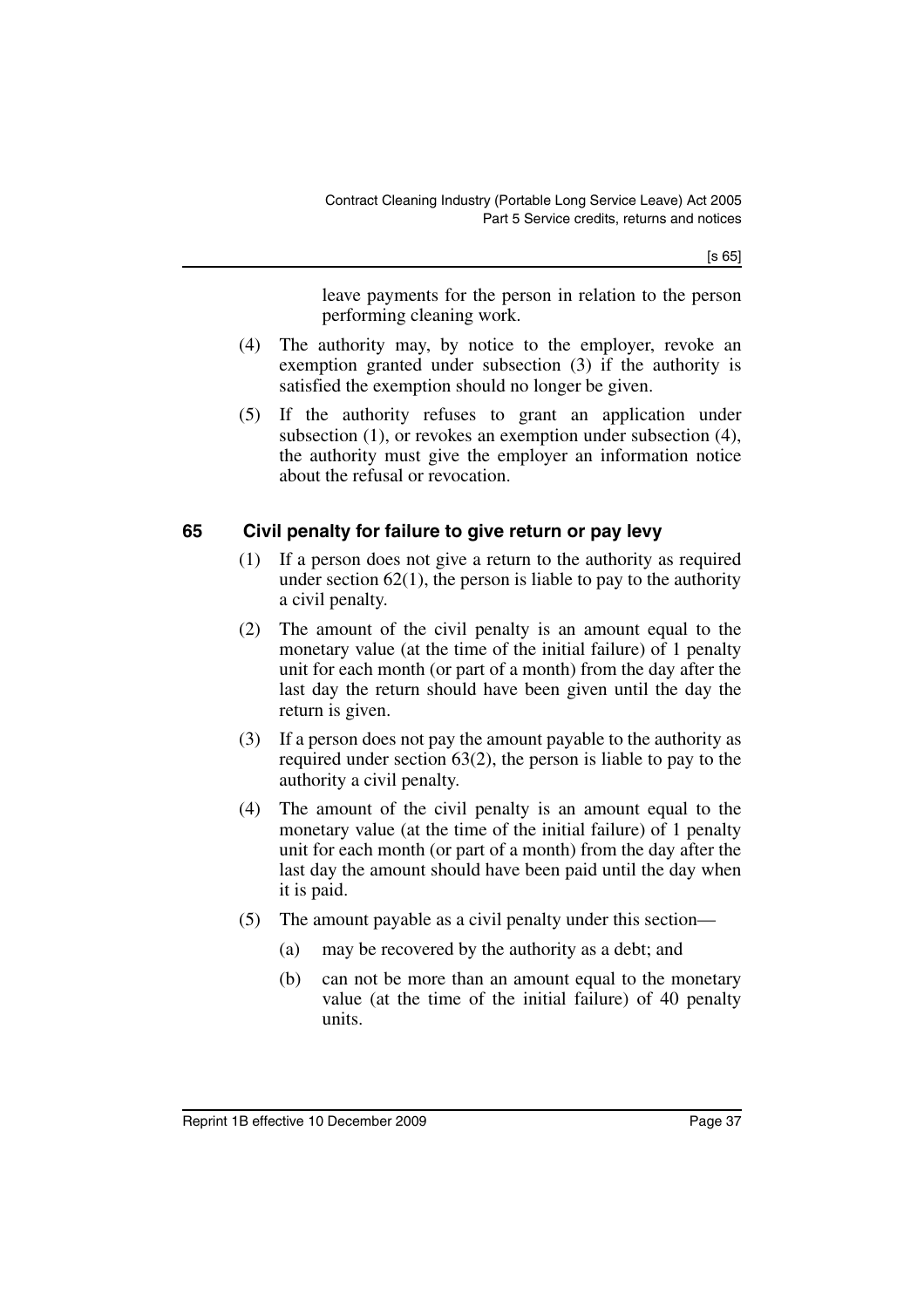[s 66]

- (6) On application by the person or on its own initiative, the authority may remit all or part of an amount payable as a civil penalty if satisfied—
	- (a) the person did not directly or indirectly cause the circumstances of the contravention; or
	- (b) it would be fair and reasonable to make the remission given the circumstances.
- (7) If a court finds a person guilty of an offence against section 62(1) (whether or not a conviction is recorded), in addition to imposing a penalty on the person, the court may order the person to—
	- (a) pay the authority the amount of the civil penalty payable under subsection (2) to the day of the order, and an amount of interest calculated under section 87 in relation to the amount; and
	- (b) file a return for the relevant period.
- (8) If a court finds a person guilty of an offence against section 63(2) or (3) (whether or not a conviction is recorded), in addition to imposing a penalty on the person, the court may order the person to pay the authority—
	- (a) all or part of the amount the subject of the prosecution; and
	- (b) in relation to an offence against section 63(2)—the amount of the civil penalty payable under subsection (4) to the day of the order and an amount of interest calculated under section 87 in relation to the amount.
- (9) The amount stated in an order under subsection (7)(a) or subsection (8) may be recovered by the authority as a debt owed by the person named in the order.

## **66 Employer to keep record for each worker**

- (1) For each worker of an employer, the employer must keep a record of the following particulars—
	- (a) the worker's name, birthday and residential address;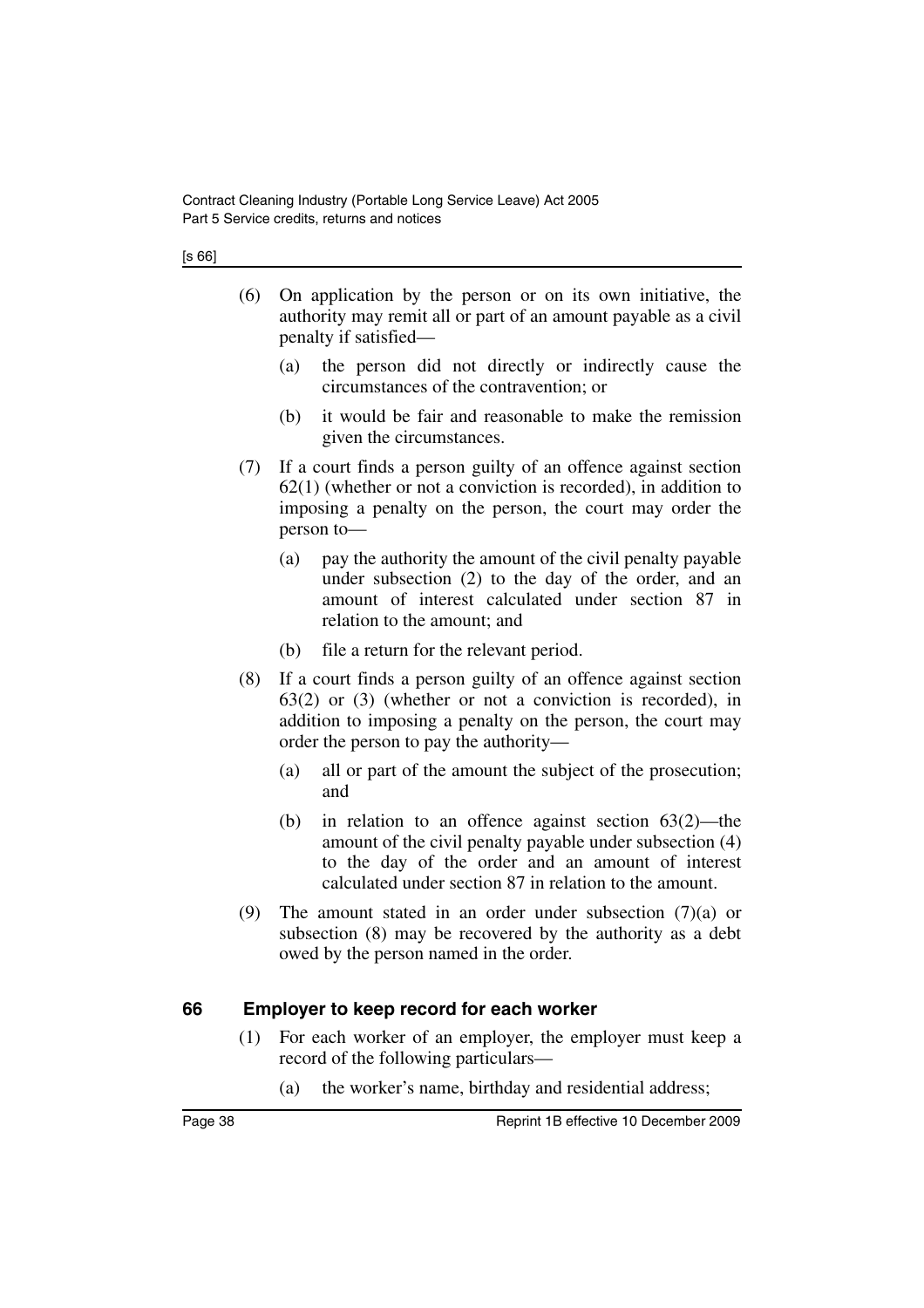- (b) if the worker is a registered worker, the registration number of the worker;
- (c) the days worked by the worker;
- (d) the ordinary wages earned by the worker for each day worked;
- (e) the day the worker's service with the employer started;
- (f) details of long service leave granted to, or taken by, the worker;
- (g) details of a payment made instead of long service leave to the worker;
- (h) if the worker is no longer engaged to perform cleaning work for the employer—the day the worker stopped being engaged to perform cleaning work for the employer.

Maximum penalty—40 penalty units.

(2) The employer must keep the record for at least 6 years after the last entry is made in it.

Maximum penalty—40 penalty units.

*Note—*

An authorised officer may require an employer to give the authorised officer a record under section 125.

## **67 Notice to registered workers about service credits**

- (1) This section applies to a person if the person was a registered worker on 30 June of a financial year.
- (2) The authority must give to the person a notice stating—
	- (a) the number of days' service in the contract cleaning industry, as shown in the register of workers, the registered worker was credited with for the financial year; and
	- (b) the total number of days' service in the contract cleaning industry the registered worker was credited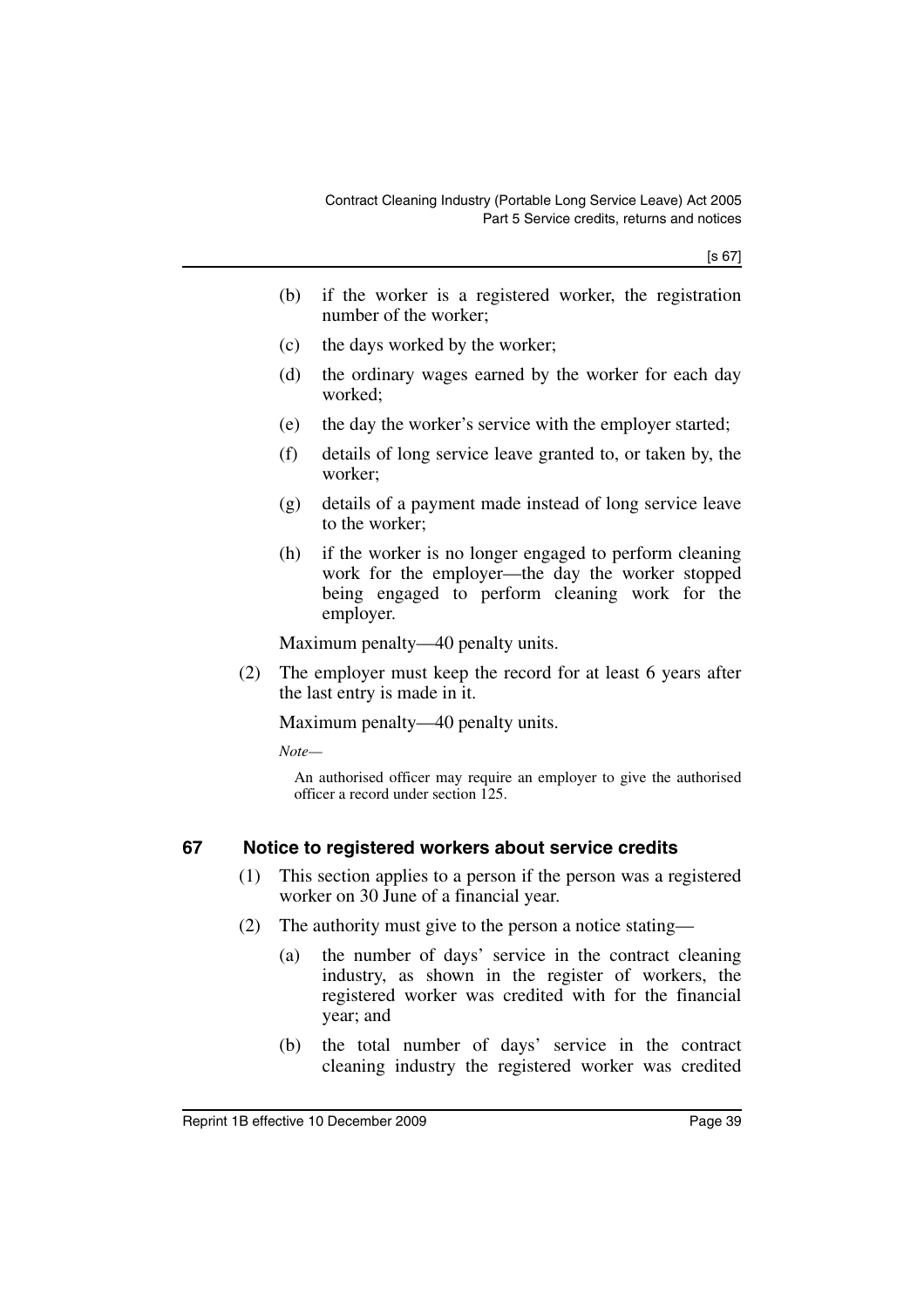[s 68]

with from the day the person became a registered worker to the end of the financial year; and

- (c) the total amount of ordinary wages paid in the financial year for cleaning work performed by the registered worker.
- (3) A notice under subsection (2) to a person may be given by allowing the person to access the authority's website to obtain the information mentioned in subsection (2) in relation to the person.

### **68 Decisions about ordinary wages by the authority**

- (1) This section applies if the authority suspects the ordinary wages stated in a return (the *return amount*) given to the authority by an employer do not accurately reflect the amount of ordinary wages of a particular worker, or all of the workers, of the employer in the return period.
- (2) After considering all relevant matters, the authority may decide the return amount for the return period is either reasonable or not reasonable.
- (3) If the authority decides the return amount is not reasonable, the authority must give the employer an information notice about the decision.
- (4) The information notice must—
	- (a) state the amount of ordinary wages of the worker or workers for the return period that the authority decides is reasonable; and
	- (b) require the employer to pay—
		- (i) an amount representing the difference between the amount of levy paid for the return amount and the amount of levy that should have been paid for the amount of ordinary wages decided under paragraph (a); and
		- (ii) additional amounts for which the employer is liable under sections 65(1) and (3) and 87(1).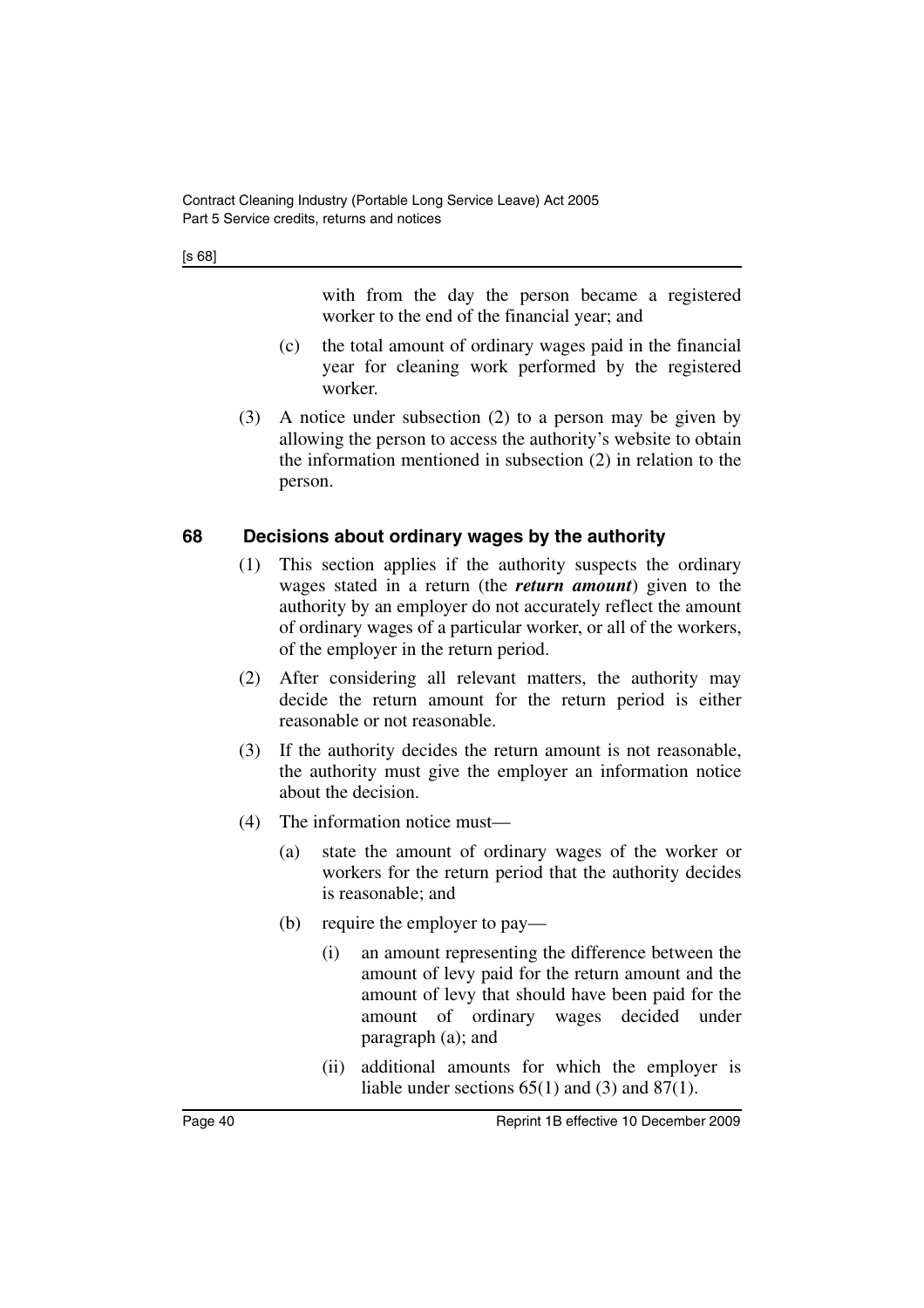(5) The amount required to be paid under subsection (4)(b) may be recovered by the authority as a debt.

#### **69 Retrospective service credits**

- (1) A registered worker, or person who applies to become a registered worker, may apply to the authority for credit for service (*retrospective service credit*) for a time the worker was engaged in performing cleaning work in the contract cleaning industry during any part of the 5 year period immediately before the commencement.
- (2) The authority must credit the applicant in the register of workers with the retrospective service credits the authority reasonably considers the applicant is entitled to if—
	- (a) the authority is satisfied the worker was engaged in performing cleaning work in the contract cleaning industry during any part of the 5 year period immediately before the commencement; and
	- (b) the applicant is, or becomes, a registered worker.
- (3) However, a registered worker must not be credited with retrospective service credits—
	- (a) for more than 5 years; or
	- (b) for more than 365 days for any year in the 5 year period; or
	- (c) for a period for which the worker has an entitlement under subsection (4).
- (4) If a worker, who is entitled to become a registered worker on the commencement, has an entitlement to long service leave under the *Industrial Relations Act 1999* from an employer, the liability for the entitlement remains with the employer.
- (5) The authority must nominate the total amount of the ordinary wages for the period of the retrospective service credits.
- (6) For calculating the amount of a long service leave payment under section 73, the amount of the ordinary wages nominated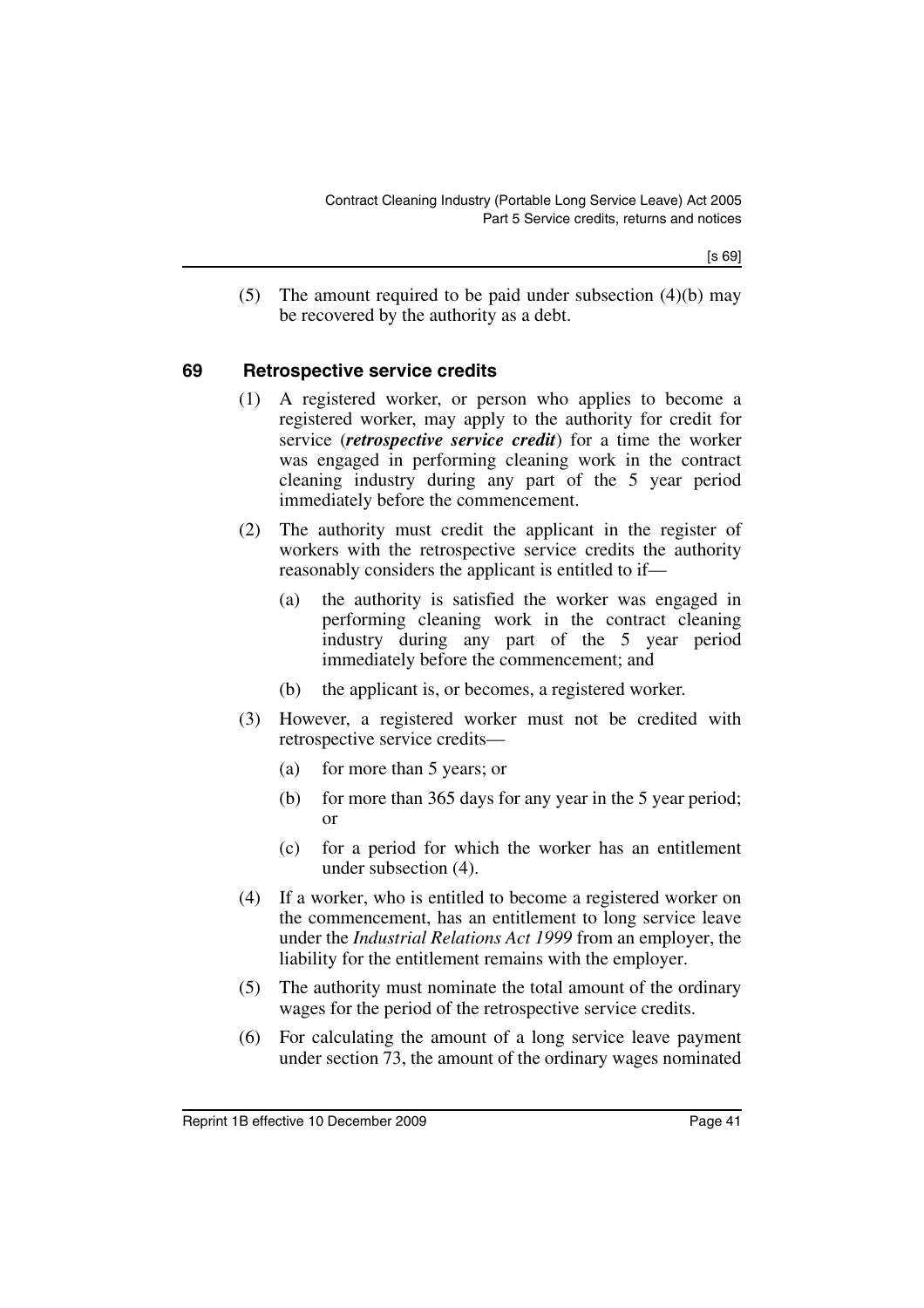[s 70]

by the authority under subsection (5) is taken to have been earned by the worker in a return period.

- (7) The authority must give the applicant an information notice about the decision and, if the authority credits the registered worker with retrospective service credits, the notice must include—
	- (a) the amount of retrospective service credits the authority considers the applicant is entitled to be credited with under subsection (2); and
	- (b) the total amount of the ordinary wages the authority has nominated under subsection (5).
- (8) In this section—

*commencement* means commencement of this section.

*employer* means an employer of the worker (on or before the commencement) for the period for which the worker applies for retrospective service credit.

#### **70 Time frames for application for retrospective service credits**

- (1) An application under section 69(1) must be—
	- (a) made within 2 years after the commencement of this section; and
	- (b) made in the approved form; and
	- (c) accompanied by evidence that the applicant was engaged in performing cleaning work in the contract cleaning industry and evidence of the applicant's ordinary wages for the time covered by the application.
- (2) However, the authority may accept an application made after 2 years after the commencement of this section, if the authority considers there are special circumstances in relation to the particular application.
- (3) The authority may, by notice, ask the applicant to do 1 or both of the following within a reasonable time stated in the notice—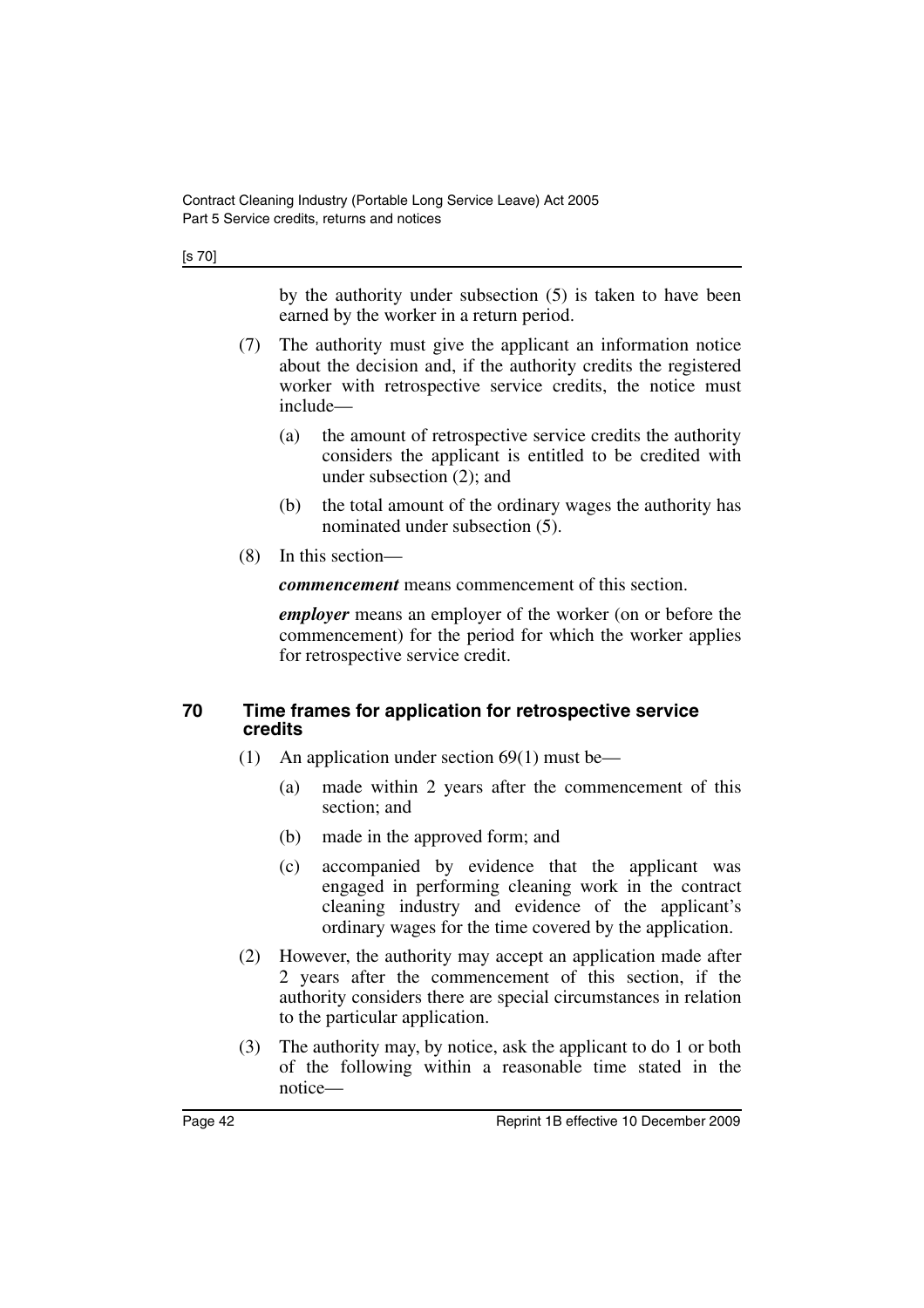[s 71]

- (a) give further information or documents relevant to the application;
- (b) verify information or documents forming part of the application including, if asked, by statutory declaration.
- (4) The authority may refuse to grant the application if the applicant, without reasonable excuse, does not give, or verify, the information or documents within the stated time.
- (5) If the authority refuses to grant the application, the authority must give the applicant an information notice about the refusal.

# **Part 6 Long service leave**

## **71 Application for long service leave entitlement**

- (1) A registered worker who has credit for service in the register of workers may apply to the authority for payment for—
	- (a) all or part of the registered worker's long service leave entitlement under section 72(1); or
	- (b) all of the registered worker's long service leave entitlement under section 72(2)(a).
- (2) A registered worker may be paid for all or part of the registered worker's long service leave entitlement, without taking long service leave, if—
	- (a) an industrial instrument provides for the registered worker to be paid instead of taking the long service leave; and
	- (b) the registered worker has entered into a signed agreement with the authority to be paid all or part of the entitlement.
- (3) If the registered worker does not enter into a signed agreement under subsection  $(2)(b)$ , a payment may be made only if—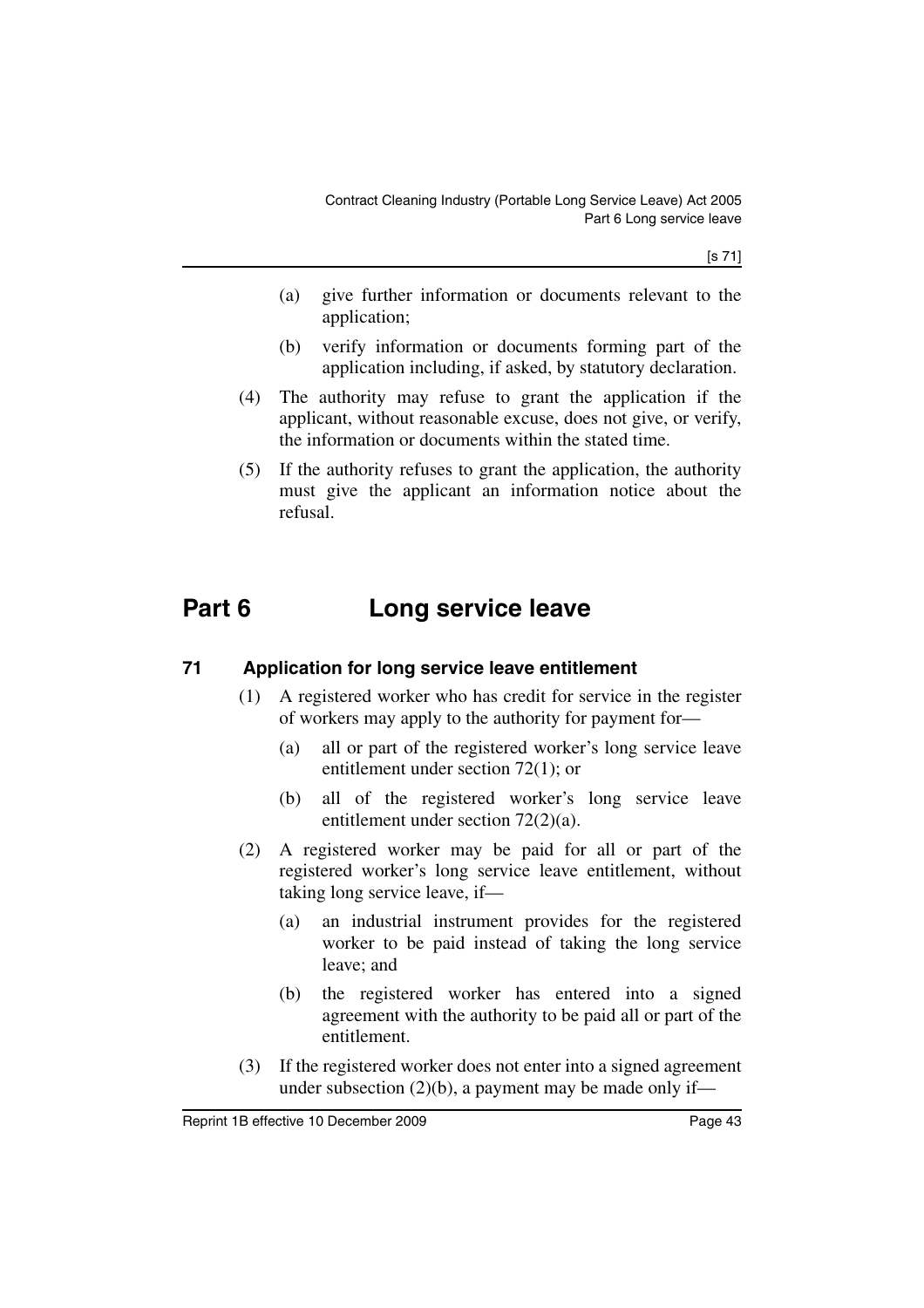- (a) the registered worker has accrued 3650 days service in the register of workers; and
- (b) the industrial commission has ordered the payment under the *Industrial Relations Act 1999*, section 53(3).
- (4) If a registered worker has died and, immediately before the death, the registered worker had an entitlement to long service leave under section 72(1), the registered worker's personal representative may apply to the authority for payment for the entitlement.
- (5) An application under this section must be in the approved form.
- (6) If the authority refuses payment in relation to an application for payment under subsection (1) or (4), the authority must give the applicant an information notice about the refusal.

## **72 Entitlement to long service leave**

- (1) If a registered worker has been credited with 3650 days or more service in the register of workers, the registered worker's entitlement to long service leave is—
	- (a) for each period of 3650 days of service—8.67 weeks; and
	- (b) for each day of service not included in a period of service under paragraph (a)—the proportion of 8.67 weeks that the number of days' service bears to 3650 days.
- (2) A worker is entitled to a proportionate payment for long service leave if the worker has been credited with at least 2555 days service in the register and—
	- (a) intends to permanently stop performing cleaning work in the contract cleaning industry; or
	- (b) dies.
- (3) Long service leave does not include a public holiday that happens during the long service leave taken by the registered worker.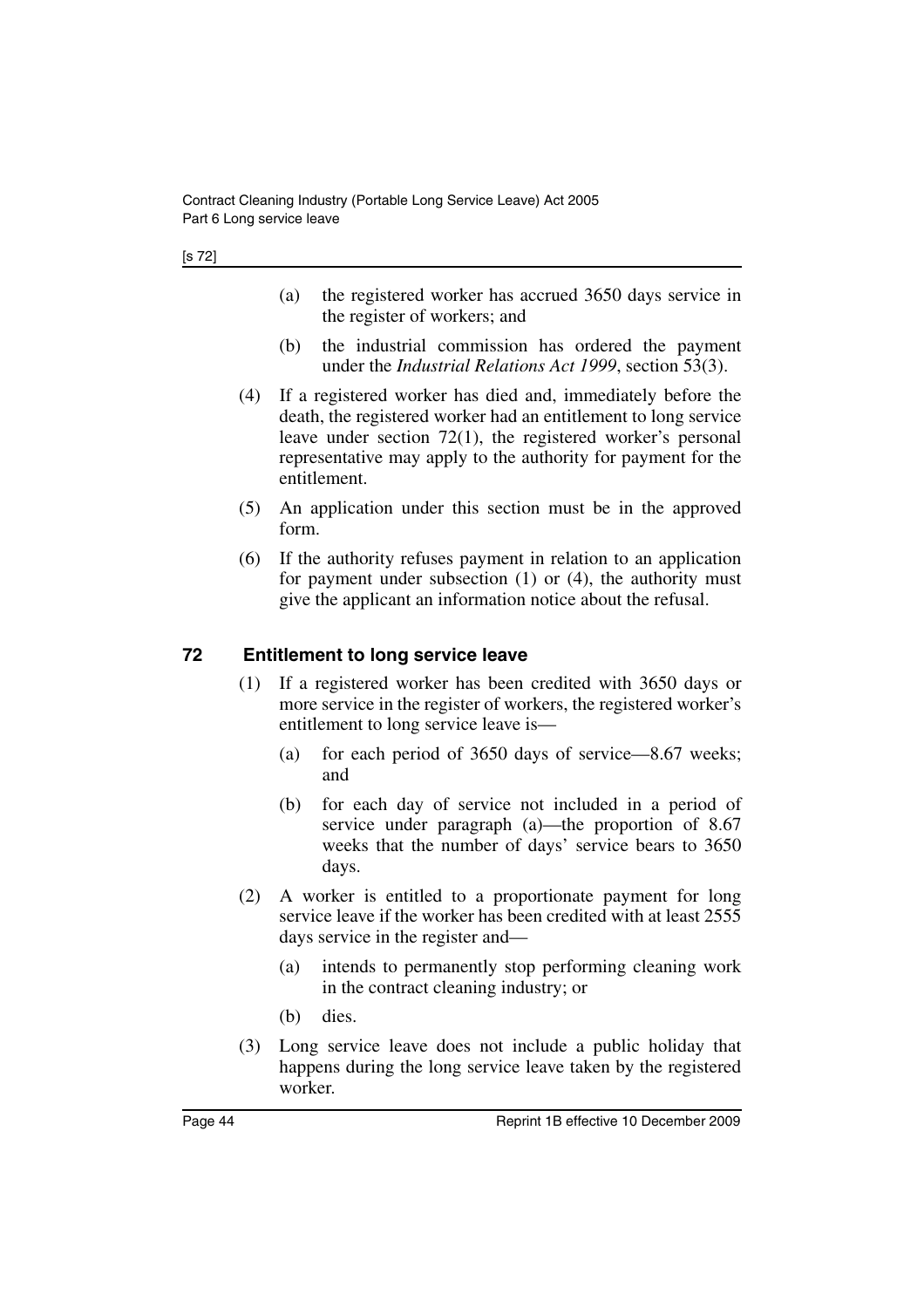[s 73]

## **73 Amount of long service leave payment**

(1) Subject to sections 72 and 74, the authority must pay to an applicant for payment of a long service leave entitlement under section 71 an amount for long service leave calculated using the formula—

$$
S\times 0.867\times \frac{R}{52}
$$

where—

*S* means the amount calculated by adding together each amount of the registered worker's moderated wages for each return period in which the registered worker was credited with service in the register of workers.

*R* means the annual rate of pay that is payable for the classification level at the time the application under section 71 is made.

- (2) The authority must pay the applicant for a public holiday that happens during the long service leave taken by the applicant.
- (3) Unless it is likely to be the last payment for a long service leave entitlement paid to the applicant by the authority, the authority must not pay the applicant for a period of long service leave that is less than 5 days.
- (4) In this section—

*classification level* means a classification level under an industrial instrument prescribed under a regulation.

*moderated wages*, of a registered worker for a return period, means the ordinary wages earned by the registered worker during the return period divided by the annual rate of pay that is payable for the classification level at the end of the return period.

## **74 Long service leave not payable in particular cases**

A registered worker is not entitled to be paid for a long service leave entitlement for a day's service that is credited to the registered worker in the register of workers if a payment for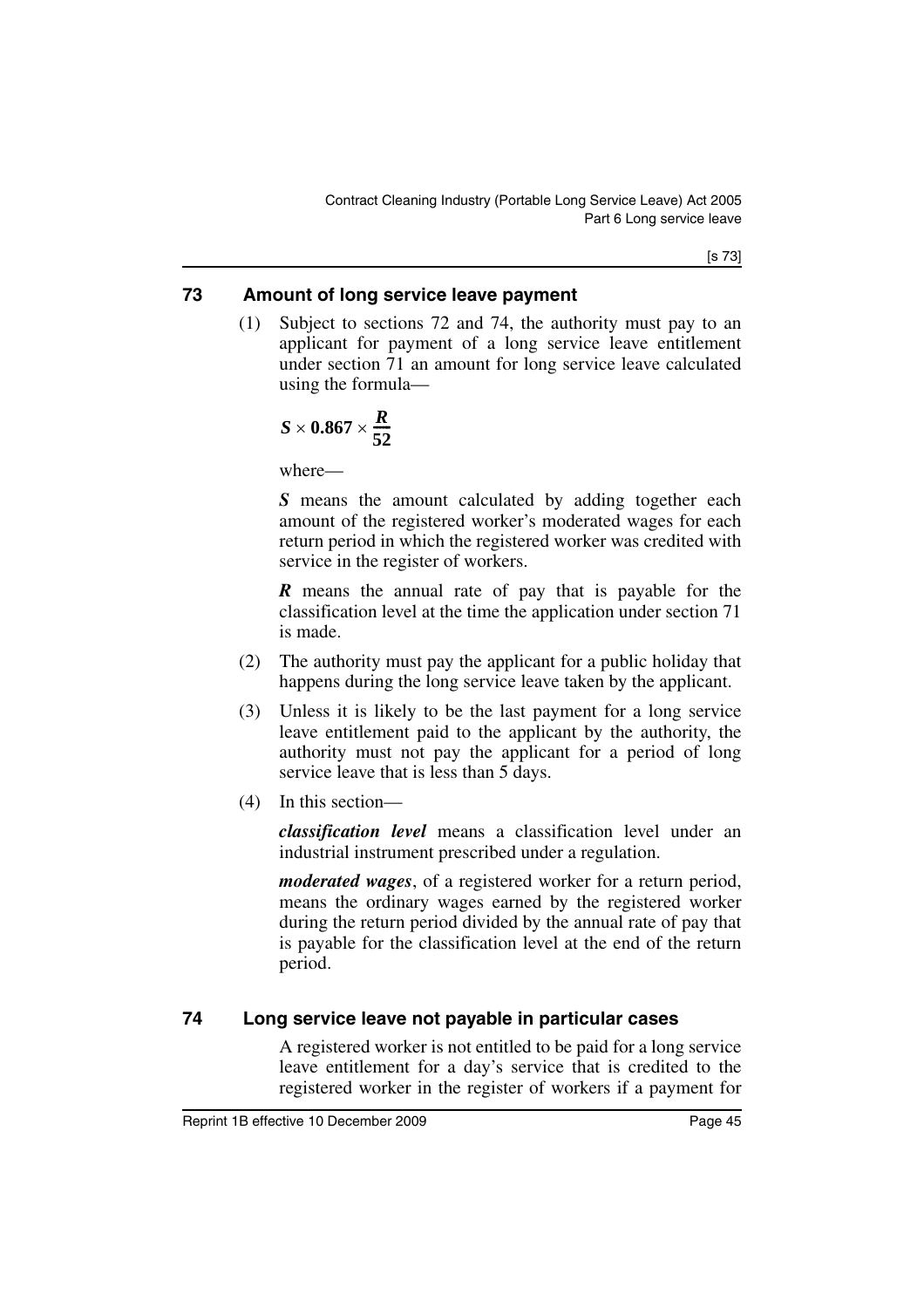[s 75]

the entitlement, or a payment for the day's service under section 75, has already been made under this or another Act, or an award or relevant industrial agreement.

## **75 Payments to employers**

- (1) This section applies if a registered worker has been paid all or part of the registered worker's long service leave entitlement by an employer for a period when the registered worker was engaged in performing cleaning work in the contract cleaning industry.
- (2) This section also applies if a registered worker has died and the registered worker's personal representative has been paid all or part of the registered worker's long service leave entitlement by an employer for a period when the registered worker was engaged in performing cleaning work in the contract cleaning industry.
- (3) On application by the employer who paid the registered worker's long service leave entitlement, the authority must pay to the employer an amount calculated using the formula—

$$
S\times 0.867\times \frac{R}{52}
$$

where—

*S* means the amount calculated by adding together each amount of the registered worker's moderated wages for each return period in which the registered worker was credited with service in the register of workers.

*R* means the annual rate of pay that was payable for the classification level at the time the long service leave entitlement was paid by the employer.

*Note—*

An employer is not entitled to be paid an amount under this section for a period for which retrospective service credits were credited as mentioned in section 69(2).

(4) An application under subsection (3) must be made—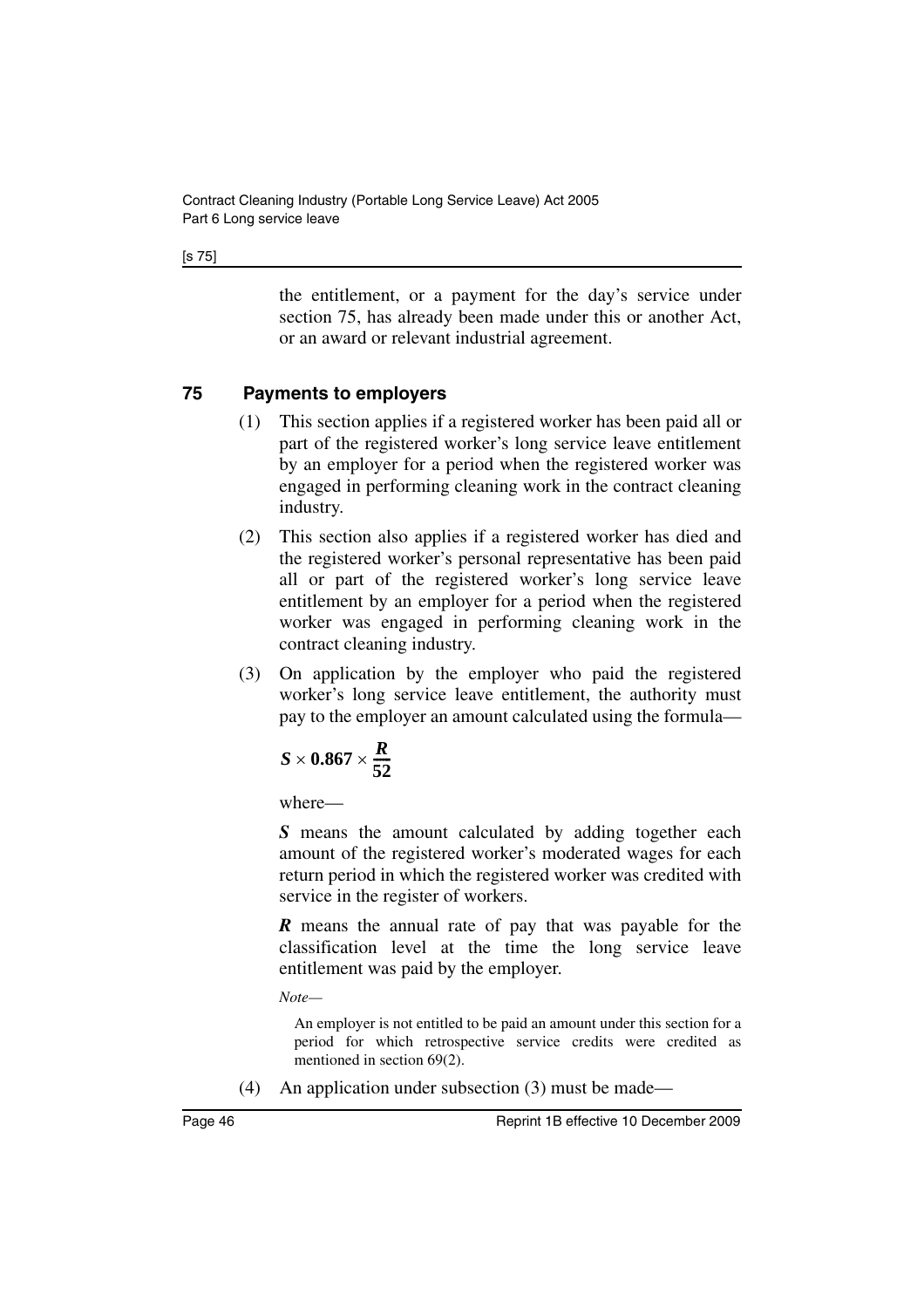- (a) in the approved form; and
- (b) within—
	- (i) 3 months after the entitlement was paid; or
	- (ii) a longer period allowed by the authority, of not more than 2 years, after the entitlement was paid.
- (5) However, the employer is not entitled to be paid under this section—
	- (a) an amount that is more than the amount paid by the employer for the registered worker for the period mentioned in subsection (1) or (2); or
	- (b) an amount for a period the registered worker was engaged by the employer if the registered worker has been paid the registered worker's long service leave entitlement for the period by someone other than the employer.
- (6) Despite section  $50(1)(a)$ , for a worker whose name has been removed from the register of workers under that provision, an employer is entitled to be paid an amount the employer would have been entitled to be paid under this section if the worker's name had not been removed.
- (7) An employer is entitled to be paid for a public holiday that happens during the long service leave taken by a registered worker.
- (8) In this section—

*classification level* means a classification level under an industrial instrument prescribed under a regulation.

*moderated wages*, of a registered worker for a return period, means the ordinary wages earned by the registered worker during the return period divided by the annual rate of pay that is payable for the classification level at the end of the return period.

## **76 If employer unable to pay benefit**

(1) This section applies if the authority is satisfied that—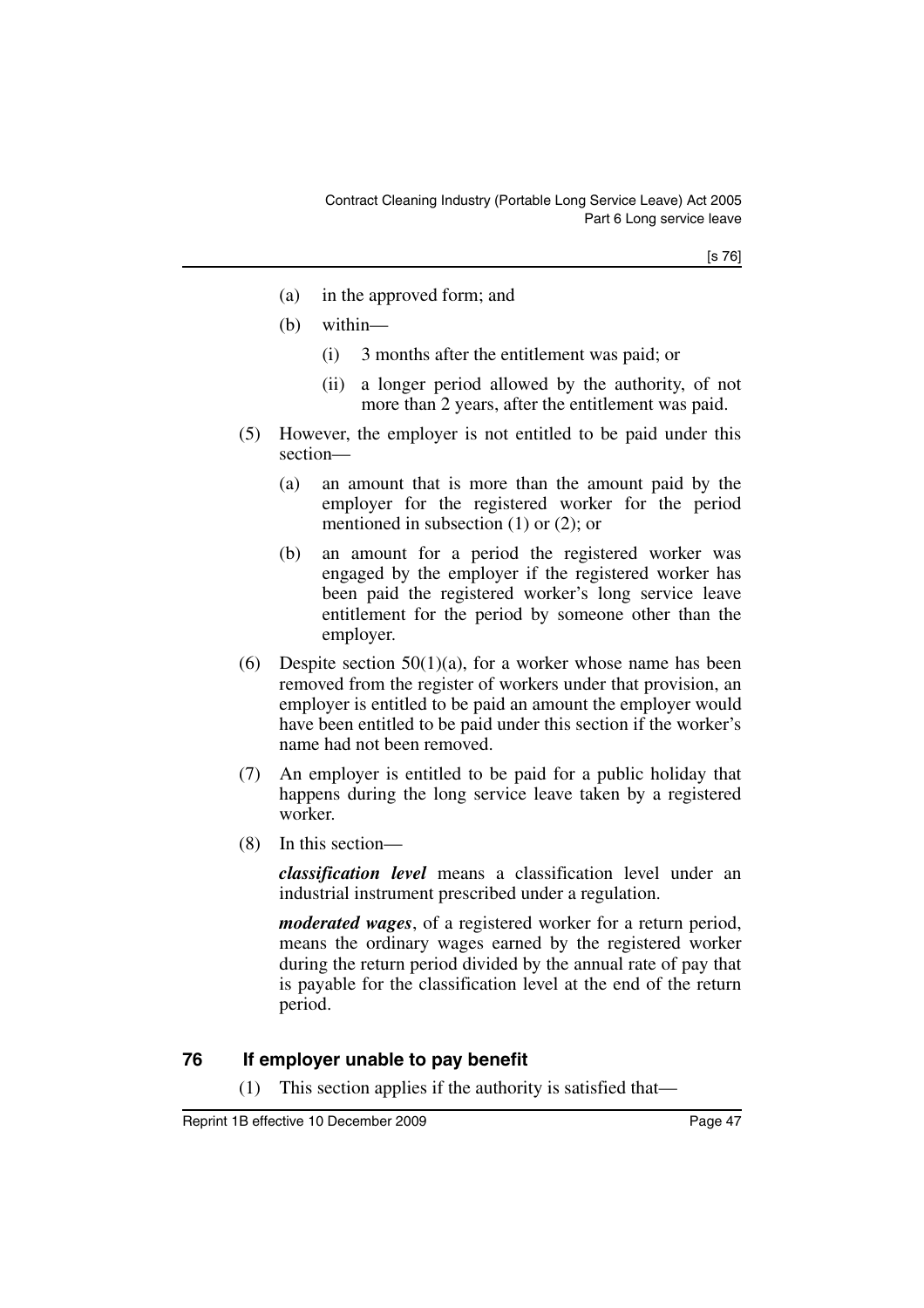- (a) a registered worker is, or was immediately before the registered worker's death, entitled to long service leave, other than under this Act, for a period when the registered worker was engaged in performing cleaning work in the contract cleaning industry; and
- (b) the employer who is liable to pay the entitlement can not pay the full amount of the entitlement.
- (2) The employer may pay to the authority the amount (the *paid amount*) that represents the amount of the entitlement, less an amount the employer would have been entitled to be paid under section 75 if the employer had paid the full amount of the entitlement to the registered worker or the personal representative of the registered worker.
- (3) If the employer pays the paid amount to the authority—
	- (a) the authority must pay the amount of the registered worker's long service leave entitlement mentioned in subsection  $(1)(a)$  to —
		- (i) the registered worker; or
		- (ii) if the registered worker has died—the personal representative of the registered worker; and
	- (b) the employer is taken to have complied with whichever of the following sections applies to the employer for the amount of the entitlement the employer is required to pay the registered worker—
		- (i) the *Industrial Relations Act 1999*, section 46;
		- (ii) the *Industrial Relations Act 1999*, section 49.

### **77 Authority may pay if employer insolvent**

- (1) This section applies if—
	- (a) the employer of a registered worker is or becomes an insolvent under administration. or an under administration, or an externally-administered body corporate, within the meaning of the Corporations Act; and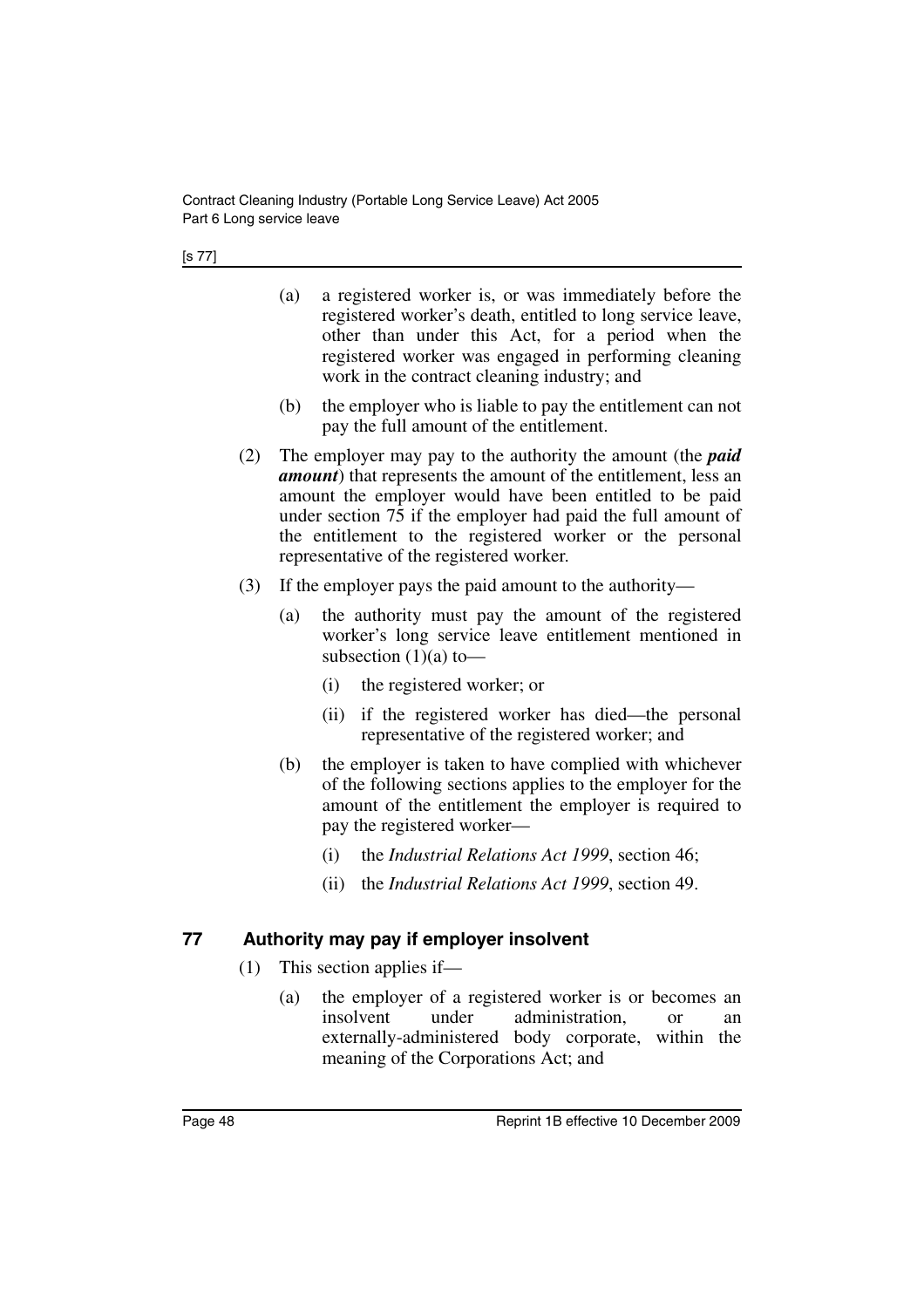[s 78]

- (b) the registered worker has an entitlement to long service leave.
- (2) The authority may pay to the worker, or the worker's personal representative, the difference between—
	- (a) the amount of the worker's long service leave entitlement under this Act; and
	- (b) an amount the worker or personal representative has received from or on behalf of the employer for the worker's long service leave entitlement under this Act.

### **78 If credit for service accrued elsewhere**

- (1) A person who is a registered worker may apply to the authority for payment by the authority of a long service leave entitlement calculated in a way stated in a corresponding law of a reciprocating State if—
	- (a) the person—
		- (i) has, for a period, been engaged in performing cleaning work in the contract cleaning industry in the reciprocating State, or partly in the reciprocating State and partly in Queensland; and
		- (ii) because of the length of the period, is entitled under the corresponding law to a payment of a long service leave benefit; and
	- (b) the person would, if the person had engaged in the work in Queensland for the entire period, have had a long service leave entitlement under section 72.
- (2) If a registered worker has died and, immediately before the death, the registered worker was entitled to apply for payment for a long service leave entitlement under subsection (1), the registered worker's personal representative may apply to the authority for the payment.
- (3) The authority must pay to an applicant under subsection (1) or (2) the amount of the entitlement calculated in the way stated in the corresponding law if the authority is—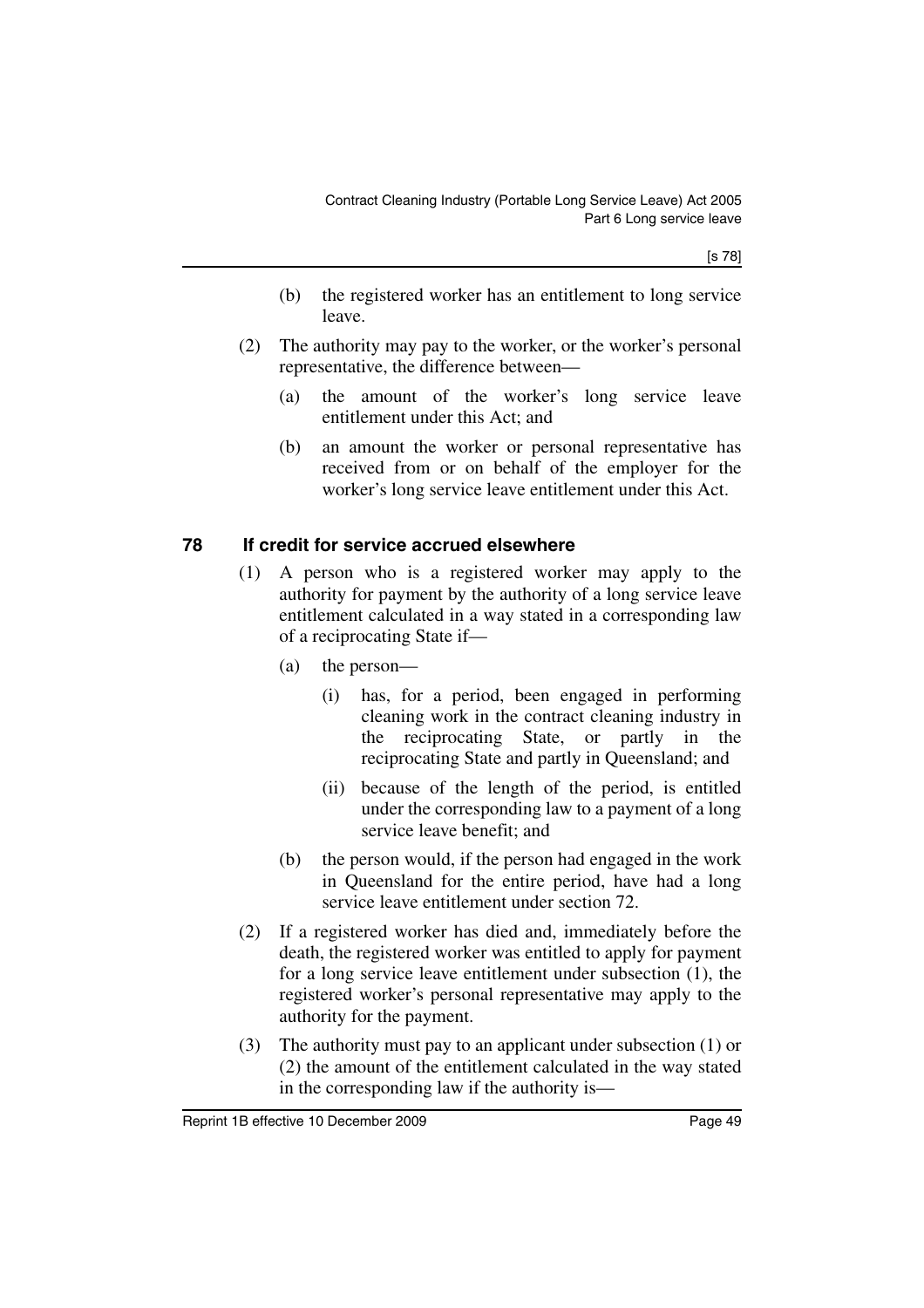- (a) satisfied the applicant is entitled under the corresponding law and this Act to the payment; and
- (b) authorised by the corresponding authority to make the payment.
- (4) An application for the payment may be included in an application under section 71.
- (5) If the authority makes a payment under this section in relation to a period of cleaning work engaged in a reciprocating State, the authority must take all appropriate steps to ensure the authority is reimbursed by the corresponding authority for the payment.
- (6) An application under this section must be in the approved form.
- (7) If the authority refuses payment in relation to an application for payment under subsection (1) or (2), the authority must give the applicant an information notice about the refusal.

### **79 If a corresponding authority pays**

- (1) If, under a corresponding law, a corresponding authority pays to a person an amount that, but for the payment, could have been payable for a long service leave entitlement under this Act—
	- (a) the obligation of the authority to make the payment to the person for the entitlement is discharged; and
	- (b) the authority must reimburse the corresponding authority if the authority is notified about the payment and is satisfied the payment was properly made.
- (2) The payment of an amount under subsection (1)(b) must be made in the way stated in an agreement entered into under section 144 for the reciprocating State in which the corresponding authority is established.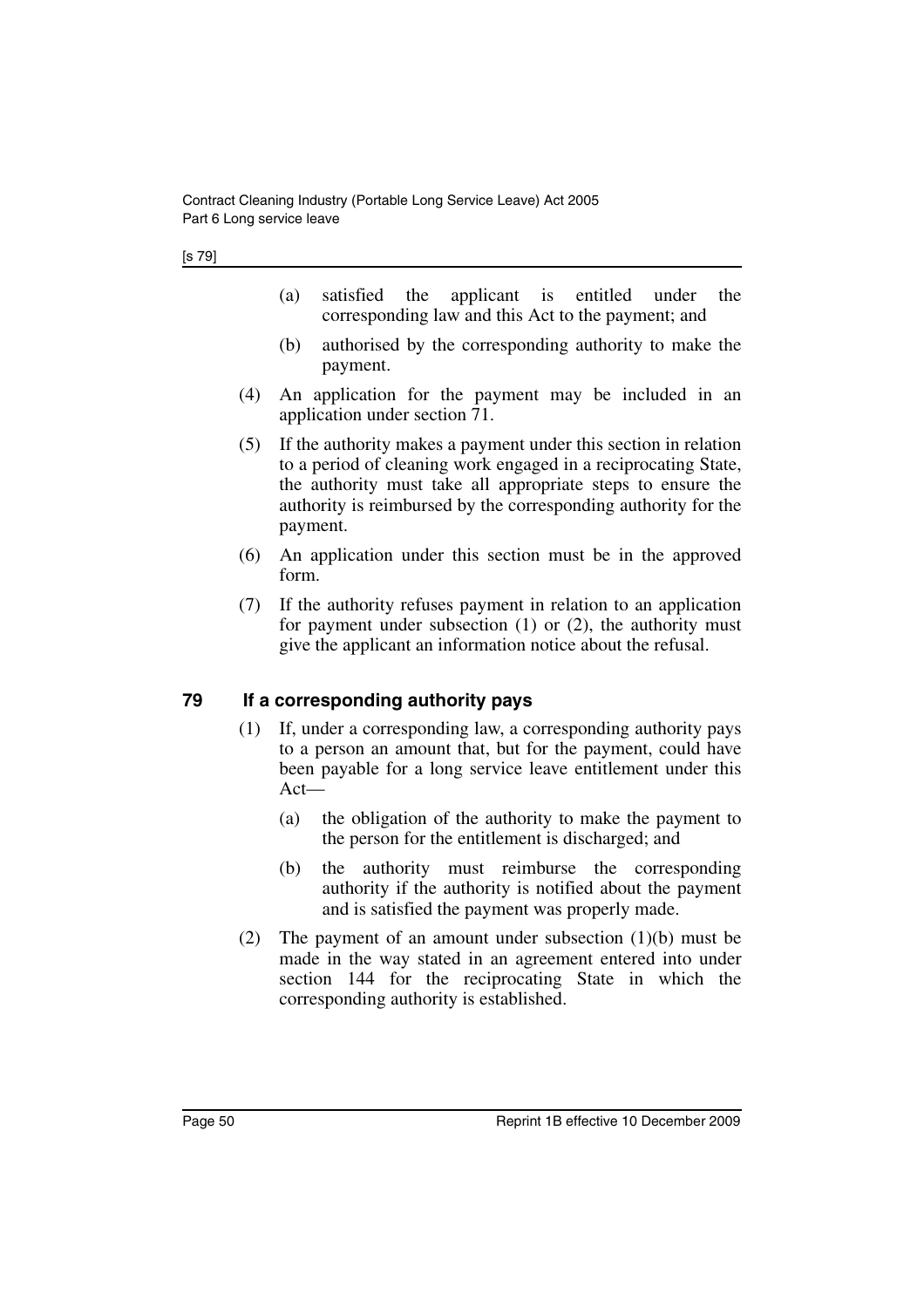[s 80]

### **80 Authority's liability confined to long service leave**

Despite the authority having paid, paying, or being liable to pay, for a long service leave entitlement under this Act to or for a registered worker, the authority is not—

- (a) an employer of the registered worker; or
- (b) liable to pay amounts as—
	- (i) an employer of the registered worker; or
	- (ii) a person in a contractual relationship with the registered worker.

#### **81 Payment may be deferred**

- (1) A person who applies for a payment for a long service leave entitlement may ask the authority to defer the payment.
- (2) The authority may defer the payment for a period agreed between the person and the authority.

# **Part 7 Long service leave levy**

#### **82 Imposition of levy**

A long service leave levy is imposed on the ordinary wages of each worker in the contract cleaning industry.

#### **83 Amount of levy**

For each worker, the amount of the levy is the percentage, prescribed under a regulation, of the ordinary wages paid to the worker.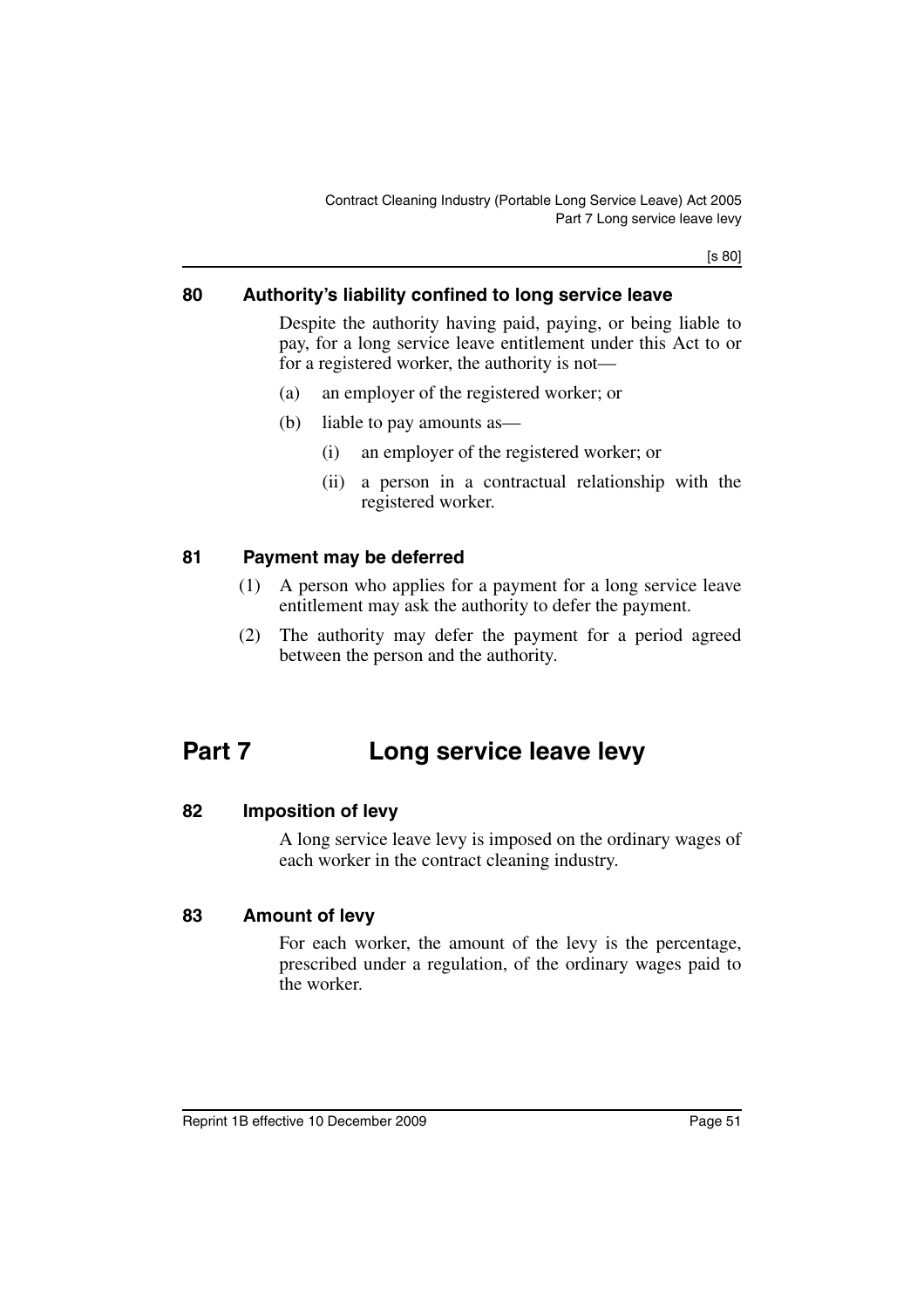| ۰. | ×<br>۰, |
|----|---------|
|----|---------|

## **84 Authority may give notice if levy is not paid**

- (1) This section applies if the authority believes all or part of the levy has not been paid under section 63(2) in relation to the ordinary wages of a worker.
- (2) The authority may, by notice, require a person the authority believes has information or documents about the ordinary wages, to give the authority the information or documents within a reasonable time stated in the notice.
- (3) The person must comply with the notice, unless the person has a reasonable excuse.

Maximum penalty—60 penalty units.

- (4) If the person is an individual, it is a reasonable excuse for the person not to comply with the requirement if complying with the requirement might tend to incriminate the person.
- (5) If a court finds a person has contravened subsection (3), in addition to an order the court may make imposing a penalty, the court may make another order (the *other order*) the court considers appropriate.
- (6) The person must comply with the other order, unless the person has a reasonable excuse.

Maximum penalty for subsection (6)—60 penalty units.

## **85 Additional levy payments**

- (1) This section applies if the levy payable in relation to the ordinary wages of a worker is more than the amount an employer has paid to the authority as levy for the worker.
- (2) The authority must give the employer a notice requiring the employer to pay the amount (the *unpaid amount*) decided by the authority that is reasonably attributable to the employer.
- (3) Within 14 days after receiving the notice, the employer must pay to the authority the unpaid amount stated in the notice.

Maximum penalty—60 penalty units.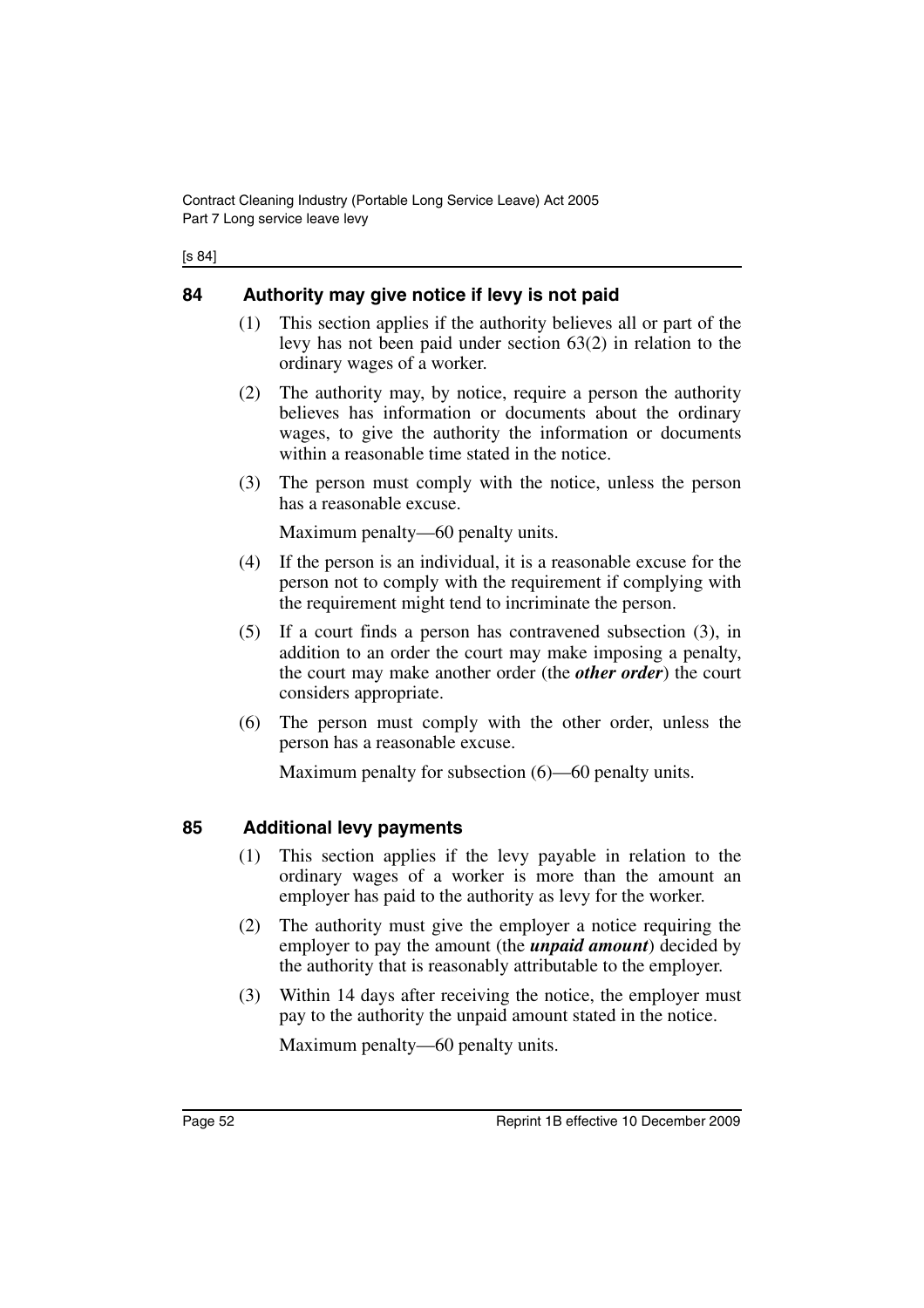[s 86]

- (4) If a court finds a person guilty of an offence against subsection (3) whether or not it convicts the person, in addition to imposing a penalty on the person, the court may order the person to pay the authority the unpaid amount that is reasonably attributable to the employer.
- (5) The unpaid amount stated in an order under subsection (4) may be recovered by the authority as a debt owed by the person named in the order.

### **86 Appointment of agents for collection of levy amounts**

- (1) The authority may enter into agreements with agents appointed by it for the collection of levy amounts.
- (2) An agreement with an agent may provide for the payment of remuneration for the agent.
- (3) This section does not limit any other power of the authority under this Act, including for example, under section 15.

### **87 Interest on, and extension of time for payment of, levy**

- (1) A levy amount not paid at or before the time for its payment bears compound interest at the rate prescribed under a regulation.
- (2) Interest forms part of, and may be recovered as, unpaid levy.
- (3) On application by an employer and only if the authority is satisfied there are special circumstances, the authority may decide—
	- (a) the time for payment of all or part of a levy amount be changed to a later stated time; or
	- (b) the amount of interest payable under subsection (1) be waived or reduced by a stated amount.
- (4) Subsection (3) applies despite sections 63 and 84.

#### **88 Recovery of levy amount**

(1) A levy amount payable to the authority is a debt payable to it.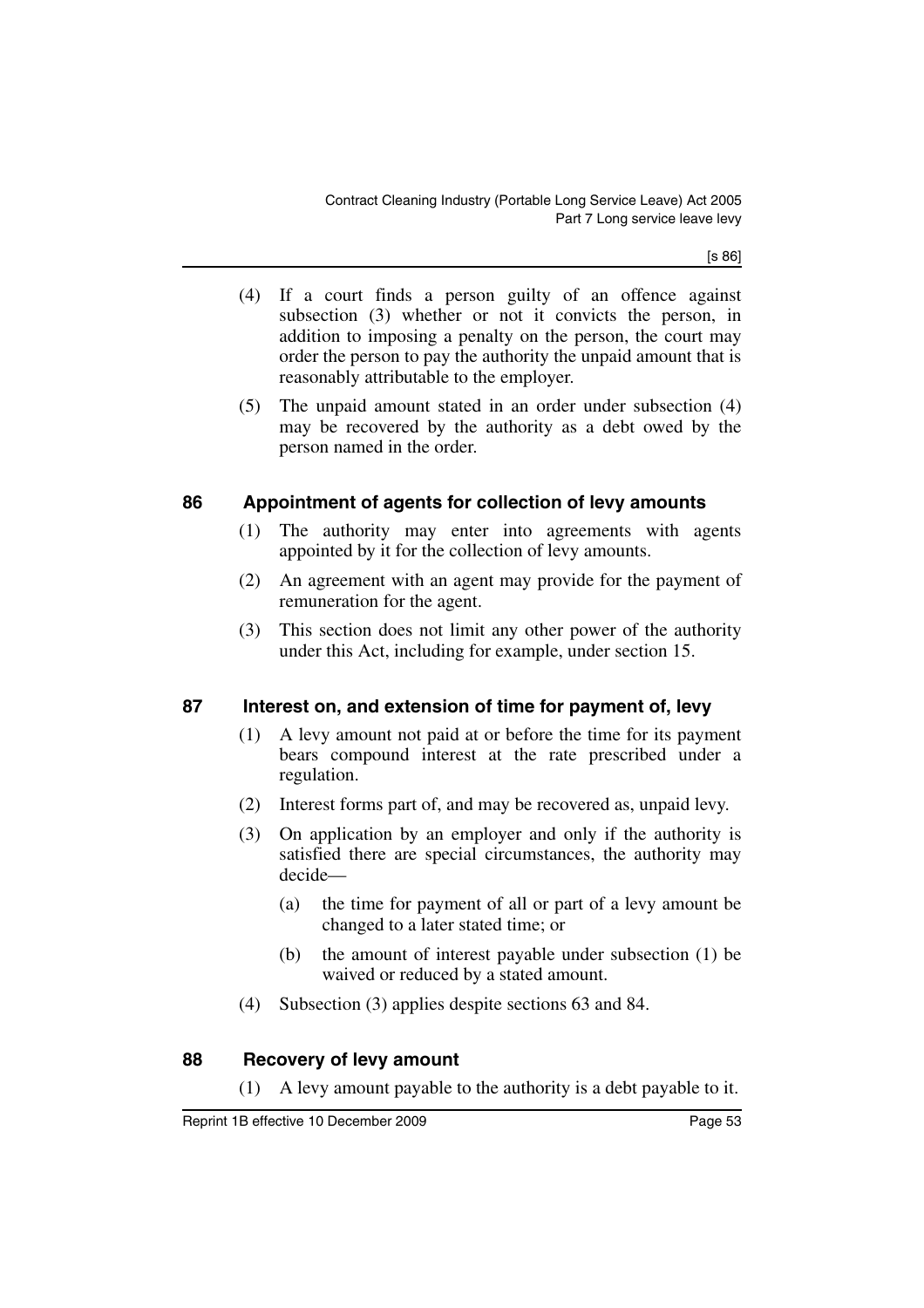#### [s 89]

- (2) A levy amount that is not paid may be sued for and recovered by, or for, the authority by a person appointed by it.
- (3) If it appears to the authority that the levy amount has not been fully paid, the authority may make an assessment of the amount owing.
- (4) The authority must give a notice of the assessment to the person to whom the assessment relates.

#### **89 Penalties no relief from levy**

A payment of a penalty for an offence against this Act or of a civil penalty under section 65(1) or (3) does not relieve a person from liability to pay a levy or a levy amount to which the person would otherwise be liable.

# **Part 8 Appeals**

## **Division 1 Purpose of this part**

- **90 Purpose of pt 8**
	- (1) The purpose of this part is to provide for reconsideration of, and appeals from, the following—
		- (a) a decision made by the authority in relation to a matter for which this Act provides an application can be made or in relation to a levy or levy amount;
		- (b) an entry in the register of workers made by the authority;
		- (c) an entry in the register of employers made by the authority;
		- (d) a direction or notice given by the authority.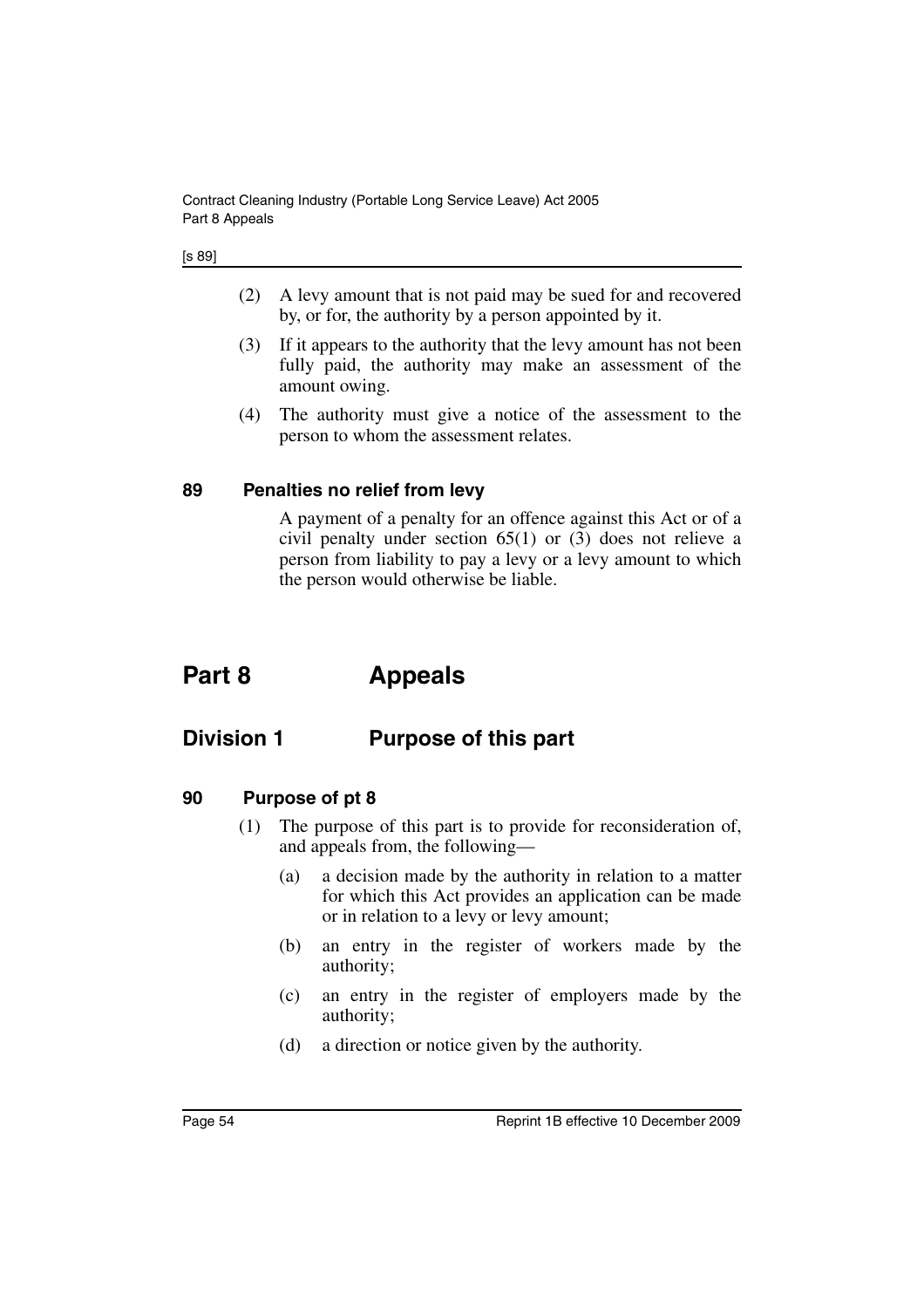[s 91]

(2) A matter mentioned in subsection (1)(a) to (d) is an *original decision*.

## **Division 2 Internal reconsideration of original decision**

### **91 Reconsideration of original decision of authority**

- (1) A person who is aggrieved by an original decision of the authority (an *aggrieved person*) may apply for a reconsideration of the decision (an *application for reconsideration*).
- (2) The application must—
	- (a) be made in the approved form to the authority—
		- (i) if the original decision relates to information contained in a notice given to the aggrieved person under section 67(2)—within 6 months after the notice is given to the person; or
		- (ii) if the original decision relates to an entry in the register of workers—at any time; or
		- (iii) otherwise—within 45 days after the original decision is made or given; and
	- (b) be supported by enough information to enable the authority to decide the application.
- (3) However, if the authority is satisfied there are special circumstances, the authority may decide the time for applying for a reconsideration be changed to a later stated time.
- (4) If the authority decides the employer or a worker of the aggrieved person may have an interest in the application, the authority must give notice of the application (the *reconsideration notice)* and supporting documents to the employer or worker (the *recipient*).
- (5) The reconsideration notice must inform the recipient that submissions on the application may be made to the authority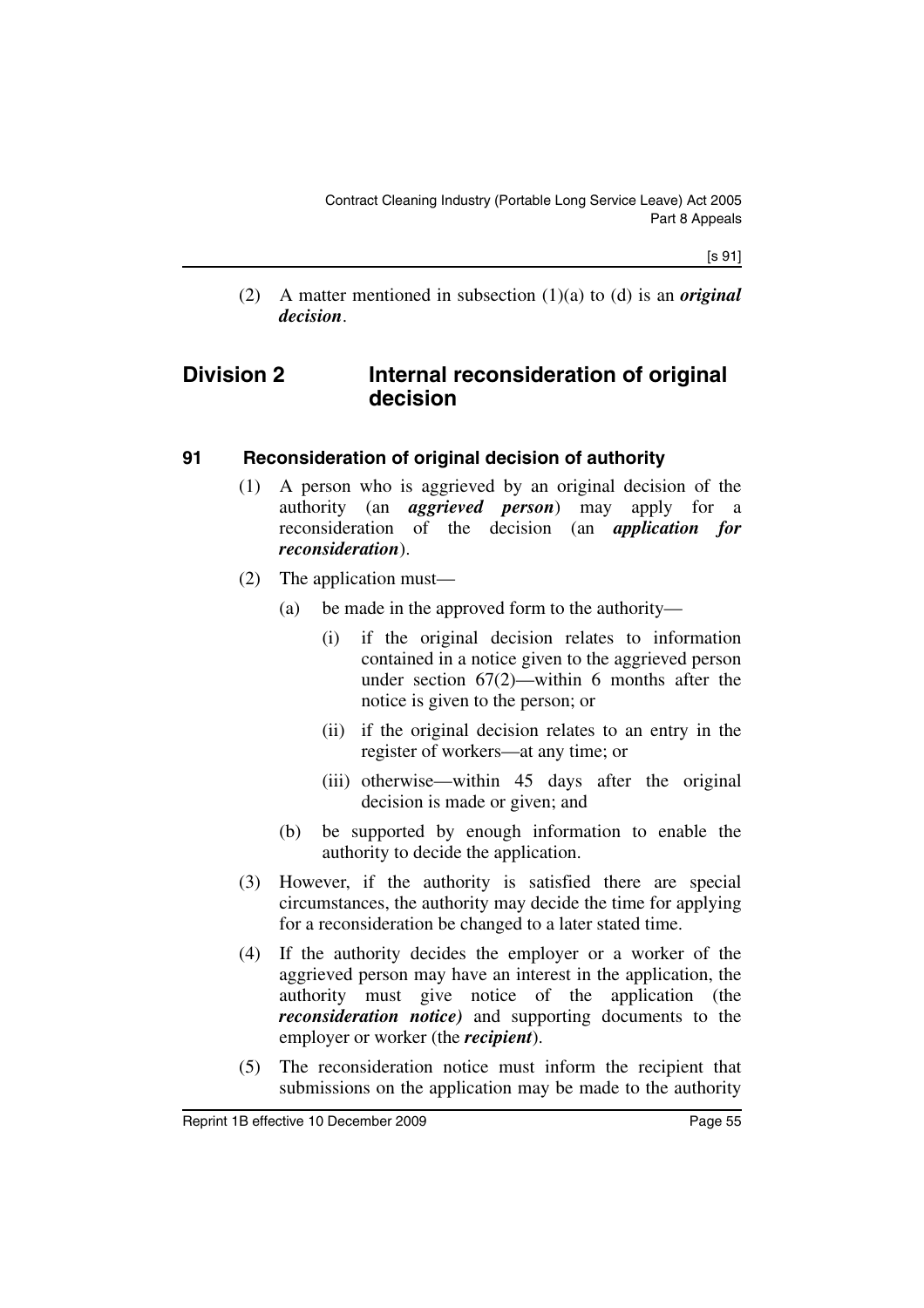| ۰. | ۰. |
|----|----|
|----|----|

before a stated day at least 14 days after the application is made to the authority.

- (6) If the recipient makes a submission on the application, the authority must provide a copy of the submission to the aggrieved person and allow the aggrieved person at least 7 days after the copy is given to the aggrieved person to make a further submission to the authority.
- (7) Within 45 days after receiving the application, the authority must—
	- (a) review the original decision; and
	- (b) consider the application and any submissions properly made; and
	- (c) make a decision (the *reconsidered decision*) to—
		- (i) confirm or revoke the original decision; or
		- (ii) vary the original decision in a way the authority considers appropriate; and
	- (d) give an information notice about the reconsidered decision to the aggrieved person and any recipient of a reconsideration notice.
- (8) However, the authority is taken to have refused the application for reconsideration if, within 45 days after receiving the application, the authority—
	- (a) does not give the aggrieved person an information notice about the reconsidered decision; and
	- (b) has not asked the aggrieved person for further information about the reconsideration.
- (9) If the authority asks for further information about the reconsideration and does not give the aggrieved person an information notice about the reconsidered decision, the authority is not taken to have refused the application for reconsideration until 60 days after the authority receives the application.
- (10) An application for a reconsideration of an original decision does not stay the decision.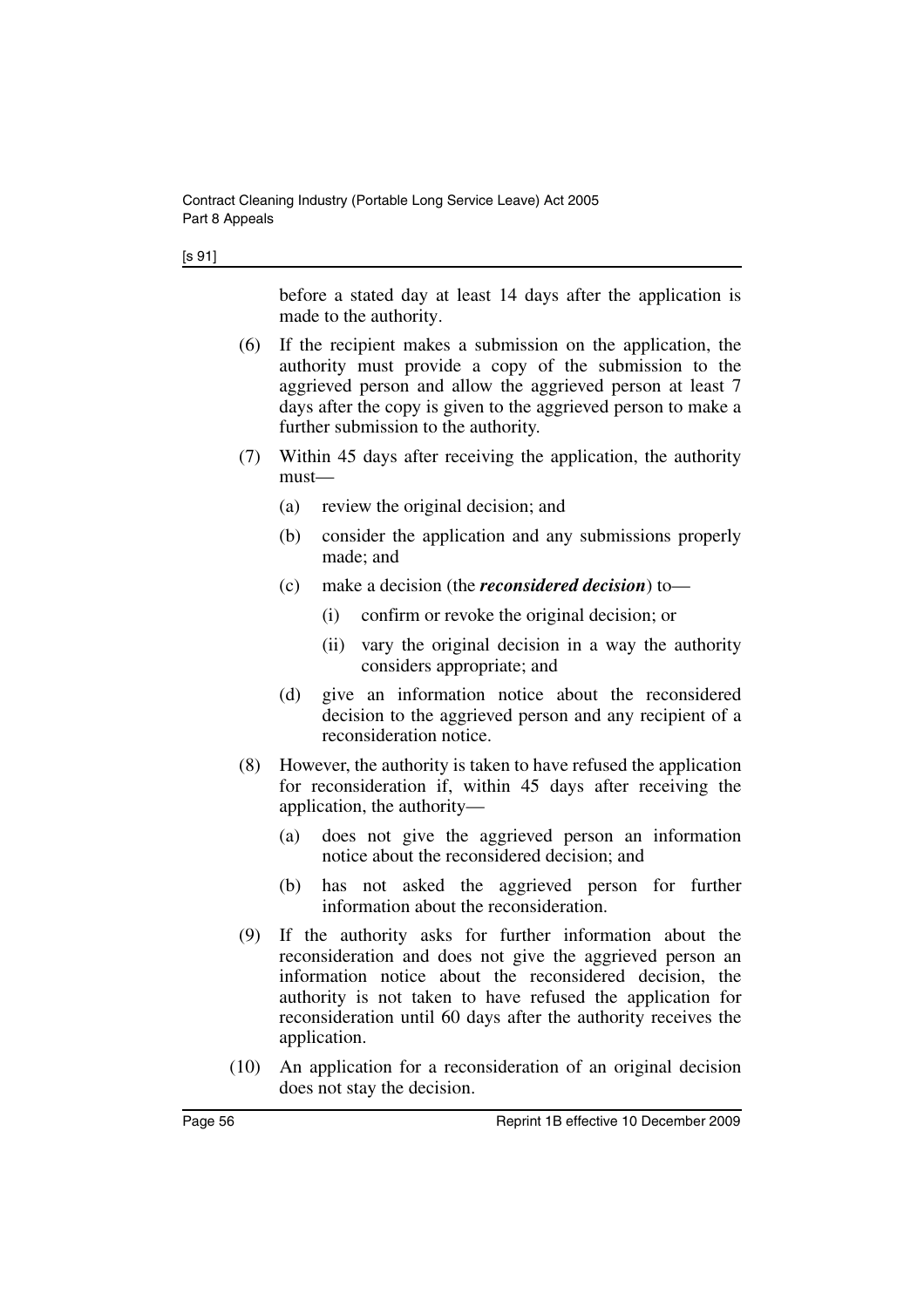[s 92]

- (11) Despite the *Acts Interpretation Act 1954*, section 27A, the application must not be dealt with by—
	- (a) the person who made the original decision; or
	- (b) a person in a less senior office than the person who made the original decision.

# **Division 3 Appeals to industrial magistrate**

#### **92 Appeal**

- (1) A person aggrieved by a reconsidered decision may appeal to an industrial magistrate.
- (2) The appeal must be started within 28 days after—
	- (a) if an information notice about the reconsidered decision is given to the person—the day the information notice is given; or
	- (b) otherwise—the day the authority is, under section 91(8) or (9), taken to have refused the application for reconsideration.
- (3) In deciding an appeal, the industrial magistrate may—
	- (a) confirm the decision appealed against; or
	- (b) set aside the decision and substitute another decision; or
	- (c) set aside the decision and return the matter to the authority with directions the industrial magistrate considers appropriate.
- (4) Without limiting the industrial magistrate's powers under the *Industrial Relations Act 1999*, in deciding the appeal the industrial magistrate has the same powers as the authority.
- (5) If the industrial magistrate substitutes another decision, the substituted decision is taken, for this Act, to be the authority's decision, except that it is not an original decision or a reconsidered decision.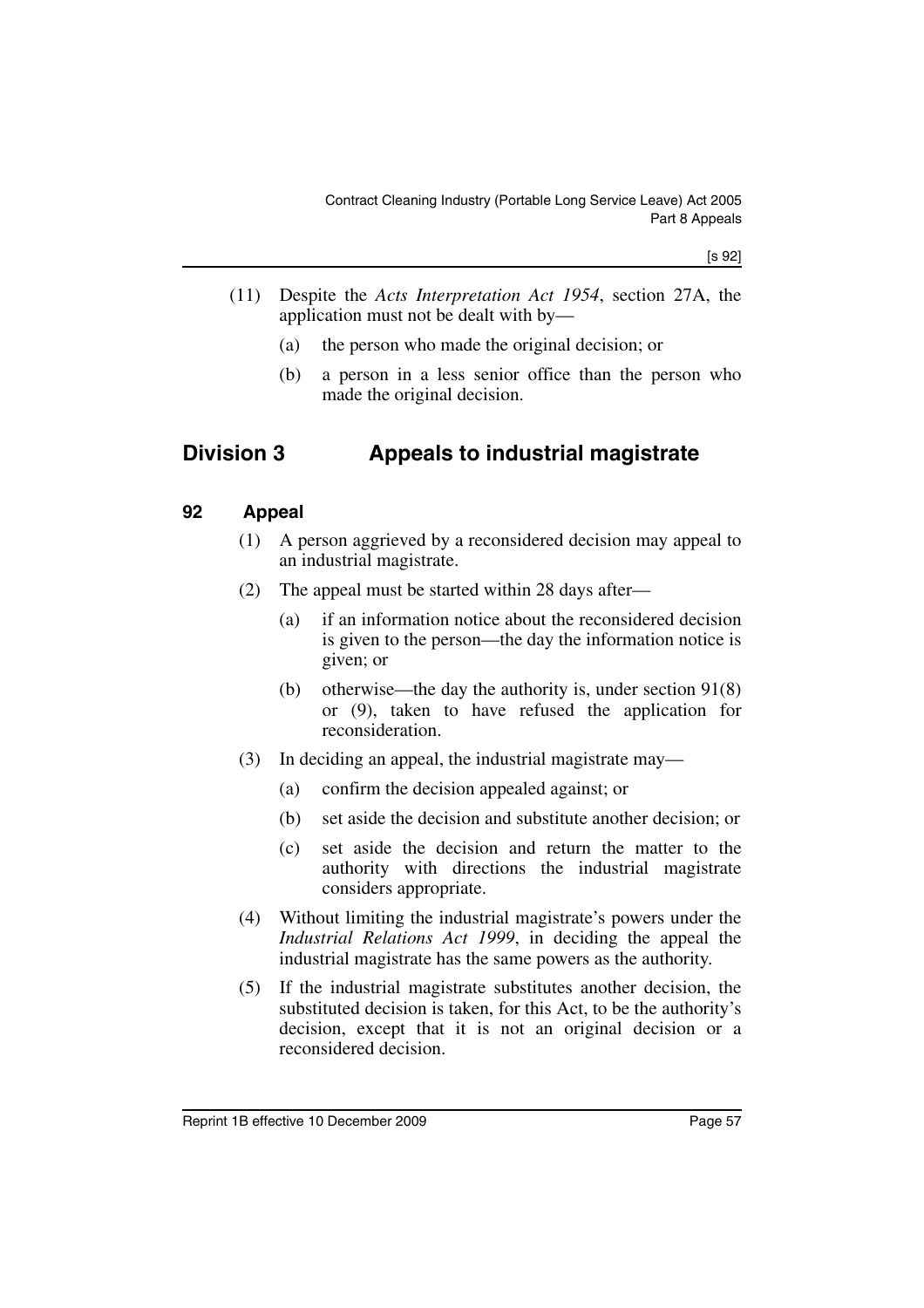#### [s 93]

(6) The industrial magistrate may make an order about costs the magistrate considers just.

#### **93 Starting appeal**

- (1) An appeal to an industrial magistrate must be started by filing a notice of appeal with the clerk of the court of the Magistrates Court nearest to the place where the appellant lives or carries on business.
- (2) The notice of appeal must state—
	- (a) the decision appealed against; and
	- (b) the material facts relied on in support of the appeal; and
	- (c) the relief sought.
- (3) The clerk of the court must—
	- (a) arrange with an industrial magistrate a return day and time for the appeal; and
	- (b) insert the return day and time in the notice.
- (4) The return day must be at least 10 days after the day the notice is filed.
- (5) After the clerk of the court has inserted the return day and time in the notice of appeal, the appellant must serve a copy of the notice on the authority and any other party to the appeal at least 5 days before the return day.
- (6) In this section—

*return day* means the day the parties are to attend before an industrial magistrate about the appeal.

#### **94 Directions**

An industrial magistrate may issue directions about the conduct of the appeal.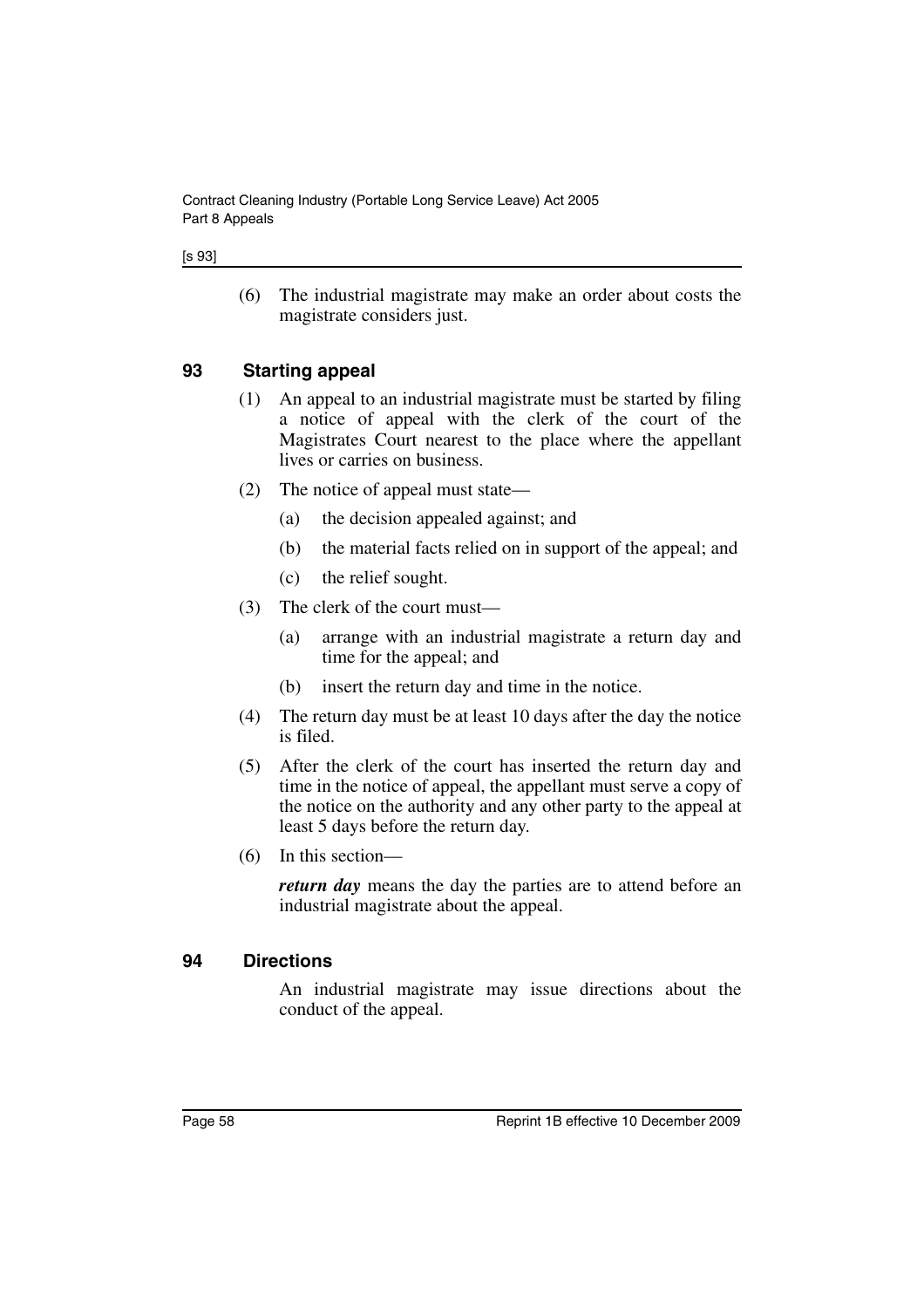### **95 Where appeal heard**

- (1) An appeal to an industrial magistrate must be heard at the place the notice of appeal is filed unless—
	- (a) an industrial magistrate at the place directs the appeal may more conveniently be heard by an industrial magistrate at another place; or
	- (b) the parties agree the appeal may more conveniently be heard by an industrial magistrate at another place.
- (2) The direction may be made on the application of a party or on the industrial magistrate's own initiative.
- (3) If a direction is made under subsection  $(1)(a)$  or the parties agree under subsection (1)(b), an industrial magistrate at the place must adjourn the appeal and send the appeal records to an industrial magistrate at the other place.

### **96 Attendance notice**

- (1) An industrial magistrate may, by notice (*attendance notice*), require a person to attend at a hearing of the appeal at a stated time and place for 1 or more of the following reasons until the person is excused—
	- (a) to give evidence;
	- (b) to produce a stated document or thing;
	- (c) to establish a reasonable excuse claimed for a stated document or thing the person is required to produce.
- (2) A person given an attendance notice must not, unless the person has a reasonable excuse, fail to—
	- (a) attend the hearing; or
	- (b) continue to attend the hearing until excused; or
	- (c) produce a document stated in the notice.

Maximum penalty—40 penalty units.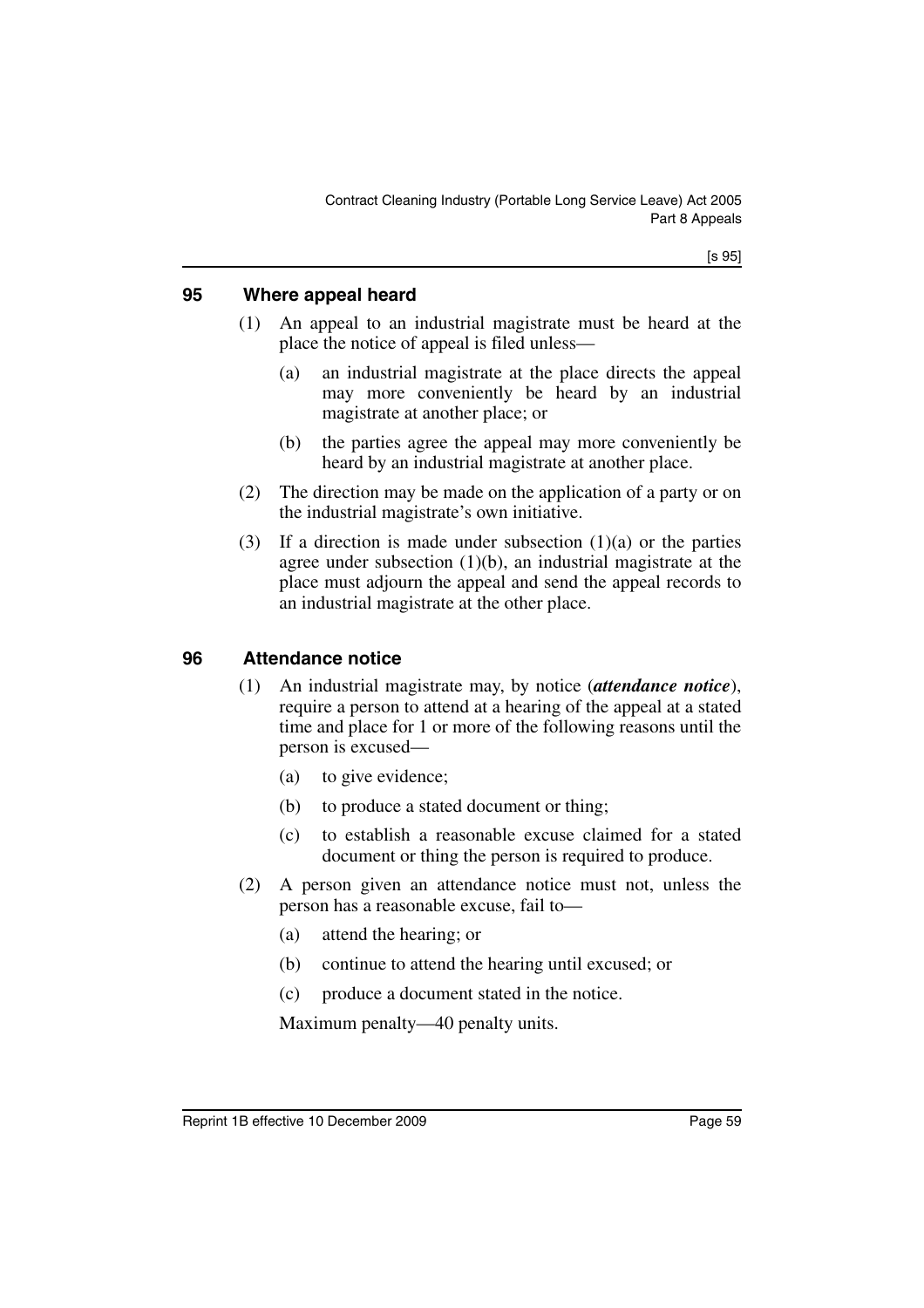Contract Cleaning Industry (Portable Long Service Leave) Act 2005 Part 8 Appeals

[s 97]

# **Division 4 Appeal to industrial commission**

#### **97 Appeal**

- (1) A person aggrieved by a reconsidered decision of the authority about a decision under section 69(2) or (5) may, instead of appealing to the industrial magistrate, appeal to the industrial commission (the *commission*).
- (2) The appeal must be started, as required under the rules made under the *Industrial Relations Act 1999*, within 21 days after the person is given an information notice about the decision being appealed.
- (3) However, the commission may extend the time for starting an appeal.

#### **98 Nature of appeal**

- (1) An appeal to the commission is by way of rehearing on the record.
- (2) However, the commission may hear evidence afresh, or hear additional evidence, if the commission considers it appropriate to effectively dispose of the appeal.

#### **99 Decision on appeal**

- (1) The commission must deal with an appeal as quickly as possible.
- (2) The commission may—
	- (a) confirm the decision appealed against; or
	- (b) set aside the decision and substitute another decision; or
	- (c) set aside the decision and return the matter to the authority with directions the commission considers appropriate.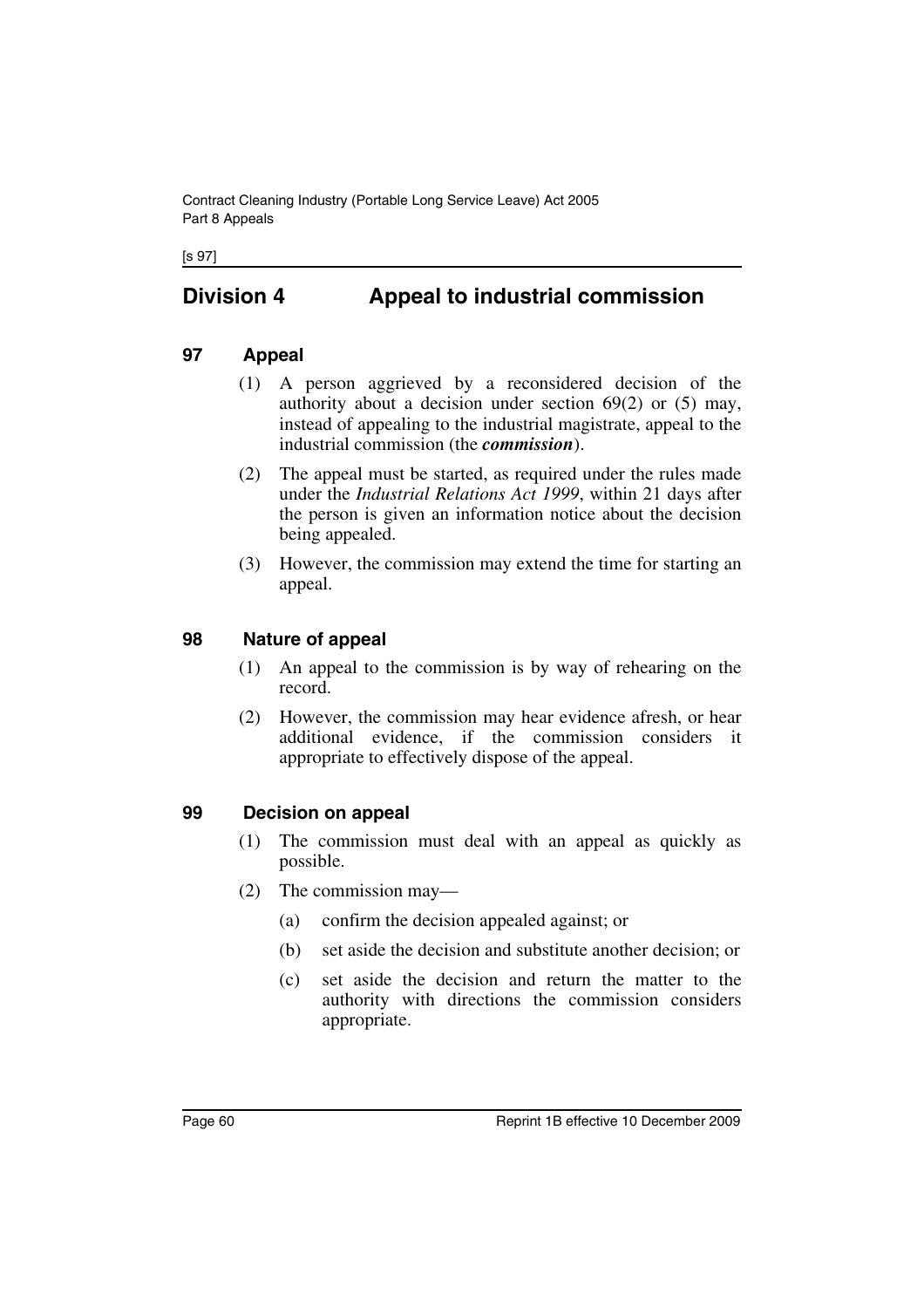[s 100]

- (3) Without limiting the industrial commission's powers under the *Industrial Relations Act 1999*, in deciding the appeal the industrial commission has the same powers as the authority.
- (4) Subject to section 100, the commission's decision—
	- (a) is final and conclusive; and
	- (b) can not be impeached for informality or want of form.

## **Division 5 Appeal to industrial court**

### **100 Appeal**

- (1) The authority or a person may appeal to the industrial court under the rules of court governing the practice of the Court against—
	- (a) a decision of an industrial magistrate in an appeal under section 92(3); or
	- (b) a decision of the commission in an appeal under section 99(2).
- (2) An appeal under subsection (1) is limited to—
	- (a) error of law; or
	- (b) excess, or want, of jurisdiction.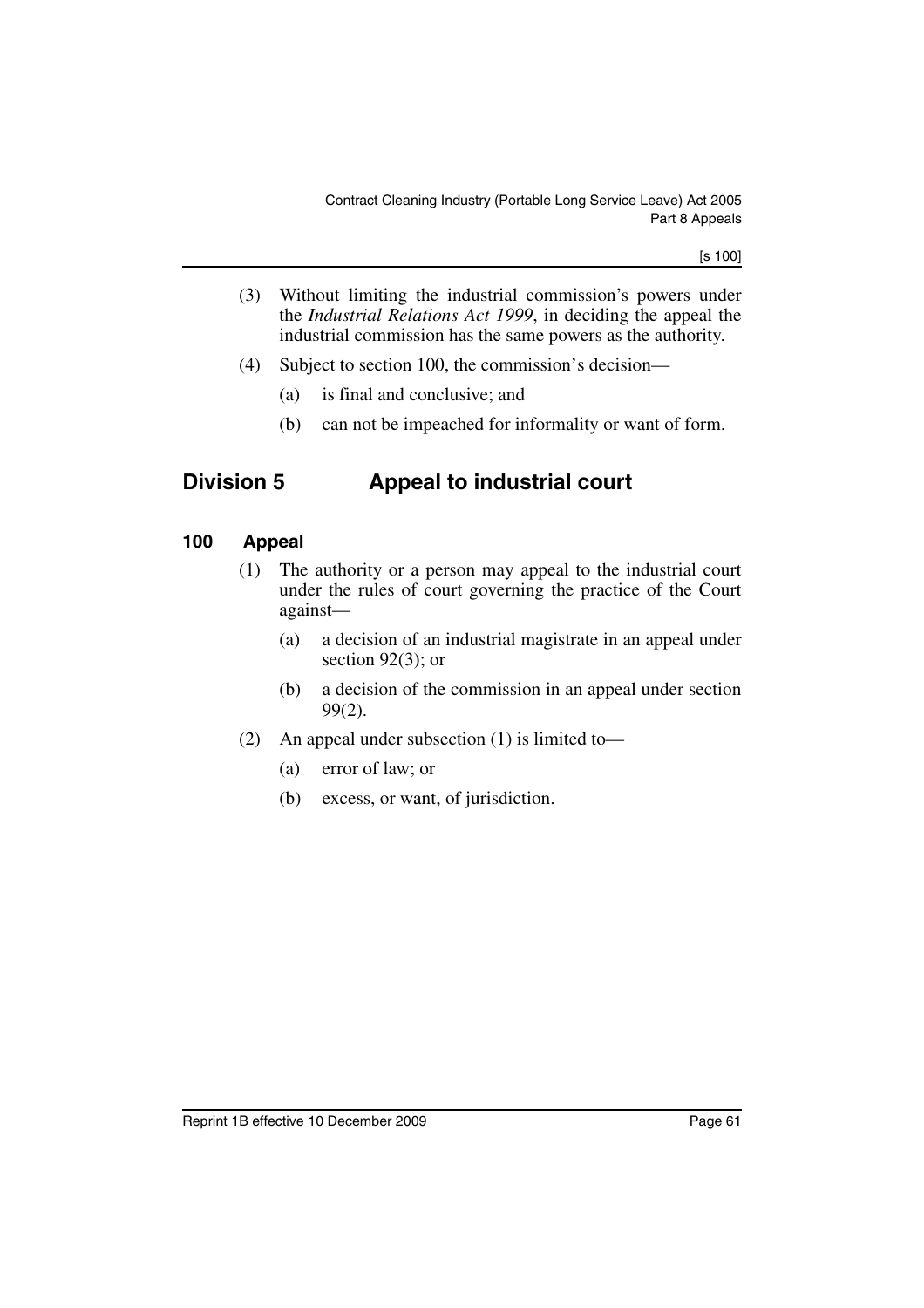Contract Cleaning Industry (Portable Long Service Leave) Act 2005 Part 9 Authorised officers and their powers

[s 101]

# **Part 9 Authorised officers and their powers**

## **Division 1 Authorised officers**

### **101 Appointment and qualifications**

- (1) The general manager may appoint any of the following persons as an authorised officer—
	- (a) a public service employee;
	- (b) a person prescribed under a regulation.
- (2) However, the general manager may appoint a person as an authorised officer only if the general manager is satisfied the person is qualified for appointment because the person has the necessary expertise or experience.
- (3) The general manager is also an authorised officer.

### **102 Appointment conditions and limit on powers**

- (1) An authorised officer holds office on any conditions stated in—
	- (a) the authorised officer's instrument of appointment; or
	- (b) a signed notice given to the authorised officer; or
	- (c) a regulation.
- (2) The instrument of appointment, a signed notice given to the authorised officer or a regulation may limit the authorised officer's powers under this Act.
- (3) The Minister may place conditions on the general manager's powers as an authorised officer.
- (4) In this section—

*signed notice* means a notice signed by the general manager.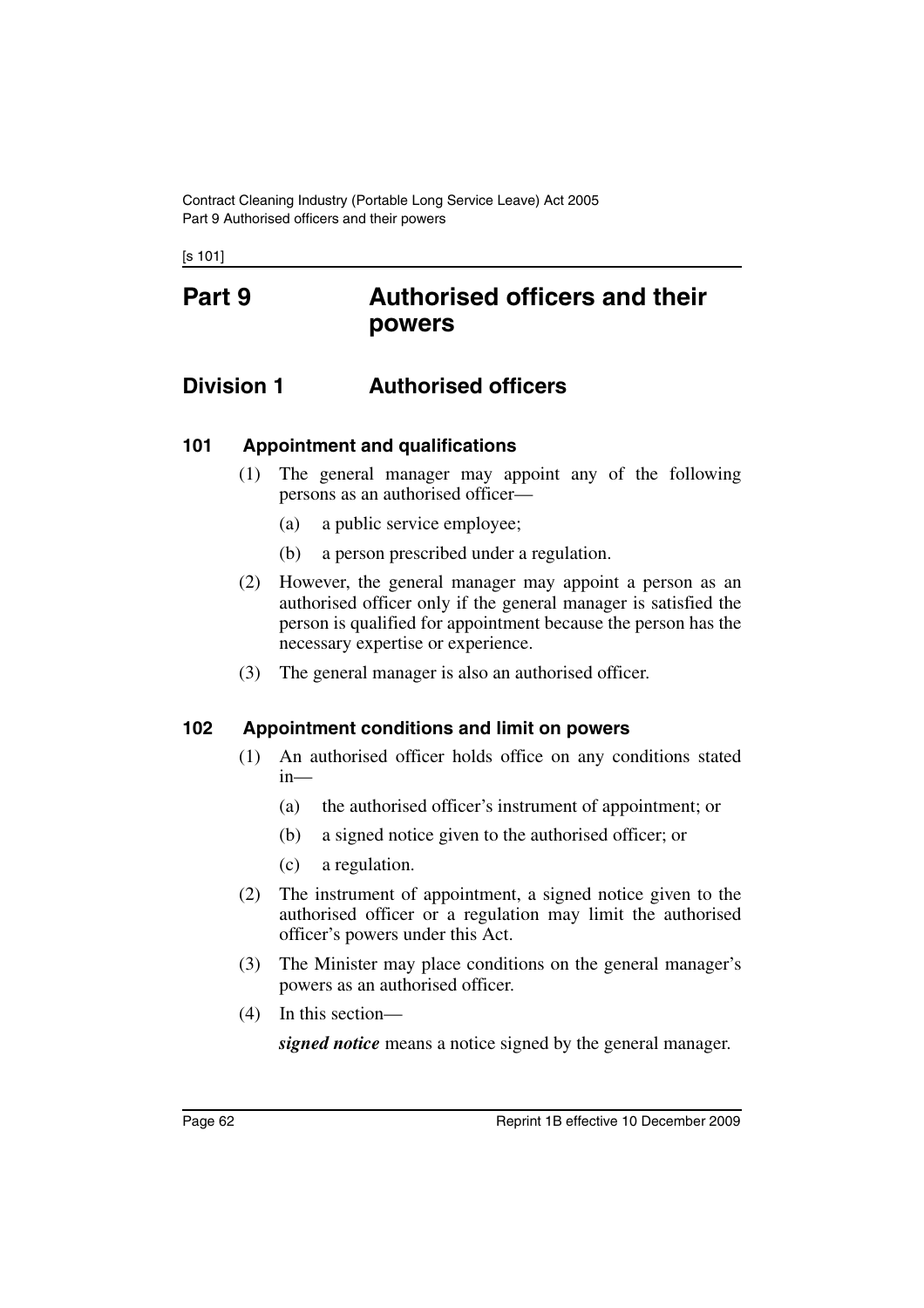[s 103]

#### **103 Issue of identity card**

- (1) The general manager must issue an identity card to each authorised officer.
- (2) The general manager must also have an identity card identifying the general manager as an authorised officer.
- (3) The identity card must—
	- (a) contain a recent photo of the authorised officer; and
	- (b) contain a copy of the authorised officer's signature; and
	- (c) identify the person as an authorised officer under this Act; and
	- (d) state an expiry date for the card.
- (4) This section does not prevent the issue of a single identity card to a person for this Act and other purposes.

### **104 Production or display of identity card**

- (1) In exercising a power under this Act in relation to a person, an authorised officer must—
	- (a) produce the authorised officer's identity card for the person's inspection before exercising the power; or
	- (b) have the identity card displayed so it is clearly visible to the person when exercising the power.
- (2) However, if it is not practicable to comply with subsection (1), the authorised officer must produce the identity card for the person's inspection at the first reasonable opportunity.
- (3) For subsection (1), an authorised officer does not exercise a power in relation to a person only because the authorised officer has entered a place as mentioned in section 107(1)(b) or  $(2)$ .

### **105 When authorised officer ceases to hold office**

(1) An authorised officer ceases to hold office if any of the following happens—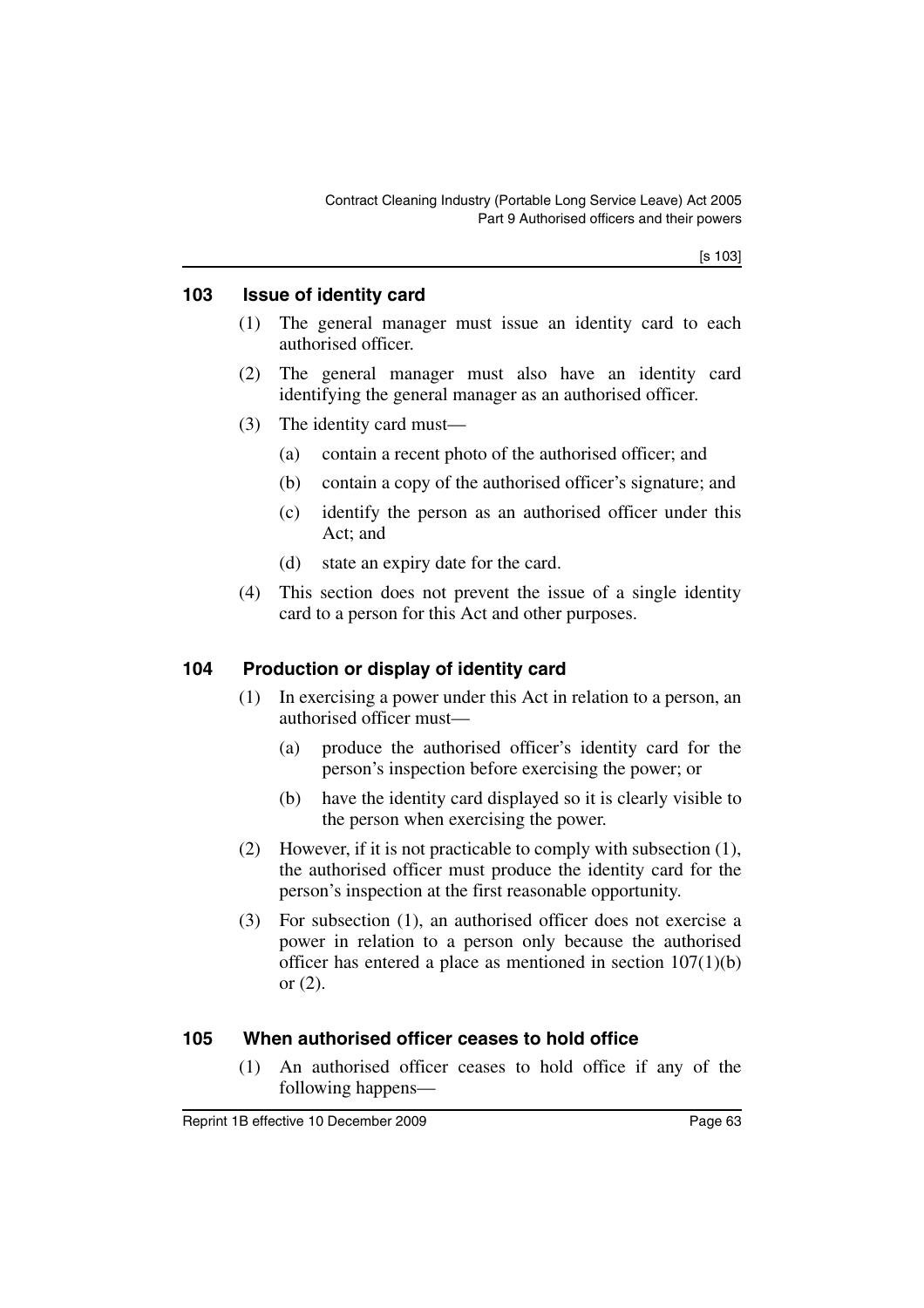- (a) the term of office stated in a condition of office ends;
- (b) under another condition of office, the authorised officer ceases to hold office.
- (2) Subsection (1) does not limit the ways an authorised officer may stop holding office.
- (3) In this section—

*condition of office* means a condition on which the authorised officer holds office.

### **106 Return of identity card**

(1) A person who ceases to be an authorised officer must return the person's identity card to the general manager within 21 days after ceasing to be an authorised officer unless the person has a reasonable excuse.

Maximum penalty—40 penalty units.

(2) However, if the person is the general manager and the person ceases to be the general manager, the person must return the person's identity card to the Minister within 21 days after ceasing to be the general manager unless the person has a reasonable excuse.

Maximum penalty—40 penalty units.

# **Division 2 Procedure for entry**

### **107 Power to enter places**

- (1) An authorised officer may enter a place if—
	- (a) its occupier consents to the entry; or
	- (b) it is a public place and the entry is made when it is open to the public; or
	- (c) the entry is authorised by a warrant; or
	- (d) it is an employer's place of business and is—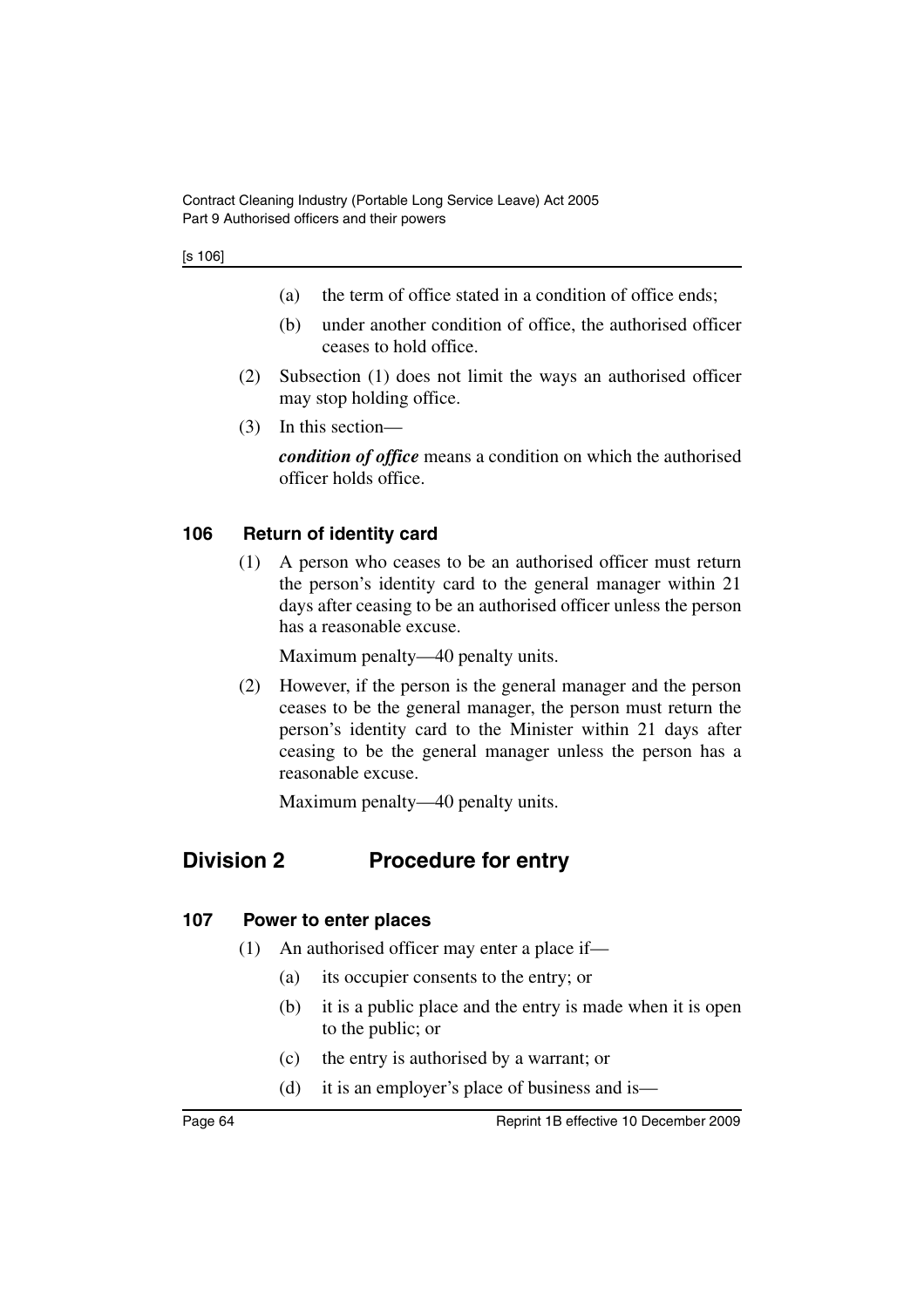[s 108]

- (i) open for carrying on the business; or
- (ii) otherwise open for entry.
- (2) For the purpose of asking the occupier of a place for consent to enter, an authorised officer may, without the occupier's consent or a warrant—
	- (a) enter land around premises at the place to an extent that is reasonable to contact the occupier; or
	- (b) enter part of the place the authorised officer considers members of the public ordinarily are allowed to enter when they wish to contact the occupier.
- (3) For subsection (1)(d), a place of business does not include a part of the place where a person resides.

#### **108 Entry with consent**

- (1) This section applies if an authorised officer intends to ask an occupier of a place to consent to the authorised officer or another authorised officer entering the place under section  $107(1)(a)$ .
- (2) Before asking for the consent, the authorised officer must tell the occupier—
	- (a) the purpose of the entry; and
	- (b) that the occupier is not required to consent.
- (3) If the consent is given, the authorised officer may ask the occupier to sign an acknowledgment of the consent.
- (4) The acknowledgment must state—
	- (a) the occupier has been told—
		- (i) the purpose of the entry; and
		- (ii) that the occupier is not required to consent; and
	- (b) the purpose of the entry; and
	- (c) the occupier gives the authorised officer consent to enter the place and exercise powers under this part; and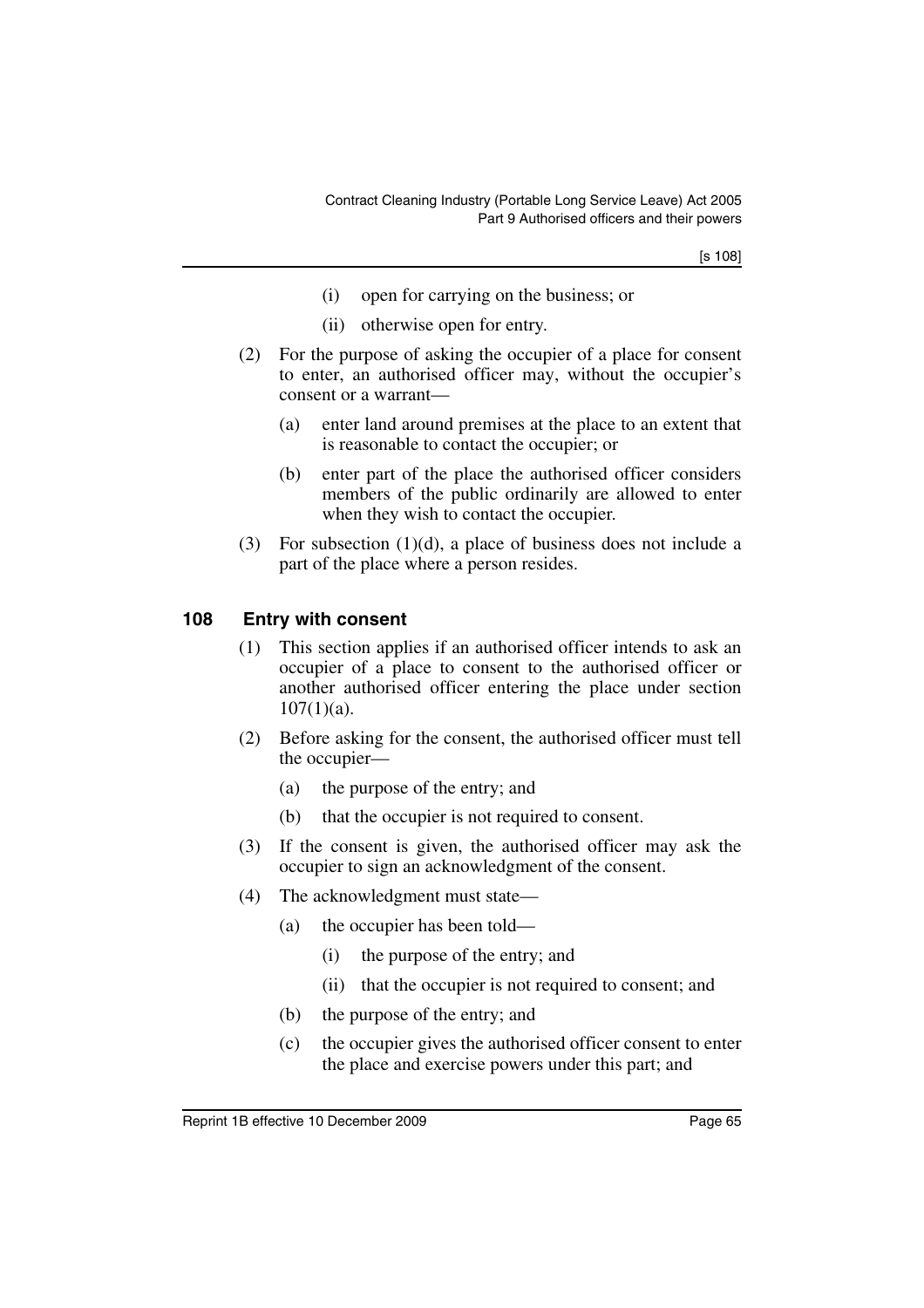#### [s 109]

- (d) the time and date the consent was given.
- (5) If the occupier signs the acknowledgment, the authorised officer must immediately give a copy to the occupier.
- $(6)$  If—
	- (a) an issue arises in a proceeding about whether the occupier consented to the entry; and
	- (b) an acknowledgment complying with subsection (4) for the entry is not produced in evidence;

the onus of proof is on the person relying on the lawfulness of the entry to prove the occupier consented.

### **109 Application for warrant**

- (1) An authorised officer may apply to an industrial magistrate for a warrant for a place.
- (2) The authorised officer must prepare a written application that states the grounds on which the warrant is sought.
- (3) The written application must be sworn.
- (4) The industrial magistrate may refuse to consider the application until the authorised officer gives the industrial magistrate all the information the industrial magistrate requires about the application in the way the magistrate requires.

*Example for subsection (4)—*

The industrial magistrate may require additional information supporting the written application to be given by statutory declaration.

### **110 Issue of warrant**

- (1) The industrial magistrate may issue the warrant for the place if the industrial magistrate is satisfied there are reasonable grounds for suspecting—
	- (a) there is a particular thing or activity (the *evidence*) that may provide evidence of an offence against this Act; and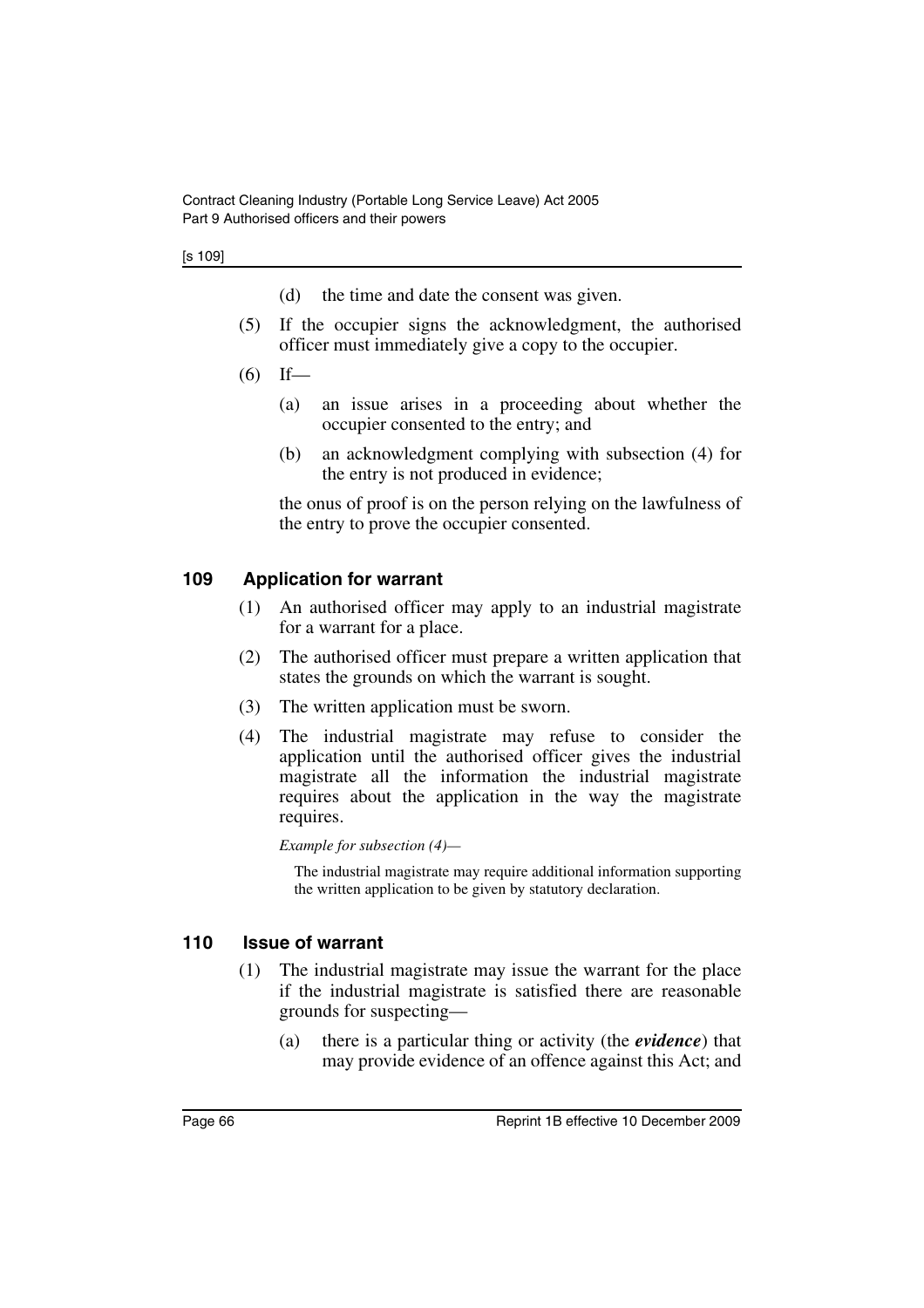- (b) the evidence is at the place or, within the next 7 days, will be at the place.
- (2) The warrant must state—
	- (a) the place to which the warrant applies; and
	- (b) that a stated authorised officer may, with necessary and reasonable help and force—
		- (i) enter the place and another place necessary for entry to the place; and
		- (ii) exercise the authorised officer's powers under this part; and
	- (c) particulars of the offence that the industrial magistrate considers appropriate in the circumstances; and
	- (d) the name of the person suspected of having committed the offence, unless the name is unknown or the industrial magistrate considers it inappropriate to state the name; and
	- (e) the evidence that may be seized under the warrant; and
	- (f) the hours of the day or night when the place may be entered; and
	- (g) the industrial magistrate's name; and
	- (h) the date and time of the warrant's issue; and
	- (i) the date, within 14 days after the warrant's issue, the warrant ends.

#### **111 Application by electronic communication and duplicate warrant**

- (1) An application under section 109 may be made by phone, fax, email, radio, video conferencing or another form of electronic communication if the authorised officer considers it necessary because of—
	- (a) urgent circumstances; or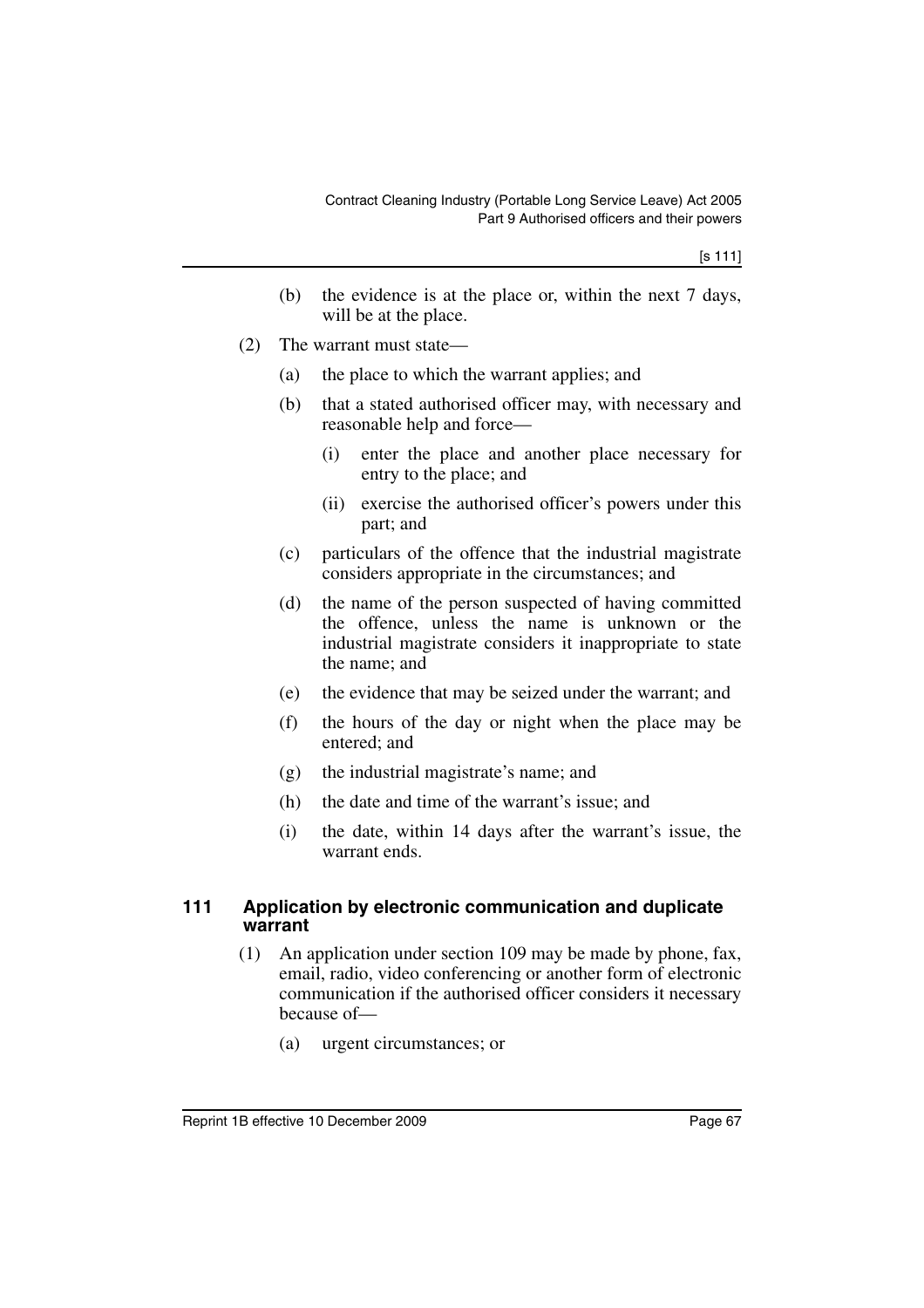#### [s 111]

- (b) other special circumstances including, for example, the authorised officer's remote location.
- (2) The application—
	- (a) may not be made before the authorised officer prepares the written application under section 109(2); but
	- (b) may be made before the written application is sworn.
- (3) The industrial magistrate may issue the warrant (the *original warrant*) only if the industrial magistrate is satisfied—
	- (a) it was necessary to make the application under subsection (1); and
	- (b) the way the application was made under subsection (1) was appropriate.
- (4) After the industrial magistrate issues the original warrant—
	- (a) if there is a reasonably practicable way of immediately giving a copy of the warrant to the authorised officer, for example, by sending a copy by fax or email, the industrial magistrate must immediately give a copy of the warrant to the authorised officer; or
	- (b) otherwise—
		- (i) the industrial magistrate must tell the authorised officer the date and time the warrant is issued and the other terms of the warrant; and
		- (ii) the authorised officer must complete a form of warrant including by writing on it—
			- (A) the industrial magistrate's name; and
			- (B) the date and time the magistrate issued the warrant; and
			- (C) the other terms of the warrant.
- (5) The copy of the warrant mentioned in subsection  $(4)(a)$ , or the form of warrant completed under subsection (4)(b) (in either case the *duplicate warrant***)** is a duplicate of, and as effectual as, the original warrant.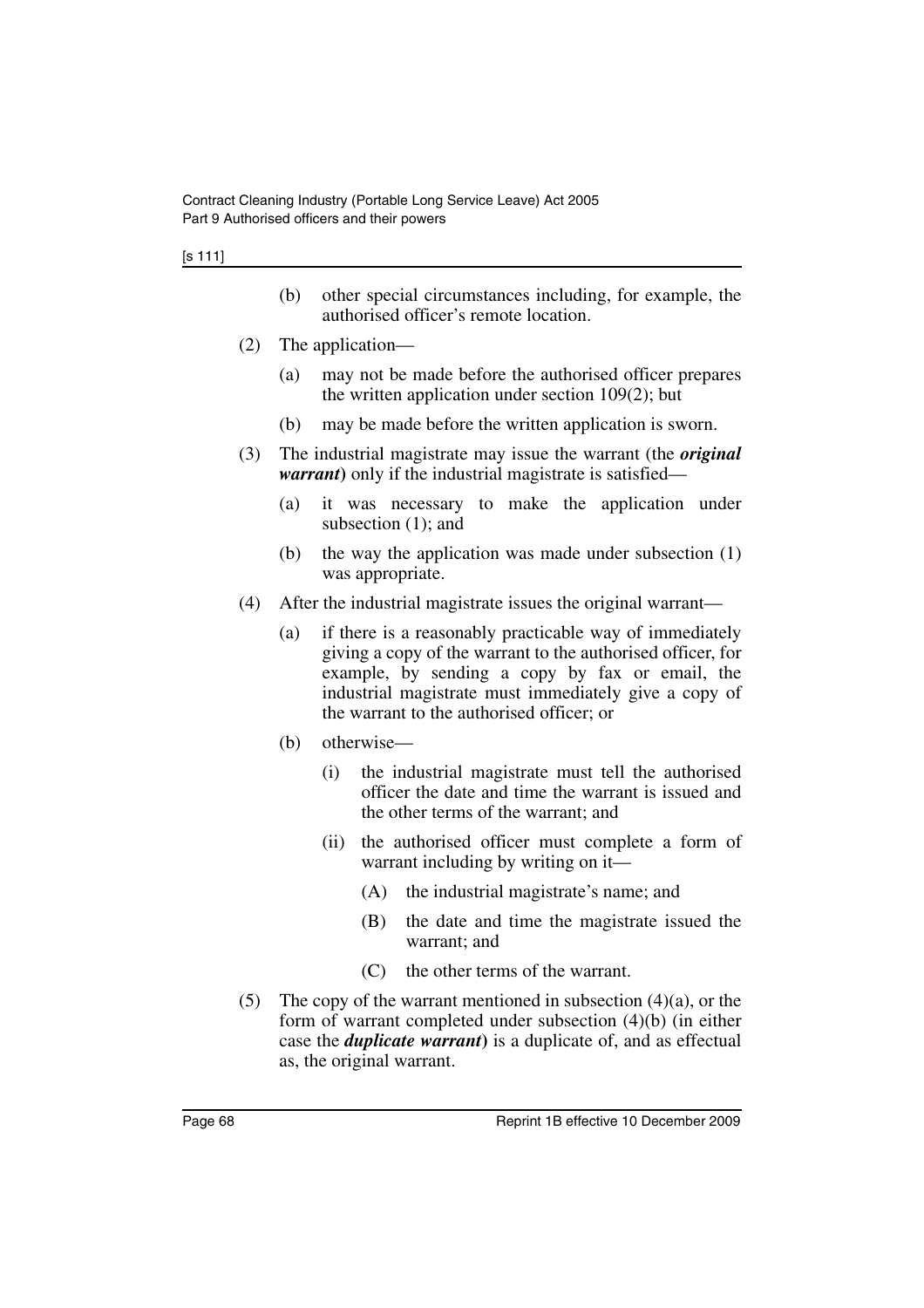- (6) The authorised officer must, at the first reasonable opportunity, send to the industrial magistrate—
	- (a) the written application complying with section 109(2) and  $(3)$ ; and
	- (b) if the authorised officer completed a form of warrant under subsection (4)(b)—the completed form of warrant.
- (7) The industrial magistrate must keep the original warrant and, on receiving the documents under subsection (6)—
	- (a) attach the documents to the original warrant; and
	- (b) give the original warrant and documents to the clerk of the court of the relevant industrial magistrates court.
- (8) Despite subsection (5), if—
	- (a) an issue arises in a proceeding about whether an exercise of a power was authorised by a warrant issued under this section; and
	- (b) the original warrant is not produced in evidence;

the onus of proof is on the person relying on the lawfulness of the exercise of the power to prove a warrant authorised the exercise of the power.

- (9) This section does limit section 109.
- (10) In this section—

*relevant industrial magistrates court*, in relation to an industrial magistrate, means the Industrial Magistrates Court the magistrate constitutes under the *Industrial Relations Act 1999*, section 291.

### **112 Defect in relation to a warrant**

(1) A warrant is not invalidated by a defect in the warrant or in compliance with section 109, 110 or 111 unless the defect affects the substance of the warrant in a material particular.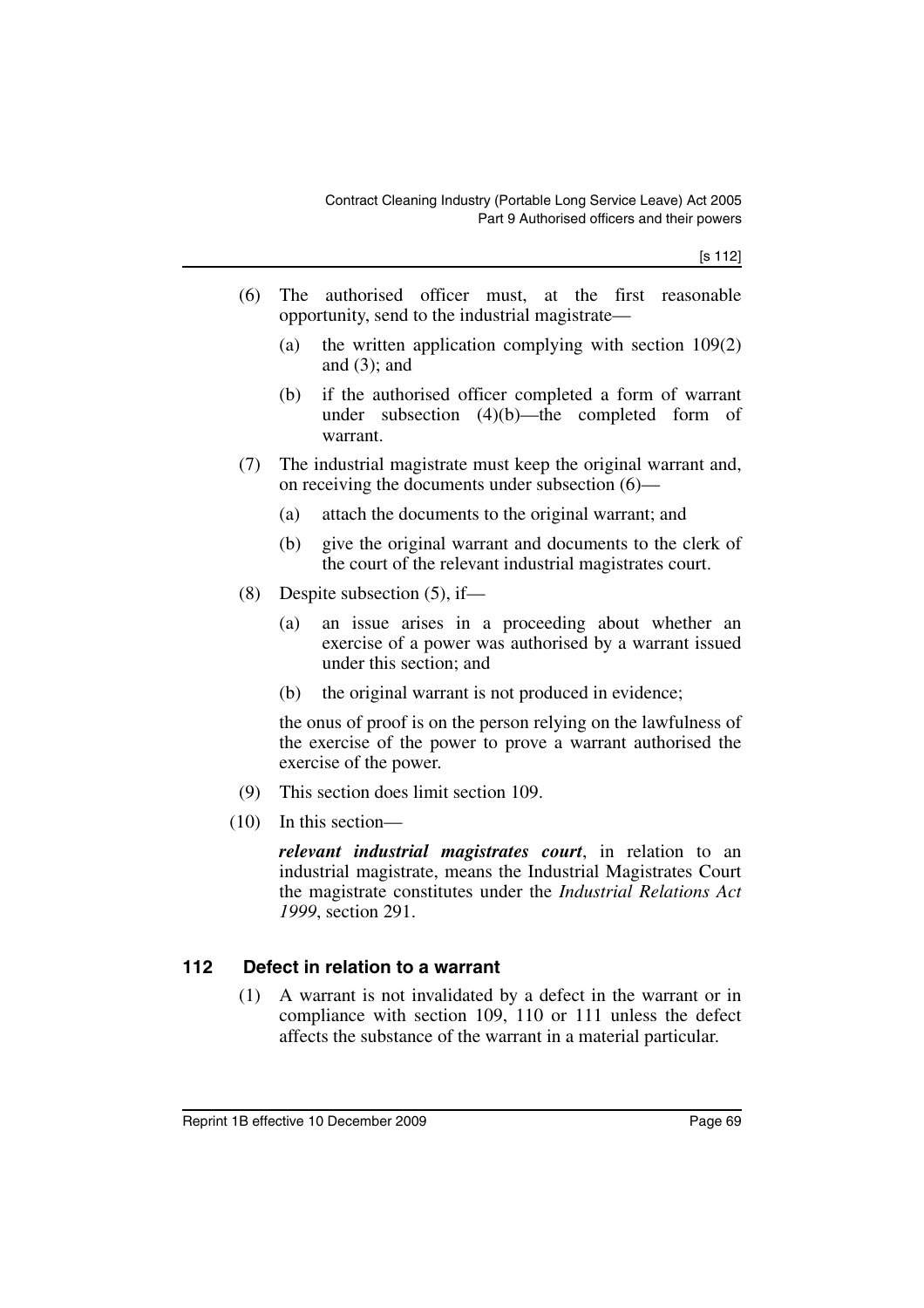#### [s 113]

(2) In this section—

*warrant* includes a duplicate warrant mentioned in section 111(5).

### **113 Warrants—procedure before entry**

- (1) This section applies if an authorised officer named in a warrant issued under this part for a place is intending to enter the place under the warrant.
- (2) Before entering the place, the authorised officer must do or make a reasonable attempt to do the following things—
	- (a) identify himself or herself to a person present at the place who is an occupier of the place in the way stated in section 104;
	- (b) give the person a copy of the warrant;
	- (c) tell the person the authorised officer is permitted by the warrant to enter the place;
	- (d) give the person an opportunity to allow the authorised officer immediate entry to the place without using force.
- (3) However, the authorised officer need not comply with subsection (2) if the authorised officer believes that immediate entry to the place is required to ensure the effective execution of the warrant is not frustrated.
- (4) In this section—

*warrant* includes a duplicate warrant mentioned in section 111(5).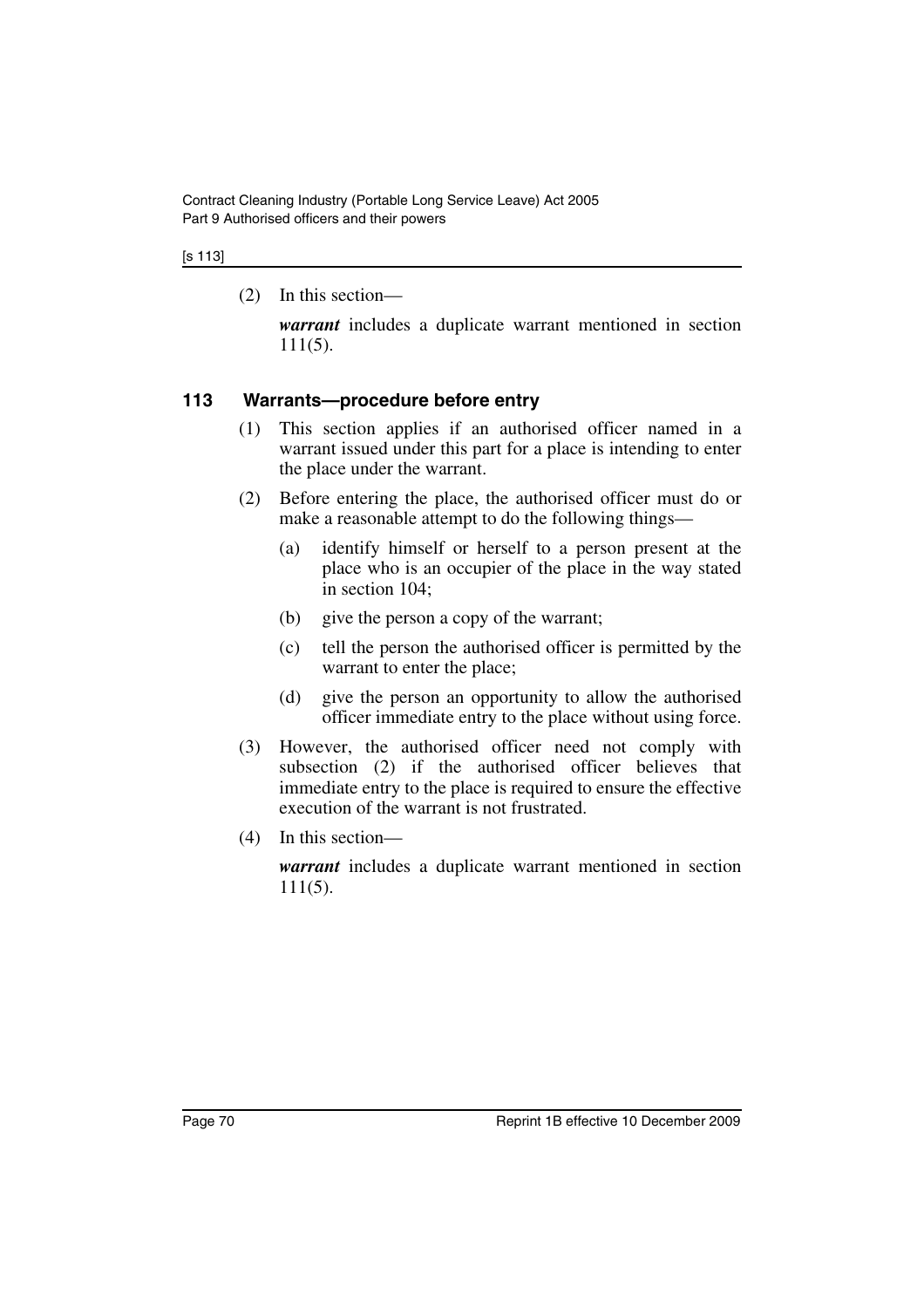### **Division 3 Powers of authorised officers after entry**

#### **114 General powers of authorised officer after entering places**

- (1) This division applies to an authorised officer who enters a place.
- (2) However if an authorised officer, under section 107(2), enters a place to ask the occupier's consent to enter premises, this division applies to the authorised officer only if the consent is given or the entry is otherwise authorised.
- (3) For performing an authorised officer's function under this Act, an authorised officer may do any of the following—
	- (a) search any part of the place;
	- (b) inspect, measure, test, photograph or film any part of the place or anything at the place;
	- (c) take a thing, or a sample of or from a thing, at the place for analysis, measurement or testing;
	- (d) copy, or take an extract from, a document at the place;
	- (e) take into or onto the place any person, equipment and materials the authorised officer reasonably requires for exercising a power under this division.

### **115 Power to require reasonable help or information**

- (1) An authorised officer may require the occupier of the place, or a person at the place, to give the authorised officer reasonable help, including, for example, by producing a document or giving information, to—
	- (a) exercise a power under this part; or
	- (b) work out whether this Act is being complied with.
- (2) When making the requirement, the authorised officer must warn the person it is an offence to fail to comply with the requirement unless the person has a reasonable excuse.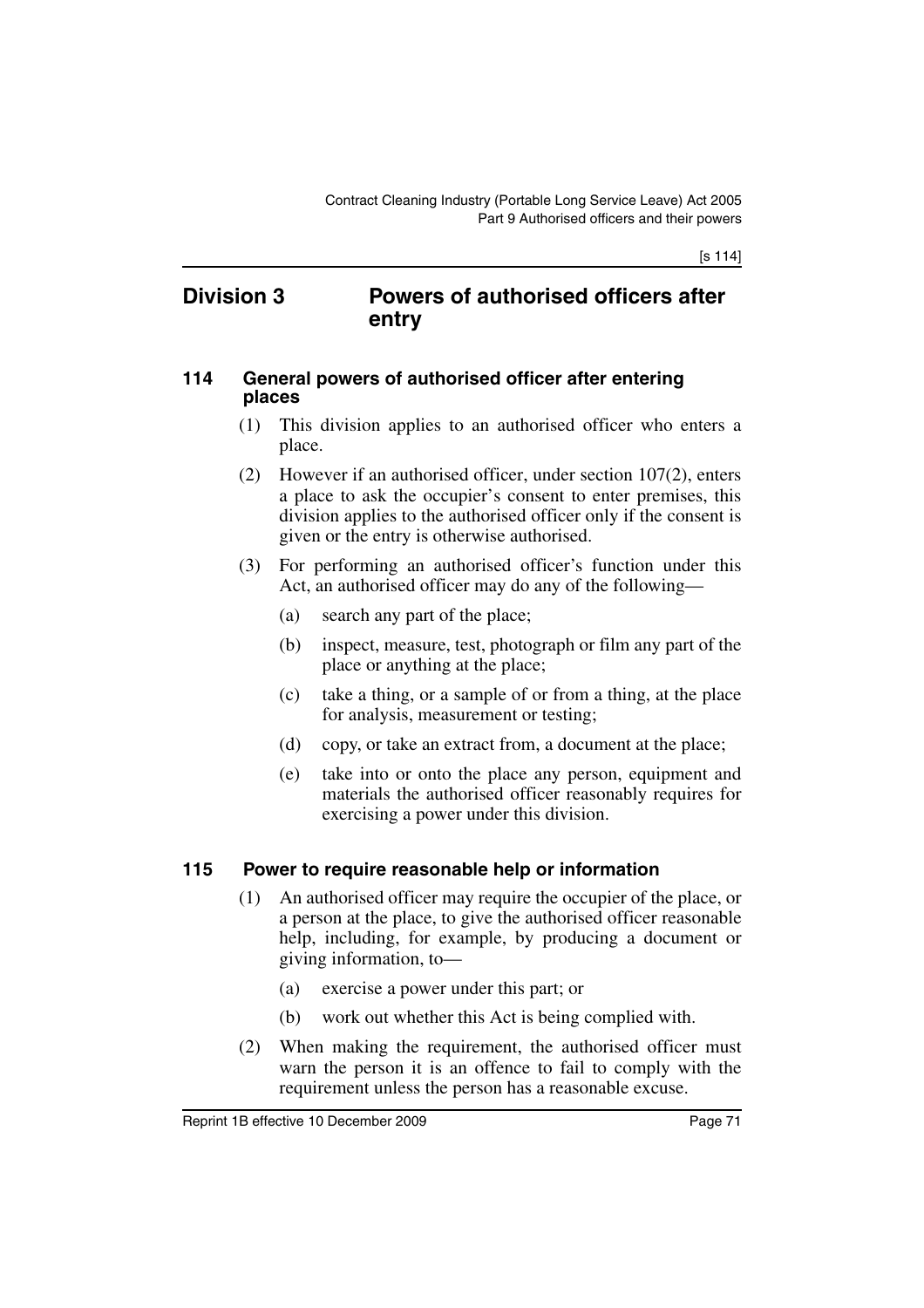(3) A person required to give reasonable help under subsection (1) must comply with the requirement, unless the person has a reasonable excuse.

Maximum penalty—100 penalty units.

(4) If the person is an individual, it is a reasonable excuse for the person not to comply with the requirement if complying with the requirement might tend to incriminate the person.

## **Division 4 Power of authorised officers to seize evidence**

### **116 Seizing evidence at place**

- (1) Subsections (2) to (5) apply if—
	- (a) an authorised officer is authorised to enter a place under section 107(1) only with the consent of an occupier or a warrant; and
	- (b) the authorised person enters the place after obtaining the necessary consent or warrant.
- (2) If the authorised officer enters the place with the occupier's consent, the authorised officer may seize a thing at the place if—
	- (a) the authorised officer believes the thing is evidence of an offence against this Act; and
	- (b) seizure of the thing is consistent with the purpose of entry as told to the occupier when asking for the occupier's consent.
- (3) If the authorised officer enters the place with a warrant, the authorised officer may seize the evidence for which the warrant was issued.
- (4) The authorised officer may also seize anything else at the place if the authorised officer believes—
	- (a) the thing is evidence of an offence against this Act; and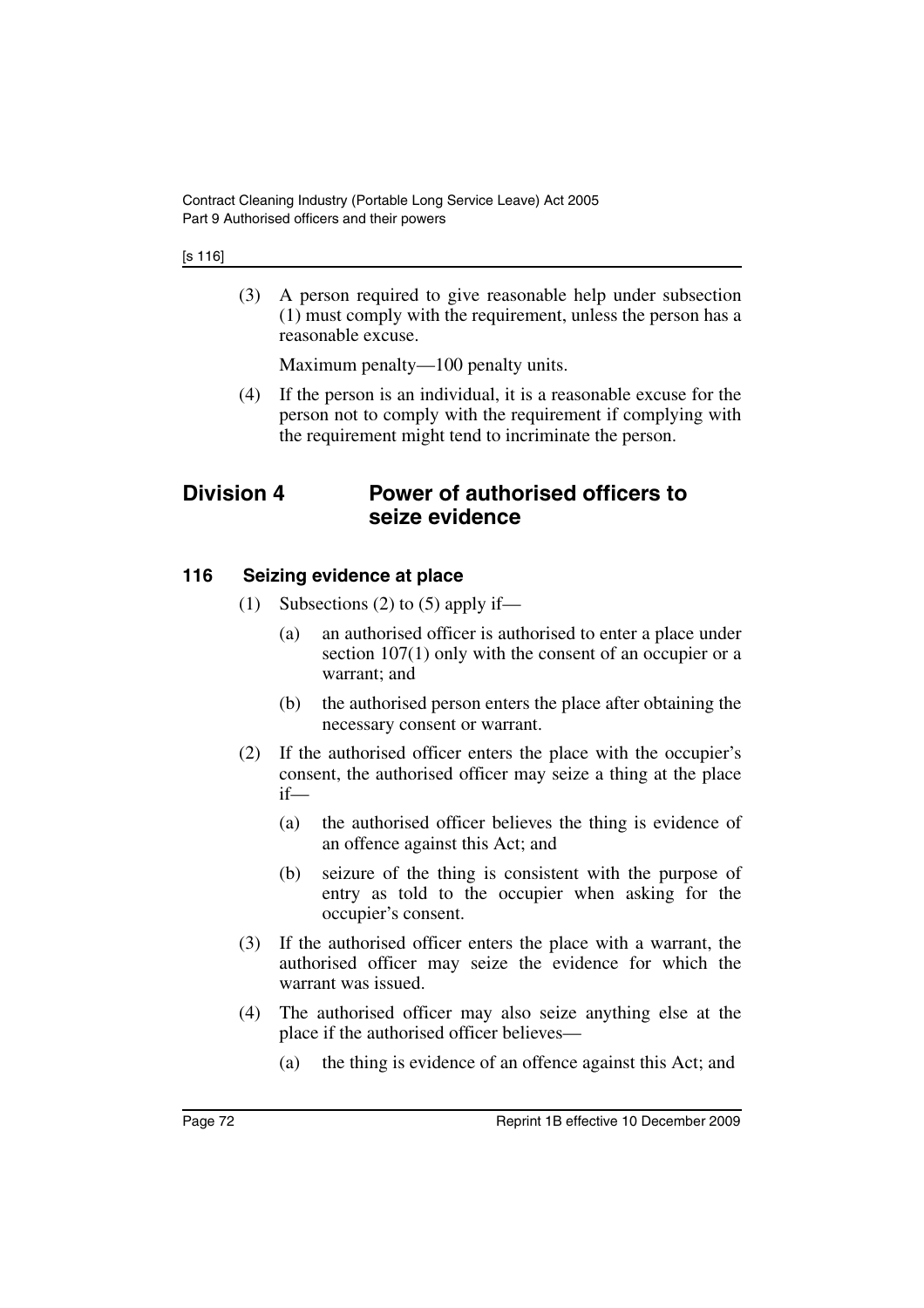[s 117]

- (b) the seizure is necessary to prevent the thing being—
	- (i) hidden, lost or destroyed; or
	- (ii) used to continue, or repeat, the offence.
- (5) Also, the authorised officer may seize a thing at the place if the authorised officer believes it has just been used in committing an offence against this Act.
- (6) An authorised officer who lawfully enters a place under section 107(1), without the consent of the occupier and without a warrant, may seize a thing at the place if the authorised officer believes the thing is evidence of an offence against this Act.

#### **117 Securing seized things**

Having seized a thing, an authorised officer may—

- (a) move the thing from the place where it was seized (the *place of seizure*); or
- (b) leave the thing at the place of seizure but take reasonable action to restrict access to it.

*Examples of restricting access to a thing—*

- sealing a thing and marking it to show access to it is restricted
- sealing the entrance to a room where the seized thing is situated and marking it to show access to it is restricted

#### **118 Tampering with seized things**

If an authorised officer restricts access to a seized thing, a person must not tamper, or attempt to tamper, with the thing, or something restricting access to the thing, without an authorised officer's approval.

Maximum penalty—40 penalty units.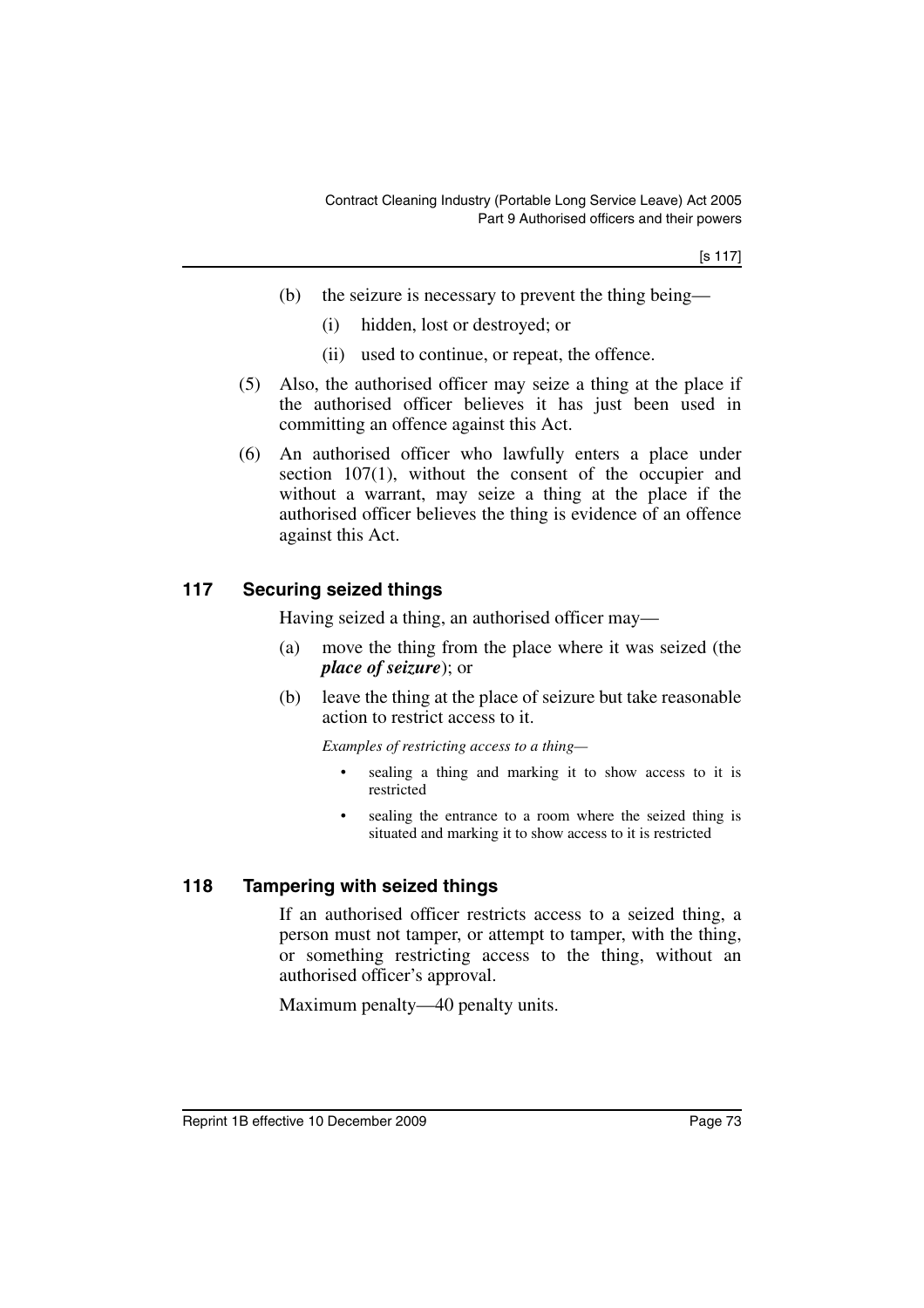#### [s 119]

#### **119 Powers to support seizure**

- (1) To enable a thing to be seized, an authorised officer may require the person in control of it—
	- (a) to take it to a stated reasonable place by a stated reasonable time; and
	- (b) if necessary, to remain in control of it at the stated place for a reasonable time.
- (2) The requirement—
	- (a) must be made by notice; or
	- (b) if for any reason it is not practicable to give the notice, may be made orally and confirmed by notice as soon as practicable.
- (3) A further requirement may be made under this section about the thing if it is necessary and reasonable to make the further requirement.
- (4) A person of whom a requirement is made under subsection (1) or (3) must comply with the requirement, unless the person has a reasonable excuse.

Maximum penalty for subsection (4)—100 penalty units.

### **120 Receipt for seized things**

- (1) As soon as possible after an authorised officer seizes a thing, the authorised officer must give a receipt for it to the person from whom it was seized.
- (2) However, if for any reason it is not practicable to comply with subsection (1), the authorised officer must leave the receipt at the place of seizure in a conspicuous position and in a reasonably secure way.
- (3) The receipt must describe generally the thing seized and its condition.
- (4) This section does not apply to a thing if it is impracticable or would be unreasonable to give the receipt having regard to the thing's nature, condition and value.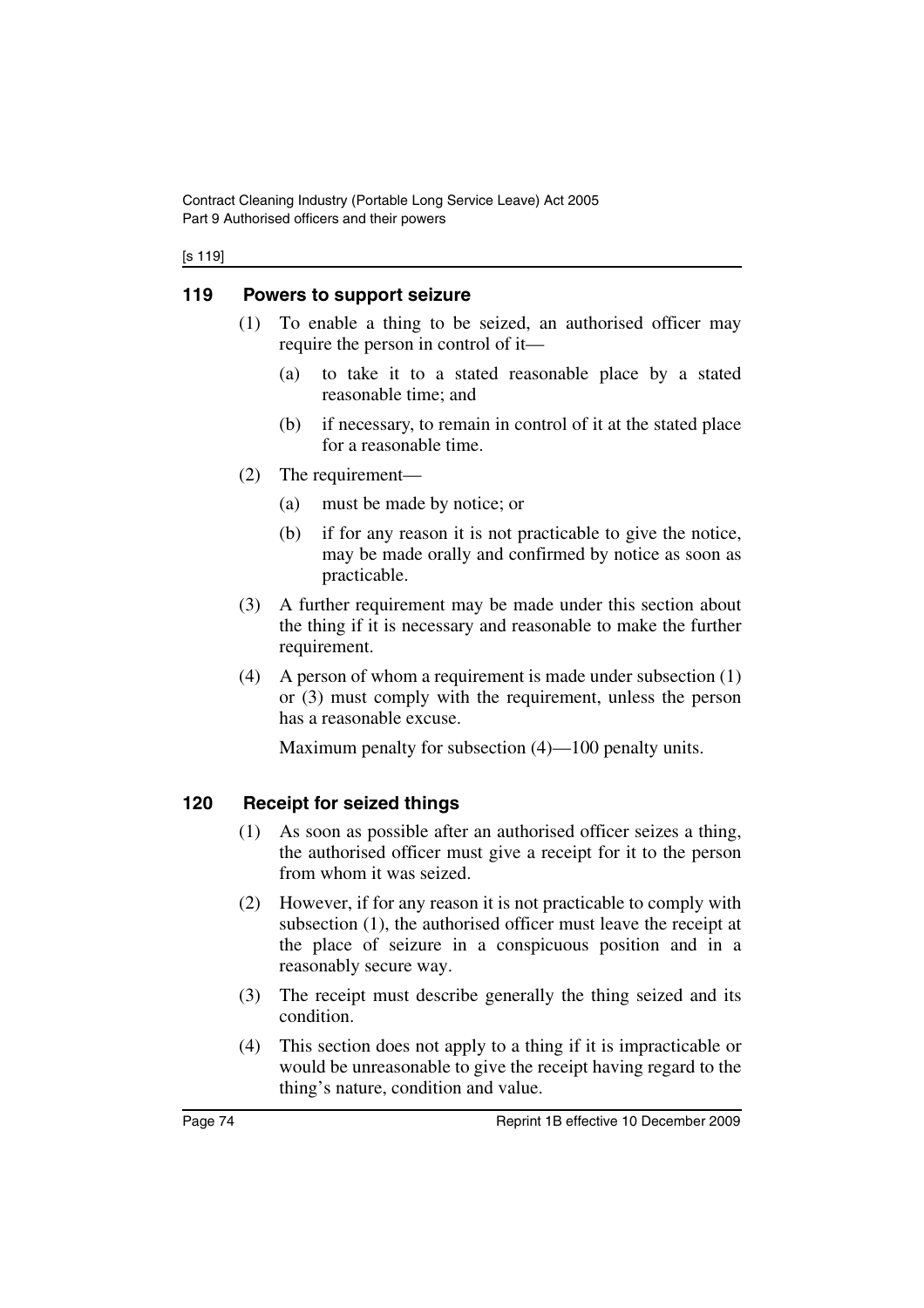#### **121 Forfeiture of seized things**

- (1) A seized thing is forfeited to the State if the authorised officer who seized the thing—
	- (a) can not find its owner, after making reasonable inquiries; or
	- (b) can not return it to its owner, after making reasonable efforts.
- (2) In applying subsection  $(1)$ 
	- (a) subsection  $(1)(a)$  does not require the authorised officer to make inquiries if it would be unreasonable to make inquiries to find the owner; and
	- (b) subsection (1)(b) does not require the authorised officer to make efforts if it would be unreasonable to make efforts to return the thing to its owner.

*Example for paragraph (b)—*

The owner of the thing has migrated to another country.

- (3) Regard must be had to a thing's nature, condition and value in deciding—
	- (a) whether it is reasonable to make inquiries or efforts; and
	- (b) if making inquiries or efforts—what inquiries or efforts, including the period over which they are made, are reasonable.

#### **122 Dealing with forfeited things**

- (1) On the forfeiture of a thing to the State, the thing becomes the State's property and may be dealt with by the general manager as the general manager considers appropriate.
- (2) Without limiting subsection (1), the general manager may destroy or dispose of the thing.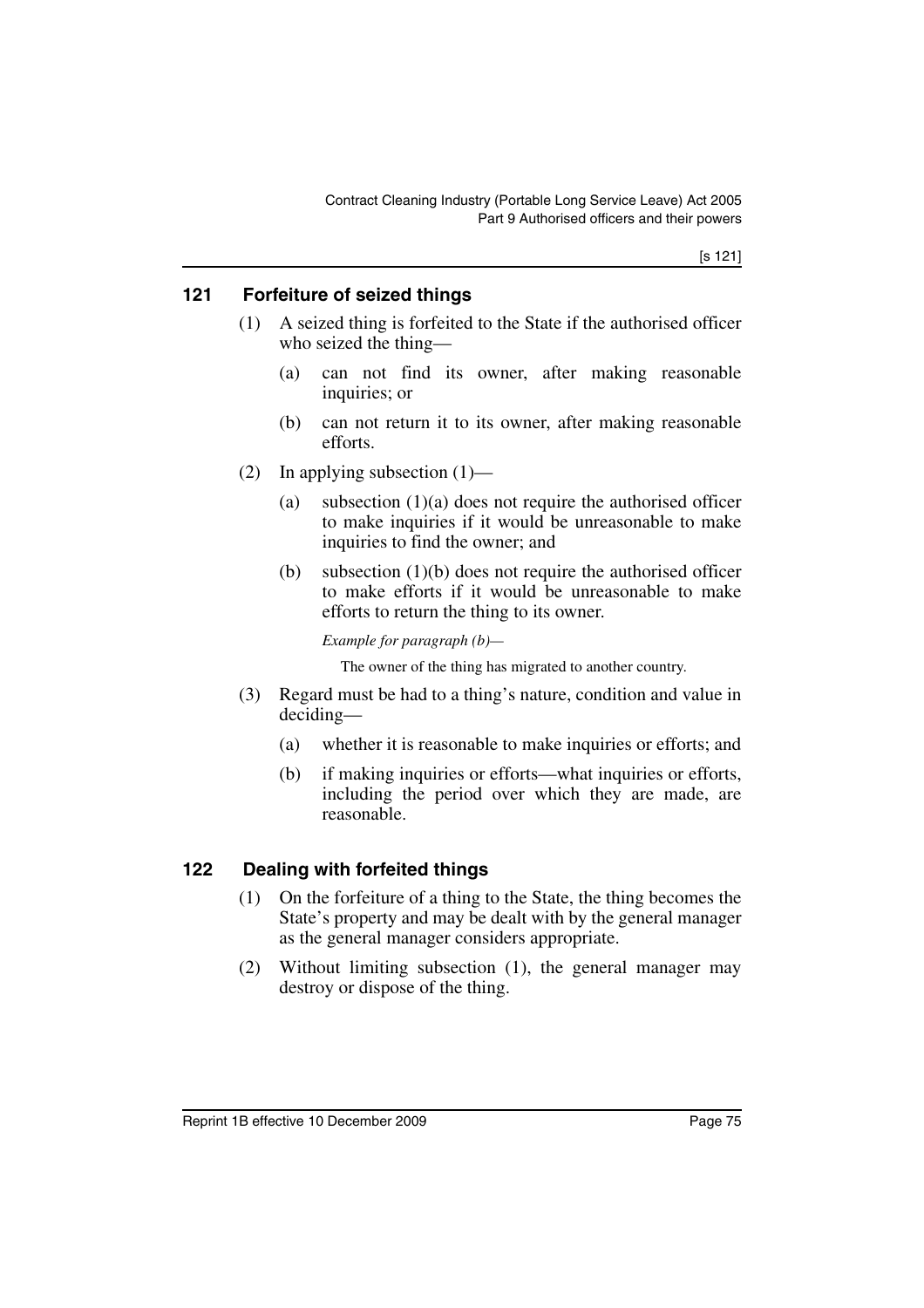Contract Cleaning Industry (Portable Long Service Leave) Act 2005 Part 9 Authorised officers and their powers

[s 123]

#### **123 Return of seized things**

- (1) If a seized thing has not been forfeited, the authorised officer must return it to its owner—
	- (a) at the end of 6 months; or
	- (b) if a proceeding involving the thing is started within 6 months—at the end of the proceeding and any appeal from the proceeding.
- (2) Despite subsection (1), unless the thing has been forfeited, the authorised officer must immediately return a seized thing to its owner if the authorised officer stops being satisfied its continued retention as evidence is necessary.

#### **124 Access to seized things**

- (1) Until a seized thing is forfeited or returned, an authorised officer must allow its owner to inspect it and, if it is a document, to copy it.
- (2) Subsection (1) does not apply if it is impracticable or would be unreasonable to allow the inspection or copying.

## **Division 5 Other enforcement matters**

#### **125 Authorised officer may require record kept under s 66**

- (1) An authorised officer may, by notice given to the employer, require the employer to give the authority the record that the employer is required to keep under section 66.
- (2) The notice may state a reasonable time within which the record must be given to the authority.
- (3) The employer must comply with the notice within the stated time, unless the employer has a reasonable excuse.

Maximum penalty—40 penalty units.

(4) It is not a reasonable excuse that giving the record stated in the notice might tend to incriminate the employer.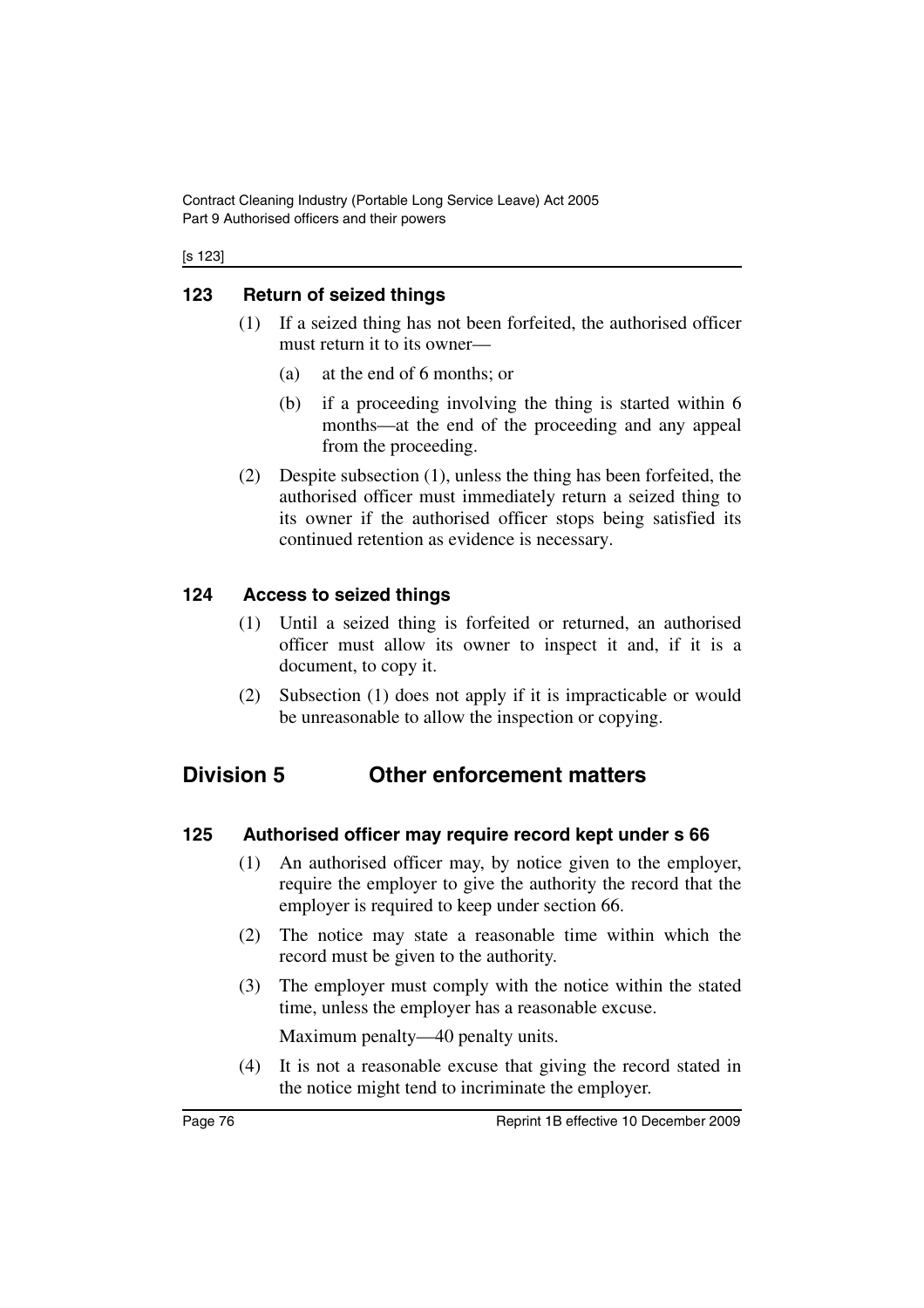[s 126]

- (5) If a court finds an employer has contravened subsection (3), in addition to an order the court may make imposing a penalty, the court may make another order the court considers appropriate.
- (6) The employer must comply with the order unless the employer has a reasonable excuse.

Maximum penalty for subsection (6)—40 penalty units.

#### **126 False or misleading information**

(1) A person must not state anything to an authorised officer that the person knows is false or misleading in a material particular.

Maximum penalty—100 penalty units.

(2) It is enough for a complaint for an offence against subsection (1) to state the statement made was 'false or misleading' to the person's knowledge, without specifying which.

#### **127 False or misleading document**

(1) A person must not give to an authorised officer a document containing information the person knows is false or misleading in a material particular.

Maximum penalty—100 penalty units.

- (2) Subsection (1) does not apply to a person who, when giving the document—
	- (a) informs the authorised officer, to the best of the person's ability, how it is false or misleading; and
	- (b) gives the correct information to the authorised officer if the person has, or can reasonably obtain, the correct information.
- (3) It is enough for a complaint for an offence against subsection (1) to state the document made was 'false or misleading' to the person's knowledge, without specifying which.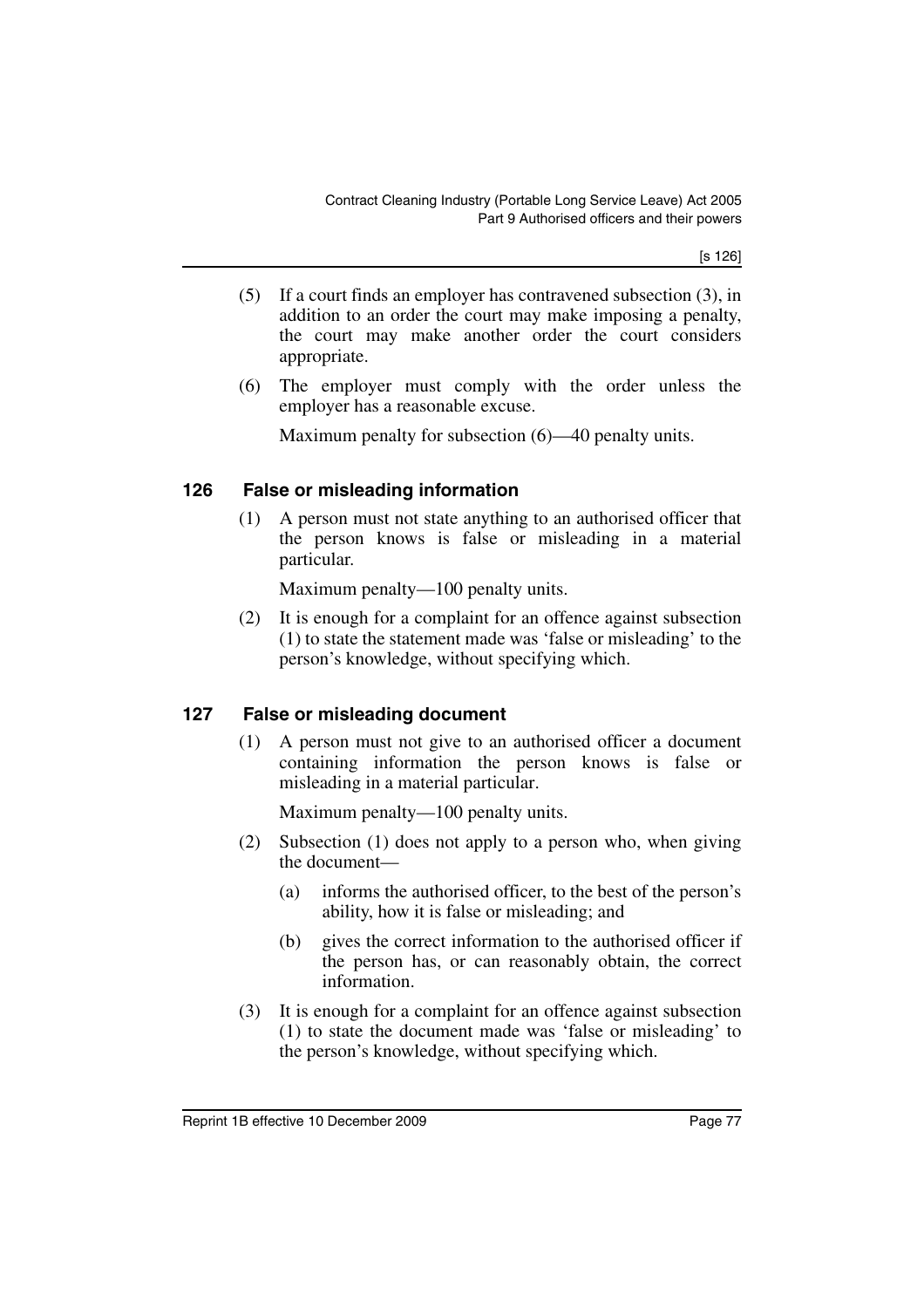Contract Cleaning Industry (Portable Long Service Leave) Act 2005 Part 9 Authorised officers and their powers

[s 128]

#### **128 Obstructing authorised officers**

(1) A person must not obstruct an authorised officer in the exercise of a power under this Act, unless the person has a reasonable excuse.

Maximum penalty—100 penalty units.

(2) In this section—

*obstruct* includes hinder and attempt to obstruct.

#### **129 Impersonation of authorised officer**

A person must not pretend to be an authorised officer.

Maximum penalty—100 penalty units.

### **130 Notice of damage**

- (1) This section applies if—
	- (a) an authorised officer damages property when exercising or purporting to exercise a power; or
	- (b) a person (the *other person*) acting under the direction of an authorised officer damages property.
- (2) The authorised officer must promptly give notice of particulars of the damage to the person who appears to the authorised officer to be the owner of the property.
- (3) If the authorised officer believes the damage was caused by a latent defect in the property or circumstances beyond the authorised officer's or other person's control, the authorised officer may state the belief in the notice.
- (4) If, for any reason, it is impracticable to comply with subsection (2), the authorised officer must leave the notice in a conspicuous position and in a reasonably secure way where the damage happened.
- (5) This section does not apply to damage the authorised officer reasonably believes is trivial.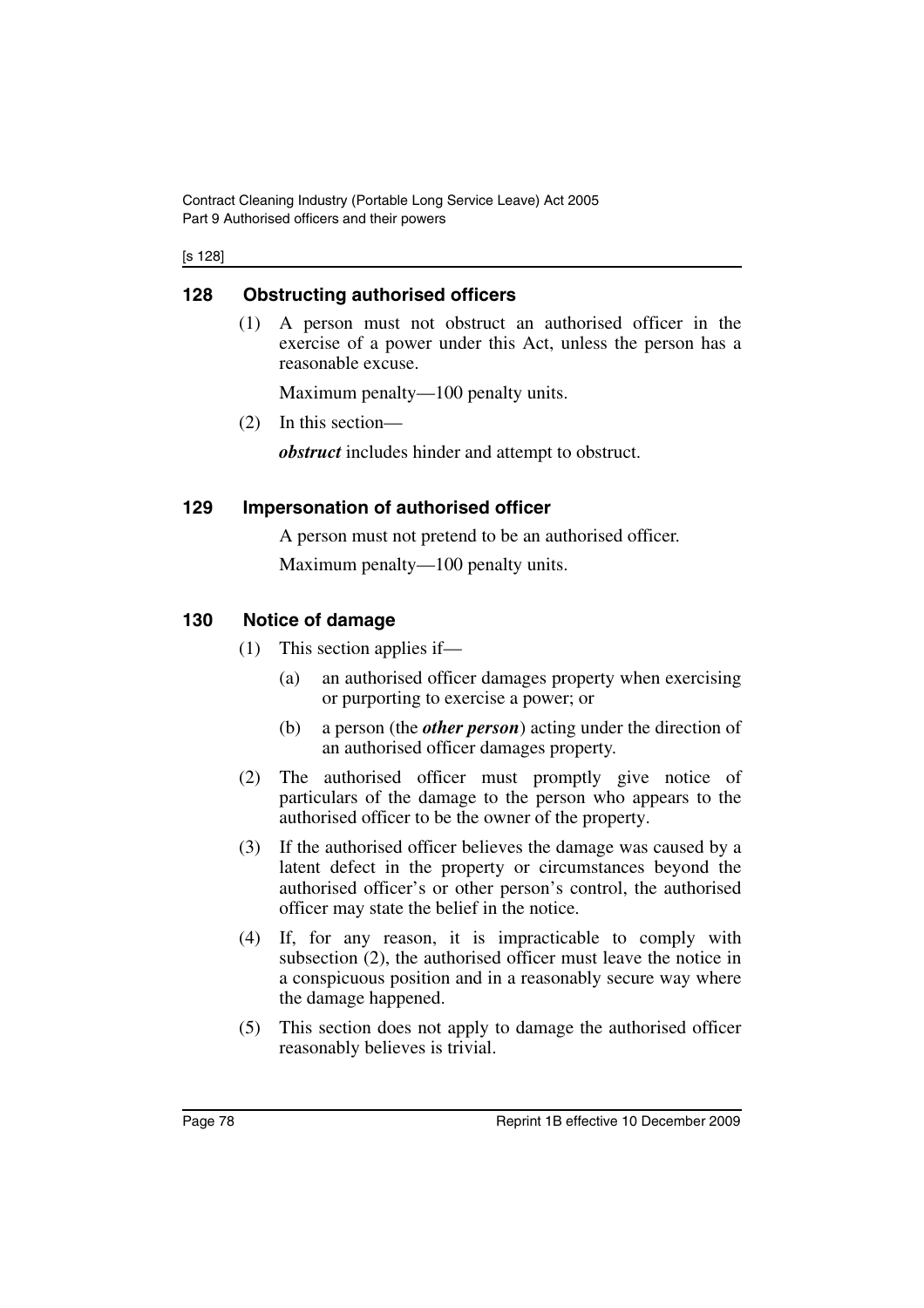(6) In this section—

*owner*, of property, includes the person in possession or control of it.

### **131 Compensation**

- (1) A person may claim compensation from the authority if the person incurs loss or expense because of the exercise or purported exercise of a power under division 2, 3 or 4.
- (2) Without limiting subsection (1), compensation may be claimed for loss or expense incurred in complying with a requirement made of the person under division 2, 3 or 4.
- (3) Compensation may be claimed and ordered to be paid in a proceeding brought in a court with jurisdiction for the recovery of the amount of compensation claimed.
- (4) However, a court may order compensation to be paid only if it is satisfied it is fair to make the order in the circumstances of the particular case.

#### **132 Executive officers must ensure corporation complies with Act**

- (1) The executive officers of a corporation must ensure the corporation complies with this Act.
- (2) If a corporation commits an offence against a provision of this Act, each of the corporation's executive officers also commits an offence, namely, the offence of failing to ensure the corporation complies with the provision.

Maximum penalty—the penalty for the contravention of the provision by an individual.

- (3) Evidence the corporation has been convicted of an offence against a provision of this Act is evidence that each of the executive officers committed the offence of failing to ensure the corporation complies with the provision.
- (4) However, it is a defence for an executive officer to prove—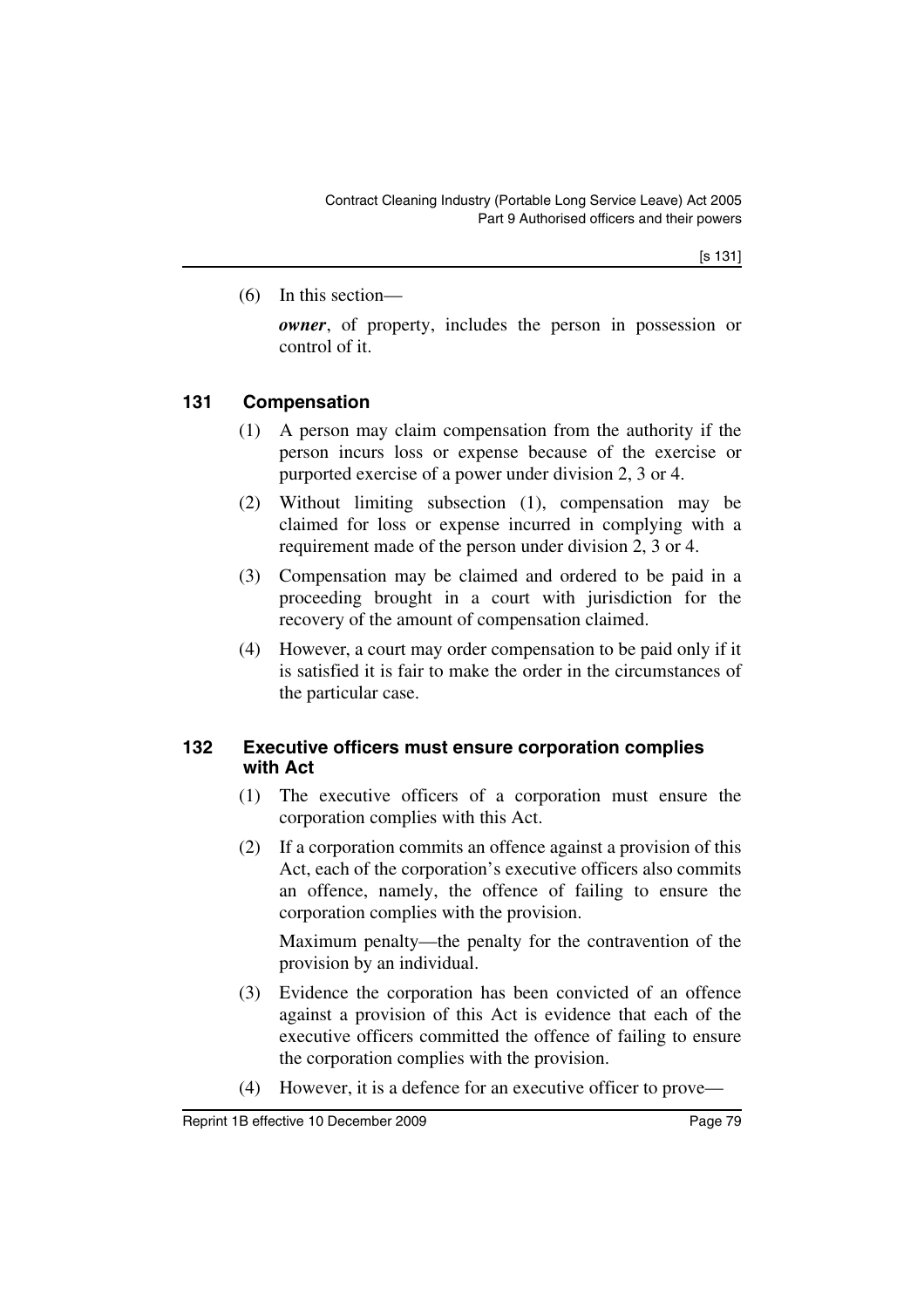- (a) if the officer was in a position to influence the conduct of the corporation in relation to the offence—the officer exercised reasonable diligence to ensure the corporation complied with the provision; or
- (b) the officer was not in a position to influence the conduct of the corporation in relation to the offence.
- (5) In this section—

*executive officer*, for a corporation, means any person, by whatever name called and whether or not the person is a director of the corporation, who is concerned, or takes part, in the management of the corporation.

#### **133 Liability of directors for amounts**

- (1) This section applies if—
	- (a) a corporation is convicted of an offence against a provision of this Act; and
	- (b) a penalty for the offence is imposed on the corporation; and
	- (c) the amount of the penalty is not paid within the time required for its payment.
- (2) The liability to pay the penalty attaches to—
	- (a) each individual who was a director of the corporation when the offence was committed; and
	- (b) each individual who is a director of the corporation when the penalty is imposed.
- (3) The liability to pay a penalty or an amount applies regardless of the status of the corporation, including for example, that the corporation is being or has been wound up.
- (4) If the liability attaches to 2 or more persons, the persons are jointly and severally liable.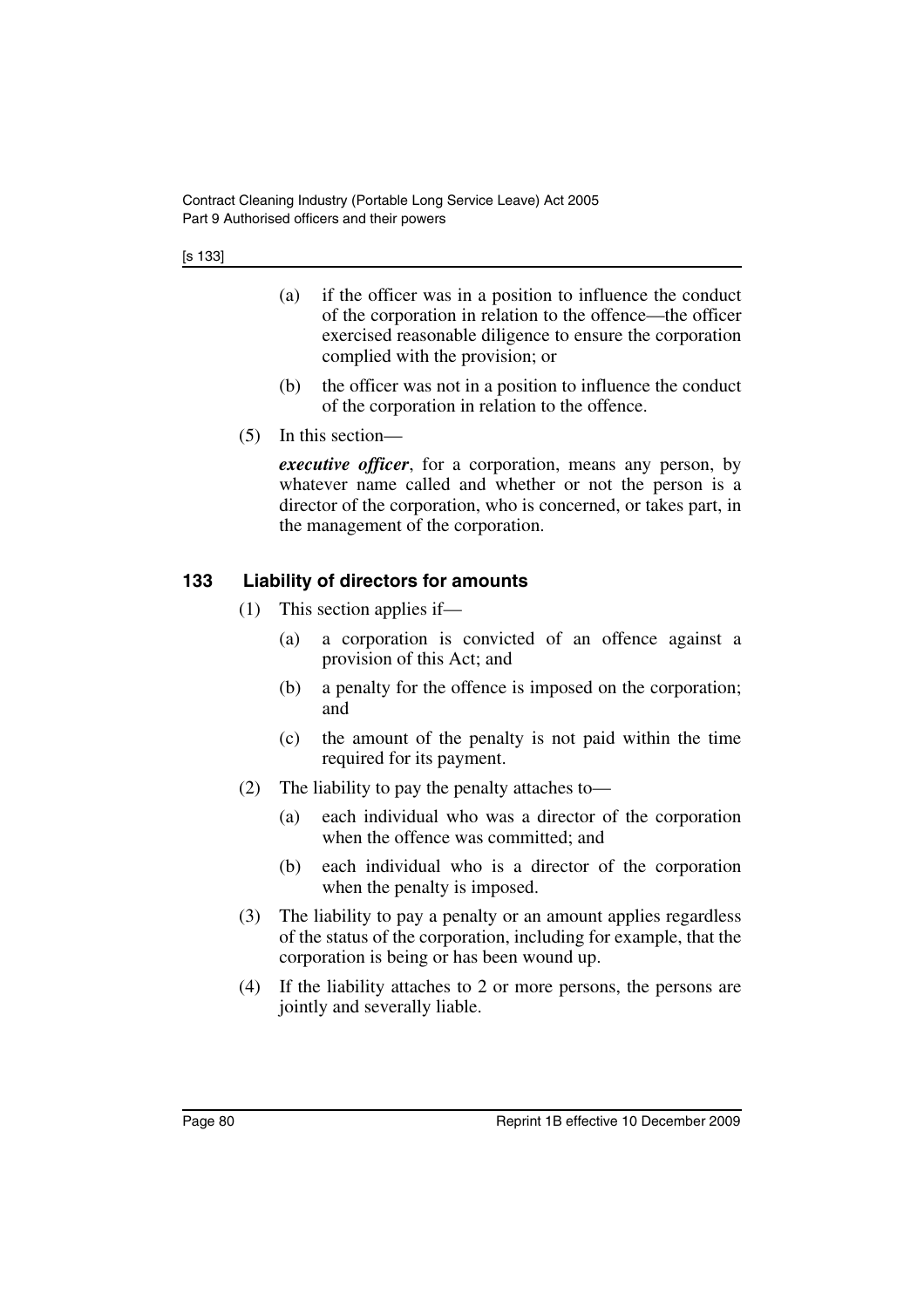[s 134]

#### **134 Holders of office to act honestly and with propriety**

- (1) This section applies to a person who—
	- (a) is a director of a board; or
	- (b) otherwise performs work for the authority.
- (2) The person must act honestly when exercising powers the person has in relation to the authority.

Maximum penalty—40 penalty units.

- (3) The person must not make improper use of the office the person holds under this Act—
	- (a) to gain, directly or indirectly, an advantage for the person or another person; or
	- (b) to cause detriment to the authority.

Maximum penalty—40 penalty units.

- (4) A person must not make improper use of information acquired by the person holding or having held an office under this Act—
	- (a) to gain, directly or indirectly, an advantage for the person or another person; or
	- (b) to cause detriment to the authority.

Maximum penalty—40 penalty units.

#### **135 Offence of improper disclosure of information**

- (1) A person who, directly or indirectly, records or discloses information obtained in the administration of this Act commits an offence, unless the disclosure is—
	- (a) authorised or required by this or another Act; or
	- (b) made in connection with the administration of this Act or a corresponding law; or
	- (c) made with the consent of the person to whom the information relates; or
	- (d) ordered by a court in relation to proceedings before it; or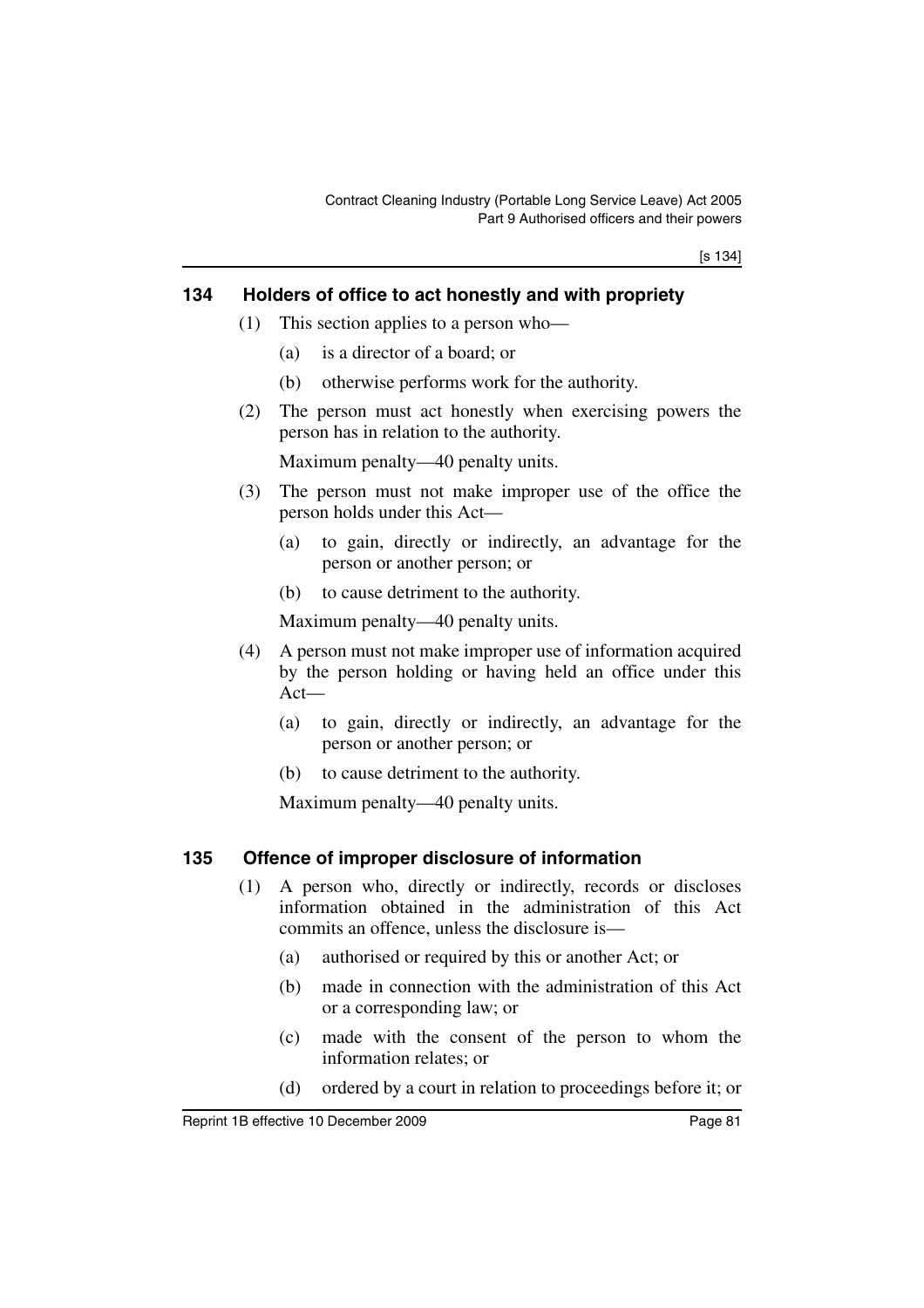[s 136]

- (e) authorised by the Minister; or
- (f) made with other lawful excuse.

Maximum penalty—40 penalty units.

- (2) Without limiting subsection (1), a person who receives information directly or indirectly from a reciprocating State is taken to have obtained the information in the administration of this Act.
- (3) For subsection (1)(e), the Minister may, in writing, authorise a person to disclose information obtained in the administration of this Act for the purpose, and in the way, stated in the authority if the Minister considers it appropriate to do so.

*Example of a purpose for which information may be disclosed—*

Sharing industry and payroll data with other government agencies to facilitate compliance with this Act.

(4) In this section—

*court* includes a tribunal, authority or person having power to require the production of documents or the answering of questions.

#### **136 Protection of person from dismissal**

An employer must not dismiss a person engaged by the employer because the person has given information under this Act to the authority or an authorised officer.

Maximum penalty—40 penalty units.

# **Part 10 Proceedings for offences**

#### **137 Proceedings for offences**

(1) A prosecution for an offence against this Act is by way of a summary proceeding before an industrial magistrate.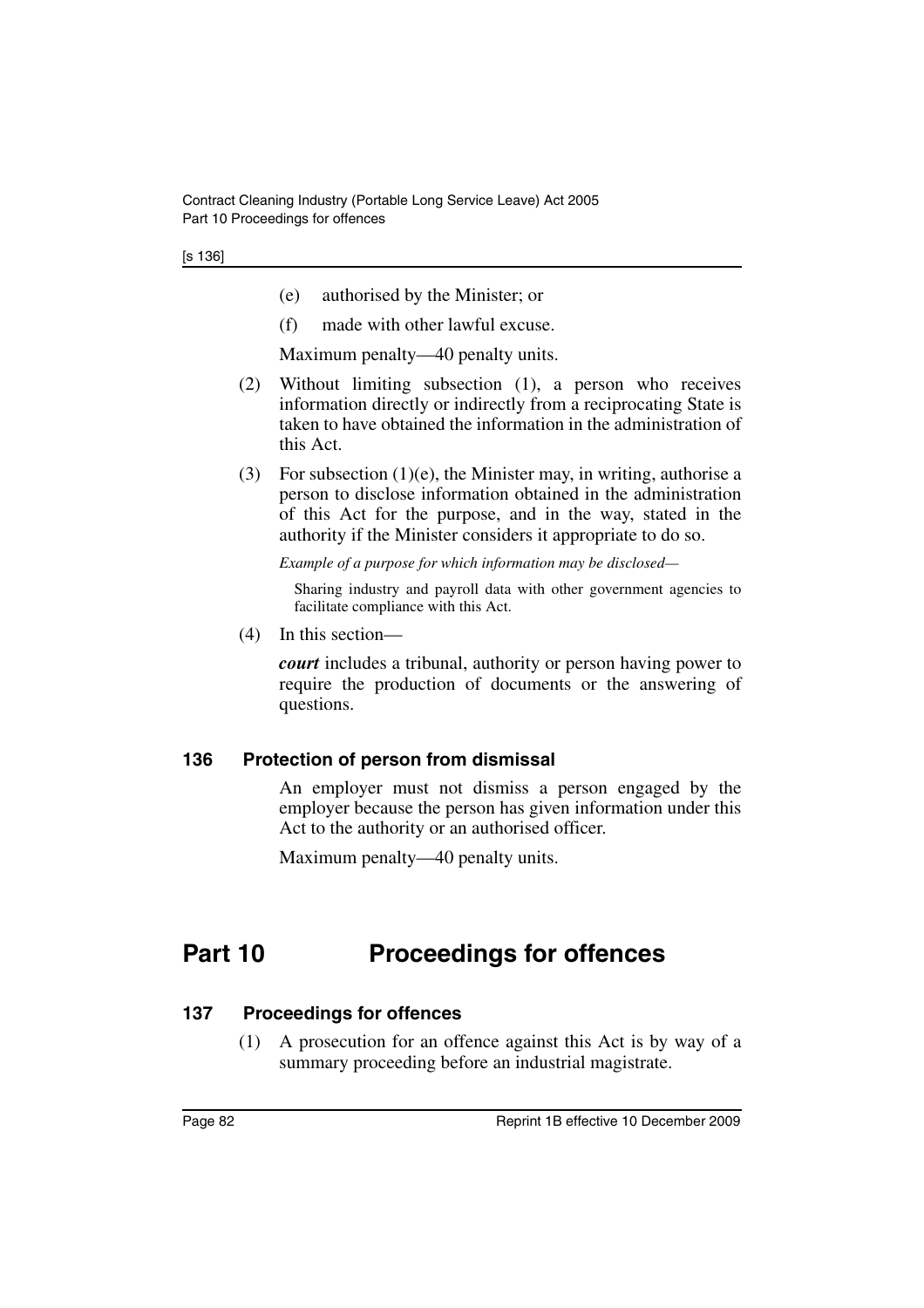- (2) A proceeding for an offence against this Act must start—
	- (a) within 1 year after the commission of the offence; or
	- (b) within 1 year after the offence comes to the complainant's knowledge, but within 2 years after the commission of the offence.
- (3) A person dissatisfied with a decision of an industrial magistrate in a proceeding brought under subsection (1) who desires to appeal must appeal to the industrial court.
- (4) The *Industrial Relations Act 1999* applies with any necessary changes to a proceeding before an industrial magistrate brought under subsection (1) and to a proceeding on appeal before the industrial court brought under subsection (3).
- (5) In this section—

*person dissatisfied*, with a decision in a proceeding, means—

- (a) a party to the proceeding; or
- (b) a person bound by the decision; or
- (c) if an authorised officer started the proceeding—any authorised officer.

#### **138 Powers of industrial magistrate**

For this Act, an industrial magistrate has all the powers conferred on an industrial magistrate under the *Industrial Relations Act 1999*, as far as the powers are appropriate for issues to be decided under this Act.

#### **139 Evidentiary certificates about returns**

- (1) In a proceeding under this Act, or another Act prescribed under a regulation, a certificate signed by the general manager is evidence of any of the following matters stated in the certificate—
	- (a) that the authority had, or had not, allowed a stated person an additional stated period to give the authority a return for a stated return period;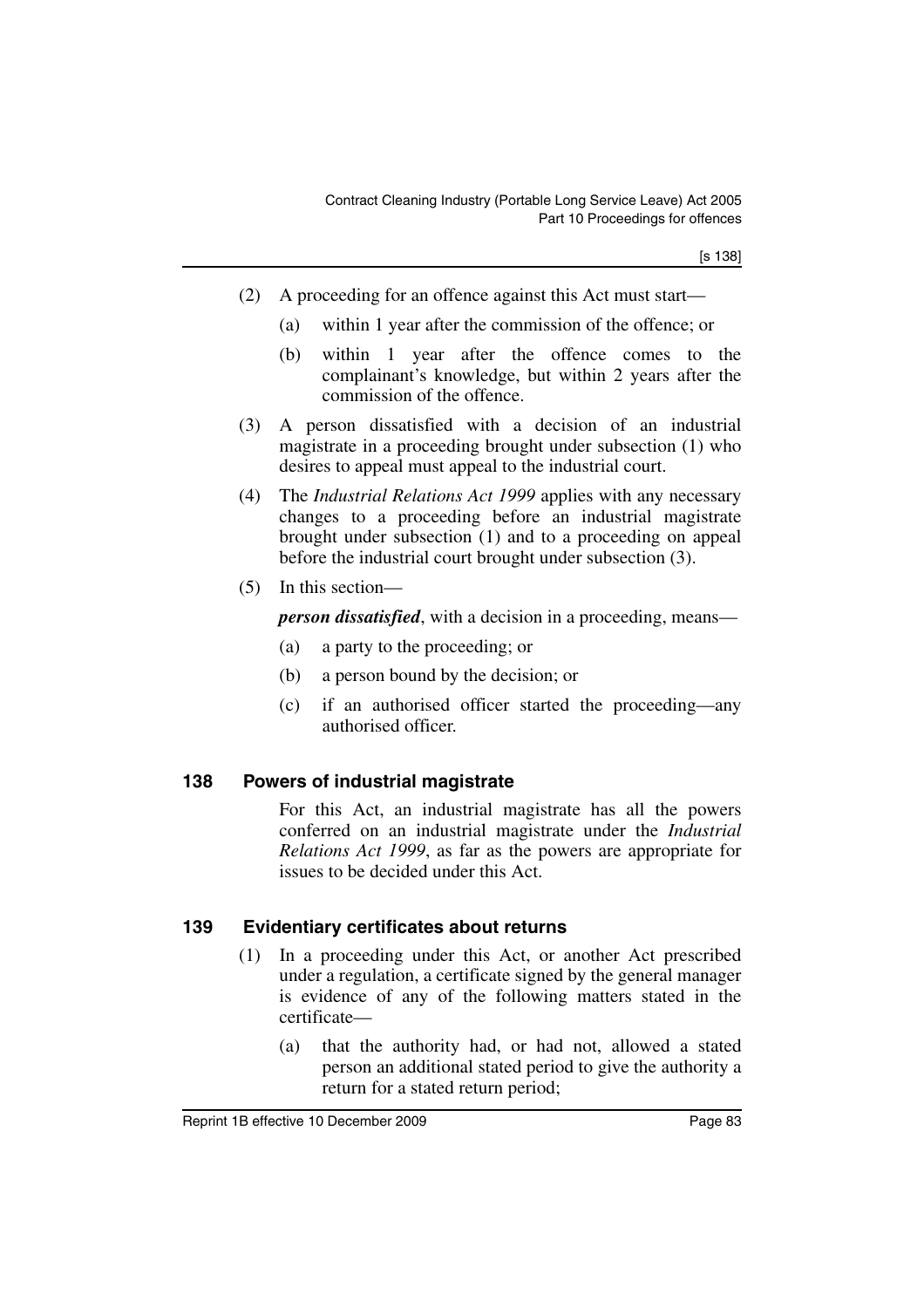- (b) that a stated person had, or had not, given to the authority a return for a stated return period on or before a stated date.
- (2) Unless the contrary is proved, a document purporting to be a certificate under subsection (1) is taken to be a certificate under that subsection.
- (3) In this section—

*stated* means stated in the certificate.

### **140 Evidentiary certificates about levy payments**

- (1) In a proceeding under this Act, or another Act prescribed under a regulation, a certificate signed by the general manager is evidence of any of the following matters stated in the certificate—
	- (a) that a stated levy amount was payable by a stated person for a stated return period;
	- (b) that, on or before a stated date, a stated person had not paid to the authority a stated levy amount that was payable by the person for a stated return period;
	- (c) that, on a stated date, a stated person paid to the authority a stated levy amount that was payable by the person for a stated return period.
- (2) Unless the contrary is proved, a document purporting to be a certificate under subsection (1) is taken to be a certificate under that subsection.
- (3) In this section—

*stated* means stated in the certificate.

### **141 Other evidentiary certificates**

(1) In a proceeding under this Act, or another Act prescribed under a regulation, a certificate signed by the general manager is evidence of any of the following matters stated in the certificate—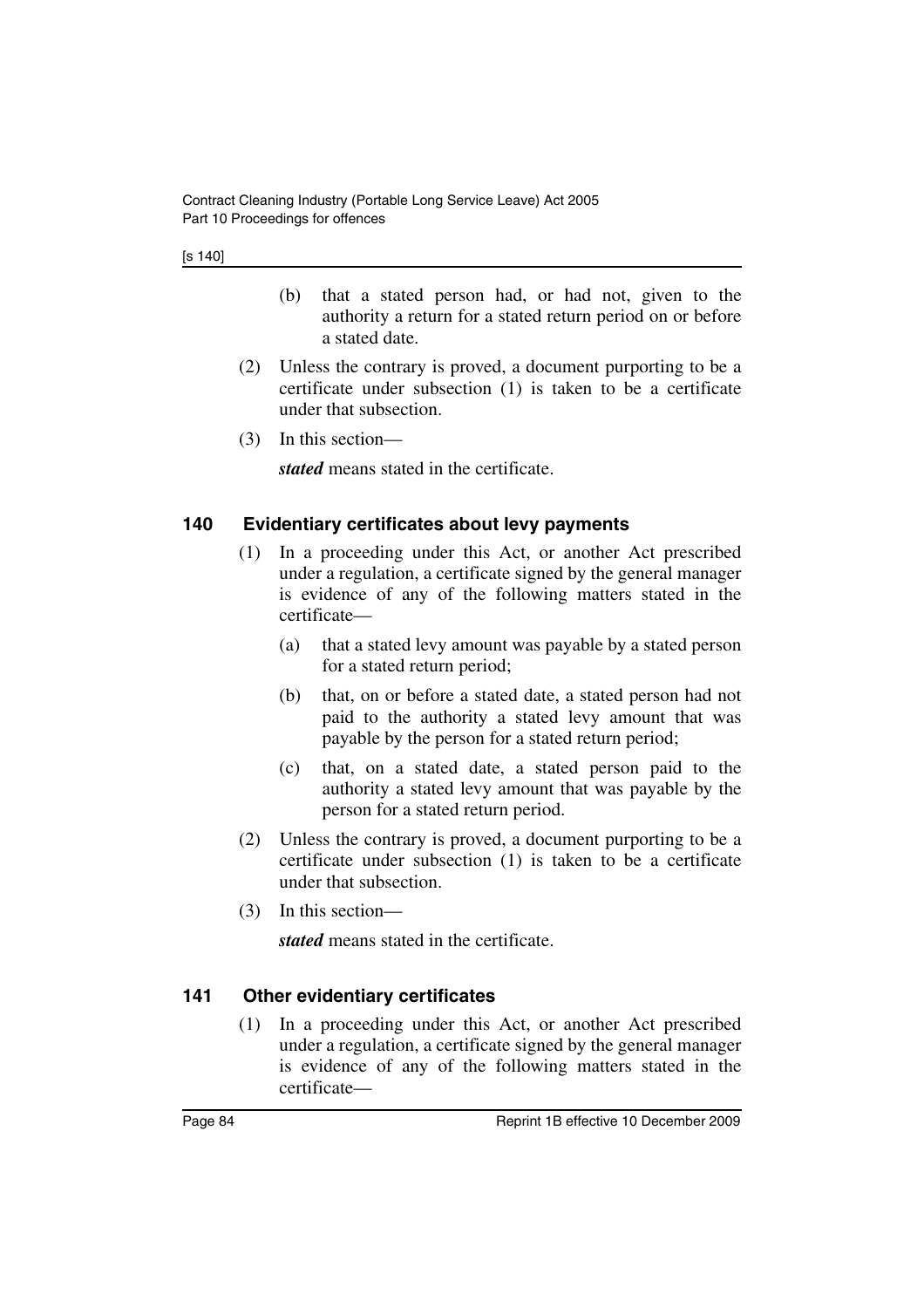[s 142]

- (a) a stated document is—
	- (i) an appointment or approval, or a copy of an appointment or approval; or
	- (ii) a record or document, a copy of a record or document, or an extract from a record or document, kept under this Act;
- (b) on a stated day, a stated person was or was not listed in the register of employers or the register of workers;
- (c) on a stated day, an application for registration as an employer under section 53 had, or had not, been received by the authority.
- (2) Unless the contrary is proved, a document purporting to be a certificate under subsection (1) is taken to be a certificate under that subsection.
- (3) In this section—

*stated* means stated in the certificate.

#### **142 Other evidentiary provisions**

- (1) In a proceeding under this Act, or another Act prescribed under a regulation—
	- (a) an appointment of a person under this Act may be presumed to be properly made unless a party, by reasonable notice, requires proof of the appointment; and
	- (b) a signature purporting to be the signature of a person appointed under this Act is evidence of the signature it purports to be.
- (2) In a complaint starting a proceeding, a statement that the matter of the complaint came to the complainant's knowledge on a stated day is evidence of the matter.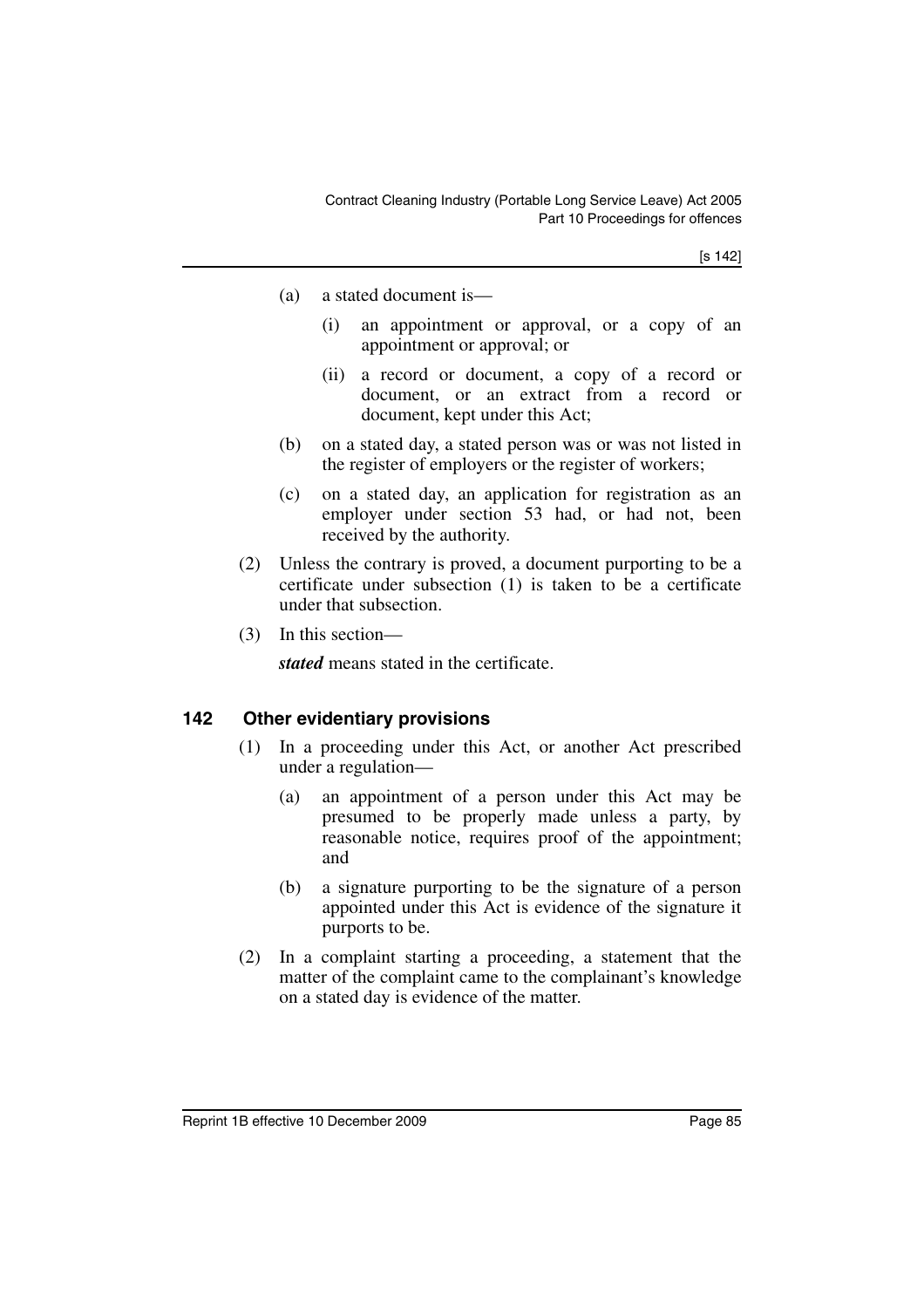Contract Cleaning Industry (Portable Long Service Leave) Act 2005 Part 11 Miscellaneous

[s 143]

#### **143 Penalties to be paid to authority**

A penalty recovered as a result of a proceeding for an offence against this Act brought by the authority is payable to the authority.

# **Part 11 Miscellaneous**

#### **144 Arrangements with other States**

- (1) For this Act, the Minister may enter into an agreement about making payments of long service leave to persons performing cleaning work in the contract cleaning industry in another State.
- (2) Without limiting the matters that may be provided for in the agreement, the agreement may provide for—
	- (a) the exchange of information, about credits and entitlements to payment, between the authority and an entity in the other State with similar functions; and
	- (b) other matters relating to the payment of long service leave to persons covered by the agreement.
- (3) The agreement may be amended or repealed by a subsequent agreement under subsection (1).

#### **145 Declaration about arrangements with other States**

- (1) A regulation may—
	- (a) declare a State for which an agreement under section 144 is in force to be a reciprocating State; and
	- (b) declare a law of the State to be a corresponding law for this Act.
- (2) A declaration under subsection (1)(b) must not be made unless the law of the other State provides for the payment of long service leave to or for persons who are or have been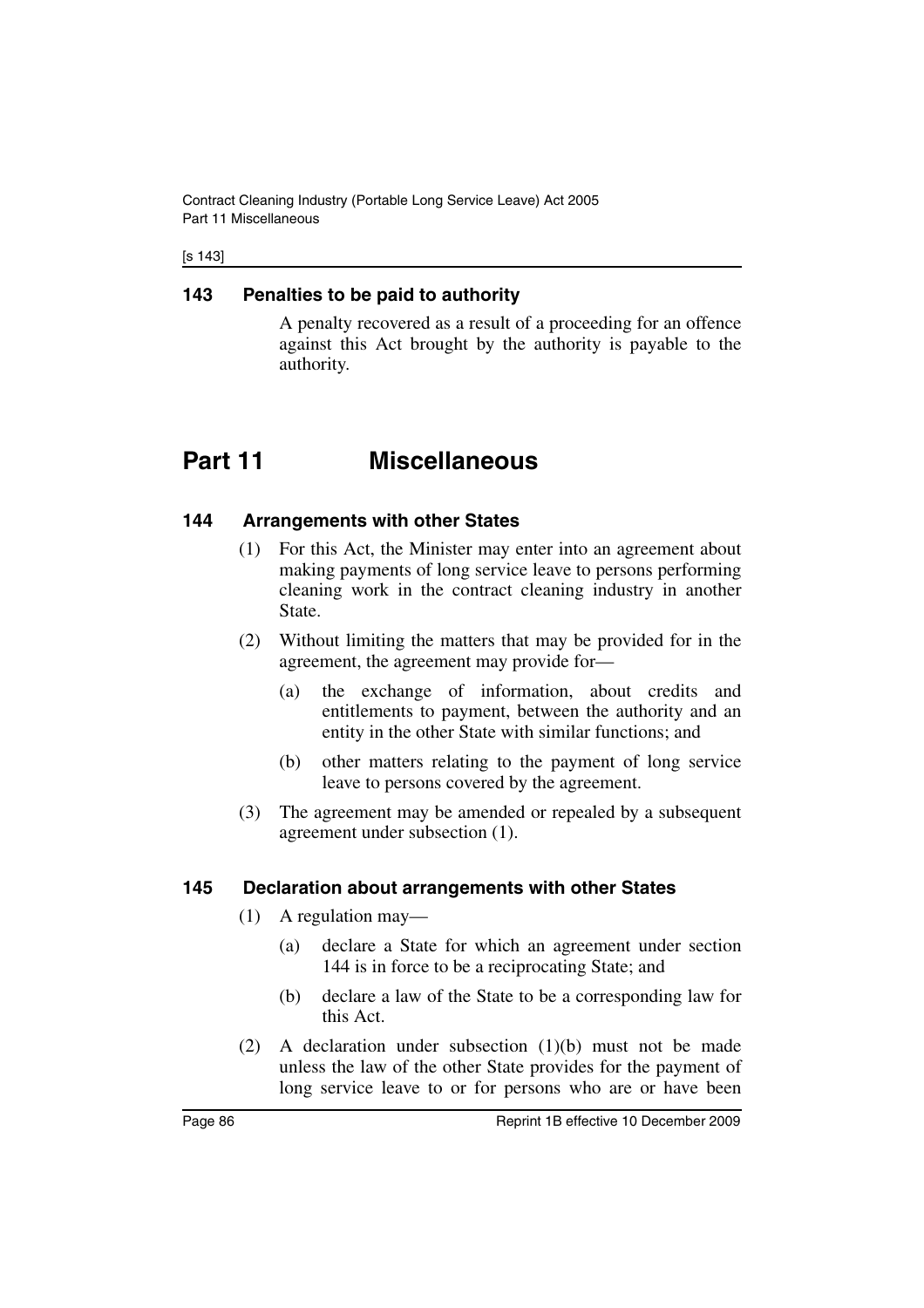performing cleaning work in the contract cleaning industry in the other State.

#### **146 General manager's power of delegation**

- (1) The general manager may delegate all or any of the general manager's powers under this Act to an appropriately qualified member of the Building and Construction Authority's staff.
- (2) In this section—

*appropriately qualified* includes having the qualifications, experience or standing appropriate to exercise the power.

*Example of standing—*

the level at which a person is employed within the Building and Construction Authority

#### **147 Protecting officials from liability**

- (1) An official is not civilly liable for an act done, or omission made, honestly and without negligence under this Act.
- (2) If subsection (1) prevents a civil liability attaching to an official, the liability attaches instead to the authority.
- (3) In this section—

*official* means—

- (a) the Minister; or
- (b) a director of the board; or
- (c) the general manager; or
- (d) an authorised officer; or
- (e) another person involved in the administration of this Act.

#### **148 Authority may indemnify person administering Act**

The authority may indemnify a person, engaged in giving effect to this Act, for the reasonable costs associated with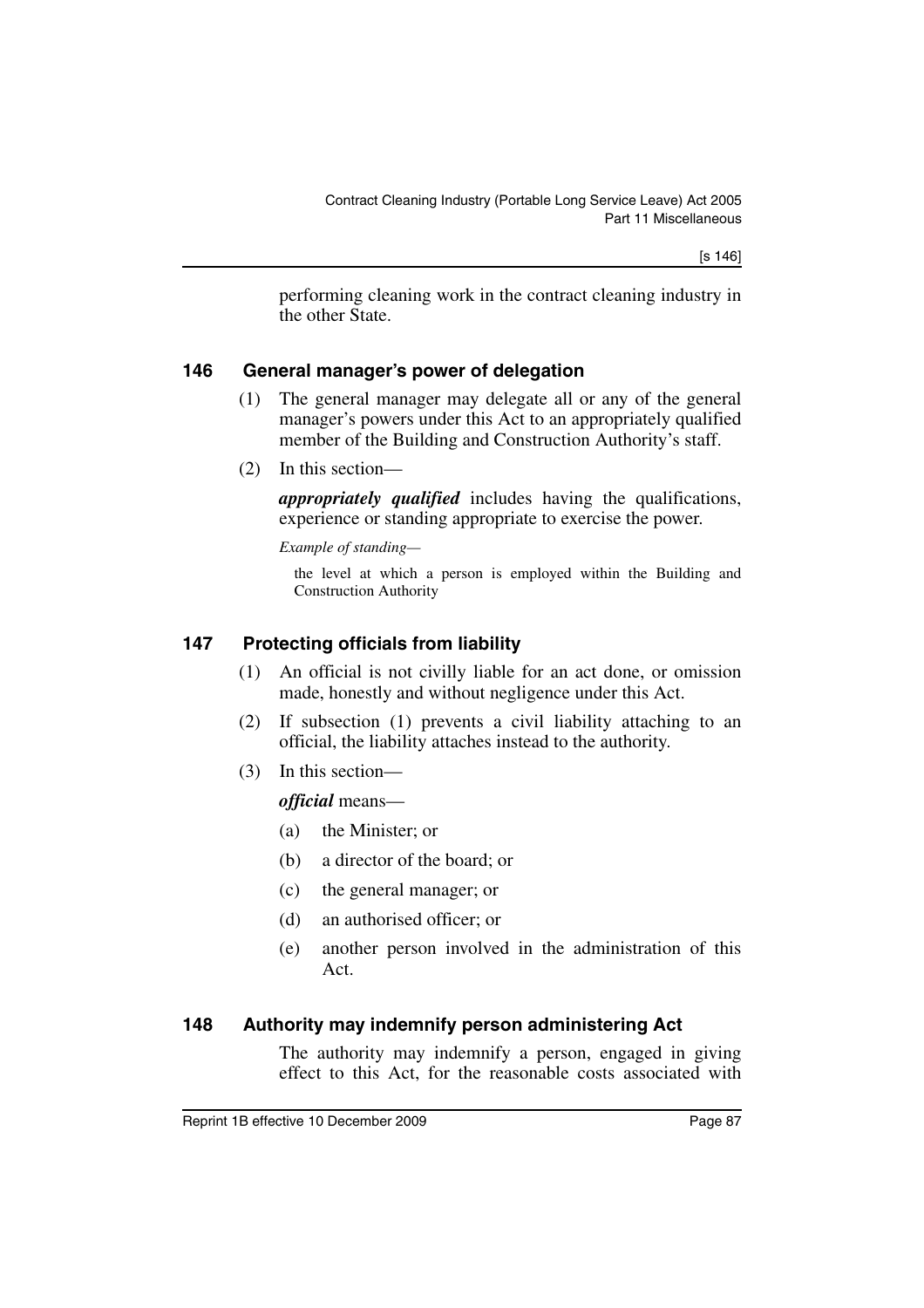[s 149]

defending a criminal proceeding, if the person is found not guilty of the offence to which the proceeding relates.

#### **149 Approved forms**

The general manager may approve forms for use under this Act.

#### **150 Regulation-making power**

- (1) The Governor in Council may make regulations under this Act.
- (2) Without limiting subsection (1), a regulation may be made imposing a penalty, not exceeding 20 penalty units, for a contravention of a regulation.

# **Part 12 Transitional provisions**

#### **151 Relationship with other Acts, awards etc**

A right or entitlement to long service leave a registered worker has or may have under this Act does not limit any right or entitlement the person has or may have under another Act, industrial instrument.

*Note—*

Section 74 (Long service leave not payable in particular cases) prevents a registered worker from taking, or being paid for, an entitlement under this Act if the registered worker has already taken, or been paid for, the entitlement under another Act, industrial instrument.

#### **152 Funds borrowed from Building and Construction Authority**

(1) The funds of the authority under section 40(1) include funds borrowed from the Building and Construction Authority (*borrowed funds*).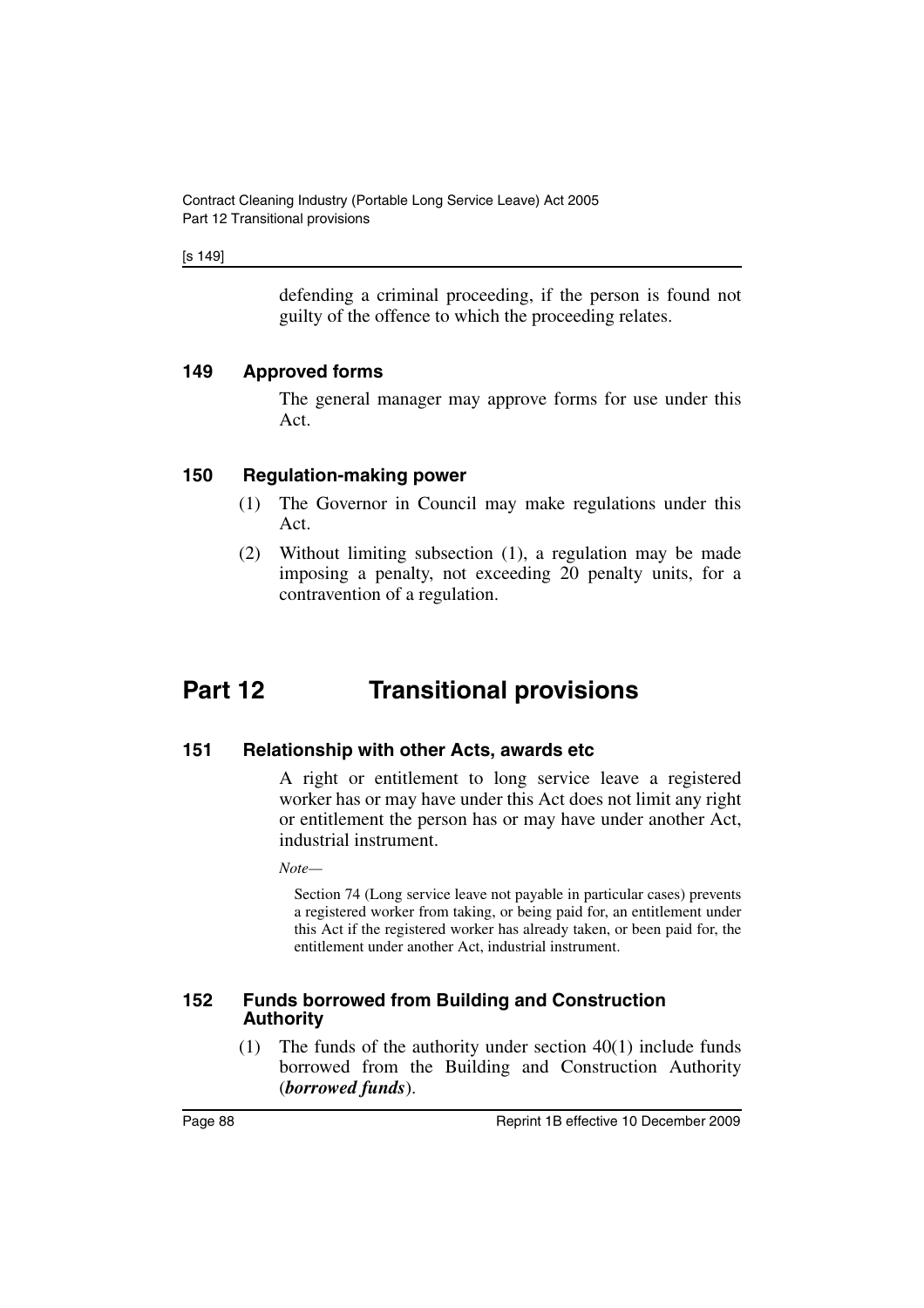[s 153]

- (2) The authority must repay the following amounts to the Building and Construction Authority—
	- (a) the amount of any borrowed funds;
	- (b) an amount of interest calculated at the monthly yield rate published by the Reserve Bank of Australia in relation to government bonds for a 10 year period on borrowed funds that have not been repaid.
- (3) The amounts mentioned in subsection (2) must be repaid, as agreed between the authority and the Building and Construction Authority, but in any event, no later than the day this section expires.
- (4) This section expires 5 years after it commences.

### **153 Initial proposed budget for 2005-2006 financial year**

- (1) Before 1 August 2005, the authority must give the Minister the details of its proposed budget for the remainder of the 2005-2006 financial year.
- (2) A budget given to the Minister under subsection (1) is to be dealt with as if it were given to the Minister under section 41(1).

#### **154 Registration as an employer if employer at commencement**

- (1) This section applies if a person is an employer at the commencement of section 53 or becomes an employer within 28 days after the commencement.
- (2) Despite section 53(1), the person need not comply with that subsection until 35 days after the commencement.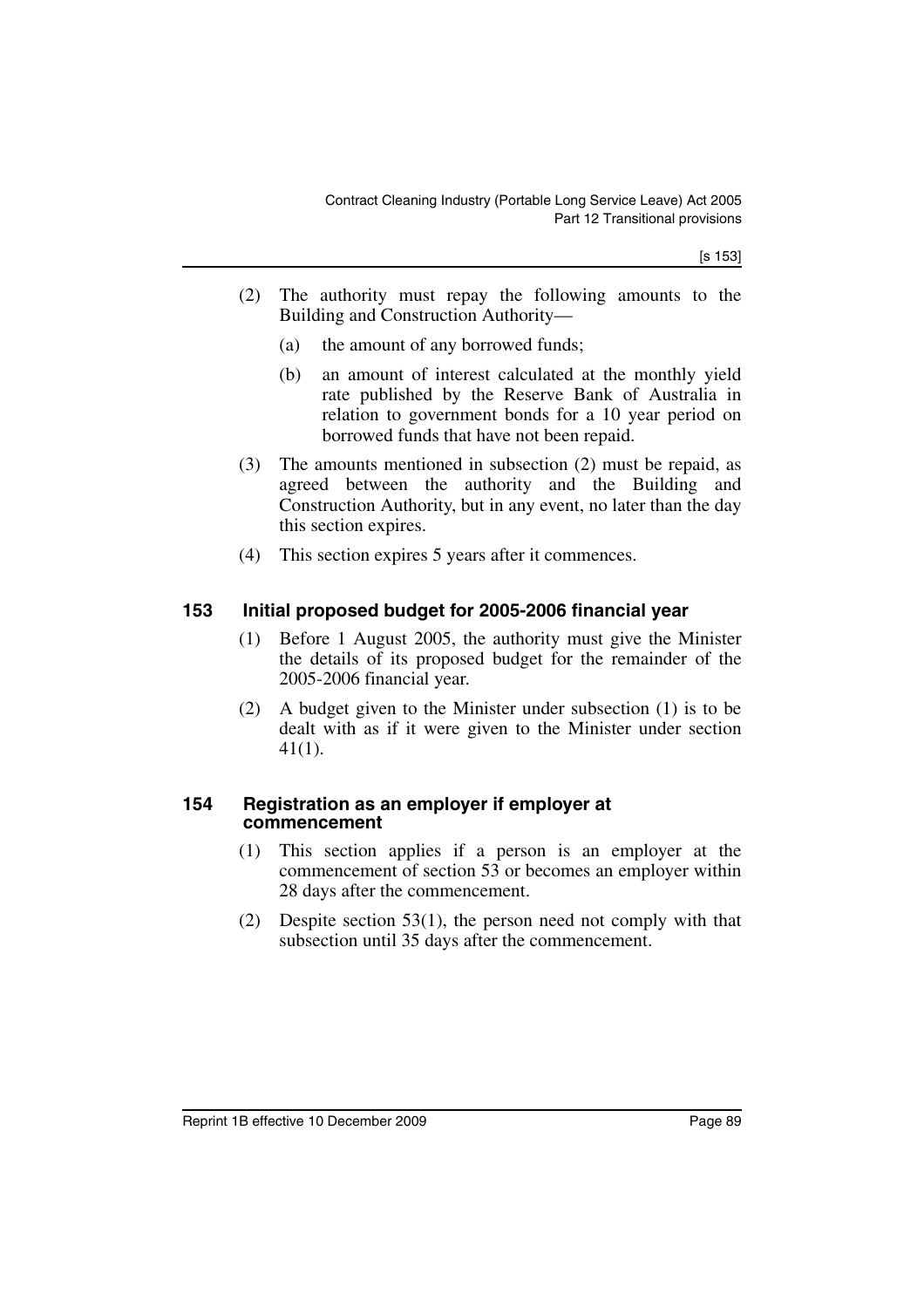Schedule 2

# **Schedule 2 Dictionary**

section 5

*administration*, of this Act, includes enforcement of this Act.

*aggrieved person* see section 91(1).

*application for reconsideration* see section 91(1).

*approved form* means a form approved by the general manager under section 149.

*authorised officer* means a person appointed under section 101(1) or the general manager.

*authority* means the Contract Cleaning Industry (Portable Long Service Leave) Authority established under section 13.

*board* means the authority's board of directors.

*Building and Construction Authority* means the Building and Construction Industry (Portable Long Service Leave) Authority established under the *Building and Construction Industry (Portable Long Service Leave) Act 1991.*

*chairperson* means the chairperson of the board appointed under section  $17(1)(a)$ .

*cleaning work* see section 6.

*commission* see section 97(1).

*contract cleaning industry* see section 7.

*conviction*, of an offence*,* means being found guilty of the offence, on a plea of guilty or otherwise, whether or not a conviction is recorded.

*corresponding authority* means an entity that is responsible for the day to day administration of a corresponding law.

*corresponding law* means a law declared to be a corresponding law under section 145(1)(b).

*deputy chairperson* means the deputy chairperson of the board appointed under section 17(1)(b).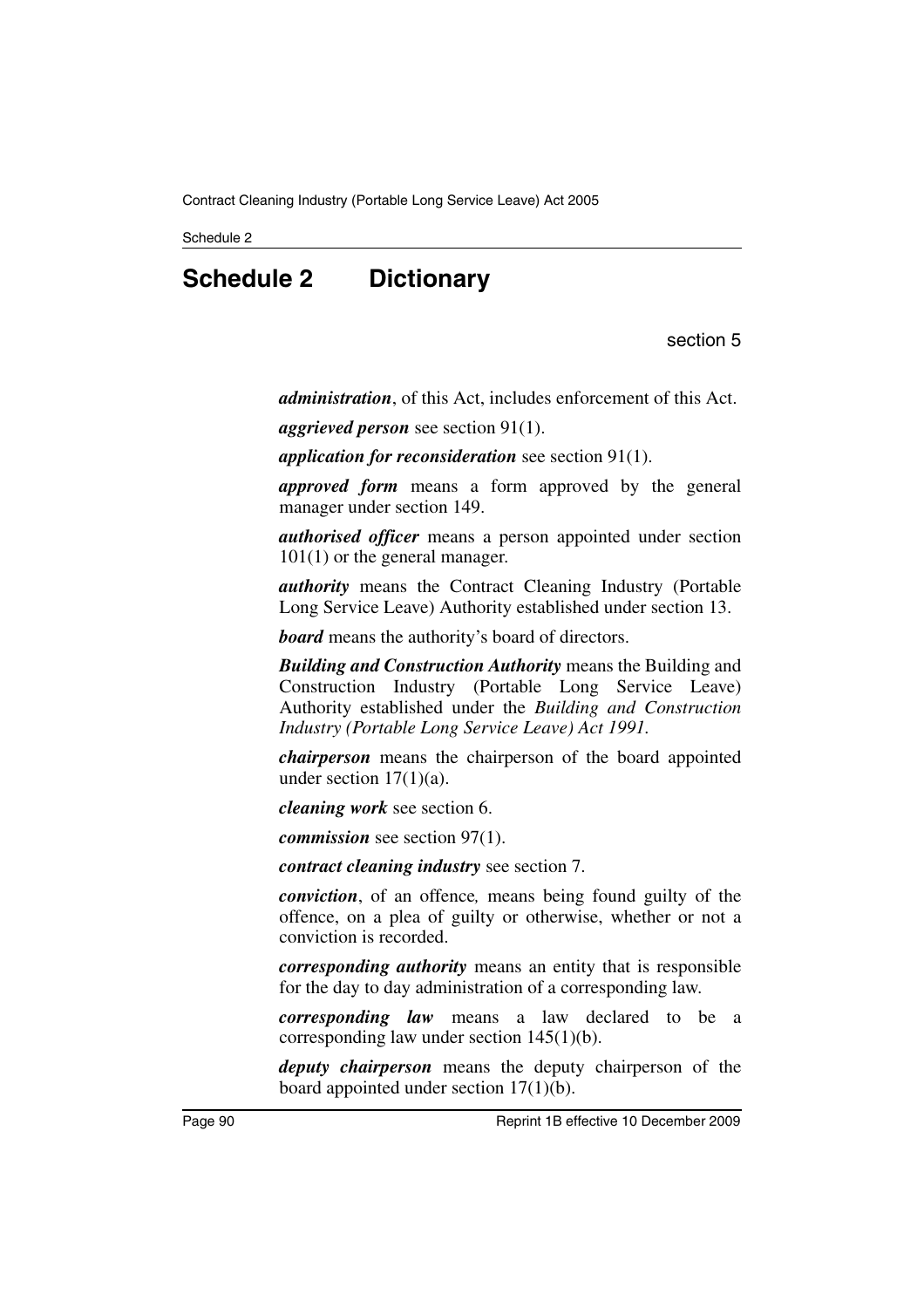*employer* see section 8.

*engagement period*, for a worker, see section 59.

*find a person guilty* of an offence includes accept a plea of guilty for the offence.

*general manager* see section 32.

*industrial instrument* means an industrial instrument under the *Industrial Relations Act 1999* or a federal industrial instrument.

*information notice* see section 10.

*levy* means the long service leave levy imposed under section 82.

*levy amount* means the total of the following to the extent applicable—

- (a) the amount of long service leave levy including an amount payable under section 68 or 85;
- (b) an additional amount payable in relation to the levy under section 65;
- (c) an amount payable as interest under section 87.

*notice* means written notice.

*occupier*, of a place, means the owner or lessee of the place or a person apparently in charge of the place.

*ordinary wages*, for a person who is or has been a worker, means the amount of wages paid or payable to the person for cleaning work in the contract cleaning industry under the award or agreement applying to the person for the work, and includes the following payments if payable to the person under the award or agreement—

- (a) over-award payments;
- (b) any weekend and public holiday penalty rates earned by shift workers on normal rostered shifts forming the ordinary hours of duty, other than when worked as overtime;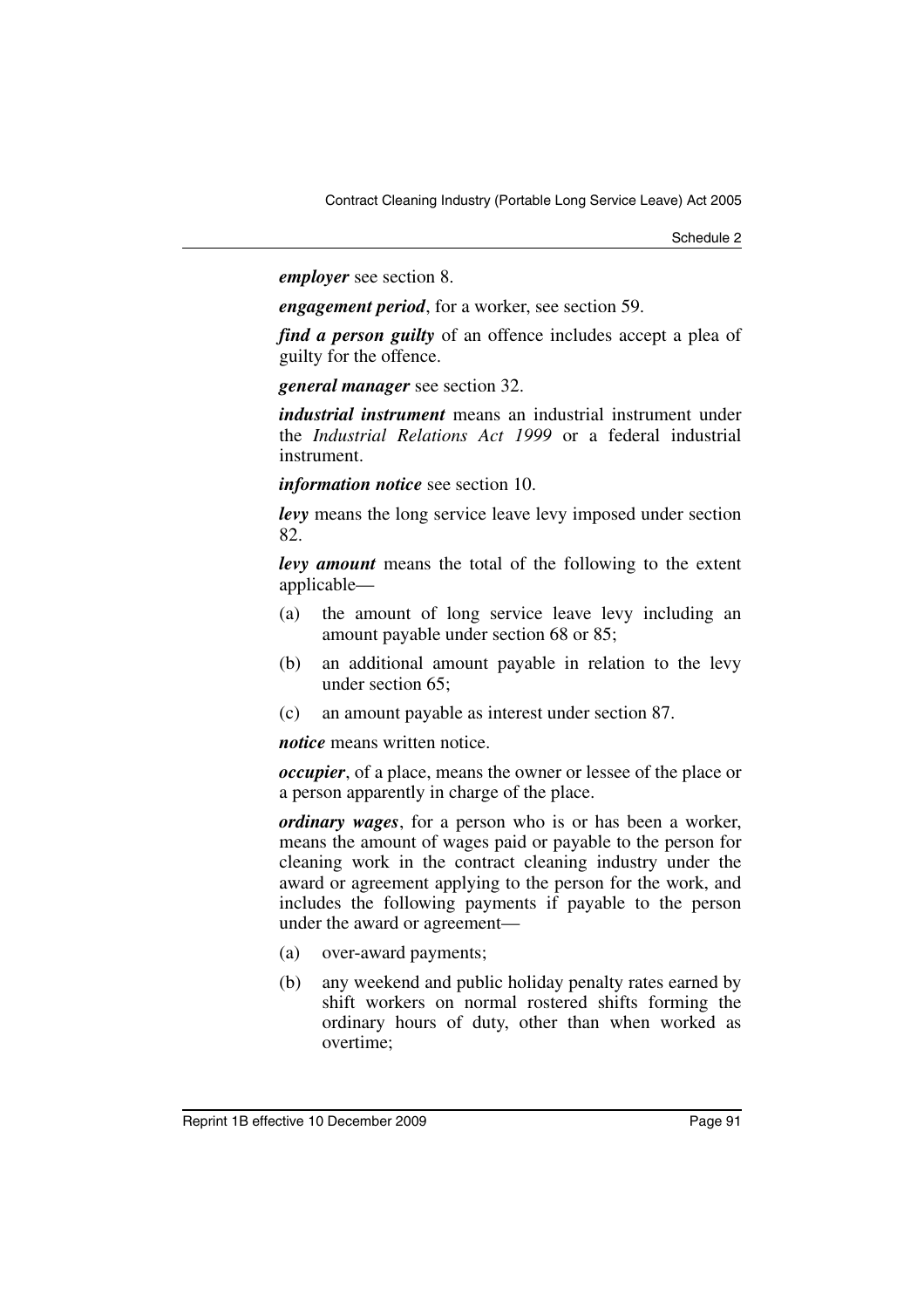(c) allowances relating to the person's work, other than allowances for expenses incurred by, or for the use of, equipment or a motor vehicle provided by the person.

*original decision* see section 90(2).

*premises* does not include—

- (a) the grounds surrounding a building or house; or
- (b) a swimming pool and the grounds surrounding the swimming pool.

*Queensland* includes Queensland waters.

*Note—*

For other laws dealing with the effect of legislation in Queensland waters see—

- *Acts Interpretation Act 1954*, section 9(1)
- *Crimes at Sea Act 2001*
- *Off-shore Facilities Act 1986*
- *Petroleum (Submerged Lands) Act 1982*

*reciprocating State* means a State declared to be a reciprocating State under section 145(1)(a).

*reconsidered decision* see section 91(7)(c).

*registered employer* means a person who is registered under section 55.

*registered worker* means a person who is registered under section 47 or 48.

*register of employers* see section 51.

*register of workers* see section 44.

*return period* means a period prescribed under a regulation.

*worker* see section 9.

*written reference* see section 28(6).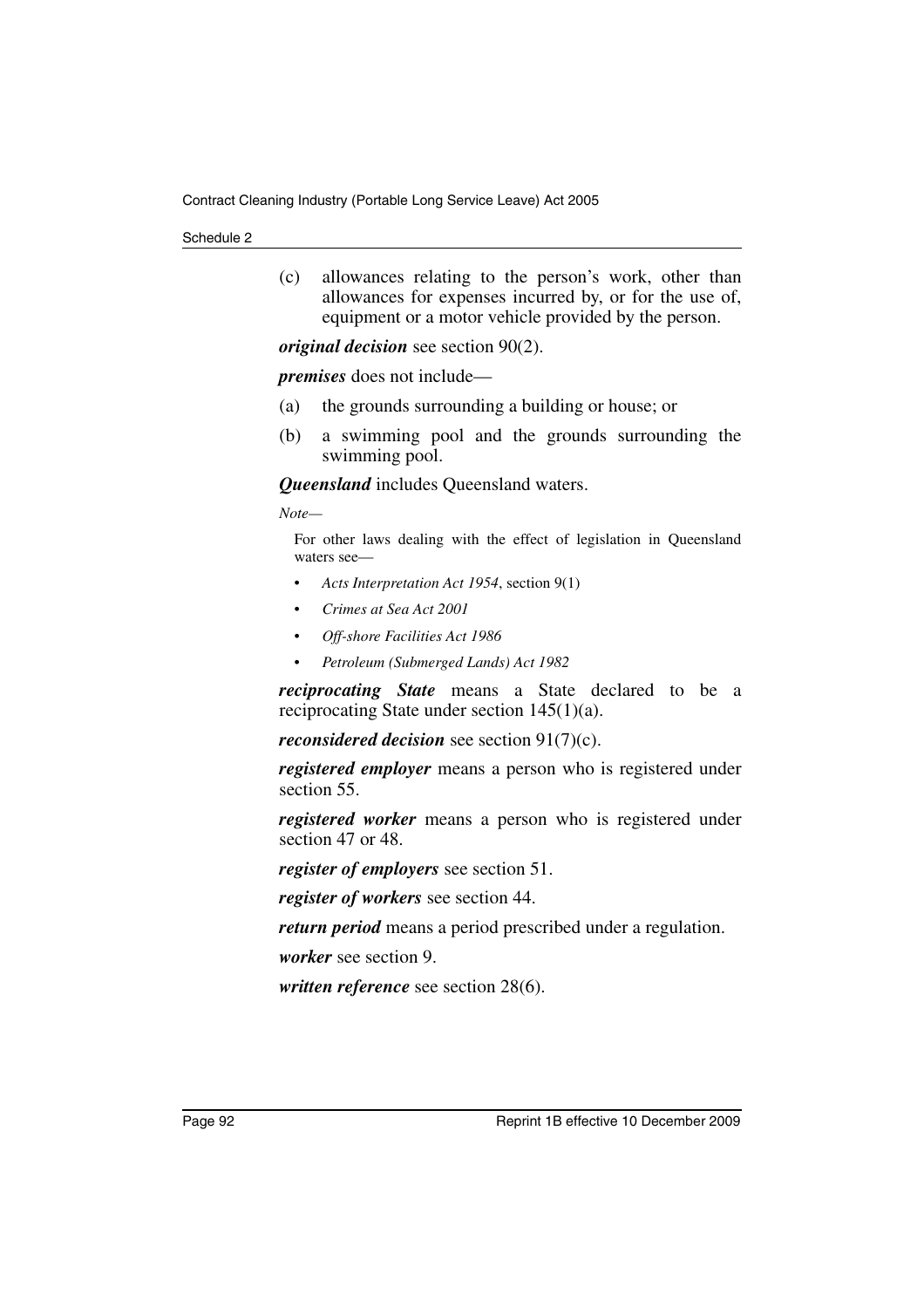## **1 Index to endnotes**

|              | Page |  |
|--------------|------|--|
| $\mathbf{2}$ |      |  |
| $3^{\circ}$  |      |  |
|              |      |  |
|              |      |  |
|              |      |  |
|              |      |  |

## <span id="page-94-0"></span>**2 Date to which amendments incorporated**

This is the reprint date mentioned in the Reprints Act 1992, section 5(c). Accordingly, this reprint includes all amendments that commenced operation on or before 10 December 2009. Future amendments of the Contract Cleaning Industry (Portable Long Service Leave) Act 2005 may be made in accordance with this reprint under the Reprints Act 1992, section 49.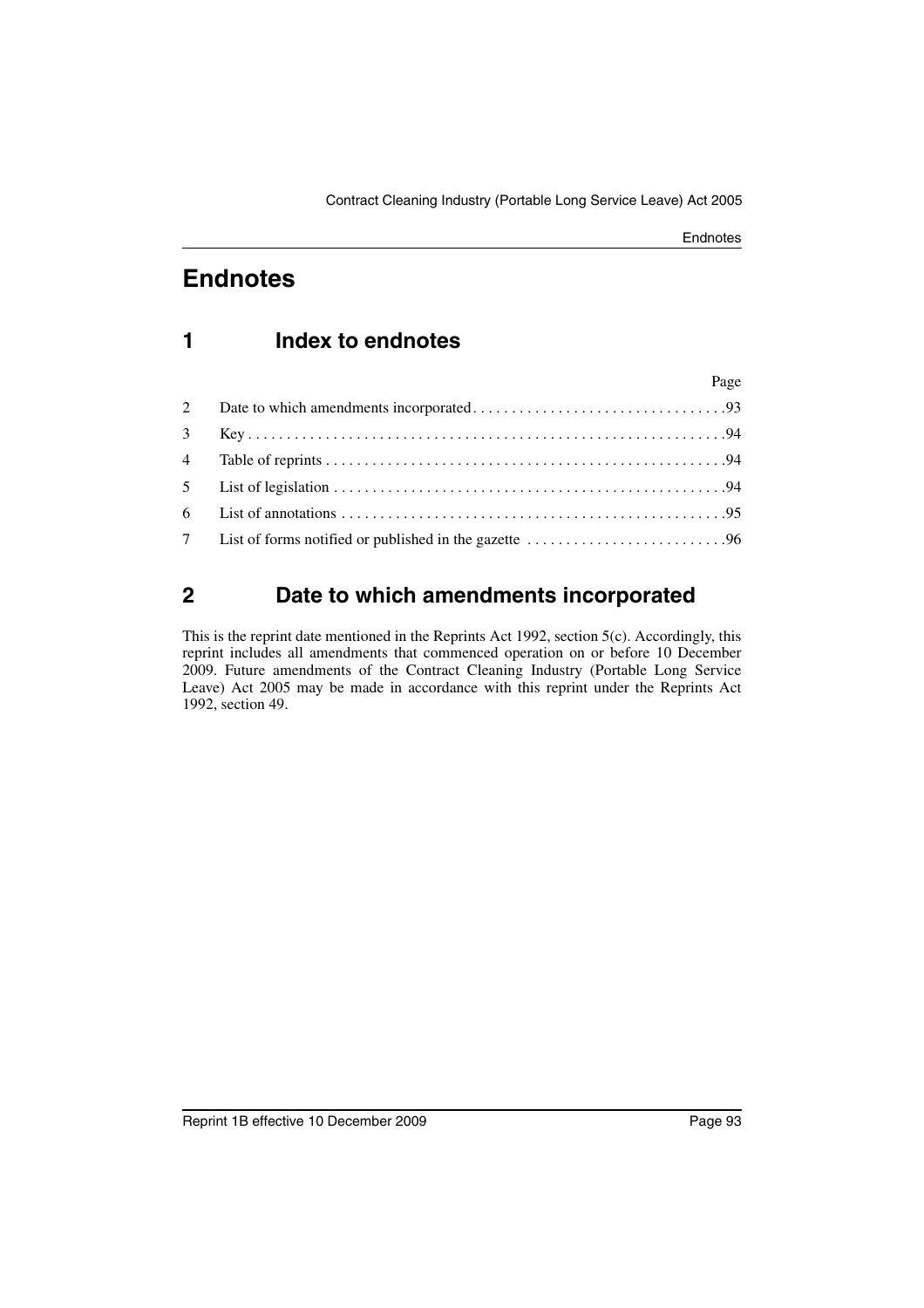## <span id="page-95-0"></span>**3 Key**

**Key to abbreviations in list of legislation and annotations**

| Key    |     | <b>Explanation</b>                  | Key        |     | <b>Explanation</b>                           |
|--------|-----|-------------------------------------|------------|-----|----------------------------------------------|
| AIA    |     | <b>Acts Interpretation Act 1954</b> | (prev)     | $=$ | previously                                   |
| amd    | $=$ | amended                             | proc       | $=$ | proclamation                                 |
| amdt   | $=$ | amendment                           | prov       | $=$ | provision                                    |
| ch     | $=$ | chapter                             | рt         | $=$ | part                                         |
| def    | $=$ | definition                          | pubd       | $=$ | published                                    |
| div    | $=$ | division                            | R[X]       | $=$ | <b>Reprint No.</b> $[X]$                     |
| exp    | $=$ | expires/expired                     | RA.        | $=$ | <b>Reprints Act 1992</b>                     |
| gaz    | Ξ   | gazette                             | reloc      | $=$ | relocated                                    |
| hdg    | $=$ | heading                             | renum      |     | renumbered                                   |
| ins    | $=$ | inserted                            | rep        | $=$ | repealed                                     |
| lap    | $=$ | lapsed                              | (retro)    | $=$ | retrospectively                              |
| notfd  | $=$ | notified                            | rv         |     | revised edition                              |
| num    | $=$ | numbered                            | s          | $=$ | section                                      |
| o in c | $=$ | order in council                    | sch        | $=$ | schedule                                     |
| om     | $=$ | omitted                             | sdiv       | $=$ | subdivision                                  |
| orig   | $=$ | original                            | <b>SIA</b> | $=$ | <b>Statutory Instruments Act 1992</b>        |
| p      | =   | page                                | <b>SIR</b> | $=$ | <b>Statutory Instruments Regulation 2002</b> |
| para   | Ξ   | paragraph                           | SL         | $=$ | subordinate legislation                      |
| prec   | $=$ | preceding                           | sub        | $=$ | substituted                                  |
| pres   | $=$ | present                             | unnum      | $=$ | unnumbered                                   |
| prev   | $=$ | previous                            |            |     |                                              |

### <span id="page-95-1"></span>**4 Table of reprints**

Reprints are issued for both future and past effective dates. For the most up-to-date table of reprints, see the reprint with the latest effective date.

If a reprint number includes a letter of the alphabet, the reprint was released in unauthorised, electronic form only.

| Reprint<br>No. | Amendments included | Effective        | <b>Notes</b>                     |
|----------------|---------------------|------------------|----------------------------------|
| 1 rv           | none                | 1 July 2005      | Revision notice issued<br>for R1 |
| 1 A            | 2009 Act No. 9      | 1 July 2009      |                                  |
| 1 B            | 2009 Act No. 49     | 10 December 2009 |                                  |

## <span id="page-95-2"></span>**5 List of legislation**

#### **Contract Cleaning Industry (Portable Long Service Leave) Act 2005 No. 21**

date of assent 19 May 2005 ss 1–2 commenced on date of assent remaining provisions commenced 1 July 2005 (see s 2)

amending legislation—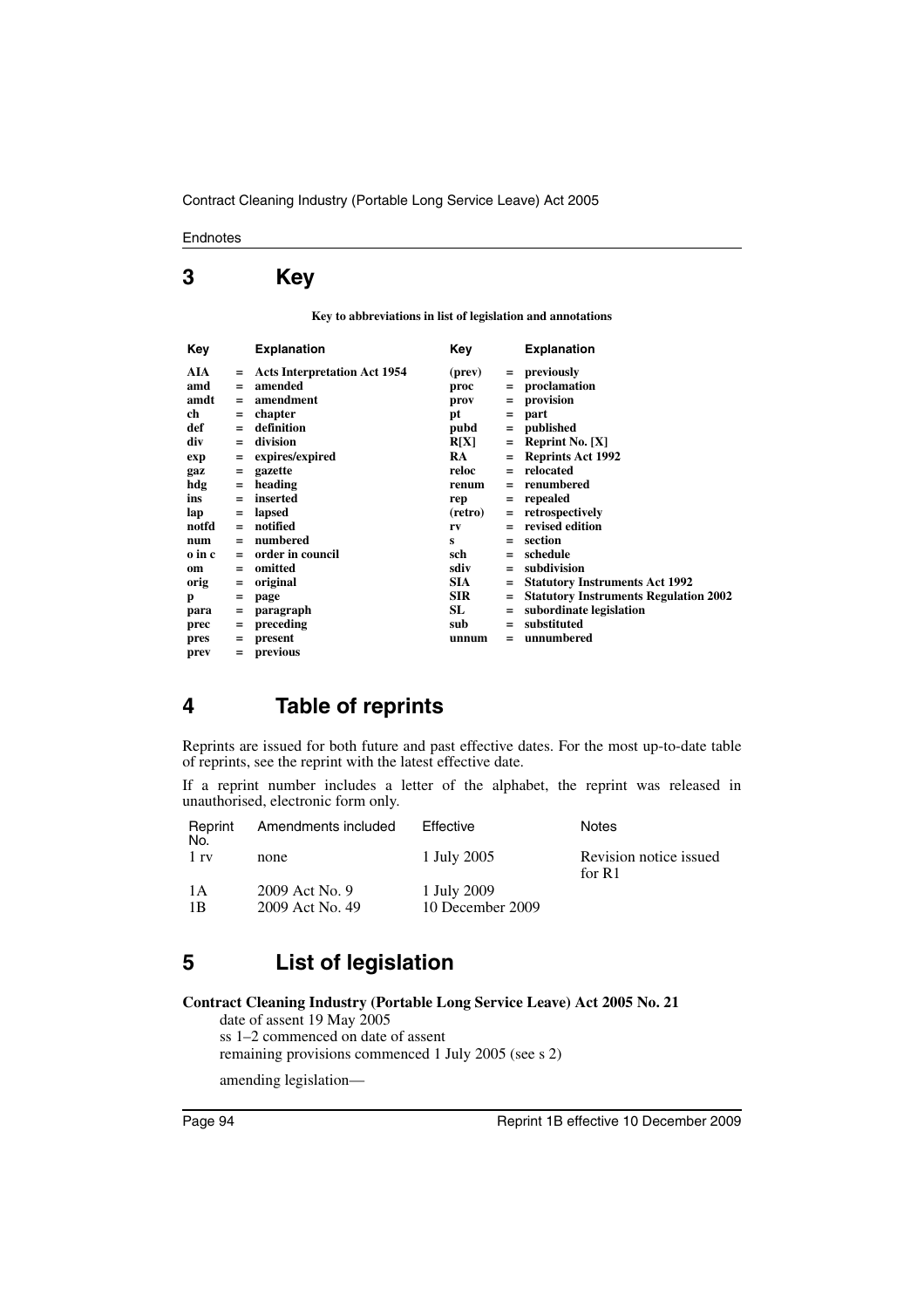| 6 | <b>List of annotations</b>                                                                                                                                                                                                                                                                 |
|---|--------------------------------------------------------------------------------------------------------------------------------------------------------------------------------------------------------------------------------------------------------------------------------------------|
|   | Fair Work (Commonwealth Powers) and Other Provisions Act 2009 No. 49 ss 1–2, pt<br>3 div 3<br>date of assent 19 November 2009<br>ss 1–2 commenced on date of assent<br>remaining provisions commenced 10 December 2009 (2009 SL No. 289)<br>Note—AIA s 15DA does not apply (see s $2(2)$ ) |
|   | Electrical Safety and Other Legislation Amendment Act 2009 No. 38 ss 1–2(1), pt 6<br>date of assent 22 September 2009<br>ss 1–2 commenced on date of assent<br>remaining provisions commence 1 January 2010 (see $s$ 2(1))                                                                 |
|   | Financial Accountability Act 2009 No. 9 ss 1, 2(2), 136 sch 1<br>date of assent 28 May 2009<br>ss 1–2 commenced on date of assent<br>remaining provisions commenced 1 July 2009 (2009 SL No. 80)                                                                                           |

#### <span id="page-96-0"></span>**Application of Finance Acts**

**s 43** amd 2009 No. 9 s 136 sch 1

**Application for long service leave entitlement s 71** amd 2009 No. 49 s 19

**Amount of long service leave payment**

**s 73** amd 2009 No. 49 s 20

#### **Payments to employers**

**s 75** amd 2009 No. 49 s 21

**Relationship with other Acts, awards etc**

**s 151** amd 2009 No. 49 s 22

**Funds borrowed from Building and Construction Authority**

**s 152** exp 1 July 2010 (see s 152(4))

**PART 13—CONSEQUENTIAL AMENDMENT pt 13 (s 155)** om R1 (see RA ss 7(1)(k) and 40)

#### **SCHEDULE 1—AMENDMENT OF OTHER ACT**

om R1 (see RA s 40)

#### **SCHEDULE 2—DICTIONARY**

def **"award"** om 2009 No. 49 s 23(1) def **"industrial instrument"** ins 2009 No. 49 s 23(2) def **"relevant industrial agreement"** om 2009 No. 49 s 23(1)